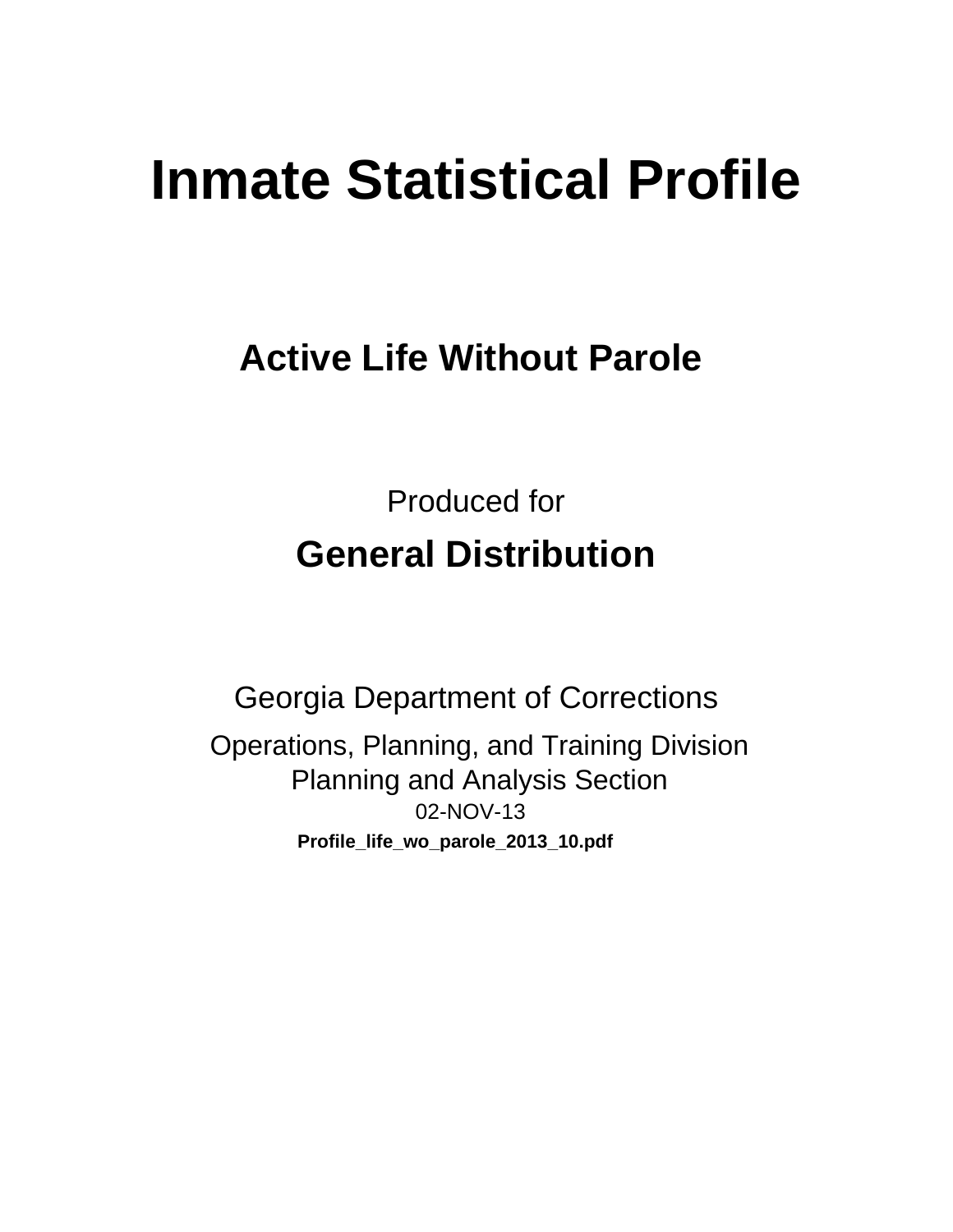#### Inmate Statistical Profile 02-NOV-13 Contents

**Active Life Without Parole** 

Produced for General Distribution

# **Table of Contents**

| <b>Demographic information</b>                                       |
|----------------------------------------------------------------------|
| 5 Current age, broken out in ten year age groups                     |
| 6 Race group                                                         |
| 7 Marital status, self-reported at entry to prison                   |
| 8 Number of children, self-reported at entry to prison               |
| 9 Religious affiliation, self-reported at entry to prison            |
| 10 Home county - self-reported at entry to prison                    |
| 14 Socioeconomic class, self-reported at entry to prison             |
| 15 Environment to age 16, self-reported at entry to prison           |
| 16 Guardian status to age 16, self-reported at entry to prison       |
| 17 Employment status before prison, self-reported at entry to prison |
| 18 Age at admission                                                  |
| 20 Height, measured at entry to prison                               |
| 21 Weight, measured at entry to prison                               |
| 22 Military service                                                  |
| <b>Correctional information</b>                                      |
| 23 Type of admission to prison                                       |
| 24 Current / last security status                                    |
| 25 Current / last institution type                                   |
| 26 Institution type - transitional centers                           |
| 27 Institution type - county prisons                                 |
| 28 Institution type - state prisons                                  |
| 29 Institution type - private prisons                                |
| 30 Institution type - pre-release centers                            |
| 31 Institution type - inmate boot camp                               |
| 32 Number of disciplinary reports                                    |
| 33 Number of transfers                                               |
| 34 Number of escapes                                                 |
| 35 Time served in current (or last) institution                      |
| Educational, psychological and physical information                  |
| 36 Highest grade level attained                                      |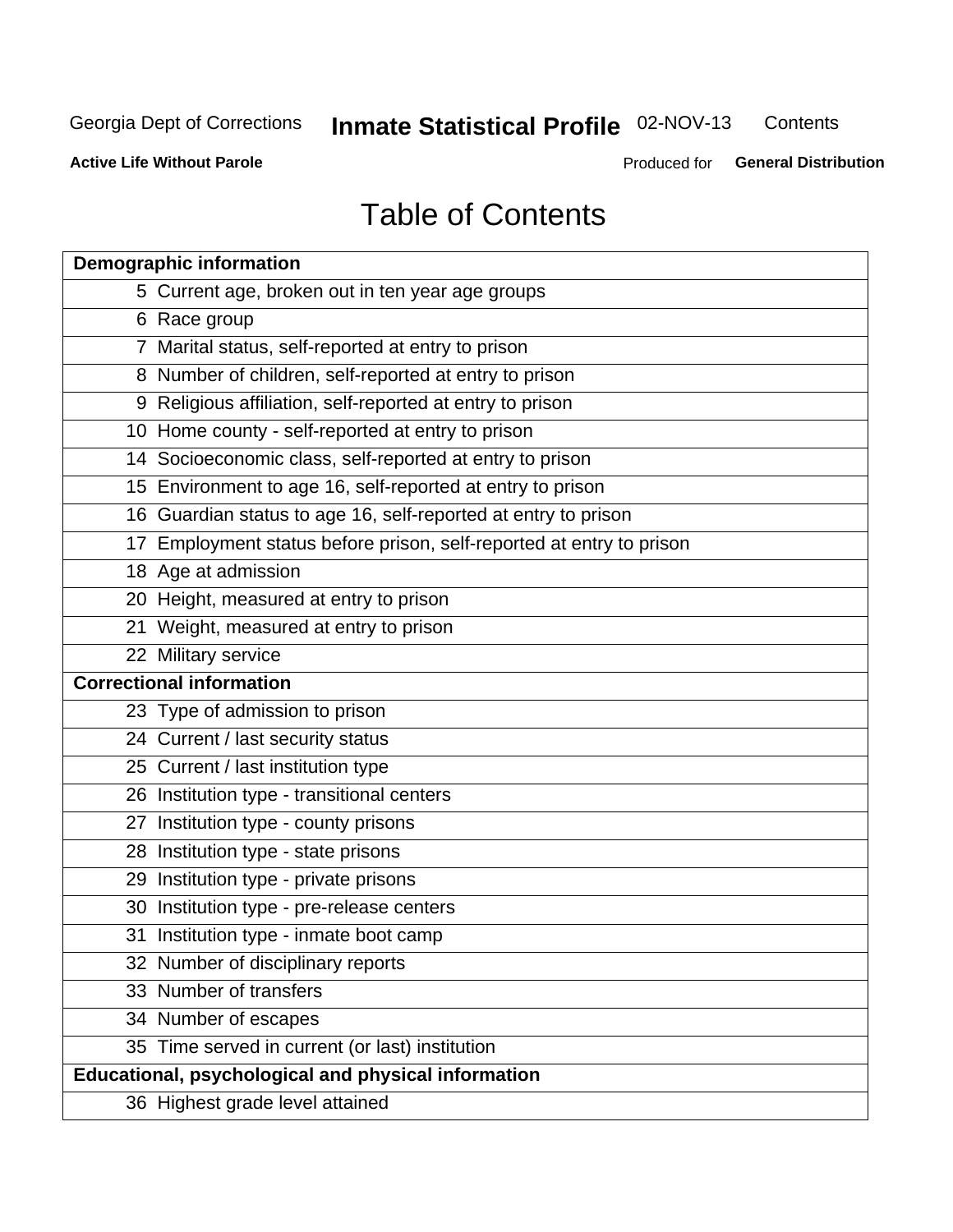# **Inmate Statistical Profile 02-NOV-13**

Contents

**Active Life Without Parole** 

Produced for General Distribution

# **Table of Contents**

| <b>Educational, psychological and physical information</b>       |
|------------------------------------------------------------------|
| 37 Culture fair IQ scores                                        |
| 38 Wide Range Achievement Test (WRAT) reading score              |
| 39 Wide Range Achievement Test (WRAT) math score                 |
| 40 Wide Range Achievement Test (WRAT) spelling score             |
| 41 Scope of substance abuse - summary                            |
| 42 Scope of substance abuse - detail                             |
| 43 Current / last mental health treatment level                  |
| 44 PULHESDWIT medical scale - 'P' overall condition ('P'hysical) |
| 45 PULHESDWIT medical scale - 'U' upper body                     |
| 46 PULHESDWIT medical scale - 'L' lower body                     |
| 47 PULHESDWIT medical scale - 'H' hearing                        |
| 48 PULHESDWIT medical scale - 'E' vision                         |
| 49 PULHESDWIT medical scale -'S' psychiatric                     |
| 50 PULHESDWIT medical scale - 'D' dental                         |
| 51 PULHESDWIT medical scale - 'W' work ability                   |
| 52 PULHESDWIT medical scale - 'I' impairment                     |
| 53 PULHESDWIT medical scale - 'T' transportability               |
| 54 Criminality in family, self-reported                          |
| 55 Alcoholism in family, self-reported                           |
| 56 Drug abuse in family, self-reported                           |
| 57 Subjected to frequent beatings, self-reported                 |
| 58 Father absent during inmate's childhood                       |
| 59 Mother absent during inmate's childhood                       |
| 60 Inmate diagnosed as manipulative                              |
| 61 Inmate diagnosed as assaultive                                |
| <b>Crimes and criminal history information</b>                   |
| 62 Number of prior Georgia incarcerations                        |
| 63 Prison sentence in years                                      |
| 64 Primary offense, broken out into felonies vs misdemeanors     |
| 65 Primary offense, broken out into six broad crime categories   |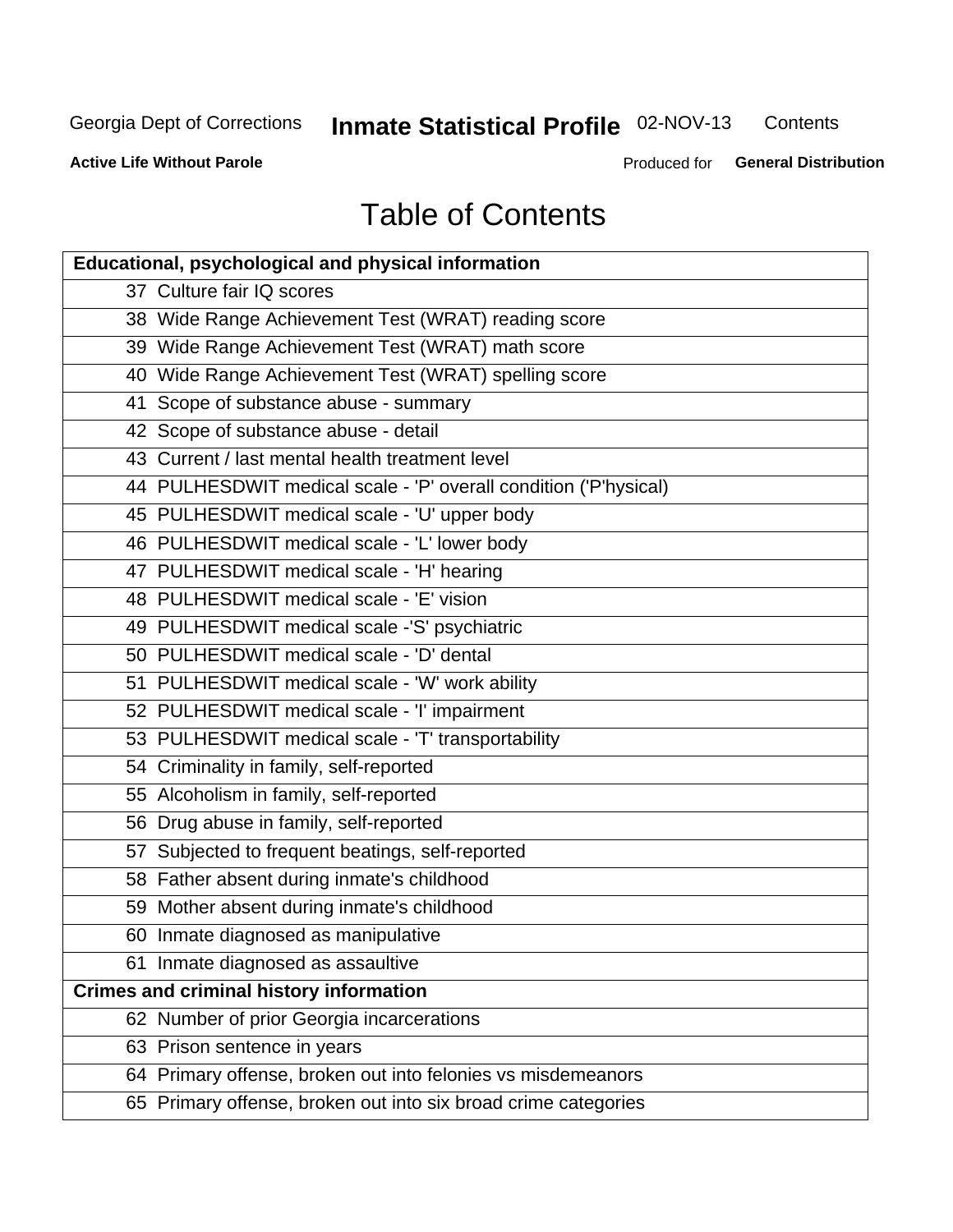#### Inmate Statistical Profile 02-NOV-13 Contents

**Active Life Without Parole** 

Produced for General Distribution

# **Table of Contents**

| <b>Crimes and criminal history information</b>        |
|-------------------------------------------------------|
| 66 Primary offense, detailed offense code             |
| 67 County of conviction of primary offense            |
| 71 Circuit of conviction of primary offense           |
| 73 Years served (jail + prison) in this incarceration |
| <b>Medical information</b>                            |
| 74 Results of most recent HIV test                    |
| 75 Results of most recent tuberculosis test           |
| 76 Results of most recent syphilis test               |
| 77 Results of most recent Hepatitis-C test            |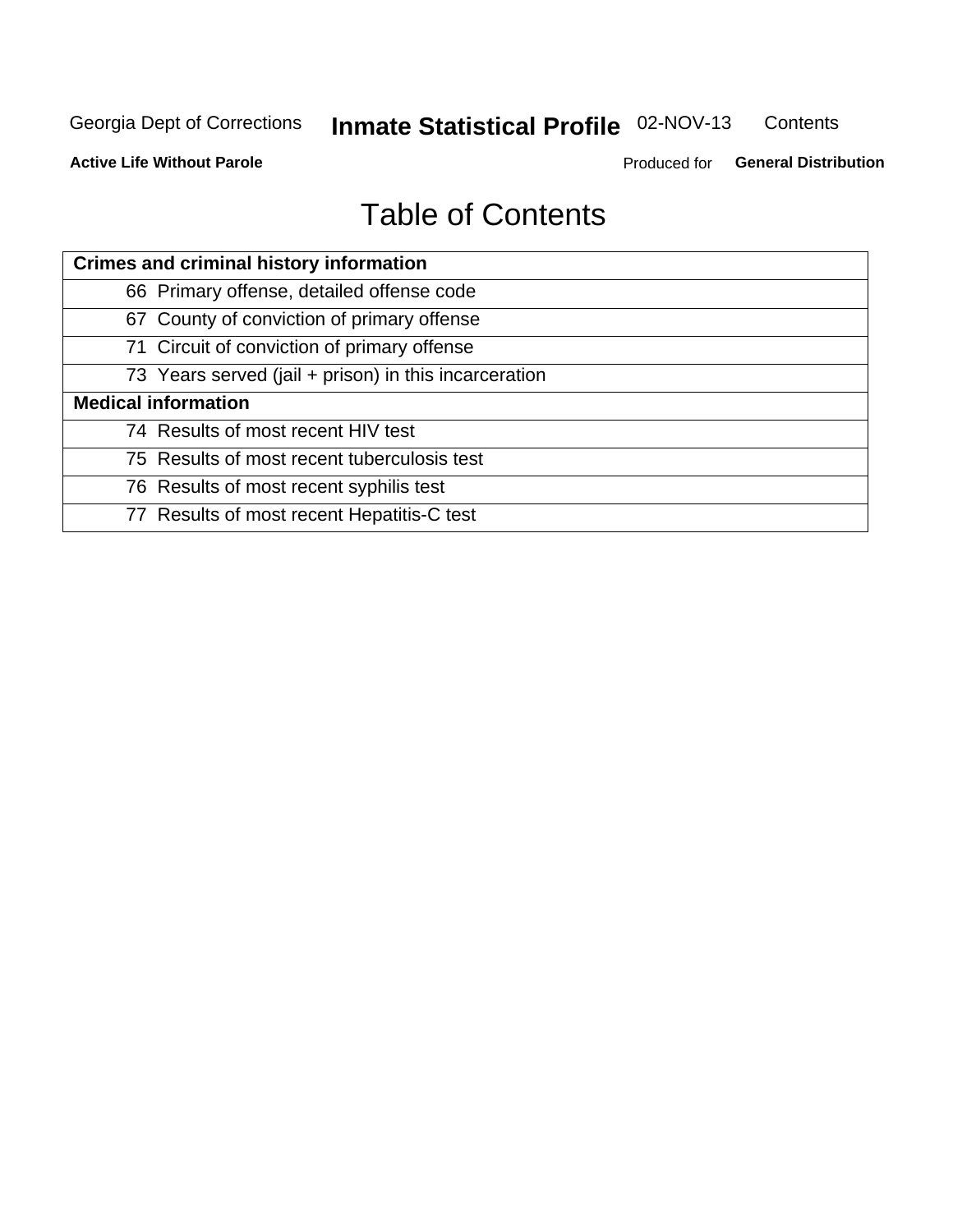# Inmate Statistical Profile 02-NOV-13 Page 5

### **Active Life Without Parole**

### Produced for General Distribution

### Current age, broken out in ten-year age groups

COL % - percent each COUNT is of its particular column

|                          |              | <b>Male</b> |         |              | <b>Female</b> |       |              | <b>Total</b> |
|--------------------------|--------------|-------------|---------|--------------|---------------|-------|--------------|--------------|
| <b>Current Age</b>       | <b>Count</b> | Col %       | Row %   | <b>Count</b> | Col %         | Row % | <b>Total</b> | Col %        |
| <b>Teens (1-19)</b>      | 9            | 0.99%       | 100.00% |              |               |       | 9            | 0.97%        |
| <b>Twenties (20-29)</b>  | 119          | 13.13%      | 95.20%  | 6            | 23.08%        | 4.80% |              | 125   13.41% |
| <b>Thirties (30-39)</b>  | 251          | 27.70%      | 97.29%  |              | 26.92%        | 2.71% |              | 258 27.68%   |
| <b>Forties (40-49)</b>   | 269          | 29.69%      | 97.46%  |              | 26.92%        | 2.54% |              | 276 29.61%   |
| <b>Fifties (50-59)</b>   | 186          | 20.53%      | 96.88%  | 6            | 23.08%        | 3.13% |              | 192 20.60%   |
| <b>Sixties (60-69)</b>   | 53           | 5.85%       | 100.00% |              |               |       | 53           | 5.69%        |
| Seventy + (70 and above) | 19           | 2.10%       | 100.00% |              |               |       | 19           | 2.04%        |
| <b>Total Reported</b>    | 906          | 100%        | 97.21%  | 26           | 100%          | 2.79% | 932          | 100%         |

| _____ | 00C | nc. | $\sim$ |
|-------|-----|-----|--------|
|       | JUU | ΔV  | 9JZ    |

| <b>Mean</b><br>(average) | 42.48 | 39.92 | 42.41 |
|--------------------------|-------|-------|-------|
| Median (middle)          |       | 39.5  |       |
| Mode<br>(most frequent)  |       | 28    | 4.    |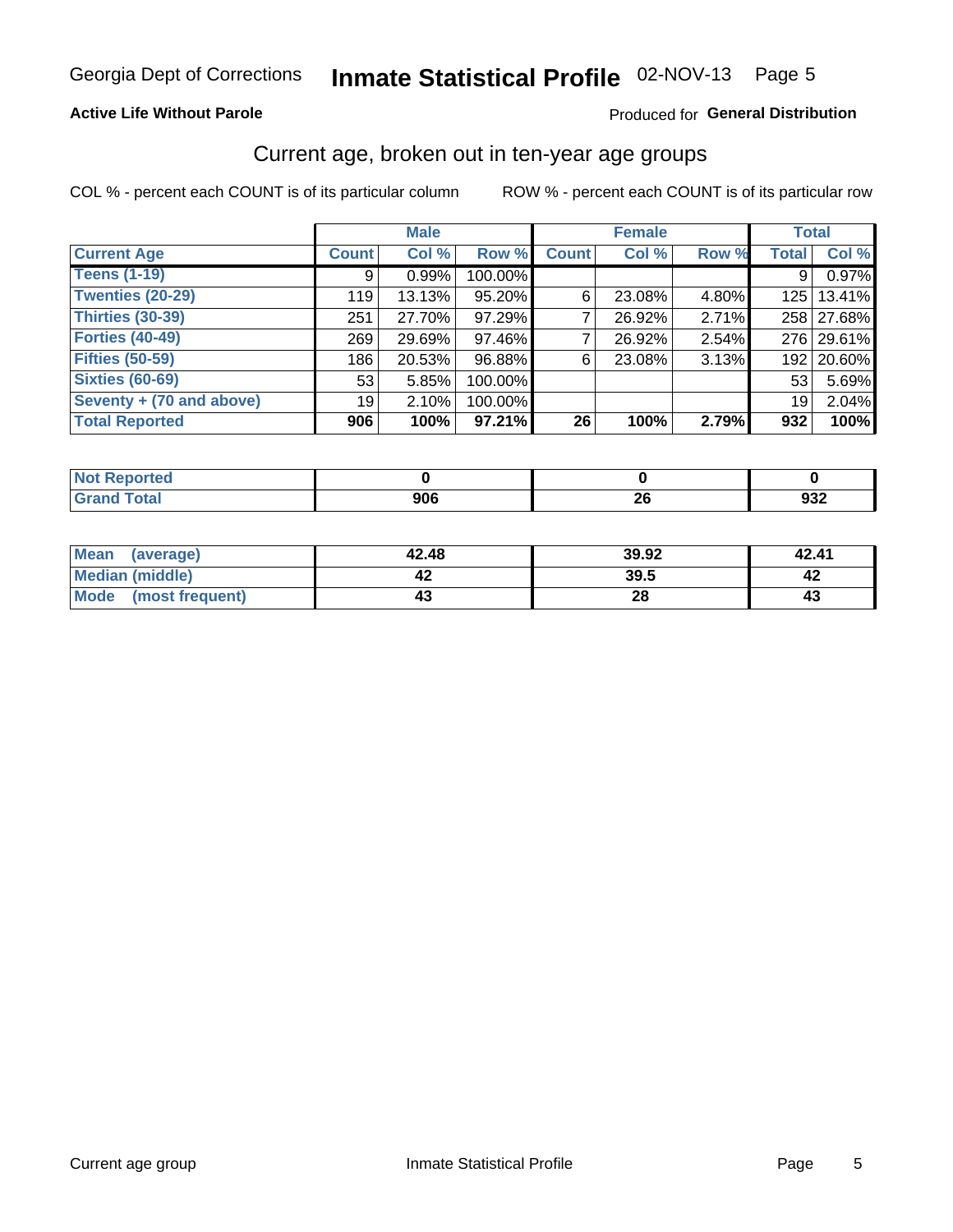#### Inmate Statistical Profile 02-NOV-13 Page 6

### **Active Life Without Parole**

Produced for General Distribution

### Race group

COL % - percent each COUNT is of its particular column

|                              |              | <b>Male</b> |                    |    | <b>Female</b> |       |              | <b>Total</b> |
|------------------------------|--------------|-------------|--------------------|----|---------------|-------|--------------|--------------|
| <b>Race Group</b>            | <b>Count</b> | Col %       | <b>Row % Count</b> |    | Col %         | Row % | <b>Total</b> | Col %        |
| <b>White</b>                 | 209          | 23.07%      | 95.43%             | 10 | 38.46%        | 4.57% | 219          | 23.50%       |
| <b>Black</b><br>$\mathbf{2}$ | 671          | 74.06%      | 97.81%             | 15 | 57.69%        | 2.19% | 686          | 73.61%       |
| <b>Other</b><br>5.           |              | $.11\%$     | 100.00%            |    |               |       |              | .11%         |
| <b>Asian</b><br>6            | 4            | .44%        | 100.00%            |    |               |       | 4            | .43%         |
| <b>Hispanic</b><br>10        | 21           | 2.32%       | 95.45%             |    | 3.85%         | 4.55% | 22           | 2.36%        |
| <b>Total Reported</b>        | 906          | 100%        | $97.21\%$          | 26 | 100%          | 2.79% | 932          | 100%         |

| لمنتشر بالتعبير<br>кек    |            |           |           |
|---------------------------|------------|-----------|-----------|
| $f$ $f \circ f$<br>______ | nne<br>JUU | oc.<br>ΔU | ш.<br>ສວ∠ |

| M | - - - | Piavn |
|---|-------|-------|
|   |       |       |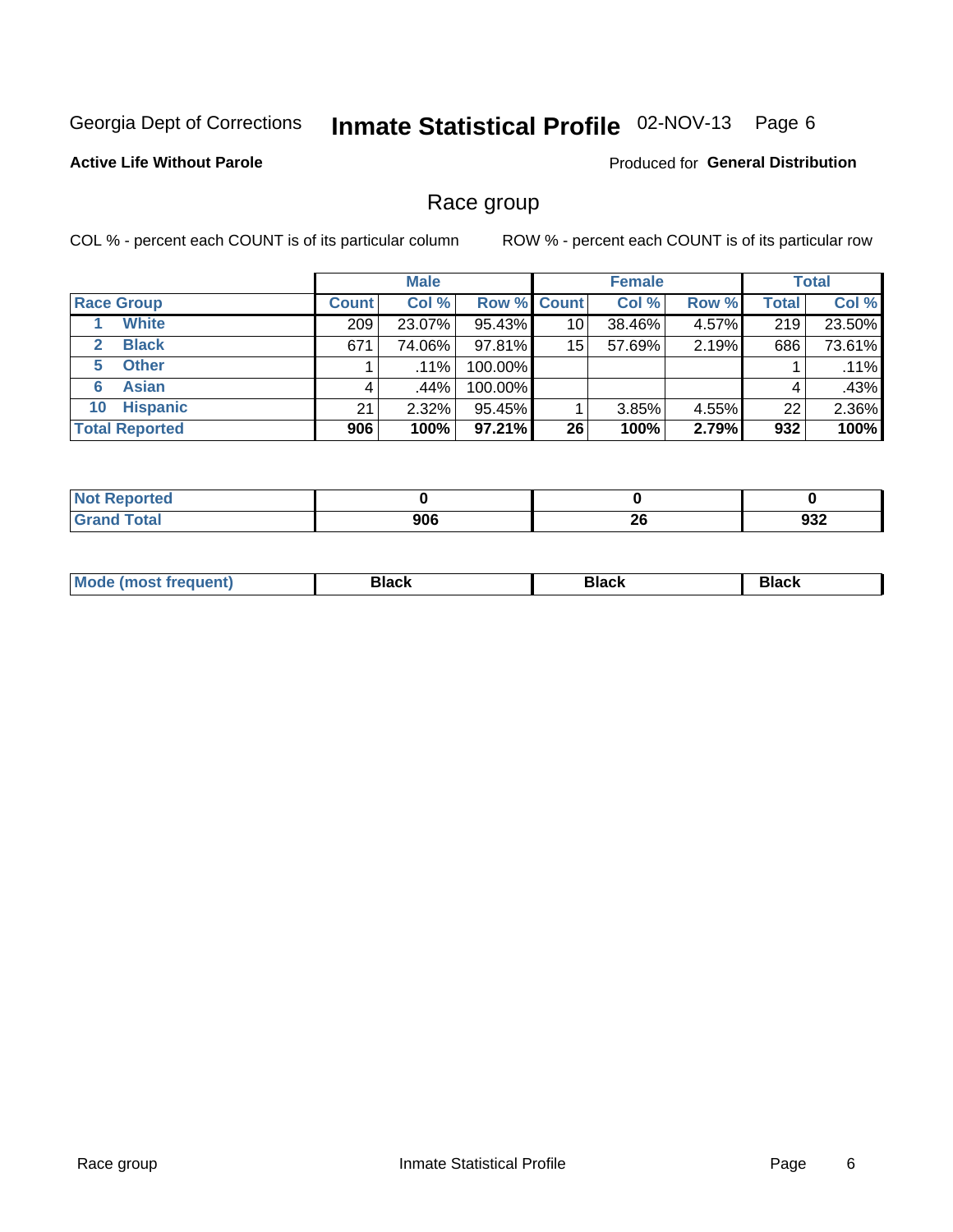# Inmate Statistical Profile 02-NOV-13 Page 7

#### **Active Life Without Parole**

#### Produced for General Distribution

### Marital status, self-reported at entry to prison

COL % - percent each COUNT is of its particular column

|                            | <b>Male</b>     |        |         | <b>Female</b> |        |        | <b>Total</b>    |        |
|----------------------------|-----------------|--------|---------|---------------|--------|--------|-----------------|--------|
| <b>Marital Status</b>      | <b>Count</b>    | Col %  | Row %   | <b>Count</b>  | Col %  | Row %  | <b>Total</b>    | Col %  |
| <b>Unknown</b><br>$\bf{0}$ | 4               | .44%   | 100.00% |               |        |        | 4               | .43%   |
| <b>Divorced</b><br>D       | 71              | 7.84%  | 98.61%  |               | 3.85%  | 1.39%  | 72 <sub>1</sub> | 7.73%  |
| <b>Married</b><br>М        | 135             | 14.90% | 95.74%  | 6             | 23.08% | 4.26%  | 141             | 15.13% |
| <b>Separated</b><br>S      | 22 <sub>1</sub> | 2.43%  | 91.67%  | 2             | 7.69%  | 8.33%  | 24              | 2.58%  |
| <b>Unmarried</b><br>U      | 655             | 72.30% | 98.05%  | 13            | 50.00% | 1.95%  | 668             | 71.67% |
| <b>Widow</b><br>W          | 19              | 2.10%  | 82.61%  | 4             | 15.38% | 17.39% | 23              | 2.47%  |
| <b>Total Reported</b>      | 906             | 100%   | 97.21%  | 26            | 100%   | 2.79%  | 932             | 100%   |

| <b>Not Reported</b> |     |    |           |
|---------------------|-----|----|-----------|
| <b>Total</b>        | 906 | ሳሪ | ດາາ<br>ூ∠ |

|  | M | . | Unmarried | າmarried<br>_____ |
|--|---|---|-----------|-------------------|
|--|---|---|-----------|-------------------|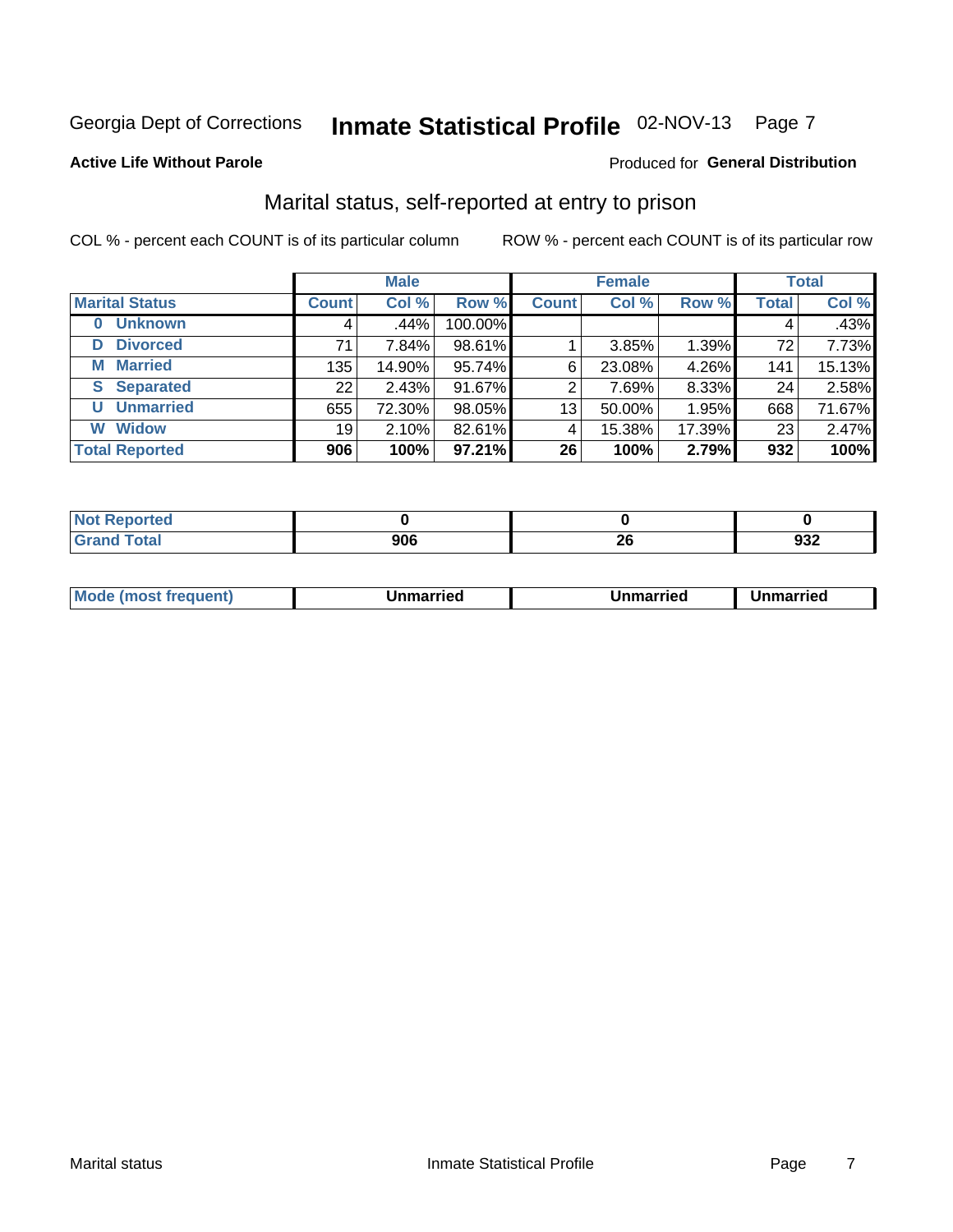# Inmate Statistical Profile 02-NOV-13 Page 8

#### **Active Life Without Parole**

#### Produced for General Distribution

### Number of children, self reported at entry to prison

COL % - percent each COUNT is of its particular column

|                           |                | <b>Male</b> |         |              | <b>Female</b> |        |              | <b>Total</b> |
|---------------------------|----------------|-------------|---------|--------------|---------------|--------|--------------|--------------|
| <b>Number of Children</b> | <b>Count</b>   | Col %       | Row %   | <b>Count</b> | Col %         | Row %  | <b>Total</b> | Col %        |
| $\bf{0}$                  | 336            | 37.50%      | 97.39%  | 9            | 34.62%        | 2.61%  | 345          | 37.42%       |
|                           | 214            | 23.88%      | 96.83%  | 7            | 26.92%        | 3.17%  | 221          | 23.97%       |
| $\overline{2}$            | 150            | 16.74%      | 98.04%  | 3            | 11.54%        | 1.96%  | 153          | 16.59%       |
| 3                         | 88             | 9.82%       | 96.70%  | 3            | 11.54%        | 3.30%  | 91           | 9.87%        |
| 4                         | 64             | 7.14%       | 98.46%  |              | 3.85%         | 1.54%  | 65           | 7.05%        |
| 5                         | 27             | 3.01%       | 90.00%  | 3            | 11.54%        | 10.00% | 30           | 3.25%        |
| $6\phantom{1}6$           | 6              | 0.67%       | 100.00% |              |               |        | 6            | 0.65%        |
| 7                         | 3              | 0.33%       | 100.00% |              |               |        | 3            | 0.33%        |
| 8                         |                | 0.11%       | 100.00% |              |               |        |              | 0.11%        |
| $\boldsymbol{9}$          | 2              | 0.22%       | 100.00% |              |               |        | 2            | 0.22%        |
| 10                        | $\overline{2}$ | 0.22%       | 100.00% |              |               |        | 2            | 0.22%        |
| Over 10                   | 3              | 0.33%       | 100.00% |              |               |        | 3            | 0.33%        |
| <b>Total Reported</b>     | 896            | 100%        | 97.18%  | 26           | 100%          | 2.82%  | 922          | 100.0%       |

| као    | ט ו |                 |             |
|--------|-----|-----------------|-------------|
| $\sim$ | nne | - -<br><u>r</u> | non<br>স্ত∠ |

| <b>Mean</b><br>(average) | 1.46 | 1.58 | 1.46 |
|--------------------------|------|------|------|
| <b>Median (middle)</b>   |      |      |      |
| Mode (most frequent)     |      |      |      |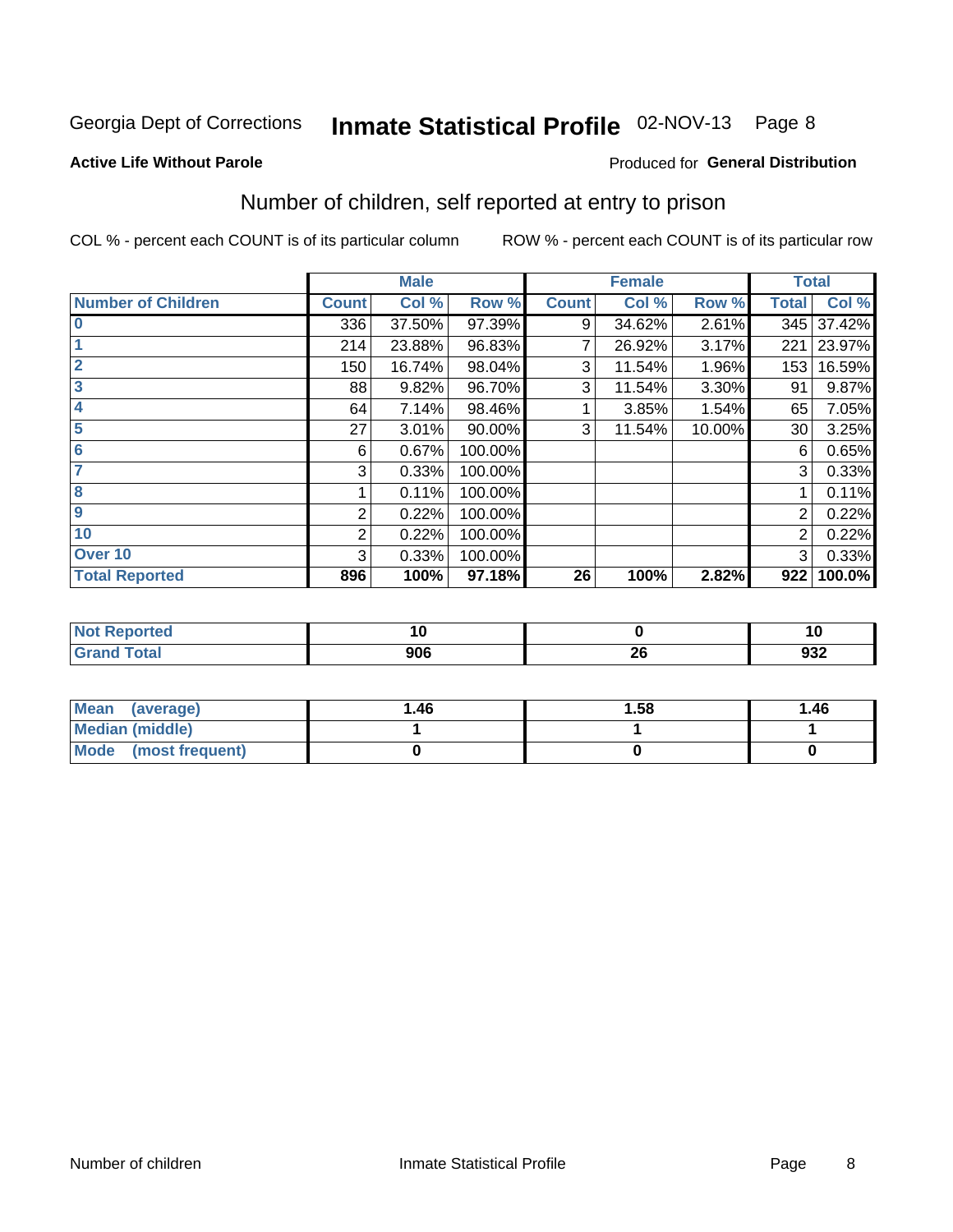# Inmate Statistical Profile 02-NOV-13 Page 9

#### **Active Life Without Parole**

### Produced for General Distribution

### Religious affiliation, self-reported at entry to prison

COL % - percent each COUNT is of its particular column

|              |                              |                | <b>Male</b> |         |                | <b>Female</b> |       |       | <b>Total</b> |
|--------------|------------------------------|----------------|-------------|---------|----------------|---------------|-------|-------|--------------|
|              | <b>Religious Affiliation</b> | <b>Count</b>   | Col %       | Row %   | <b>Count</b>   | Col %         | Row % | Total | Col %        |
|              | Islam                        | 45             | 7.99%       | 95.74%  | $\overline{2}$ | 11.76%        | 4.26% | 47    | 8.10%        |
| $\mathbf{2}$ | <b>Catholic</b>              | 21             | 3.73%       | 95.45%  |                | 5.88%         | 4.55% | 22    | 3.79%        |
| 3            | <b>Baptist</b>               | 259            | 46.00%      | 95.93%  | 11             | 64.71%        | 4.07% | 270   | 46.55%       |
| 4            | <b>Methodist</b>             | 10             | 1.78%       | 100.00% |                |               |       | 10    | 1.72%        |
| 7            | <b>Chc Of God</b>            |                | .18%        | 100.00% |                |               |       |       | .17%         |
| 8            | <b>Holiness</b>              | 20             | 3.55%       | 95.24%  |                | 5.88%         | 4.76% | 21    | 3.62%        |
| 9            | <b>Jewish</b>                |                | .18%        | 100.00% |                |               |       |       | .17%         |
| 10           | <b>Anglican</b>              |                | .18%        | 100.00% |                |               |       |       | .17%         |
| 12           | <b>Hindu</b>                 | $\overline{2}$ | .36%        | 100.00% |                |               |       | 2     | .34%         |
| 16           | <b>Seven D Ad</b>            | 4              | .71%        | 100.00% |                |               |       | 4     | .69%         |
| 17           | <b>Jehovah Wt</b>            | 9              | 1.60%       | 100.00% |                |               |       | 9     | 1.55%        |
| 18           | <b>Latr Day S</b>            |                | .18%        | 100.00% |                |               |       |       | .17%         |
| 20           | <b>Other Prot</b>            | 79             | 14.03%      | 97.53%  | 2              | 11.76%        | 2.47% | 81    | 13.97%       |
| 96           | <b>None</b>                  | 110            | 19.54%      | 100.00% |                |               |       | 110   | 18.97%       |
|              | <b>Total Reported</b>        | 563            | 100%        | 97.07%  | 17             | 100%          | 2.93% | 580   | 100%         |

| rtea<br>$\sim$ | <b>010</b><br>и<br>JTJ. |     | つにつ<br>ືບບ∠ |
|----------------|-------------------------|-----|-------------|
| ______         | nne                     | oc. | $\sim$      |
|                | 7UC                     | ΔV  | তত∠         |

| Mode (most frequent) | Baptist | <b>Baptist</b> | aptıst |
|----------------------|---------|----------------|--------|
|                      |         |                |        |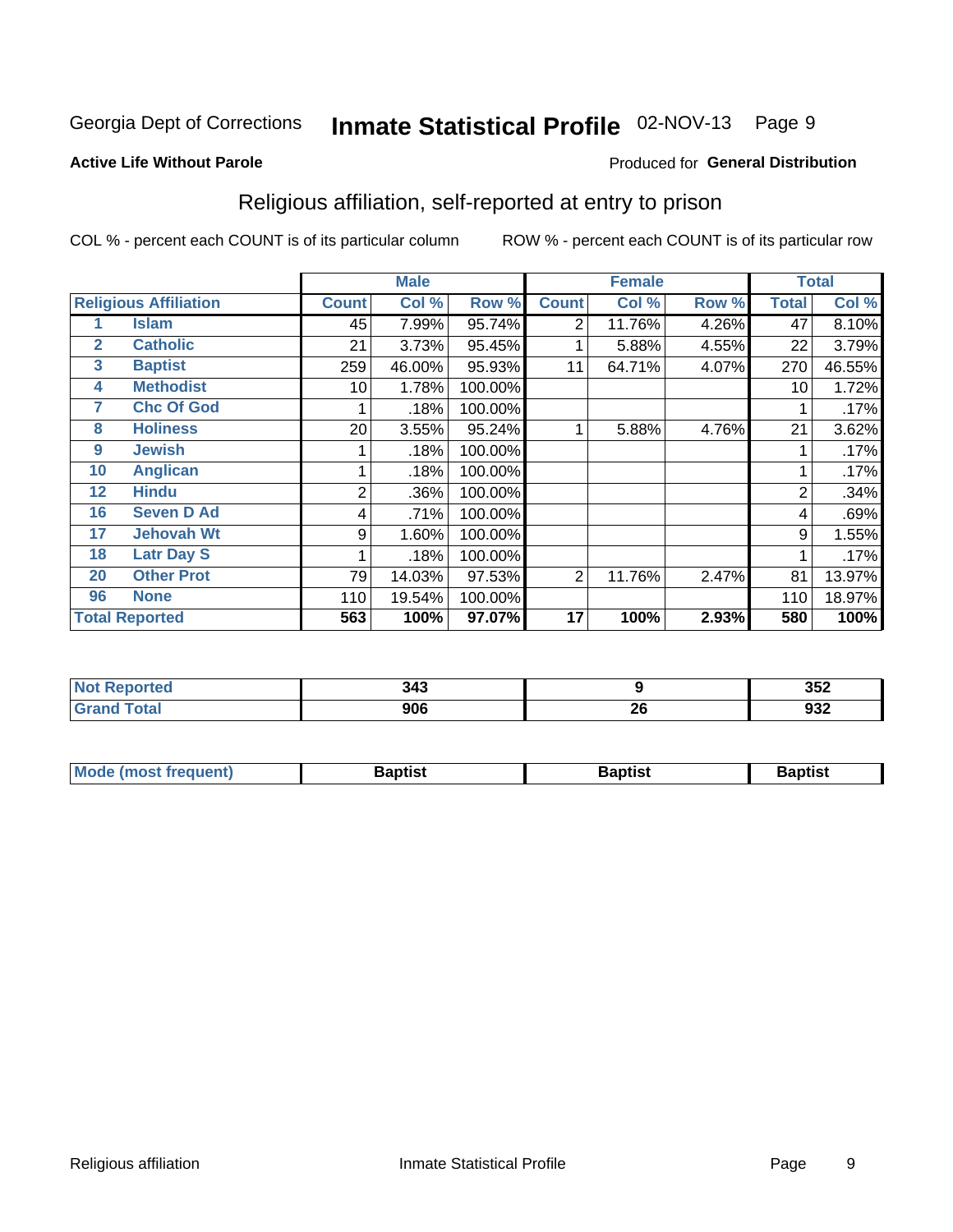# Inmate Statistical Profile 02-NOV-13 Page 10

#### **Active Life Without Parole**

### **Produced for General Distribution**

### Home county, self-reported at entry to prison

COL % - percent each COUNT is of its particular column

|     |                             |                | <b>Male</b> |         |              | <b>Female</b> |        | <b>Total</b>            |        |
|-----|-----------------------------|----------------|-------------|---------|--------------|---------------|--------|-------------------------|--------|
|     | <b>Home County</b>          | <b>Count</b>   | Col %       | Row %   | <b>Count</b> | Col %         | Row %  | <b>Total</b>            | Col %  |
| 000 | <b>Unknown</b>              | 155            | 17.11%      | 96.27%  | 6            | 23.08%        | 3.73%  | 161                     | 17.27% |
| 001 | <b>Appling County</b>       | 5              | .55%        | 100.00% |              |               |        | 5                       | .54%   |
| 002 | <b>Atkinson County</b>      | 1              | .11%        | 100.00% |              |               |        | 1                       | .11%   |
| 003 | <b>Bacon County</b>         | 1              | .11%        | 100.00% |              |               |        | 1                       | .11%   |
| 005 | <b>Baldwin County</b>       | 3              | .33%        | 100.00% |              |               |        | 3                       | .32%   |
| 007 | <b>Barrow County</b>        | 5              | .55%        | 100.00% |              |               |        | 5                       | .54%   |
| 008 | <b>Bartow County</b>        | $\overline{7}$ | .77%        | 100.00% |              |               |        | 7                       | .75%   |
| 009 | <b>Ben Hill County</b>      | 4              | .44%        | 100.00% |              |               |        | 4                       | .43%   |
| 010 | <b>Berrien County</b>       | $\overline{2}$ | .22%        | 100.00% |              |               |        | $\overline{2}$          | .21%   |
| 011 | <b>Bibb County</b>          | 18             | 1.99%       | 94.74%  | 1            | 3.85%         | 5.26%  | 19                      | 2.04%  |
| 012 | <b>Bleckley County</b>      | $\overline{c}$ | .22%        | 100.00% |              |               |        | $\overline{2}$          | .21%   |
| 014 | <b>Brooks County</b>        | 1              | .11%        | 100.00% |              |               |        | 1                       | .11%   |
| 016 | <b>Bulloch County</b>       | 4              | .44%        | 100.00% |              |               |        | 4                       | .43%   |
| 017 | <b>Burke County</b>         | 8              | .88%        | 100.00% |              |               |        | 8                       | .86%   |
| 018 | <b>Butts County</b>         | $\mathbf{1}$   | .11%        | 100.00% |              |               |        | 1                       | .11%   |
| 020 | <b>Camden County</b>        | 4              | .44%        | 80.00%  | 1            | 3.85%         | 20.00% | 5                       | .54%   |
| 021 | <b>Candler County</b>       | 1              | .11%        | 100.00% |              |               |        | 1                       | .11%   |
| 022 | <b>Carroll County</b>       | 2              | .22%        | 100.00% |              |               |        | $\overline{c}$          | .21%   |
| 023 | <b>Catoosa County</b>       | $\overline{3}$ | .33%        | 100.00% |              |               |        | 3                       | .32%   |
| 025 | <b>Chatham County</b>       | 36             | 3.97%       | 100.00% |              |               |        | 36                      | 3.86%  |
| 026 | <b>Chattahoochee County</b> | 1              | .11%        | 100.00% |              |               |        | 1                       | .11%   |
| 027 | <b>Chattooga County</b>     | 1              | .11%        | 100.00% |              |               |        | 1                       | .11%   |
| 028 | <b>Cherokee County</b>      | $\overline{2}$ | .22%        | 100.00% |              |               |        | $\overline{2}$          | .21%   |
| 029 | <b>Clarke County</b>        | 17             | 1.88%       | 100.00% |              |               |        | 17                      | 1.82%  |
| 031 | <b>Clayton County</b>       | 24             | 2.65%       | 100.00% |              |               |        | 24                      | 2.58%  |
| 033 | <b>Cobb County</b>          | 30             | 3.31%       | 100.00% |              |               |        | 30                      | 3.22%  |
| 034 | <b>Coffee County</b>        | 3              | .33%        | 100.00% |              |               |        | 3                       | .32%   |
| 035 | <b>Colquitt County</b>      | 4              | .44%        | 100.00% |              |               |        | 4                       | .43%   |
| 036 | <b>Columbia County</b>      | 4              | .44%        | 80.00%  | 1            | 3.85%         | 20.00% | 5                       | .54%   |
| 037 | <b>Cook County</b>          | 3              | .33%        | 100.00% |              |               |        | 3                       | .32%   |
| 038 | <b>Coweta County</b>        | 4              | .44%        | 100.00% |              |               |        | 4                       | .43%   |
| 040 | <b>Crisp County</b>         | 4              | .44%        | 100.00% |              |               |        | $\overline{\mathbf{4}}$ | .43%   |
| 043 | <b>Decatur County</b>       | $\overline{2}$ | .22%        | 100.00% |              |               |        | $\overline{2}$          | .21%   |
| 044 | <b>Dekalb County</b>        | 63             | 6.95%       | 100.00% |              |               |        | 63                      | 6.76%  |
| 045 | <b>Dodge County</b>         | 1              | .11%        | 100.00% |              |               |        | 1                       | .11%   |
| 046 | <b>Dooly County</b>         | 1              | .11%        | 50.00%  | 1            | 3.85%         | 50.00% | $\overline{2}$          | .21%   |
| 047 | <b>Dougherty County</b>     | 26             | 2.87%       | 96.30%  | 1            | 3.85%         | 3.70%  | 27                      | 2.90%  |
| 048 | <b>Douglas County</b>       | 12             | 1.32%       | 92.31%  | 1            | 3.85%         | 7.69%  | 13                      | 1.39%  |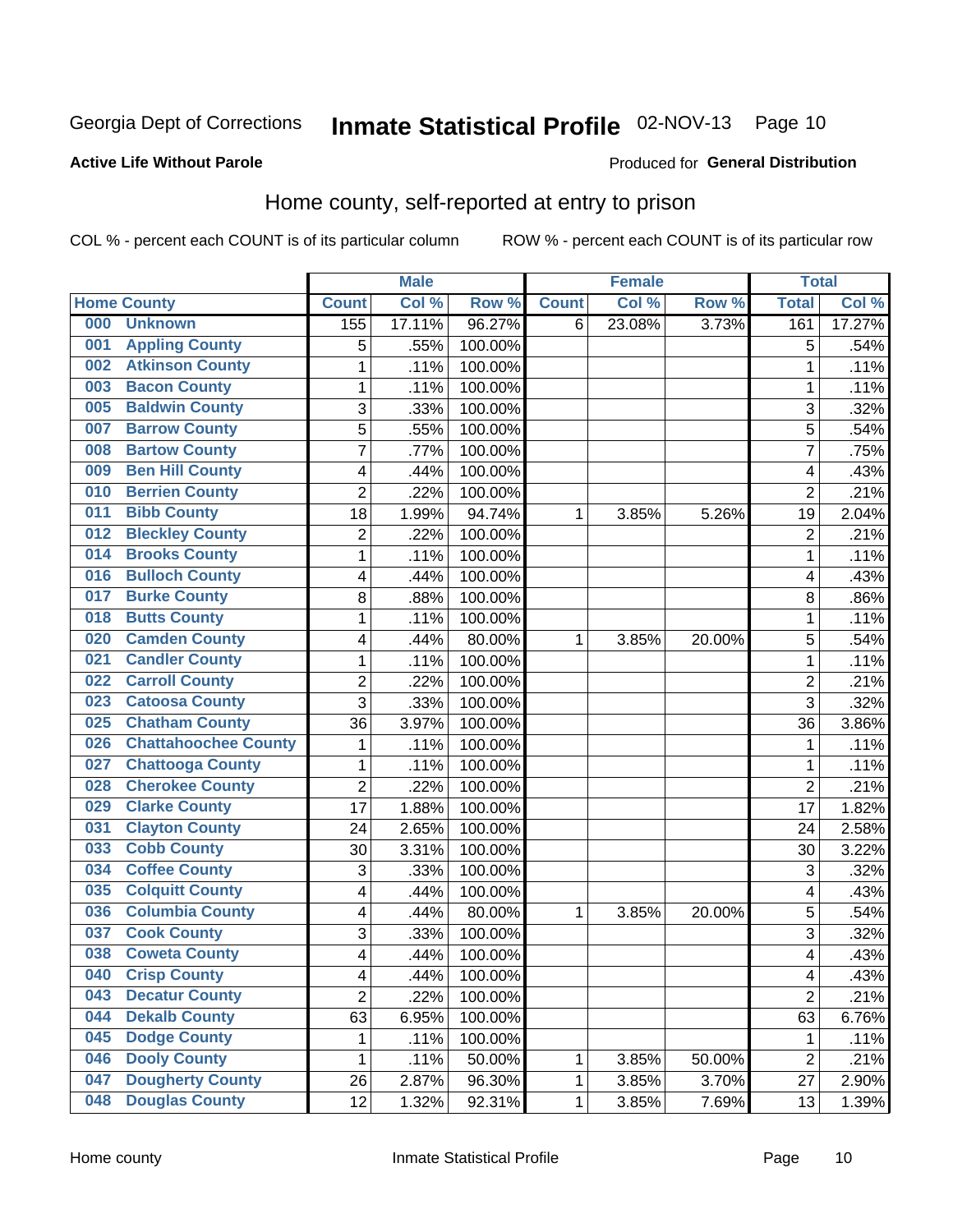# Inmate Statistical Profile 02-NOV-13 Page 11

#### **Active Life Without Parole**

### **Produced for General Distribution**

### Home county, self-reported at entry to prison

COL % - percent each COUNT is of its particular column

|     |                          |                         | <b>Male</b> |         |              | <b>Female</b> |        | <b>Total</b>   |         |
|-----|--------------------------|-------------------------|-------------|---------|--------------|---------------|--------|----------------|---------|
|     | <b>Home County</b>       | <b>Count</b>            | Col %       | Row %   | <b>Count</b> | Col %         | Row %  | <b>Total</b>   | Col %   |
| 049 | <b>Early County</b>      | 1                       | .11%        | 100.00% |              |               |        | 1              | .11%    |
| 051 | <b>Effingham County</b>  | $\overline{2}$          | .22%        | 100.00% |              |               |        | $\overline{2}$ | .21%    |
| 052 | <b>Elbert County</b>     | $\overline{\mathbf{4}}$ | .44%        | 100.00% |              |               |        | 4              | .43%    |
| 053 | <b>Emanuel County</b>    | 4                       | .44%        | 100.00% |              |               |        | 4              | .43%    |
| 056 | <b>Fayette County</b>    | 3                       | .33%        | 100.00% |              |               |        | 3              | .32%    |
| 057 | <b>Floyd County</b>      | 11                      | 1.21%       | 100.00% |              |               |        | 11             | 1.18%   |
| 058 | <b>Forsyth County</b>    | 3                       | .33%        | 100.00% |              |               |        | 3              | .32%    |
| 059 | <b>Franklin County</b>   | $\overline{2}$          | .22%        | 66.67%  | 1            | 3.85%         | 33.33% | 3              | .32%    |
| 060 | <b>Fulton County</b>     | 130                     | 14.35%      | 98.48%  | 2            | 7.69%         | 1.52%  | 132            | 14.16%  |
| 061 | <b>Gilmer County</b>     | 1                       | .11%        | 100.00% |              |               |        | 1              | .11%    |
| 063 | <b>Glynn County</b>      | 8                       | .88%        | 100.00% |              |               |        | 8              | .86%    |
| 064 | <b>Gordon County</b>     | $\overline{2}$          | .22%        | 100.00% |              |               |        | $\overline{2}$ | .21%    |
| 066 | <b>Greene County</b>     | $\mathbf{1}$            | .11%        | 100.00% |              |               |        | 1              | .11%    |
| 067 | <b>Gwinnett County</b>   | 21                      | 2.32%       | 95.45%  | 1            | 3.85%         | 4.55%  | 22             | 2.36%   |
| 068 | <b>Habersham County</b>  | $\mathbf{1}$            | .11%        | 100.00% |              |               |        | 1              | .11%    |
| 069 | <b>Hall County</b>       | 11                      | 1.21%       | 100.00% |              |               |        | 11             | 1.18%   |
| 070 | <b>Hancock County</b>    | 2                       | .22%        | 100.00% |              |               |        | $\overline{2}$ | .21%    |
| 071 | <b>Haralson County</b>   | $\overline{2}$          | .22%        | 100.00% |              |               |        | $\overline{2}$ | .21%    |
| 072 | <b>Harris County</b>     | $\overline{2}$          | .22%        | 100.00% |              |               |        | $\overline{c}$ | .21%    |
| 073 | <b>Hart County</b>       | $\overline{2}$          | .22%        | 100.00% |              |               |        | $\overline{2}$ | .21%    |
| 074 | <b>Heard County</b>      | $\mathbf{1}$            | .11%        | 100.00% |              |               |        | 1              | .11%    |
| 075 | <b>Henry County</b>      | $\,6$                   | .66%        | 100.00% |              |               |        | 6              | .64%    |
| 076 | <b>Houston County</b>    | 13                      | 1.43%       | 100.00% |              |               |        | 13             | 1.39%   |
| 078 | <b>Jackson County</b>    | 3                       | .33%        | 100.00% |              |               |        | 3              | .32%    |
| 080 | <b>Jeff Davis County</b> | 1                       | .11%        | 100.00% |              |               |        | 1              | .11%    |
| 081 | <b>Jefferson County</b>  | 3                       | .33%        | 100.00% |              |               |        | 3              | .32%    |
| 082 | <b>Jenkins County</b>    | $\overline{2}$          | .22%        | 100.00% |              |               |        | $\overline{2}$ | .21%    |
| 087 | <b>Laurens County</b>    | $\,6$                   | .66%        | 100.00% |              |               |        | 6              | .64%    |
| 088 | <b>Lee County</b>        | $\mathbf{1}$            | .11%        | 100.00% |              |               |        | 1              | .11%    |
| 089 | <b>Liberty County</b>    | $\overline{7}$          | .77%        | 87.50%  | 1            | 3.85%         | 12.50% | 8              | $.86\%$ |
| 090 | <b>Lincoln County</b>    | $\mathbf{1}$            | .11%        | 100.00% |              |               |        | 1              | .11%    |
| 091 | <b>Long County</b>       | 1                       | .11%        | 100.00% |              |               |        | 1              | .11%    |
| 092 | <b>Lowndes County</b>    | $\overline{7}$          | .77%        | 100.00% |              |               |        | $\overline{7}$ | .75%    |
| 093 | <b>Lumpkin County</b>    | $\mathbf 1$             | .11%        | 100.00% |              |               |        | 1              | .11%    |
| 095 | <b>Madison County</b>    | $\overline{2}$          | .22%        | 100.00% |              |               |        | $\overline{2}$ | .21%    |
| 096 | <b>Marion County</b>     | $\mathbf 1$             | .11%        | 100.00% |              |               |        | 1              | .11%    |
| 097 | <b>Mcduffie County</b>   | $\overline{2}$          | .22%        | 100.00% |              |               |        | $\overline{2}$ | .21%    |
| 098 | <b>Mcintosh County</b>   | $\overline{2}$          | .22%        | 100.00% |              |               |        | $\overline{2}$ | .21%    |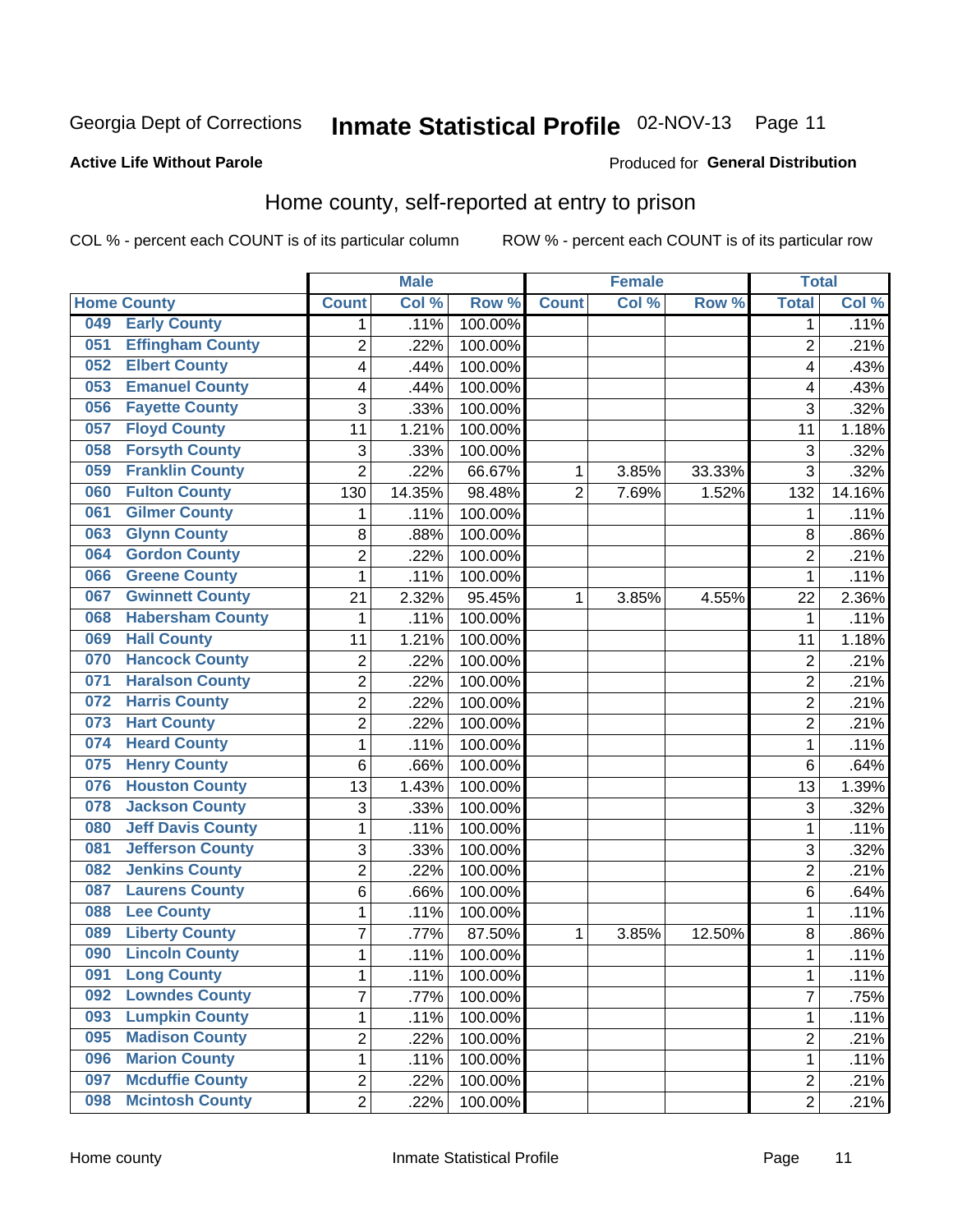# Inmate Statistical Profile 02-NOV-13 Page 12

### **Active Life Without Parole**

#### Produced for General Distribution

### Home county, self-reported at entry to prison

COL % - percent each COUNT is of its particular column

|                  |                          |                         | <b>Male</b> |         |                | <b>Female</b> |        | <b>Total</b>   |         |
|------------------|--------------------------|-------------------------|-------------|---------|----------------|---------------|--------|----------------|---------|
|                  | <b>Home County</b>       | <b>Count</b>            | Col %       | Row %   | <b>Count</b>   | Col %         | Row %  | <b>Total</b>   | Col %   |
| 100              | <b>Miller County</b>     | 1                       | .11%        | 100.00% |                |               |        | 1              | .11%    |
| 102              | <b>Monroe County</b>     | $\overline{\mathbf{4}}$ | .44%        | 100.00% |                |               |        | 4              | .43%    |
| 103              | <b>Montgomery County</b> | $\mathbf{1}$            | .11%        | 100.00% |                |               |        | 1              | .11%    |
| 104              | <b>Morgan County</b>     | 1                       | .11%        | 100.00% |                |               |        | 1              | .11%    |
| 106              | <b>Muscogee County</b>   | 28                      | 3.09%       | 100.00% |                |               |        | 28             | 3.00%   |
| 107              | <b>Newton County</b>     | 3                       | .33%        | 60.00%  | $\overline{2}$ | 7.69%         | 40.00% | 5              | .54%    |
| 109              | <b>Oglethorpe County</b> | $\overline{\mathbf{4}}$ | .44%        | 100.00% |                |               |        | 4              | .43%    |
| 110              | <b>Paulding County</b>   | 3                       | .33%        | 100.00% |                |               |        | 3              | .32%    |
| 111              | <b>Peach County</b>      | $\mathbf{1}$            | .11%        | 100.00% |                |               |        | 1              | .11%    |
| 113              | <b>Pierce County</b>     | $\overline{2}$          | .22%        | 100.00% |                |               |        | $\overline{2}$ | .21%    |
| 114              | <b>Pike County</b>       | $\overline{c}$          | .22%        | 66.67%  | 1              | 3.85%         | 33.33% | 3              | .32%    |
| $\overline{115}$ | <b>Polk County</b>       | $\overline{2}$          | .22%        | 100.00% |                |               |        | $\overline{2}$ | .21%    |
| 117              | <b>Putnam County</b>     | 5                       | .55%        | 100.00% |                |               |        | 5              | .54%    |
| 119              | <b>Rabun County</b>      | $\mathbf{1}$            | .11%        | 100.00% |                |               |        | 1              | .11%    |
| 120              | <b>Randolph County</b>   | $\overline{2}$          | .22%        | 100.00% |                |               |        | $\overline{2}$ | .21%    |
| 121              | <b>Richmond County</b>   | 30                      | 3.31%       | 90.91%  | 3              | 11.54%        | 9.09%  | 33             | 3.54%   |
| 122              | <b>Rockdale County</b>   | 5                       | .55%        | 100.00% |                |               |        | 5              | .54%    |
| 125              | <b>Seminole County</b>   | $\overline{2}$          | .22%        | 100.00% |                |               |        | $\overline{2}$ | .21%    |
| 126              | <b>Spalding County</b>   | 8                       | .88%        | 100.00% |                |               |        | 8              | .86%    |
| 127              | <b>Stephens County</b>   | $\mathbf{1}$            | .11%        | 50.00%  | 1              | 3.85%         | 50.00% | $\overline{2}$ | .21%    |
| 128              | <b>Stewart County</b>    | $\mathbf{1}$            | .11%        | 100.00% |                |               |        | 1              | .11%    |
| 129              | <b>Sumter County</b>     | $\mathbf{1}$            | .11%        | 100.00% |                |               |        | 1              | .11%    |
| 132              | <b>Tattnall County</b>   | $\mathbf{1}$            | .11%        | 100.00% |                |               |        | 1              | .11%    |
| 134              | <b>Telfair County</b>    | $\mathbf{1}$            | .11%        | 100.00% |                |               |        | 1              | .11%    |
| 136              | <b>Thomas County</b>     | 5                       | .55%        | 100.00% |                |               |        | 5              | .54%    |
| 137              | <b>Tift County</b>       | 5                       | .55%        | 100.00% |                |               |        | 5              | .54%    |
| 138              | <b>Toombs County</b>     | 10                      | 1.10%       | 100.00% |                |               |        | 10             | 1.07%   |
| 140              | <b>Treutlen County</b>   | $\mathbf{1}$            | .11%        | 100.00% |                |               |        | 1              | .11%    |
| 145              | <b>Upson County</b>      | 3                       | .33%        | 100.00% |                |               |        | 3              | .32%    |
| 146              | <b>Walker County</b>     | $\overline{\mathbf{4}}$ | .44%        | 80.00%  | 1              | 3.85%         | 20.00% | 5              | .54%    |
| 147              | <b>Walton County</b>     | $\overline{\mathbf{4}}$ | .44%        | 100.00% |                |               |        | 4              | .43%    |
| 148              | <b>Ware County</b>       | 6                       | .66%        | 100.00% |                |               |        | 6              | $.64\%$ |
| 149              | <b>Warren County</b>     | 1                       | .11%        | 100.00% |                |               |        | 1              | .11%    |
| 150              | <b>Washington County</b> | $\overline{\mathbf{4}}$ | .44%        | 100.00% |                |               |        | 4              | .43%    |
| 151              | <b>Wayne County</b>      | 3                       | .33%        | 100.00% |                |               |        | 3              | .32%    |
| 154              | <b>White County</b>      | 1                       | .11%        | 100.00% |                |               |        | 1              | .11%    |
| 155              | <b>Whitfield County</b>  | $\overline{\mathbf{4}}$ | .44%        | 100.00% |                |               |        | 4              | .43%    |
| 157              | <b>Wilkes County</b>     | $\mathbf 1$             | .11%        | 100.00% |                |               |        | 1              | .11%    |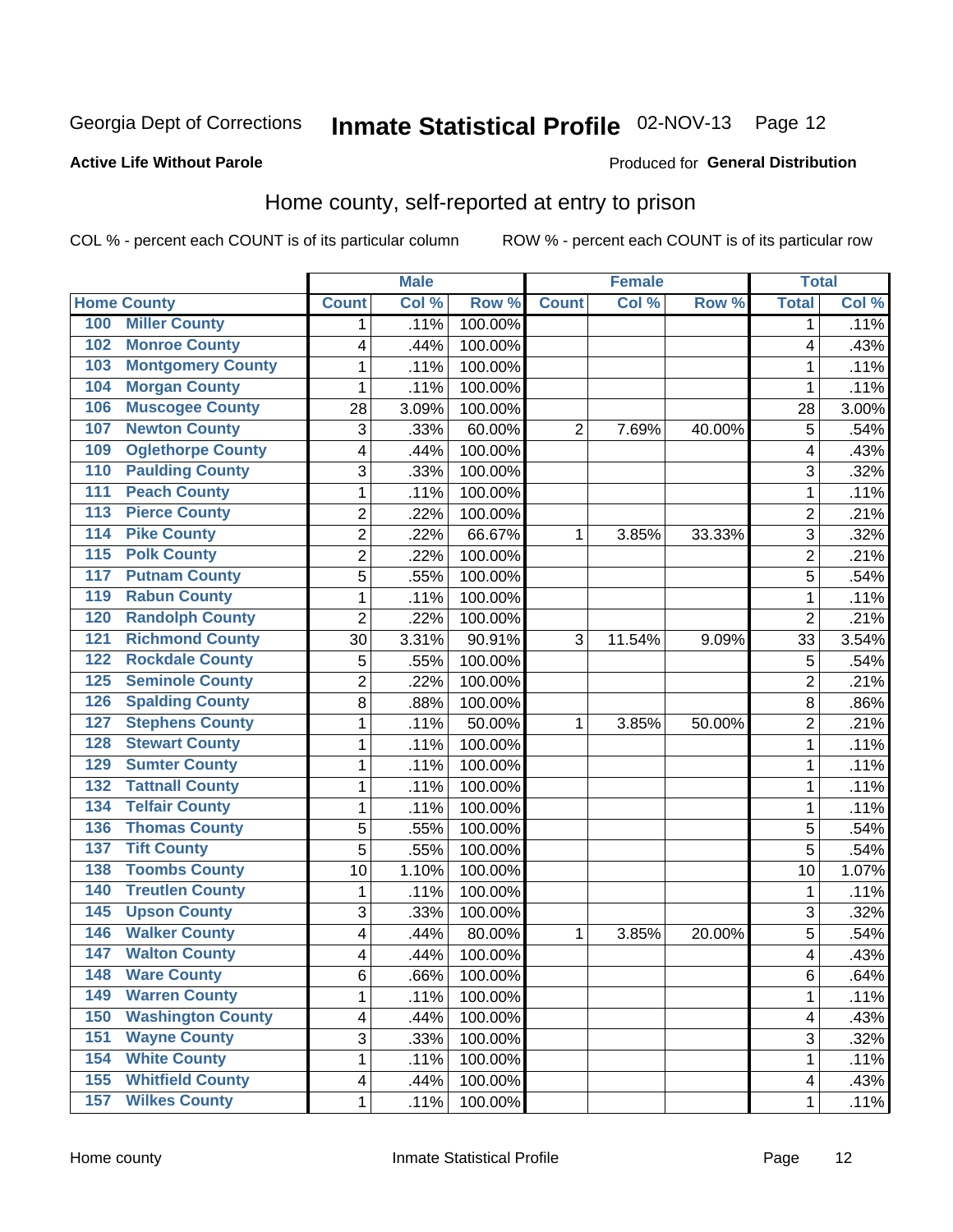# Inmate Statistical Profile 02-NOV-13 Page 13

#### **Active Life Without Parole**

#### Produced for General Distribution

### Home county, self-reported at entry to prison

COL % - percent each COUNT is of its particular column

|                                    |              | <b>Male</b> |         |              | <b>Female</b> |        | <b>Total</b> |         |
|------------------------------------|--------------|-------------|---------|--------------|---------------|--------|--------------|---------|
| <b>Home County</b>                 | <b>Count</b> | Col%        | Row %   | <b>Count</b> | Col %         | Row %  | <b>Total</b> | Col %   |
| <b>Wilkinson County</b><br>158     | ⌒            | $.22\%$     | 100.00% |              |               |        |              | .21%    |
| <b>Worth County</b><br>159         |              | $.11\%$     | 100.00% |              |               |        |              | $.11\%$ |
| <b>Other Custody/Out Of</b><br>999 | 3            | $.33\%$     | 75.00%  |              | 3.85%         | 25.00% |              | .43%    |
| <b>State</b>                       |              |             |         |              |               |        |              |         |
| <b>Total Rported</b>               | 906          | 100%        | 97.21%  | 26           | 100%          | 2.79%  | 932          | 100%    |

| <b>rted</b> |     |    |      |
|-------------|-----|----|------|
| Total       | nne | ZV | nn n |
| $\sim$      | ,uu | __ | 9JZ  |

| Mode<br>known<br>nown<br>nowr<br>reguent)<br>os<br>. |
|------------------------------------------------------|
|------------------------------------------------------|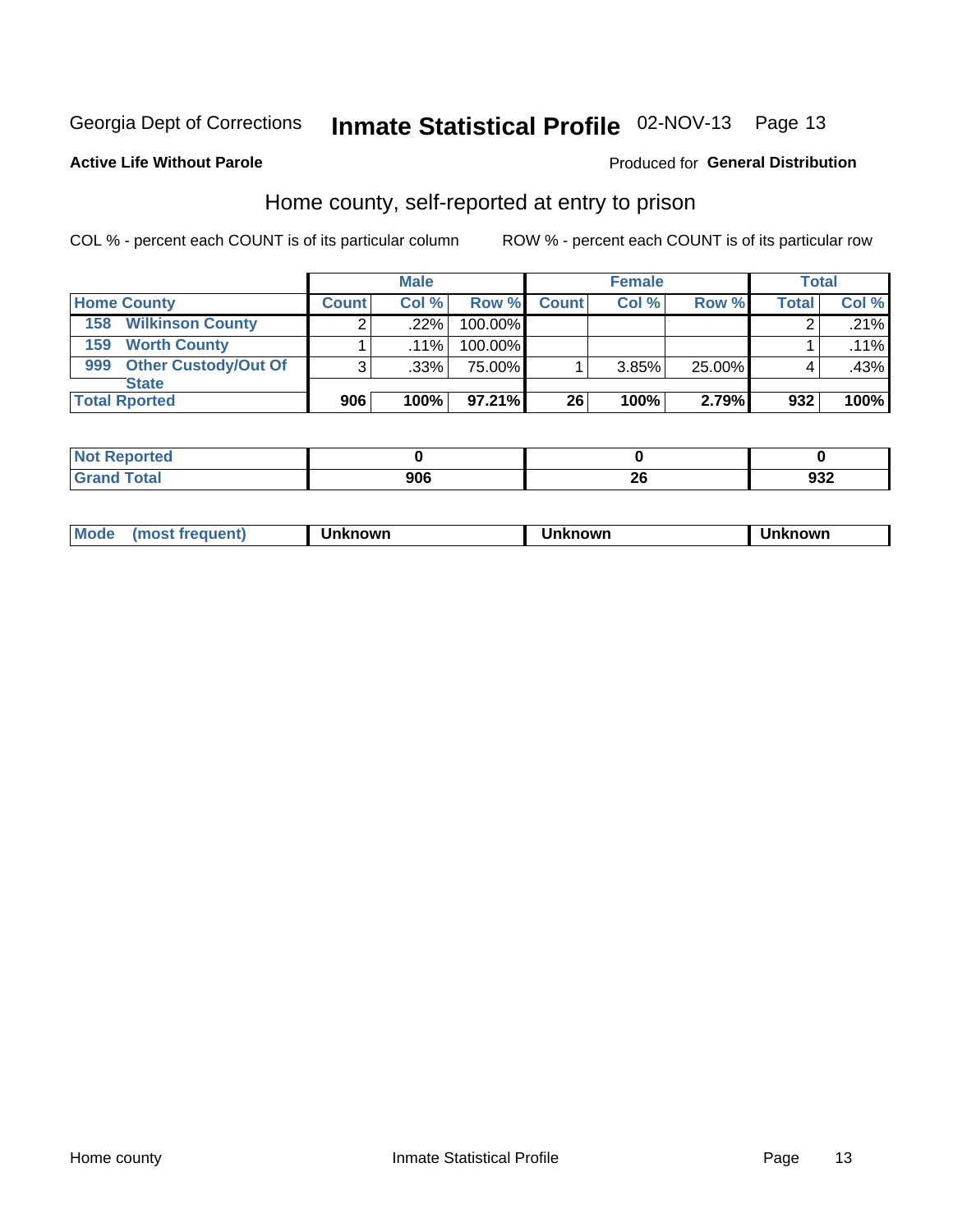### Inmate Statistical Profile 02-NOV-13 Page 14

#### **Active Life Without Parole**

#### Produced for General Distribution

### Socioeconomic class, self-reported at entry to prison

COL % - percent each COUNT is of its particular column

|                       |              | <b>Male</b> |            |              | <b>Female</b> |       |       | <b>Total</b> |
|-----------------------|--------------|-------------|------------|--------------|---------------|-------|-------|--------------|
| Socioeconomic Class   | <b>Count</b> | Col %       | Row %      | <b>Count</b> | Col %         | Row % | Total | Col %        |
| <b>Welfare</b>        | 41           | 7.26%       | 100.00%    |              |               |       | 41    | 7.14%        |
| <b>Occ Employ</b>     | 23           | 4.07%       | $100.00\%$ |              |               |       | 23    | 4.01%        |
| <b>Minimum Std</b>    | 285          | 50.44%      | $99.30\%$  |              | $22.22\%$     | .70%  | 287   | 50.00%       |
| <b>Middle</b>         | 216          | 38.23%      | 96.86%     |              | 77.78%        | 3.14% | 223   | 38.85%       |
| <b>Total Reported</b> | 565          | 100%        | 98.43%     |              | 100%          | 1.57% | 574   | 100%         |

|       | -24           | - -           | <b>OFO</b> |
|-------|---------------|---------------|------------|
|       | $\sim$ $\sim$ | $\sim$ $\sim$ | שע         |
| _____ | 906           | n,<br>Δv      | JJZ        |

|--|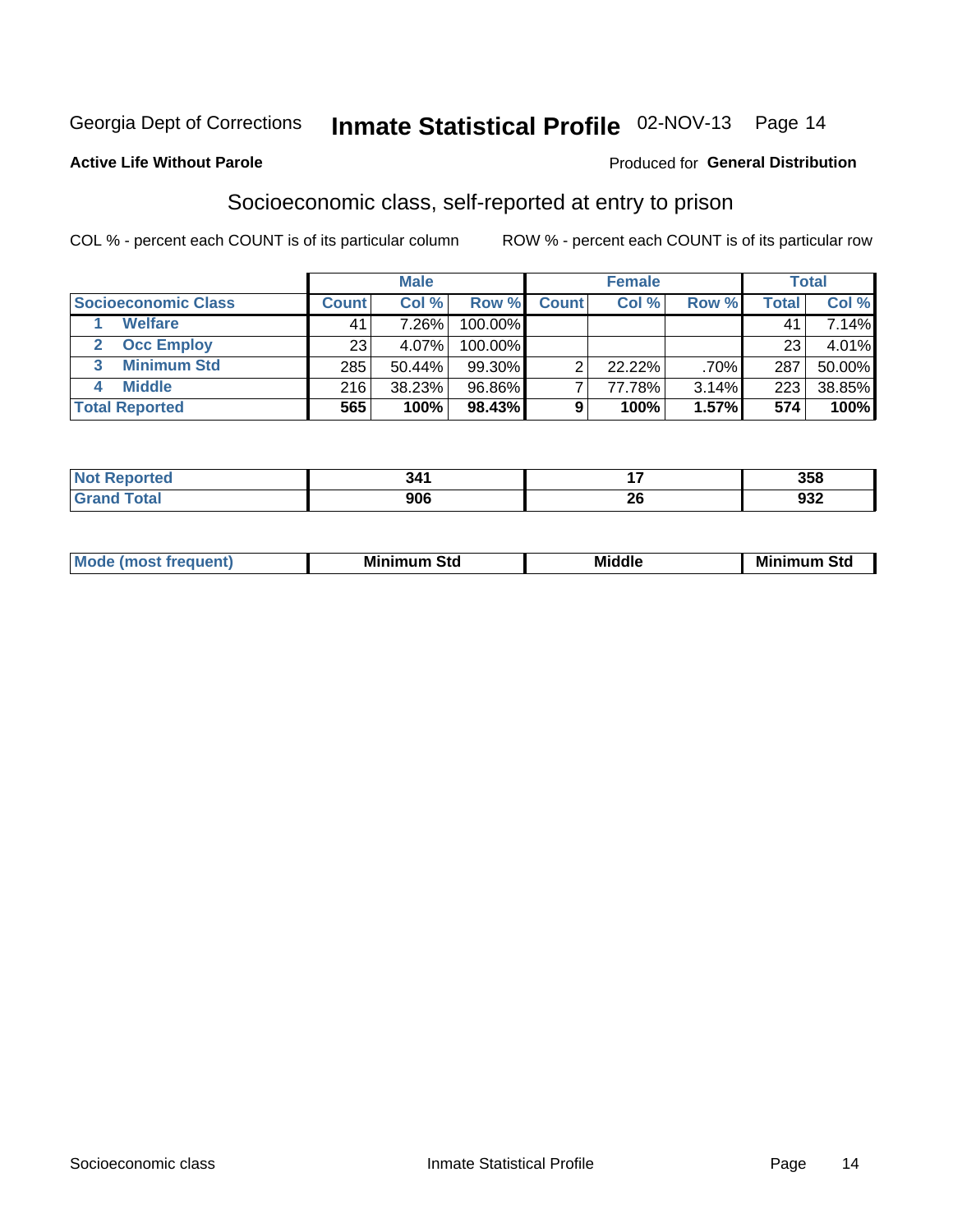### Inmate Statistical Profile 02-NOV-13 Page 15

### **Active Life Without Parole**

### **Produced for General Distribution**

### Environment to age 16, self-reported at entry to prison

COL % - percent each COUNT is of its particular column

|                                      |                  | <b>Male</b> |           |                | <b>Female</b> |        |              | <b>Total</b> |
|--------------------------------------|------------------|-------------|-----------|----------------|---------------|--------|--------------|--------------|
| <b>Environment to age 16</b>         | <b>Count</b>     | Col %       | Row %     | <b>Count</b>   | Col %         | Row %  | <b>Total</b> | Col %        |
| <b>Rural/Farm</b>                    | 11               | 1.92%       | 100.00%   |                |               |        |              | 1.88%        |
| <b>Rural/Nfarm</b><br>$\overline{2}$ | 24               | 4.18%       | 88.89%    | 3 <sub>1</sub> | 30.00%        | 11.11% | 27           | 4.62%        |
| 3 S.M.S.A                            | 239 <sub>1</sub> | 41.64%      | 99.58%    |                | 10.00%        | .42%   | 240          | 41.10%       |
| <b>Urban</b><br>4                    | 130              | 22.65%      | $97.01\%$ |                | 40.00%        | 2.99%  | 134          | 22.95%       |
| <b>Small Town</b><br>5               | 170              | 29.62%      | 98.84%    | 2              | 20.00%        | 1.16%  | 172          | 29.45%       |
| <b>Total Reported</b>                | 574              | 100%        | 98.29%    | 10             | 100%          | 1.71%  | 584          | 100%         |

| <b>orted</b><br><b>NOT</b><br>Redu | າາາ<br>ാാ∠ | ט ו      | 348        |
|------------------------------------|------------|----------|------------|
|                                    | 906        | 01<br>ZU | ה ה<br>99Z |

| Mo | M | urhar . | M      |
|----|---|---------|--------|
|    |   | _____   | ______ |
|    |   |         |        |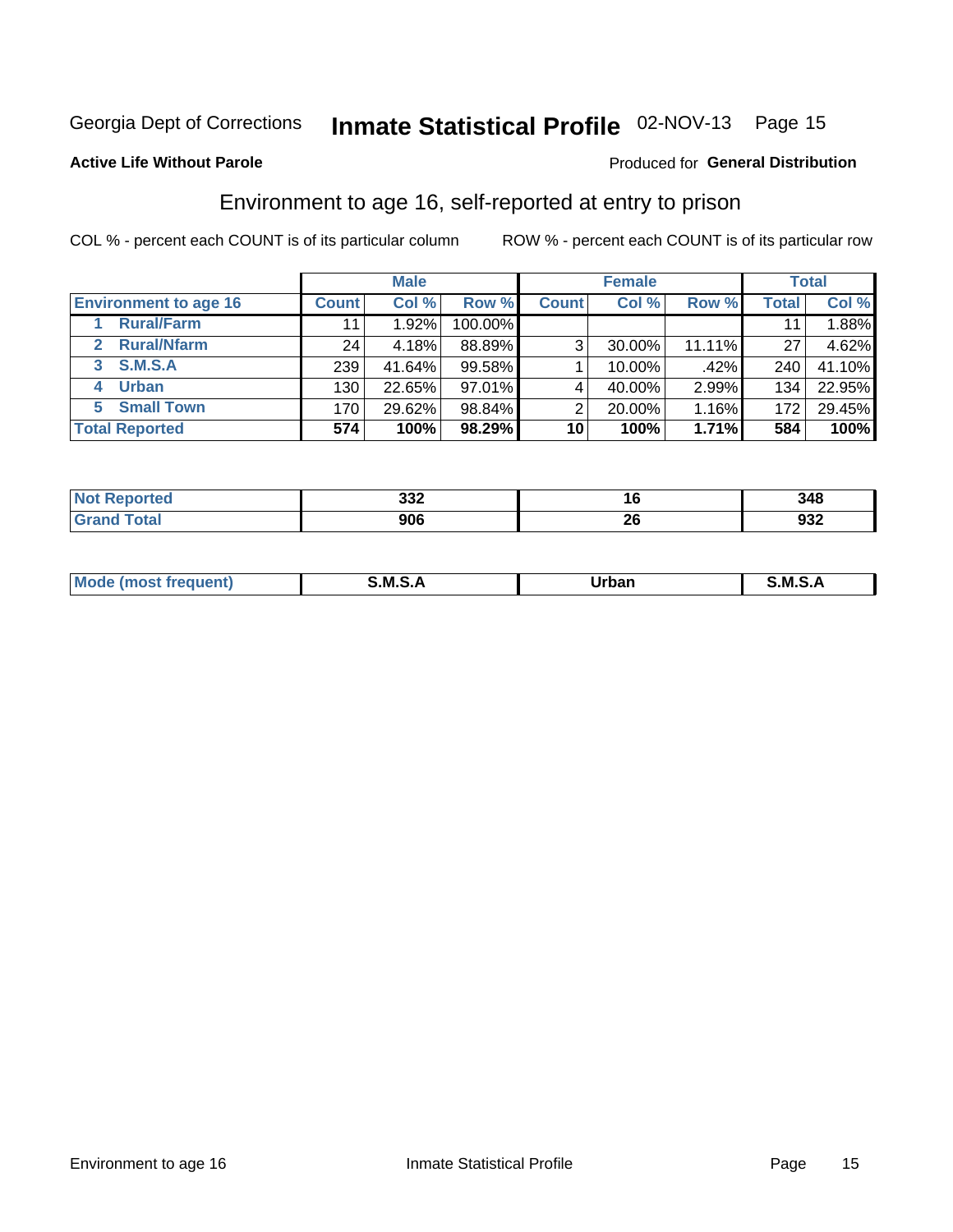# Inmate Statistical Profile 02-NOV-13 Page 16

### **Active Life Without Parole**

#### Produced for General Distribution

### Guardian status to age 16, self-reported at entry to prison

COL % - percent each COUNT is of its particular column

|                                  |                 | <b>Male</b> |         |              | <b>Female</b> |       |       | <b>Total</b> |
|----------------------------------|-----------------|-------------|---------|--------------|---------------|-------|-------|--------------|
| <b>Guardian Status To Age 16</b> | <b>Count</b>    | Col %       | Row %   | <b>Count</b> | Col %         | Row % | Total | Col %        |
| 2 Father Only                    | 12              | 2.39%       | 100.00% |              |               |       | 12    | 2.36%        |
| <b>3 Both Parents</b>            | 206             | 40.95%      | 98.10%  | 4            | 66.67%        | 1.90% | 210   | 41.26%       |
| <b>4 Mother Only</b>             | 204             | 40.56%      | 99.51%  |              | 16.67%        | .49%  | 205   | 40.28%       |
| <b>6 Oth Female</b>              | 15 <sub>1</sub> | 2.98%       | 100.00% |              |               |       | 15    | 2.95%        |
| <b>7 Oth Male</b>                | 5               | .99%        | 100.00% |              |               |       | 5     | .98%         |
| 8 Step-Parents                   | 12              | 2.39%       | 100.00% |              |               |       | 12    | 2.36%        |
| <b>9 Foster Home</b>             | 10              | 1.99%       | 100.00% |              |               |       | 10    | 1.96%        |
| <b>10 Grand Parents</b>          | 39              | 7.75%       | 97.50%  |              | 16.67%        | 2.50% | 40    | 7.86%        |
| <b>Total Reported</b>            | 503             | 100%        | 98.82%  | 6            | 100%          | 1.18% | 509   | 100%         |

| rted | 403 | nr.<br>ZU       | 100<br>449 |
|------|-----|-----------------|------------|
|      | 906 | 00<br>ZU<br>___ | 932        |

| <b>Mode (most frequent)</b> | <b>Both Parents</b> | <b>Both Parents</b> | <b>Both Parents</b> |
|-----------------------------|---------------------|---------------------|---------------------|
|                             |                     |                     |                     |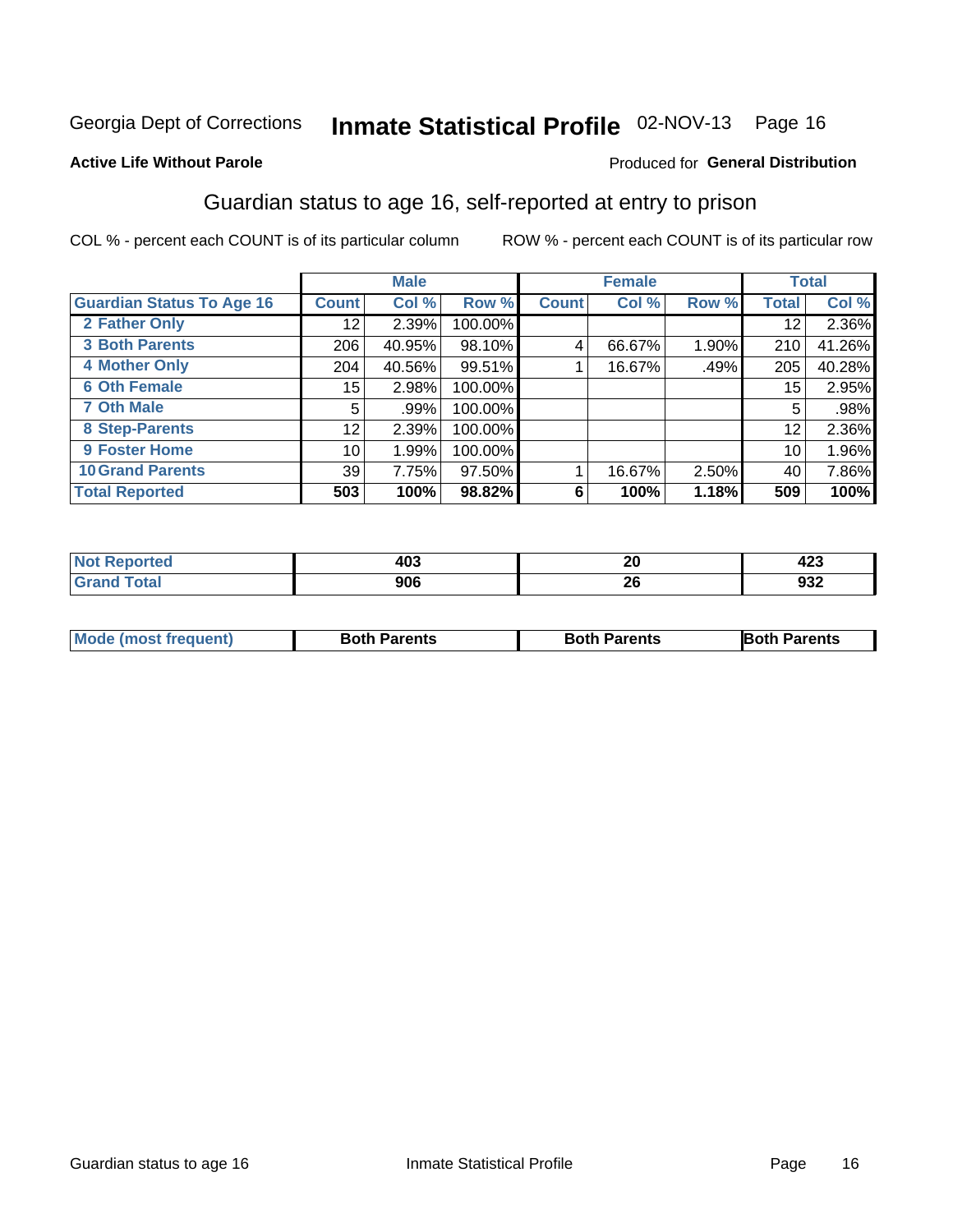# Inmate Statistical Profile 02-NOV-13 Page 17

### **Active Life Without Parole**

#### Produced for General Distribution

### Employment status before prison, self-reported at entry to prison

COL % - percent each COUNT is of its particular column

|                                  |              | <b>Male</b> |         |              | <b>Female</b> |       |              | <b>Total</b> |
|----------------------------------|--------------|-------------|---------|--------------|---------------|-------|--------------|--------------|
| <b>Employment Status</b>         | <b>Count</b> | Col %       | Row %   | <b>Count</b> | Col %         | Row % | <b>Total</b> | Col %        |
| <b>Full Time</b>                 | 381          | 50.40%      | 97.44%  | 10           | 45.45%        | 2.56% | 391          | 50.26%       |
| <b>Part Time</b><br>$\mathbf{2}$ | 54           | 7.14%       | 100.00% |              |               |       | 54           | 6.94%        |
| Unempl $<$ 6m<br>3               | 72           | 9.52%       | 98.63%  |              | 4.55%         | 1.37% | 73           | 9.38%        |
| $U$ nempl > 6m<br>4              | 135          | 17.86%      | 93.75%  | 9            | 40.91%        | 6.25% | 144          | 18.51%       |
| <b>Never Workd</b><br>5          | 64           | 8.47%       | 100.00% |              |               |       | 64           | 8.23%        |
| <b>Student</b><br>6              | 19           | 2.51%       | 100.00% |              |               |       | 19           | 2.44%        |
| <b>Incapable</b><br>7            | 31           | 4.10%       | 93.94%  | 2            | $9.09\%$      | 6.06% | 33           | 4.24%        |
| <b>Total Reported</b>            | 756          | 100%        | 97.17%  | 22           | 100%          | 2.83% | 778          | 100%         |

| чес. | 150 |         | .<br>154    |
|------|-----|---------|-------------|
|      | 906 | ົ<br>Zτ | ה כה<br>১১∠ |

| Mc | ∴ul! | ----<br>ıme<br>w |
|----|------|------------------|
|    |      |                  |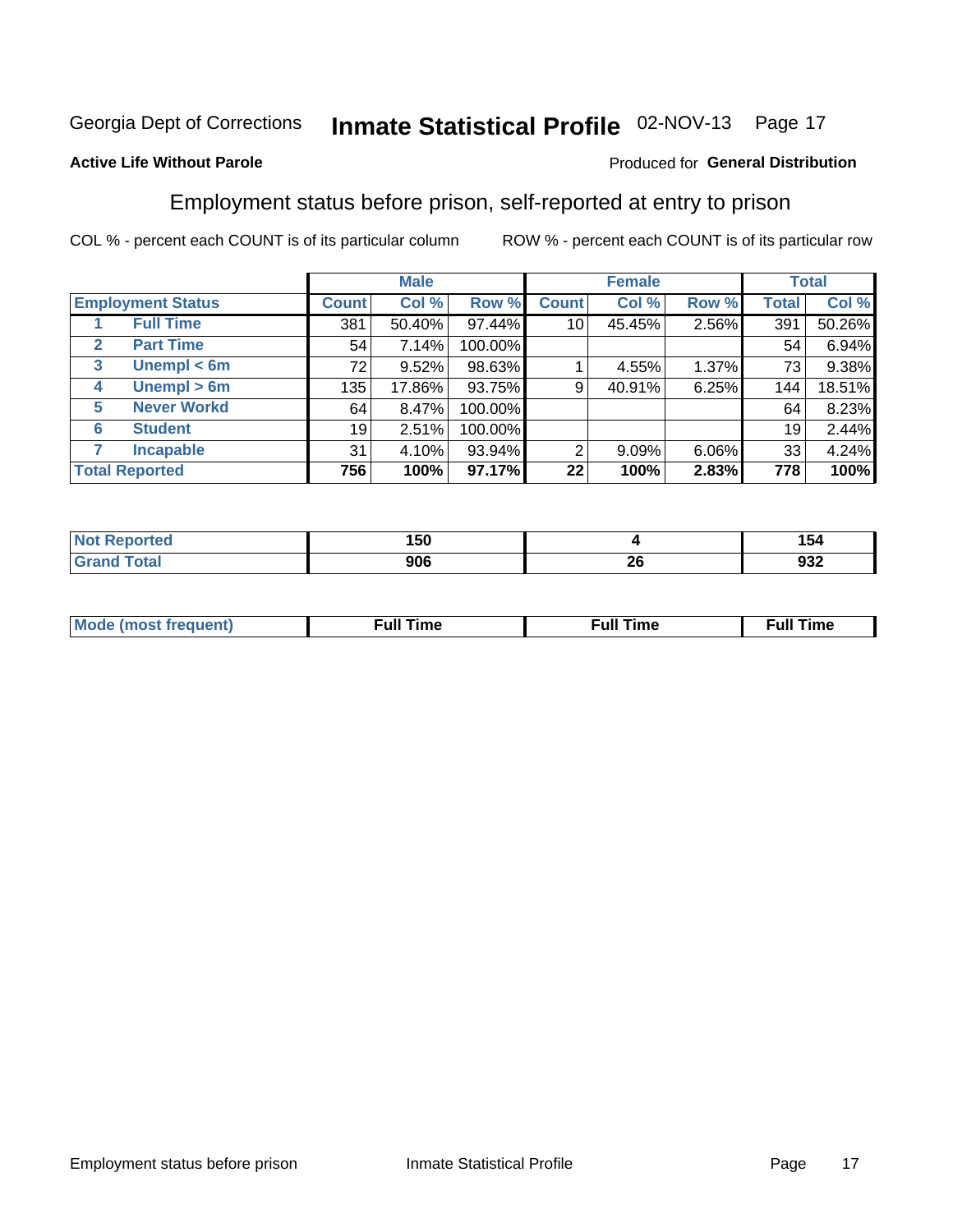# Inmate Statistical Profile 02-NOV-13 Page 18

### **Active Life Without Parole**

Produced for General Distribution

### Age at admission

COL % - percent each COUNT is of its particular column

|                         |                | <b>Male</b> |         |                | <b>Female</b> |        |                | <b>Total</b> |
|-------------------------|----------------|-------------|---------|----------------|---------------|--------|----------------|--------------|
| <b>Age At Admission</b> | <b>Count</b>   | Col %       | Row %   | <b>Count</b>   | Col %         | Row %  | <b>Total</b>   | Col %        |
| 15                      | 2              | 0.22%       | 100.00% |                |               |        | $\overline{2}$ | 0.21%        |
| 16                      | $\overline{2}$ | 0.22%       | 100.00% |                |               |        | $\overline{2}$ | 0.21%        |
| $\overline{17}$         | 4              | 0.44%       | 100.00% |                |               |        | 4              | 0.43%        |
| 18                      | 14             | 1.55%       | 100.00% |                |               |        | 14             | 1.50%        |
| 19                      | 20             | 2.21%       | 100.00% |                |               |        | 20             | 2.15%        |
| $\overline{20}$         | 22             | 2.43%       | 95.65%  | 1              | 3.85%         | 4.35%  | 23             | 2.47%        |
| 21                      | 25             | 2.76%       | 100.00% |                |               |        | 25             | 2.68%        |
| 22                      | 42             | 4.64%       | 100.00% |                |               |        | 42             | 4.51%        |
| 23                      | 33             | 3.64%       | 94.29%  | $\overline{2}$ | 7.69%         | 5.71%  | 35             | 3.76%        |
| 24                      | 36             | 3.97%       | 97.30%  | 1              | 3.85%         | 2.70%  | 37             | 3.97%        |
| $\overline{25}$         | 30             | 3.31%       | 93.75%  | $\overline{2}$ | 7.69%         | 6.25%  | 32             | 3.43%        |
| 26                      | 33             | 3.64%       | 100.00% |                |               |        | 33             | 3.54%        |
| $\overline{27}$         | 29             | 3.20%       | 93.55%  | $\overline{2}$ | 7.69%         | 6.45%  | 31             | 3.33%        |
| 28                      | 41             | 4.53%       | 97.62%  | 1              | 3.85%         | 2.38%  | 42             | 4.51%        |
| 29                      | 41             | 4.53%       | 100.00% |                |               |        | 41             | 4.40%        |
| 30                      | 31             | 3.42%       | 100.00% |                |               |        | 31             | 3.33%        |
| 31                      | 36             | 3.97%       | 100.00% |                |               |        | 36             | 3.86%        |
| 32                      | 38             | 4.19%       | 92.68%  | 3              | 11.54%        | 7.32%  | 41             | 4.40%        |
| 33                      | 22             | 2.43%       | 100.00% |                |               |        | 22             | 2.36%        |
| 34                      | 20             | 2.21%       | 95.24%  | 1              | 3.85%         | 4.76%  | 21             | 2.25%        |
| 35                      | 24             | 2.65%       | 96.00%  | 1              | 3.85%         | 4.00%  | 25             | 2.68%        |
| 36                      | 37             | 4.08%       | 100.00% |                |               |        | 37             | 3.97%        |
| $\overline{37}$         | 23             | 2.54%       | 100.00% |                |               |        | 23             | 2.47%        |
| 38                      | 23             | 2.54%       | 100.00% |                |               |        | 23             | 2.47%        |
| 39                      | 23             | 2.54%       | 95.83%  | 1              | 3.85%         | 4.17%  | 24             | 2.58%        |
| 40                      | 18             | 1.99%       | 94.74%  | 1              | 3.85%         | 5.26%  | 19             | 2.04%        |
| 41                      | 30             | 3.31%       | 96.77%  | 1              | 3.85%         | 3.23%  | 31             | 3.33%        |
| 42                      | 25             | 2.76%       | 100.00% |                |               |        | 25             | 2.68%        |
| 43                      | 19             | 2.10%       | 95.00%  | 1              | 3.85%         | 5.00%  | 20             | 2.15%        |
| 44                      | 15             | 1.66%       | 88.24%  | $\overline{2}$ | 7.69%         | 11.76% | 17             | 1.82%        |
| 45                      | 21             | 2.32%       | 100.00% |                |               |        | 21             | 2.25%        |
| 46                      | 19             | 2.10%       | 90.48%  | $\overline{2}$ | 7.69%         | 9.52%  | 21             | 2.25%        |
| 47                      | 13             | 1.43%       | 100.00% |                |               |        | 13             | 1.39%        |
| 48                      | 13             | 1.43%       | 81.25%  | 3              | 11.54%        | 18.75% | 16             | 1.72%        |
| 49                      | 14             | 1.55%       | 100.00% |                |               |        | 14             | 1.50%        |
| 50                      | 9              | 0.99%       | 100.00% |                |               |        | 9              | 0.97%        |
| $\overline{51}$         | 7              | 0.77%       | 100.00% |                |               |        | 7              | 0.75%        |
| 52                      | 8              | 0.88%       | 100.00% |                |               |        | 8              | 0.86%        |
| 53                      | 7              | 0.77%       | 100.00% |                |               |        | 7              | 0.75%        |
| 54                      | 3              | 0.33%       | 100.00% |                |               |        | 3              | 0.32%        |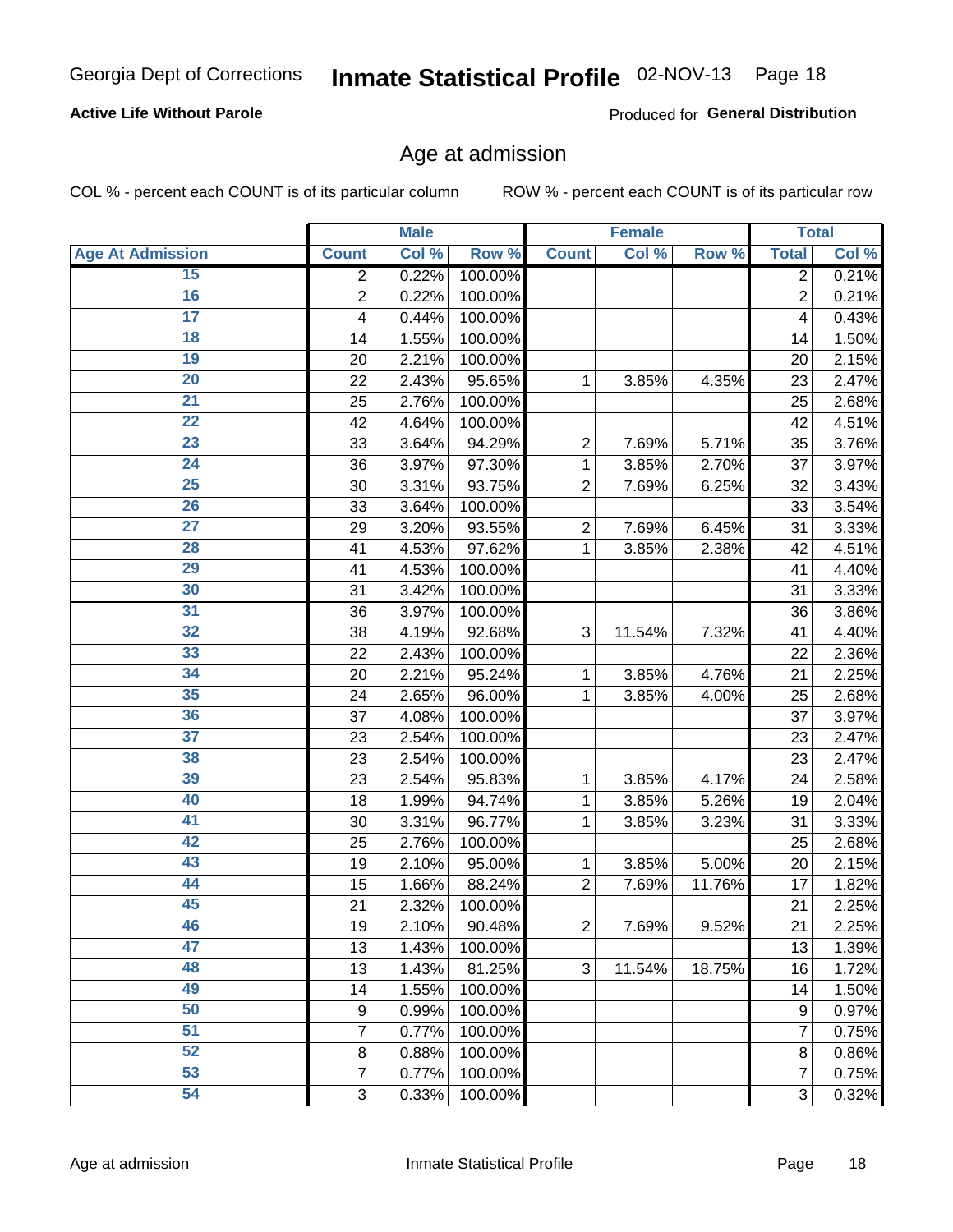# Inmate Statistical Profile 02-NOV-13 Page 19

### **Active Life Without Parole**

Produced for General Distribution

### Age at admission

COL % - percent each COUNT is of its particular column

|                         |              | <b>Male</b> |         |              | <b>Female</b> |        |                | <b>Total</b> |
|-------------------------|--------------|-------------|---------|--------------|---------------|--------|----------------|--------------|
| <b>Age At Admission</b> | <b>Count</b> | Col %       | Row %   | <b>Count</b> | Col %         | Row %  | Total          | Col %        |
| 55                      | 5.           | 0.55%       | 83.33%  |              | 3.85%         | 16.67% | 6              | 0.64%        |
| 56                      | 7            | 0.77%       | 100.00% |              |               |        | 7              | 0.75%        |
| 57                      | 5            | 0.55%       | 100.00% |              |               |        | 5              | 0.54%        |
| 58                      | 5            | 0.55%       | 100.00% |              |               |        | 5              | 0.54%        |
| 60                      | 2            | 0.22%       | 100.00% |              |               |        | 2              | 0.21%        |
| 62                      |              | 0.11%       | 100.00% |              |               |        |                | 0.11%        |
| 64                      | 3            | 0.33%       | 100.00% |              |               |        | 3              | 0.32%        |
| 65                      | 2            | 0.22%       | 100.00% |              |               |        | $\overline{2}$ | 0.21%        |
| 66                      |              | 0.11%       | 100.00% |              |               |        |                | 0.11%        |
| 69                      | 2            | 0.22%       | 100.00% |              |               |        | 2              | 0.21%        |
| 71                      |              | 0.11%       | 100.00% |              |               |        |                | 0.11%        |
| <b>Total Reported</b>   | 906          | 100%        | 97.21%  | 26           | 100%          | 2.79%  | 932            | 100%         |

| enorted     |     |          |                       |
|-------------|-----|----------|-----------------------|
| <b>otal</b> | 906 | ^^<br>Zu | <b>000</b><br><br>93Z |

| <b>Mean</b><br>(average)       | 33.62    | 35.73    | 33.68    |
|--------------------------------|----------|----------|----------|
| Median (middle)                | ົ<br>JŁ  | 34.5     | ົ<br>⊾ت  |
| <b>Mode</b><br>(most frequent) | ^^<br>-- | ^^<br>ЭZ | n-<br>44 |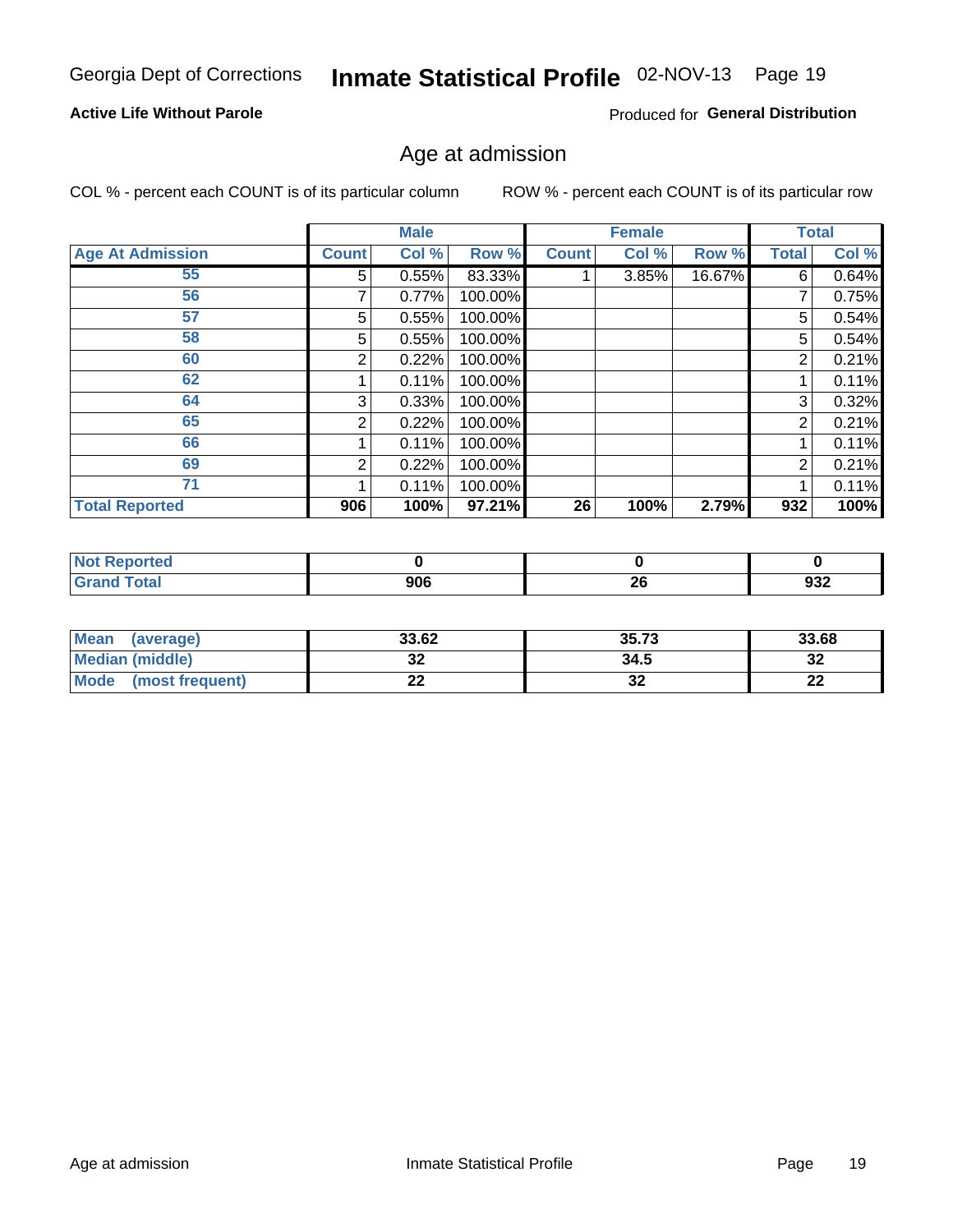# Inmate Statistical Profile 02-NOV-13 Page 20

### **Active Life Without Parole**

Produced for General Distribution

### Height, measured at entry to prison

COL % - percent each COUNT is of its particular column

|                       |              | <b>Male</b> |         |              | <b>Female</b> |         |       | Total      |
|-----------------------|--------------|-------------|---------|--------------|---------------|---------|-------|------------|
| <b>Height</b>         | <b>Count</b> | Col %       | Row %   | <b>Count</b> | Col %         | Row %   | Total | Col %      |
| 4'10"                 |              |             |         |              | 100.00%       | 100.00% |       | 0.43%      |
| 5'10''                | 117          | 50.87%      | 100.00% |              |               |         |       | 117 50.65% |
| 5'11''                | 113          | 49.13%      | 100.00% |              |               |         |       | 113 48.92% |
| <b>Total Reported</b> | 230          | 100%        | 99.57%  |              | 100%          | 0.43%   | 231   | 100%       |

| <b>Not</b><br>∖orted<br>ем | <b>C7C</b><br>07 U | . .<br>~<br>$\sim$ | 70 <sub>1</sub> |
|----------------------------|--------------------|--------------------|-----------------|
| <b>Total</b>               | 906                | oc                 | <b>000</b>      |
| ' Grano                    |                    | 44                 | ூ∠              |

| Mean (average)          | 5'10" | 4'10" | 5'10"  |  |
|-------------------------|-------|-------|--------|--|
| <b>Median (middle)</b>  | 5'10" | 4'10" | 5'10"  |  |
| Mode<br>(most frequent) | 5'10" | 4'10" | 5'10'' |  |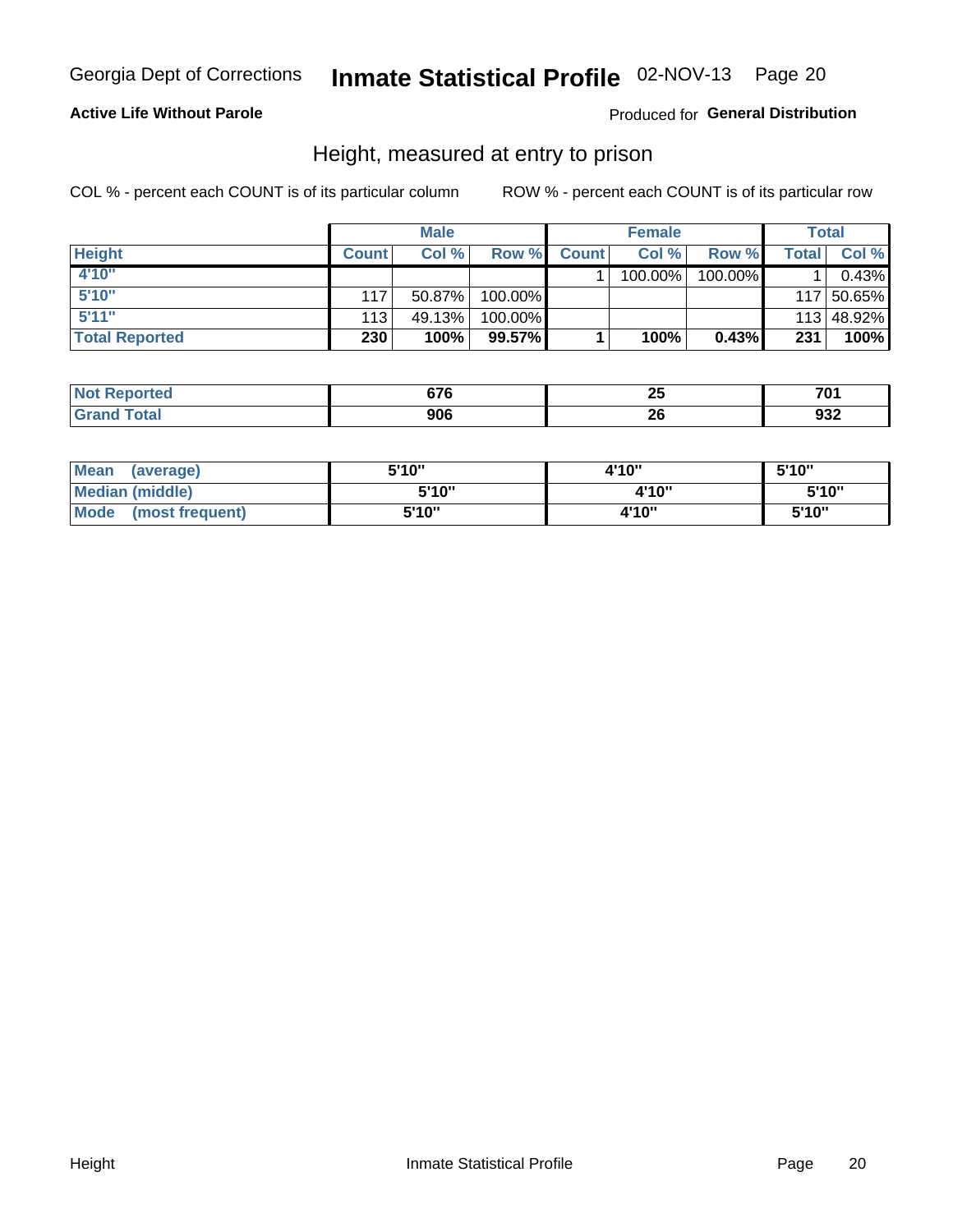# Inmate Statistical Profile 02-NOV-13 Page 21

### **Active Life Without Parole**

Produced for General Distribution

### Weight, measured at entry to prison

COL % - percent each COUNT is of its particular column

|                       |                | <b>Male</b> |         |                 | <b>Female</b> |         | <b>Total</b>   |        |
|-----------------------|----------------|-------------|---------|-----------------|---------------|---------|----------------|--------|
| <b>Weight</b>         | <b>Count</b>   | Col %       | Row %   | <b>Count</b>    | Col %         | Row %   | <b>Total</b>   | Col %  |
| 90 - 99 pounds        |                |             |         | $\mathbf 1$     | 3.85%         | 100.00% | 1              | 0.11%  |
| 110 - 119 pounds      |                |             |         | $\overline{2}$  | 7.69%         | 100.00% | $\overline{2}$ | 0.21%  |
| 120 - 129 pounds      | 4              | 0.44%       | 80.00%  | 1               | 3.85%         | 20.00%  | 5              | 0.54%  |
| 130 - 139 pounds      | 21             | 2.32%       | 87.50%  | 3               | 11.54%        | 12.50%  | 24             | 2.58%  |
| 140 - 149 pounds      | 55             | 6.07%       | 98.21%  | 1               | 3.85%         | 1.79%   | 56             | 6.01%  |
| 150 - 159 pounds      | 94             | 10.38%      | 100.00% |                 |               |         | 94             | 10.09% |
| 160 - 169 pounds      | 104            | 11.48%      | 96.30%  | 4               | 15.38%        | 3.70%   | 108            | 11.59% |
| 170 - 179 pounds      | 132            | 14.57%      | 98.51%  | $\overline{2}$  | 7.69%         | 1.49%   | 134            | 14.38% |
| 180 - 189 pounds      | 108            | 11.92%      | 98.18%  | $\overline{2}$  | 7.69%         | 1.82%   | 110            | 11.80% |
| 190 - 199 pounds      | 73             | 8.06%       | 100.00% |                 |               |         | 73             | 7.83%  |
| 200 - 209 pounds      | 79             | 8.72%       | 97.53%  | $\overline{2}$  | 7.69%         | 2.47%   | 81             | 8.69%  |
| 210 - 219 pounds      | 58             | 6.40%       | 93.55%  | 4               | 15.38%        | 6.45%   | 62             | 6.65%  |
| 220 - 229 pounds      | 52             | 5.74%       | 98.11%  | 1               | 3.85%         | 1.89%   | 53             | 5.69%  |
| 230 - 239 pounds      | 33             | 3.64%       | 100.00% |                 |               |         | 33             | 3.54%  |
| 240 - 249 pounds      | 27             | 2.98%       | 100.00% |                 |               |         | 27             | 2.90%  |
| 250 - 259 pounds      | 20             | 2.21%       | 95.24%  | 1               | 3.85%         | 4.76%   | 21             | 2.25%  |
| 260 - 269 pounds      | 12             | 1.32%       | 100.00% |                 |               |         | 12             | 1.29%  |
| 270 - 279 pounds      | 11             | 1.21%       | 100.00% |                 |               |         | 11             | 1.18%  |
| 280 - 289 pounds      | 6              | 0.66%       | 85.71%  | 1               | 3.85%         | 14.29%  | $\overline{7}$ | 0.75%  |
| 290 - 299 pounds      | 6              | 0.66%       | 100.00% |                 |               |         | 6              | 0.64%  |
| 300 - 309 pounds      | $\overline{c}$ | 0.22%       | 100.00% |                 |               |         | $\overline{2}$ | 0.21%  |
| 310 - 319 pounds      | 1              | 0.11%       | 100.00% |                 |               |         | 1              | 0.11%  |
| 320 - 329 pounds      | 4              | 0.44%       | 80.00%  | 1               | 3.85%         | 20.00%  | 5              | 0.54%  |
| 330 - 339 pounds      | 3              | 0.33%       | 100.00% |                 |               |         | 3              | 0.32%  |
| 400 pounds and over   | $\mathbf{1}$   | 0.11%       | 100.00% |                 |               |         | 1              | 0.11%  |
| <b>Total Reported</b> | 906            | 100%        | 97.21%  | $\overline{26}$ | 100%          | 2.79%   | 932            | 100.0% |

| <b>Reported</b><br><b>NOT</b><br>$\sim$ |     |    |            |
|-----------------------------------------|-----|----|------------|
| int                                     | nne | Zu | n20<br>ນວ∠ |

| Mean<br>(average)              | 190 | 180 | 189 |
|--------------------------------|-----|-----|-----|
| Median (middle)                | 180 | 170 | 180 |
| <b>Mode</b><br>(most frequent) | 170 | 210 | 170 |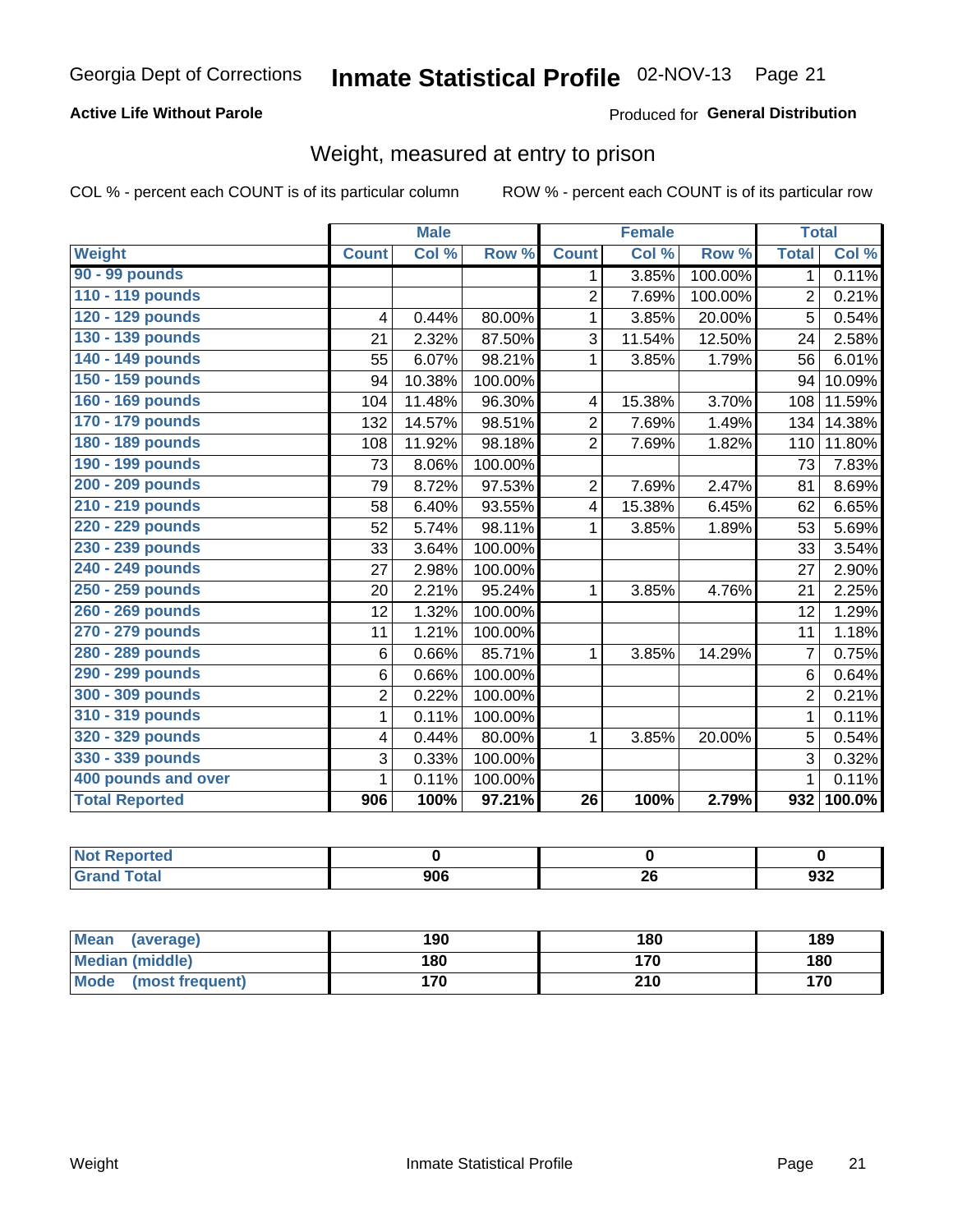# Inmate Statistical Profile 02-NOV-13 Page 22

#### **Active Life Without Parole**

Produced for General Distribution

### Military service

COL % - percent each COUNT is of its particular column

|                         |              | <b>Male</b> |             | <b>Female</b> |         |       | <b>Total</b> |
|-------------------------|--------------|-------------|-------------|---------------|---------|-------|--------------|
| <b>Military service</b> | <b>Count</b> | Col%        | Row % Count | Col %         | Row %   | Total | Col %        |
| <b>Air Force</b>        | 46'          | 73.02%      | 100.00%     |               |         | 46    | 73.02%       |
| <b>Army</b>             |              | $11.11\%$   | 100.00%     |               |         |       | 11.11%       |
| <b>Navy</b><br>3        |              | 6.35%       | 100.00%     |               |         |       | 6.35%        |
| <b>Coast Guard</b>      | 6            | 9.52%       | 100.00%     |               |         | 6     | 9.52%        |
| <b>Total Reported</b>   | 63           | 100%        | 100.00%     |               | $.00\%$ | 63    | 100%         |

| 843 | ኅረ<br>ZU | 869       |
|-----|----------|-----------|
| 906 | ጎር<br>ZO | ົາ<br>99Z |

| Mode (most frequent) | <b>Force</b><br>ыı | Null | ™orce<br>AI. |
|----------------------|--------------------|------|--------------|
|                      |                    |      |              |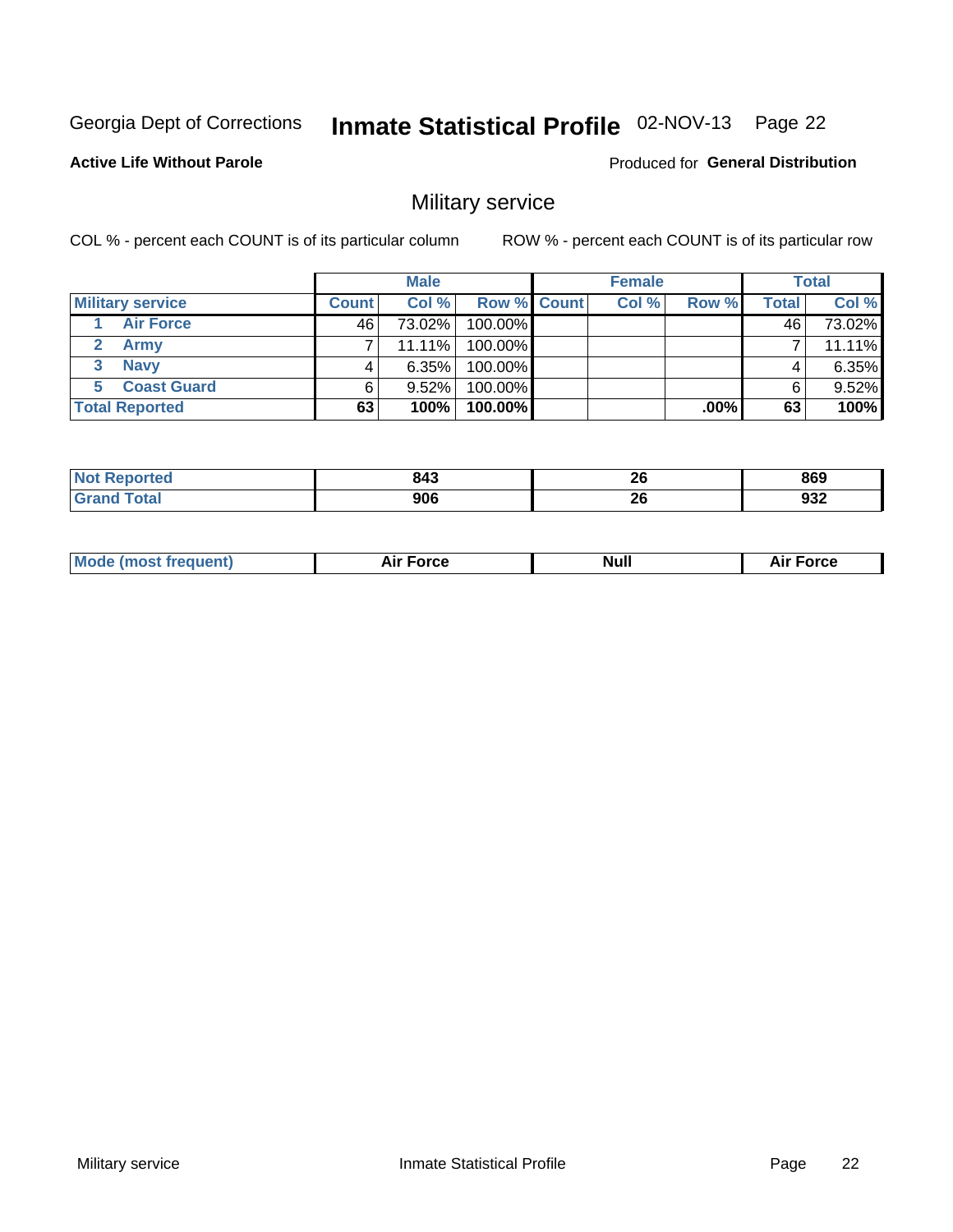# Inmate Statistical Profile 02-NOV-13 Page 23

#### **Active Life Without Parole**

#### Produced for General Distribution

### Type of admission to prison

COL % - percent each COUNT is of its particular column

|                                      |              | <b>Male</b> |                    |    | <b>Female</b> |       |              | <b>Total</b> |
|--------------------------------------|--------------|-------------|--------------------|----|---------------|-------|--------------|--------------|
| <b>Type of Admission</b>             | <b>Count</b> | Col %       | <b>Row % Count</b> |    | Col %         | Row % | <b>Total</b> | Col %        |
| <b>New Sentence</b><br>52            | 869          | 95.92%      | 97.09%             | 26 | 100.00%       | 2.91% | 895          | 96.03%       |
| <b>Probation Rev Partial</b><br>53   |              | $.11\%$     | 100.00%            |    |               |       |              | .11%         |
| <b>Probation Rev Remainder</b><br>54 | 6            | .66%        | 100.00%            |    |               |       | 6            | .64%         |
| <b>Parole Rev New Sentence</b><br>55 | 11           | 1.21%       | 100.00%            |    |               |       | 11           | 1.18%        |
| 56 Parole Rev No New                 | 7            | .77%        | 100.00%            |    |               |       |              | .75%         |
| <b>Sentence</b>                      |              |             |                    |    |               |       |              |              |
| <b>Life W/O Parole</b><br>70         | 12           | 1.32%       | 100.00%            |    |               |       | 12           | 1.29%        |
| <b>Total Reported</b>                | 906          | 100%        | 97.21%             | 26 | 100%          | 2.79% | 932          | 100%         |

| Reported<br>N. |             |    |                   |
|----------------|-------------|----|-------------------|
| <b>otal</b>    | nne<br>7U J | 26 | <b>000</b><br>ສວ∠ |

| <b>Mode (most frequent)</b> | <b>New Sentence</b> | <b>New Sentence</b> | <b>New Sentence</b> |
|-----------------------------|---------------------|---------------------|---------------------|
|                             |                     |                     |                     |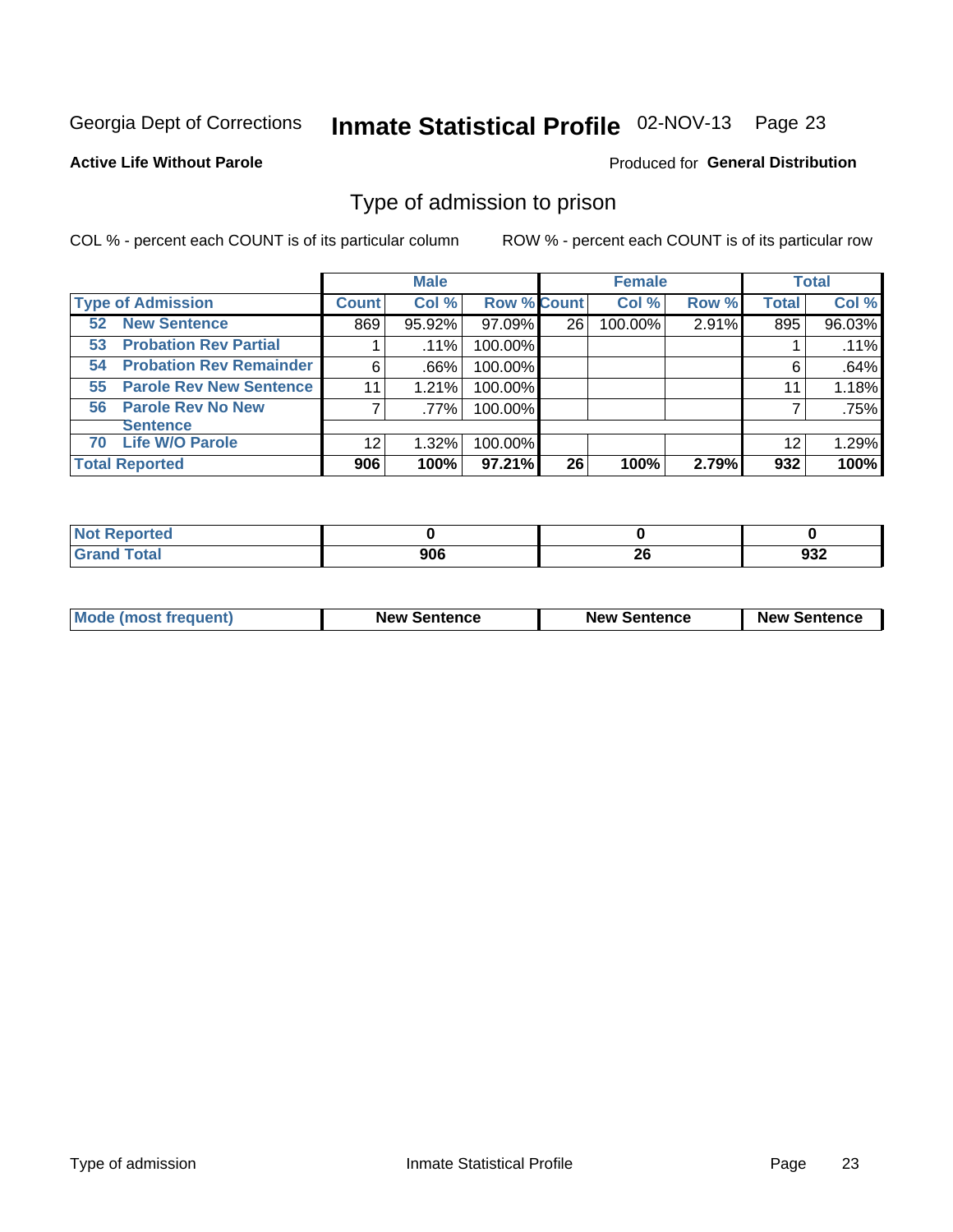# Inmate Statistical Profile 02-NOV-13 Page 24

**Active Life Without Parole** 

#### Produced for General Distribution

### Current / last security status

COL % - percent each COUNT is of its particular column

|                        |              | <b>Male</b> |                    |    | <b>Female</b> |           |       | <b>Total</b> |
|------------------------|--------------|-------------|--------------------|----|---------------|-----------|-------|--------------|
| <b>Security Status</b> | <b>Count</b> | Col%        | <b>Row % Count</b> |    | Col %         | Row %     | Total | Col %        |
| 3 Minimum              |              | $.11\%$     | 100.00%            |    | $.00\%$       |           |       | $.11\%$      |
| 4 Medium               | 59           | 6.58%       | 86.76%             | 9  | 34.62%        | $13.24\%$ | 68    | 7.38%        |
| 5 Close                | 835          | 93.19%      | $98.00\%$          | 17 | 65.38%        | $2.00\%$  | 852   | 92.41%       |
| <b>6 Maximum</b>       |              | $.11\%$     | 100.00%            |    | .00%          |           |       | $.11\%$      |
| <b>Total Reported</b>  | 896          | 100%        | $97.18\%$          | 26 | 100%          | 2.82%     | 922   | 100%         |

| <b>Still being diagnosed</b> |     |    |     |
|------------------------------|-----|----|-----|
| <b>Not Reported</b>          |     |    | 10  |
| <b>Grand Total</b>           | 906 | 26 | 932 |

| Mode<br>Close<br>: (most frequent)<br>oseت<br>Close<br>- - - -<br>- - - -<br>- - - - |
|--------------------------------------------------------------------------------------|
|--------------------------------------------------------------------------------------|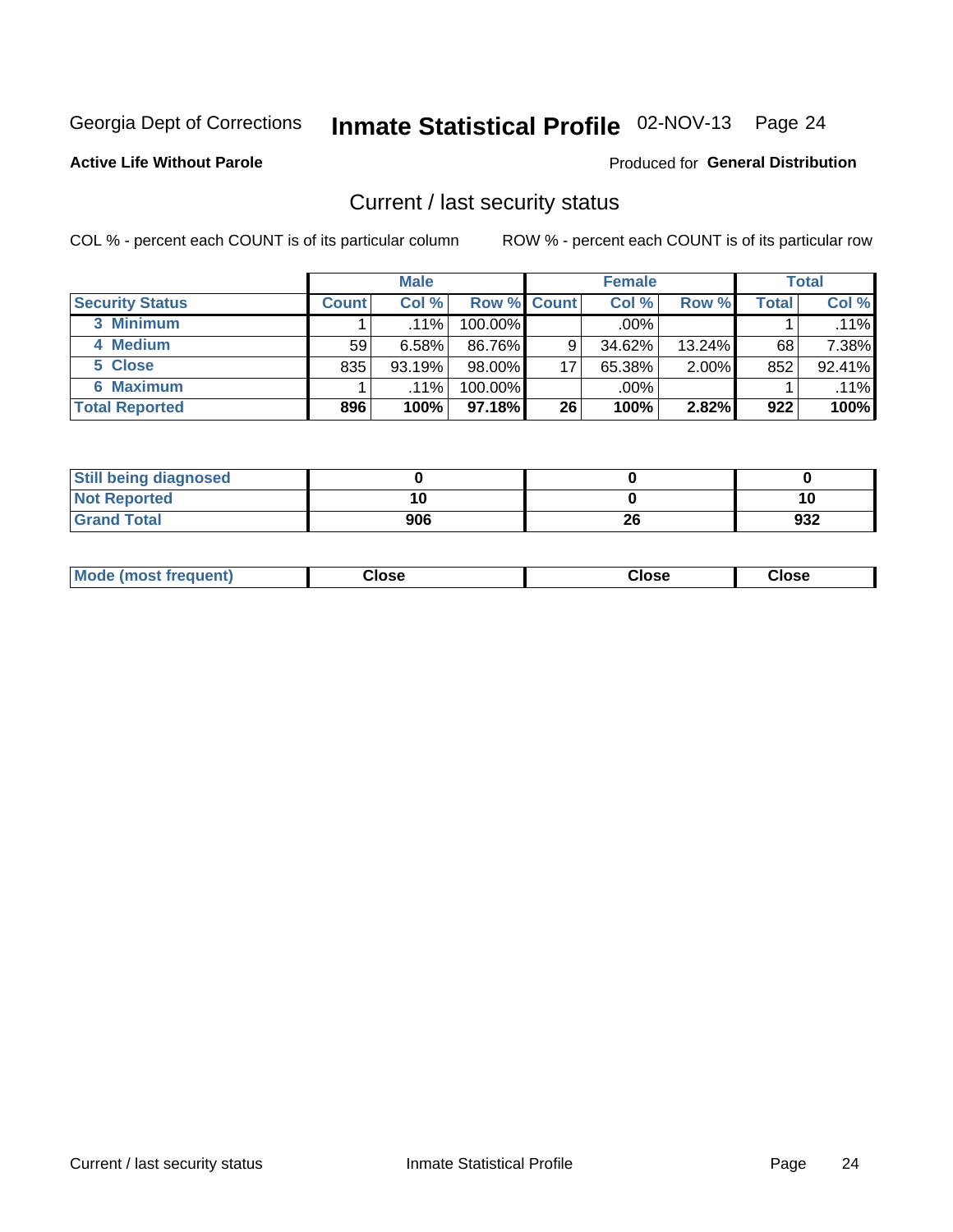# Inmate Statistical Profile 02-NOV-13 Page 25

**Active Life Without Parole** 

#### Produced for General Distribution

### Current / last type of institution

COL % - percent each COUNT is of its particular column

|                            |              | <b>Male</b> |                    |                 | <b>Female</b> |          |       | Total   |
|----------------------------|--------------|-------------|--------------------|-----------------|---------------|----------|-------|---------|
| <b>Type of Institution</b> | <b>Count</b> | $Col \%$    | <b>Row % Count</b> |                 | Col %         | Row %    | Total | Col %   |
| <b>State Prison</b>        | 901          | $99.45\%$   | $97.20\%$          | 26 <sup>1</sup> | 100.00%       | $2.80\%$ | 927   | 99.46%  |
| <b>Private Prison</b>      |              | .55%        | 100.00%            |                 |               |          |       | $.54\%$ |
| <b>Total Reported</b>      | 906          | 100%        | $97.21\%$          | 26              | 100%          | 2.79%    | 932   | 100%    |

| rtea |     |          |     |
|------|-----|----------|-----|
| otal | 906 | ሳሪ<br>ZO | 99Z |

| <b>Mode (most frequent)</b> | <b>State Prison</b> | <b>State Prison</b> | <b>State Prison</b> |
|-----------------------------|---------------------|---------------------|---------------------|
|                             |                     |                     |                     |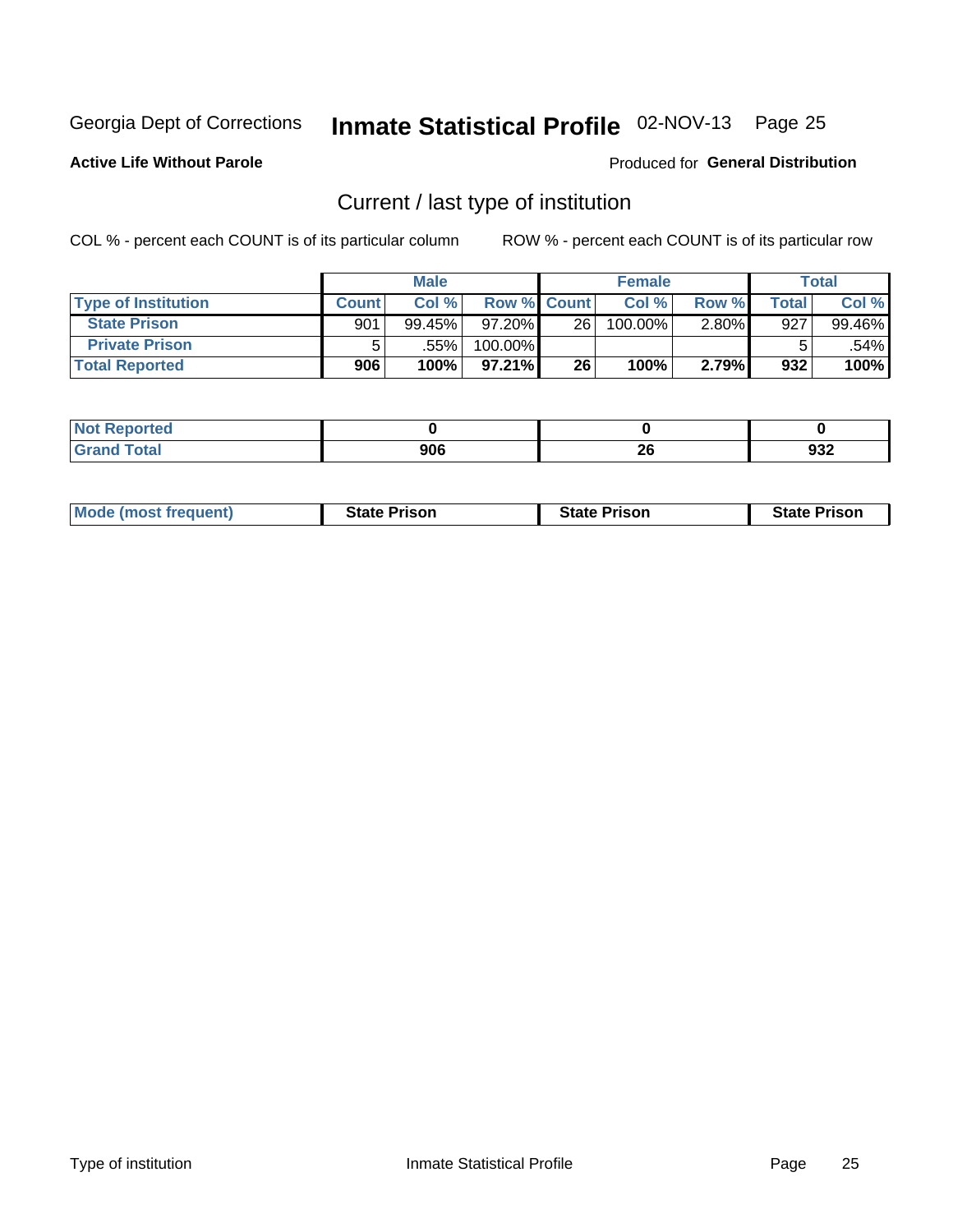# Inmate Statistical Profile 02-NOV-13 Page 26

#### **Active Life Without Parole**

### Produced for General Distribution

### Institution type - transitional centers

COL % - percent each COUNT is of its particular column

|                                          |                | <b>Male</b> |                    | <b>Female</b> |             | <b>Total</b> |
|------------------------------------------|----------------|-------------|--------------------|---------------|-------------|--------------|
| <b>Institution Type - Trans. Centers</b> | <b>I</b> Count | CoI%        | <b>Row % Count</b> | Col %         | Row % Total | Col %        |
| <b>Total Reported</b>                    |                |             |                    |               |             |              |

| <b>Reported</b><br><b>NOT</b>   |  |  |
|---------------------------------|--|--|
| $\sim$<br>C <sub>r</sub><br>--- |  |  |

| Mode (most frequent) | <b>Null</b> | <b>Null</b> | <b>Null</b> |
|----------------------|-------------|-------------|-------------|
|                      |             |             |             |
|                      |             |             |             |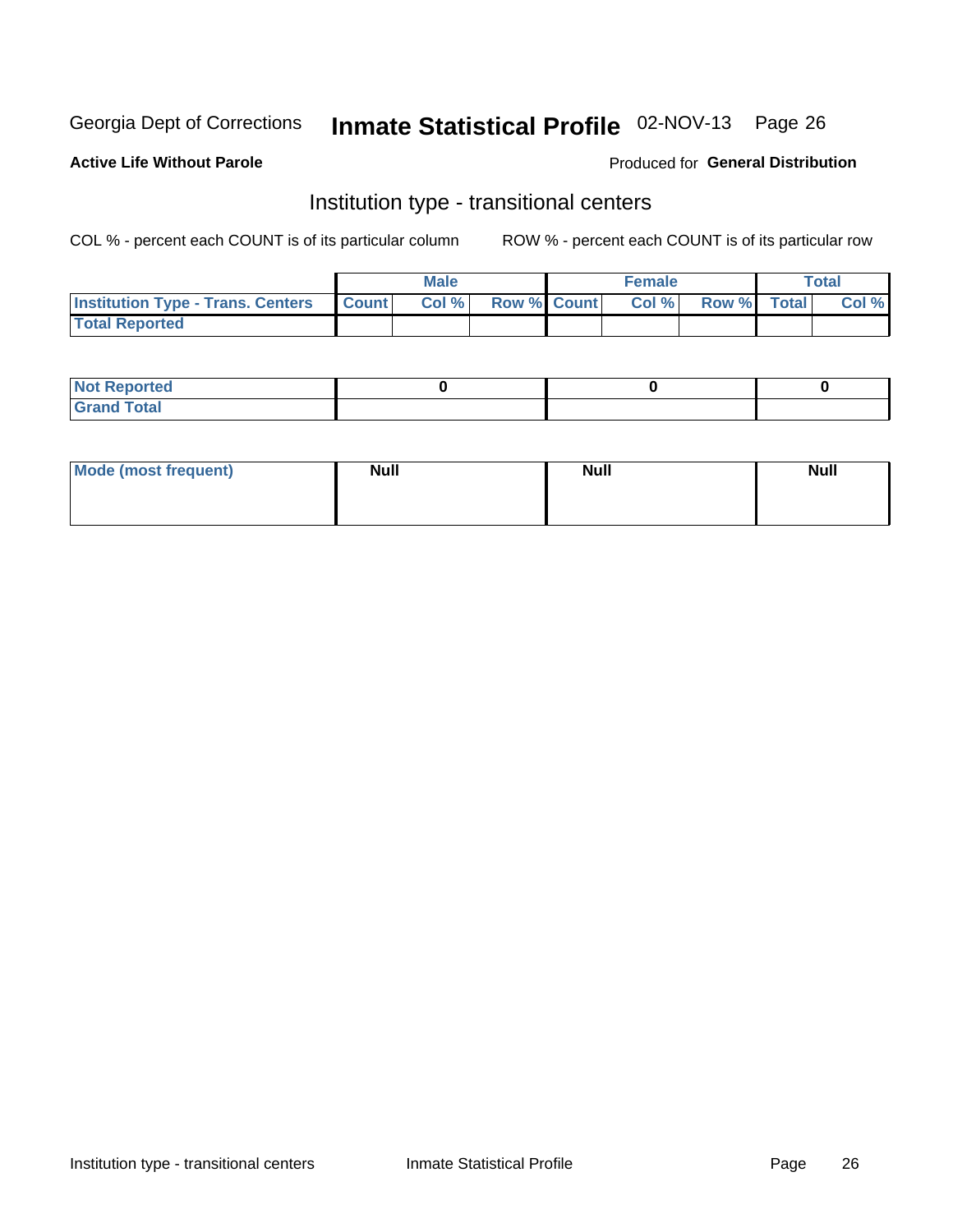# Inmate Statistical Profile 02-NOV-13 Page 27

**Active Life Without Parole** 

Produced for General Distribution

### Institution type - county prisons

COL % - percent each COUNT is of its particular column

|                                                    | <b>Male</b> |       |                          | <b>Female</b> |  |             | <b>Total</b> |       |
|----------------------------------------------------|-------------|-------|--------------------------|---------------|--|-------------|--------------|-------|
| <b>Institution Type - County Prisons   Count  </b> |             | Col % | <b>Row % Count Col %</b> |               |  | Row % Total |              | Col % |
| <b>Total Reported</b>                              |             |       |                          |               |  |             |              |       |

| <b>Not Reported</b>   |  |  |
|-----------------------|--|--|
| <b>Total</b><br>Granc |  |  |

| <b>Mode</b>      | <b>Null</b> | <b>Null</b> | <b>Null</b> |
|------------------|-------------|-------------|-------------|
| (most freauent). |             |             |             |
|                  |             |             |             |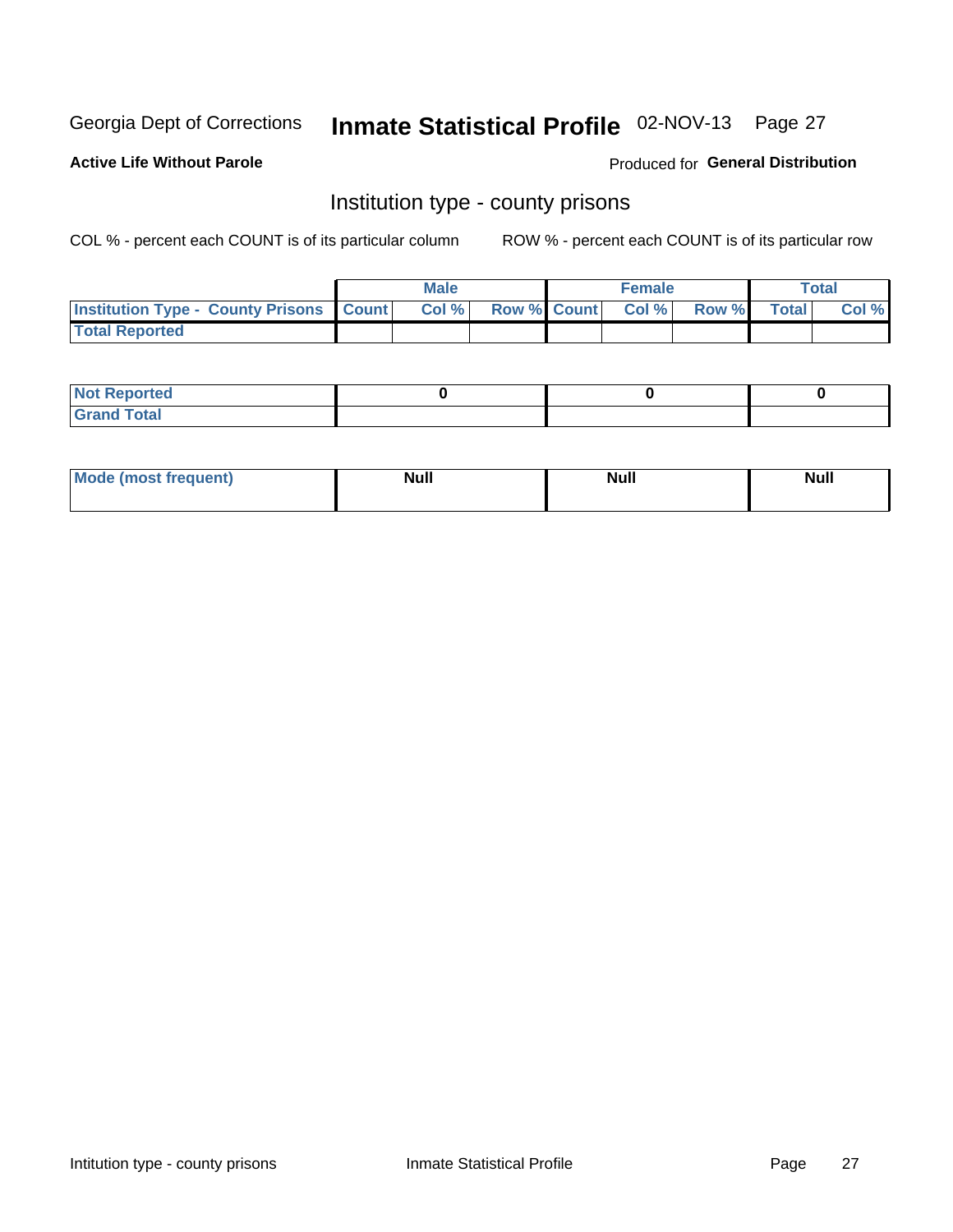# Inmate Statistical Profile 02-NOV-13 Page 28

#### **Active Life Without Parole**

#### Produced for General Distribution

### Institution type - state prisons

COL % - percent each COUNT is of its particular column

|                                         |                           | <b>Male</b> |         |                             | <b>Female</b> |         | <b>Total</b>                        |                  |
|-----------------------------------------|---------------------------|-------------|---------|-----------------------------|---------------|---------|-------------------------------------|------------------|
| <b>Institution Type - State Prisons</b> | <b>Count</b>              | Col %       | Row %   | <b>Count</b>                | Col %         | Row %   | <b>Total</b>                        | Col %            |
| <b>Arrendale State Prison</b>           |                           |             |         | 12 <sup>2</sup>             | 46.15%        | 100.00% | $\overline{12}$                     | 1.29%            |
| <b>Augusta State Med. Prison</b>        | 66                        | 7.33%       | 100.00% |                             |               |         | 66                                  | 7.12%            |
| <b>Autry State Prison</b>               | $\overline{2}$            | 22%         | 100.00% |                             |               |         | $\overline{2}$                      | .22%             |
| <b>Baldwin State Prison</b>             | 49                        | 5.44%       | 100.00% |                             |               |         | 49                                  | 5.29%            |
| <b>Burrus Corr Trn Cntr</b>             | 1                         | .11%        | 100.00% |                             |               |         | 1                                   | .11%             |
| <b>Calhoun State Prison</b>             | $\overline{2}$            | .22%        | 100.00% |                             |               |         | $\overline{2}$                      | .22%             |
| <b>Central State Prison</b>             | $\overline{5}$            | .55%        | 100.00% |                             |               |         | 5                                   | .54%             |
| <b>Coastal State Prison</b>             | 1                         | .11%        | 100.00% |                             |               |         | 1                                   | .11%             |
| <b>Dodge State Prison</b>               | 1                         | .11%        | 100.00% |                             |               |         | 1                                   | .11%             |
| <b>Dooly State Prison</b>               | 4                         | .44%        | 100.00% |                             |               |         | $\overline{4}$                      | .43%             |
| <b>Ga Diag Class Prison</b>             | 61                        | 6.77%       | 100.00% |                             |               |         | 61                                  | 6.58%            |
| <b>Ga State Prison</b>                  | 28                        | 3.11%       | 100.00% |                             |               |         | 28                                  | 3.02%            |
| <b>Hancock State Prison</b>             | 93                        | 10.32%      | 100.00% |                             |               |         | 93                                  | 10.03%           |
| <b>Hays State Prison</b>                | 93                        | 10.32%      | 100.00% |                             |               |         | 93                                  | 10.03%           |
| <b>Johnson State Prison</b>             | 1                         | .11%        | 100.00% |                             |               |         | 1                                   | .11%             |
| <b>Macon State Prison</b>               | 131                       | 14.54%      | 100.00% |                             |               |         | 131                                 | 14.13%           |
| <b>Phillips State Prison</b>            | 14                        | 1.55%       | 100.00% |                             |               |         | 14                                  | 1.51%            |
| <b>Pulaski State Prison</b>             |                           |             |         | 14                          | 53.85%        | 100.00% | 14                                  | 1.51%            |
| <b>Rogers State Prison</b>              | $\mathbf{1}$              | .11%        | 100.00% |                             |               |         | 1                                   | .11%             |
| <b>Smith State Prison</b>               | 91                        | 10.10%      | 100.00% |                             |               |         | 91                                  | 9.82%            |
| <b>Telfair State Prison</b>             | 91                        | 10.10%      | 100.00% |                             |               |         | 91                                  | 9.82%            |
| <b>Valdosta Sp</b>                      | 90                        | 9.99%       | 100.00% |                             |               |         | 90                                  | 9.71%            |
| <b>Ware State Prison</b>                | 75                        | 8.32%       | 100.00% |                             |               |         | 75                                  | 8.09%            |
| <b>Wilcox State Prison</b>              | 1                         | .11%        | 100.00% |                             |               |         | 1                                   | .11%             |
| <b>Total Reported</b>                   | 901                       | 100%        | 97.2%   | $\overline{26}$             | 100%          | 2.8%    | 927                                 | 100%             |
| <b>Not Reported</b>                     |                           | $\mathbf 0$ |         | $\mathbf 0$                 |               |         |                                     | $\mathbf 0$      |
| <b>Grand Total</b>                      |                           | 901         |         | $\overline{26}$             |               |         |                                     | $\overline{927}$ |
| <b>Mode (most frequent)</b>             | <b>Macon State Prison</b> |             |         | <b>Pulaski State Prison</b> |               |         | <b>Macon State</b><br><b>Prison</b> |                  |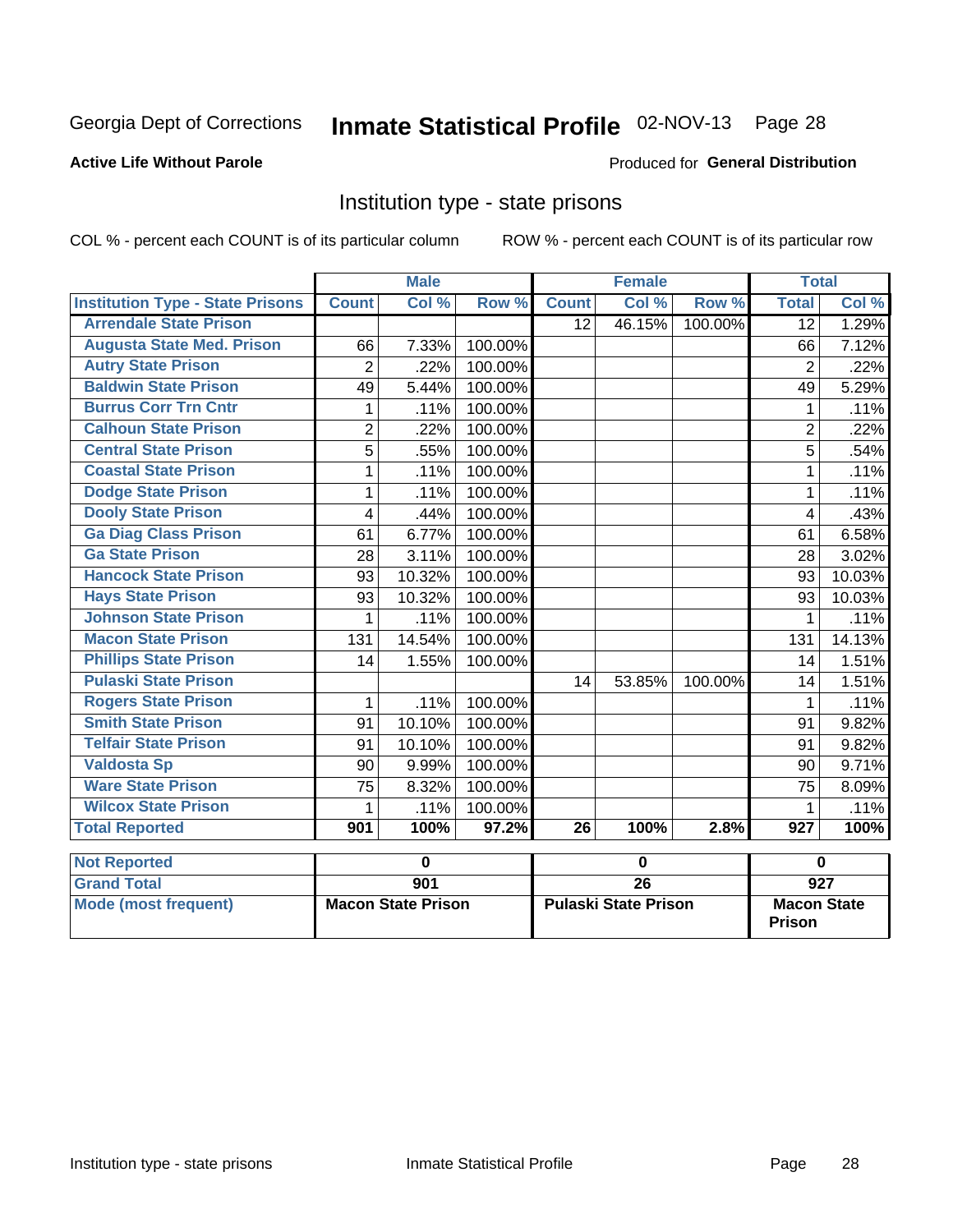# Inmate Statistical Profile 02-NOV-13 Page 29

**Active Life Without Parole** 

#### Produced for General Distribution

### Institution type - private prisons

COL % - percent each COUNT is of its particular column

|                                           | <b>Male</b>  |           |                    | <b>Female</b> |      |       | <b>Total</b> |        |
|-------------------------------------------|--------------|-----------|--------------------|---------------|------|-------|--------------|--------|
| <b>Institution Type - Private Prisons</b> | <b>Count</b> | Col %     | <b>Row % Count</b> |               | Col% | Row % | <b>Total</b> | Col %  |
| <b>Coffee Corr Facility</b>               |              | $80.00\%$ | $100.00\%$         |               |      |       |              | 80.00% |
| <b>Jenkins Corr Facility</b>              |              | $20.00\%$ | 100.00%            |               |      |       |              | 20.00% |
| <b>Total Reported</b>                     |              | 100%      | $100\%$            |               |      | %     |              | 100%   |

| portea<br>.<br>. |  |  |
|------------------|--|--|
| $\sim$<br>_      |  |  |

| Mode (most frequent) | <b>Coffee Corr Facility</b> | <b>Null</b> | <b>Coffee Corr</b><br><b>Facility</b> |
|----------------------|-----------------------------|-------------|---------------------------------------|
|----------------------|-----------------------------|-------------|---------------------------------------|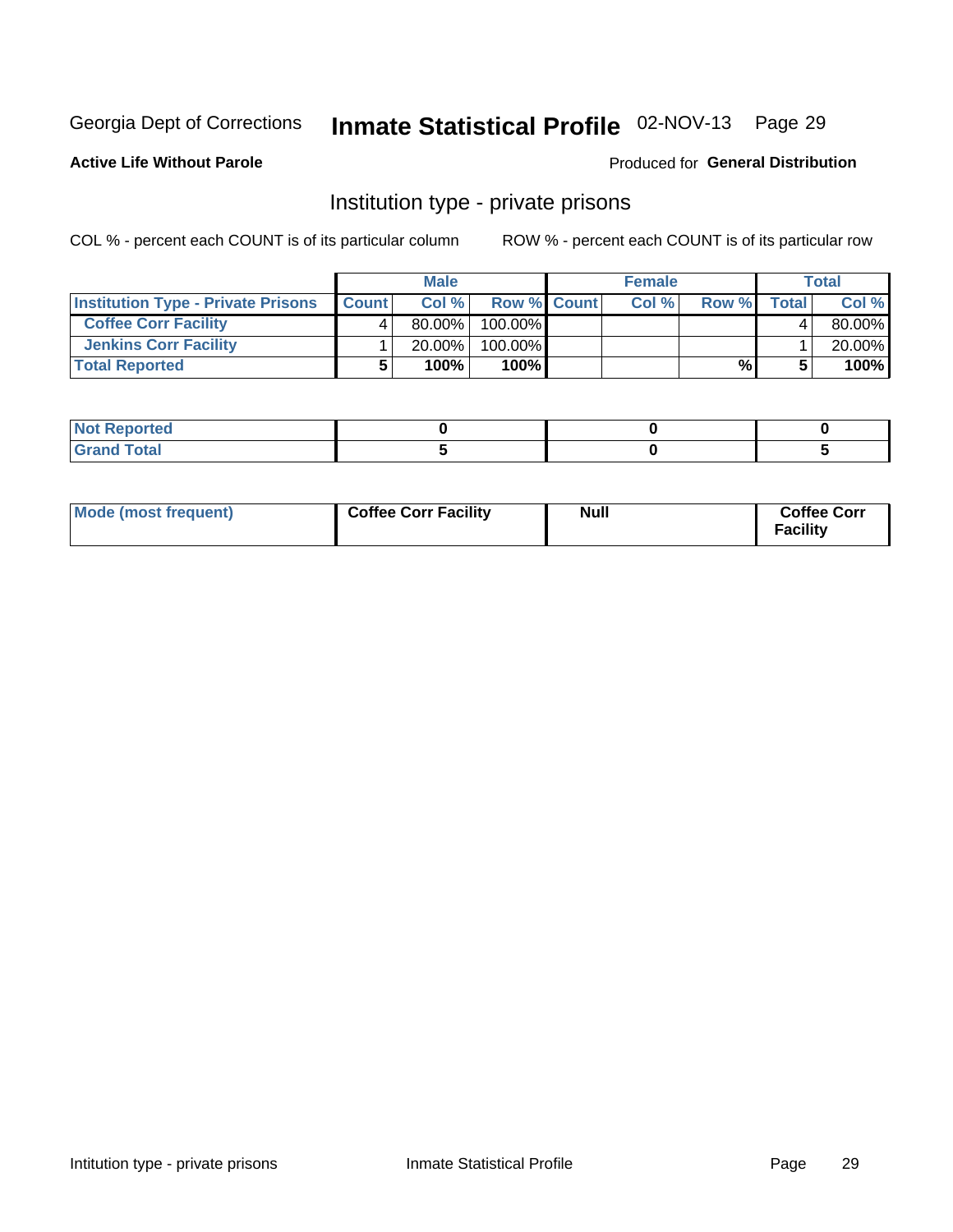## Inmate Statistical Profile 02-NOV-13 Page 30

**Active Life Without Parole** 

Produced for General Distribution

# Institution type - pre-release centers

COL % - percent each COUNT is of its particular column

|                                                   | <b>Male</b> |       |              |       | <b>Female</b> | <b>Total</b>       |  |       |
|---------------------------------------------------|-------------|-------|--------------|-------|---------------|--------------------|--|-------|
| <b>Institution Type - Prison Annexe   Count  </b> |             | Col % | <b>Row %</b> | Count | Col %         | <b>Row %</b> Total |  | Col % |
| <b>Total Reported</b>                             |             |       |              |       |               |                    |  |       |

| <b>Reported</b><br>I NOT |  |  |
|--------------------------|--|--|
| <b>Total</b><br>$C$ ren  |  |  |

| <b>Mo</b><br>frequent)<br>(most | <b>Null</b> | <b>Null</b> | <b>Null</b> |
|---------------------------------|-------------|-------------|-------------|
|                                 |             |             |             |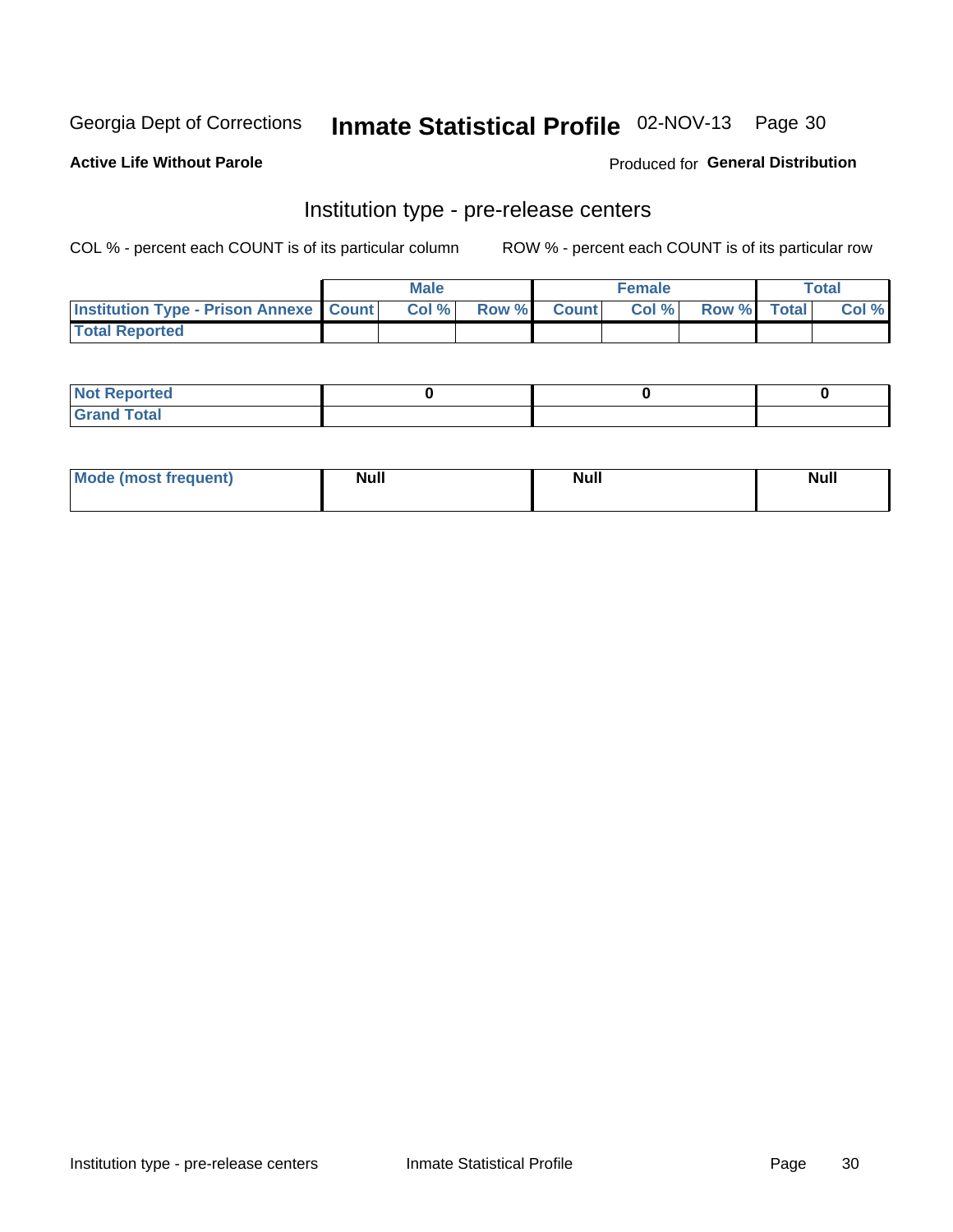# Inmate Statistical Profile 02-NOV-13 Page 31

### **Active Life Without Parole**

#### Produced for General Distribution

### Institution type - inmate boot camp

COL % - percent each COUNT is of its particular column

|                                      |              | <b>Male</b> |             | <b>Female</b> |             | Total |
|--------------------------------------|--------------|-------------|-------------|---------------|-------------|-------|
| <b>Institution Type - Boot Camps</b> | <b>Count</b> | Col %       | Row % Count | Col%          | Row % Total | Col % |
| <b>Total Rported</b>                 |              |             |             |               |             |       |

| <b>Not Reported</b>            |  |  |
|--------------------------------|--|--|
| <b>Total</b><br>C <sub>r</sub> |  |  |

| <b>I Mode (most frequent)</b> | <b>Null</b> | <b>Null</b> | <b>Null</b> |
|-------------------------------|-------------|-------------|-------------|
|                               |             |             |             |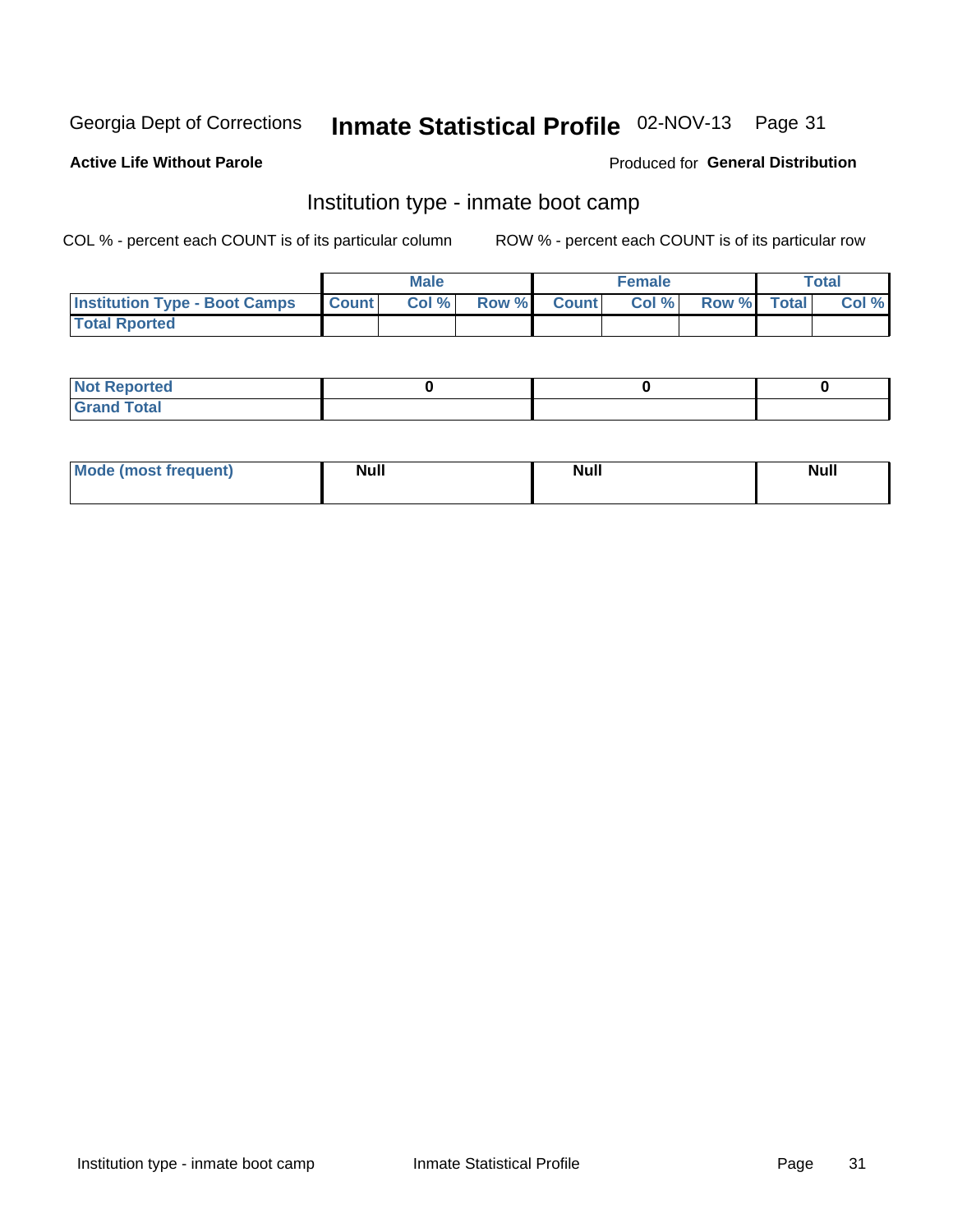# Inmate Statistical Profile 02-NOV-13 Page 32

#### **Active Life Without Parole**

#### Produced for General Distribution

### Number of disciplinary reports

COL % - percent each COUNT is of its particular column

|                                       |              | <b>Male</b> |             |    | <b>Female</b> |       |       | <b>Total</b> |
|---------------------------------------|--------------|-------------|-------------|----|---------------|-------|-------|--------------|
| <b>Number of Disciplinary Reports</b> | <b>Count</b> | Col %       | Row % Count |    | Col %         | Row % | Total | Col %        |
|                                       | 251          | 27.70%      | 95.44%      | 12 | 46.15%        | 4.56% | 263   | 28.22%       |
|                                       | 123          | 13.58%      | 96.85%      | 4  | 15.38%        | 3.15% | 127   | 13.63%       |
| $\mathbf{2}$                          | 76           | 8.39%       | 97.44%      | 2  | 7.69%         | 2.56% | 78    | 8.37%        |
| 3                                     | 42           | 4.64%       | 95.45%      | 2  | 7.69%         | 4.55% | 44    | 4.72%        |
|                                       | 56           | 6.18%       | 98.25%      |    | 3.85%         | 1.75% | 57    | 6.12%        |
| 5                                     | 45           | 4.97%       | 100.00%     |    |               |       | 45    | 4.83%        |
| <b>More Than 5</b>                    | 313          | 34.55%      | 98.43%      | 5  | 19.23%        | 1.57% | 318   | 34.12%       |
| <b>Total Reported</b>                 | 906          | 100%        | 97.21%      | 26 | 100%          | 2.79% | 932   | 100.0%       |

| วrted<br>NO |     |           |     |
|-------------|-----|-----------|-----|
| Total       | 906 | ne.<br>ZU | JJZ |

| Mean (average)       | 8.08 | 4.65 | 7.98 |
|----------------------|------|------|------|
| Median (middle)      |      |      |      |
| Mode (most frequent) |      |      |      |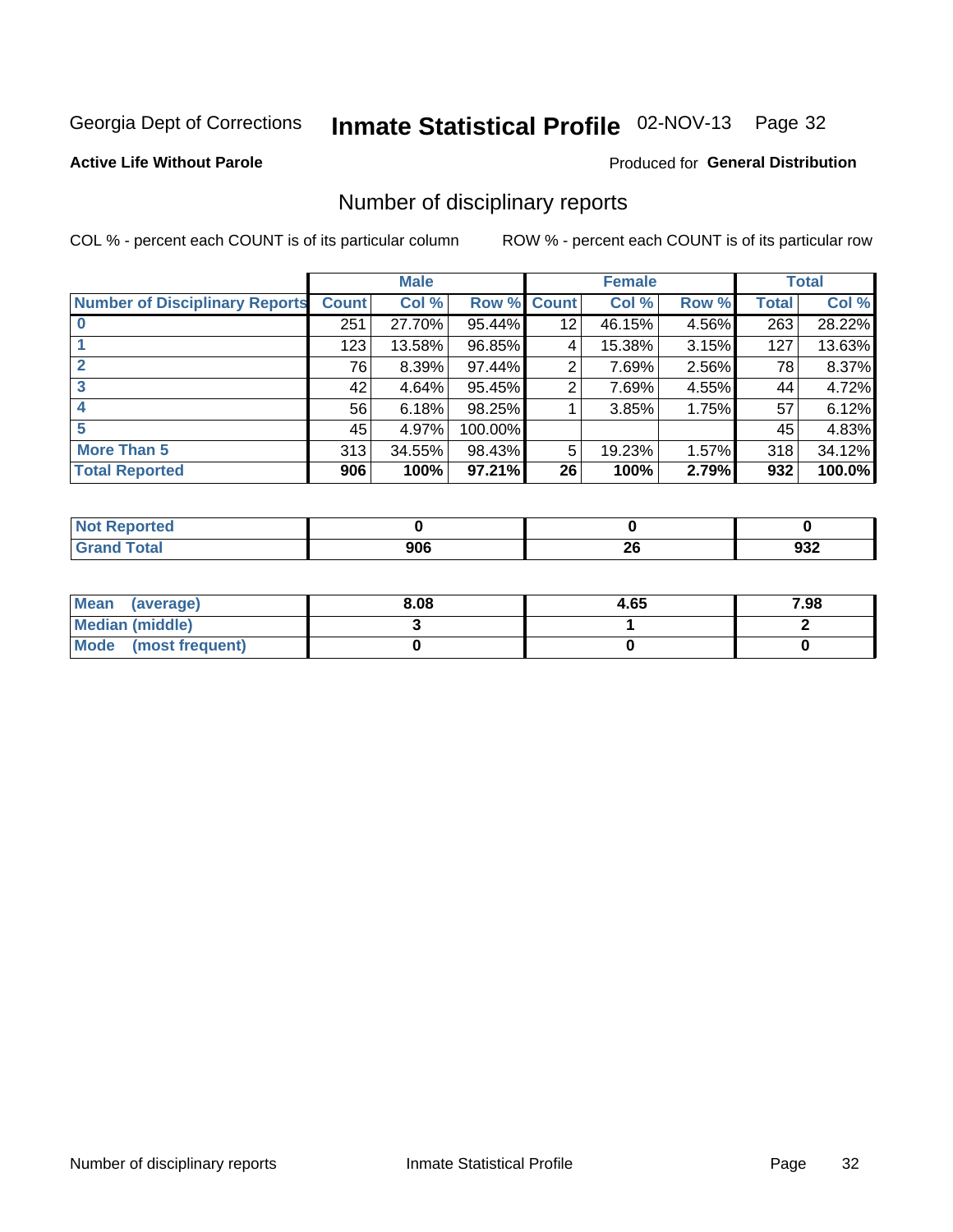# Inmate Statistical Profile 02-NOV-13 Page 33

### **Active Life Without Parole**

#### Produced for General Distribution

### Number of transfers

COL % - percent each COUNT is of its particular column

|                            |         | <b>Male</b> |         |              | <b>Female</b> |          |              | <b>Total</b> |
|----------------------------|---------|-------------|---------|--------------|---------------|----------|--------------|--------------|
| <b>Number of Transfers</b> | Count l | Col %       | Row %   | <b>Count</b> | Col %         | Row %    | <b>Total</b> | Col %        |
|                            | 46      | 5.08%       | 92.00%  | 4            | 15.38%        | $8.00\%$ | 50           | 5.36%        |
|                            | 15      | 1.66%       | 100.00% |              |               |          | 15           | 1.61%        |
|                            | 174     | 19.21%      | 92.06%  | 15           | 57.69%        | 7.94%    | 189          | 20.28%       |
| 3                          | 64      | 7.06%       | 100.00% |              |               |          | 64           | 6.87%        |
|                            | 96      | 10.60%      | 98.97%  |              | 3.85%         | 1.03%    | 97           | 10.41%       |
| 5                          | 59      | 6.51%       | 98.33%  |              | 3.85%         | 1.67%    | 60           | 6.44%        |
| <b>More Than 5</b>         | 452     | 49.89%      | 98.91%  | 5            | 19.23%        | 1.09%    | 457          | 49.03%       |
| <b>Total Reported</b>      | 906     | 100%        | 97.21%  | 26           | 100%          | 2.79%    | 932          | 100%         |

| prted<br>NOT F    |     |                 |            |
|-------------------|-----|-----------------|------------|
| <sup>-</sup> otal | 906 | ne.<br>ZV<br>__ | . .<br>JJZ |

| Mean (average)       | 7.89 | 7.76 |
|----------------------|------|------|
| Median (middle)      |      |      |
| Mode (most frequent) |      |      |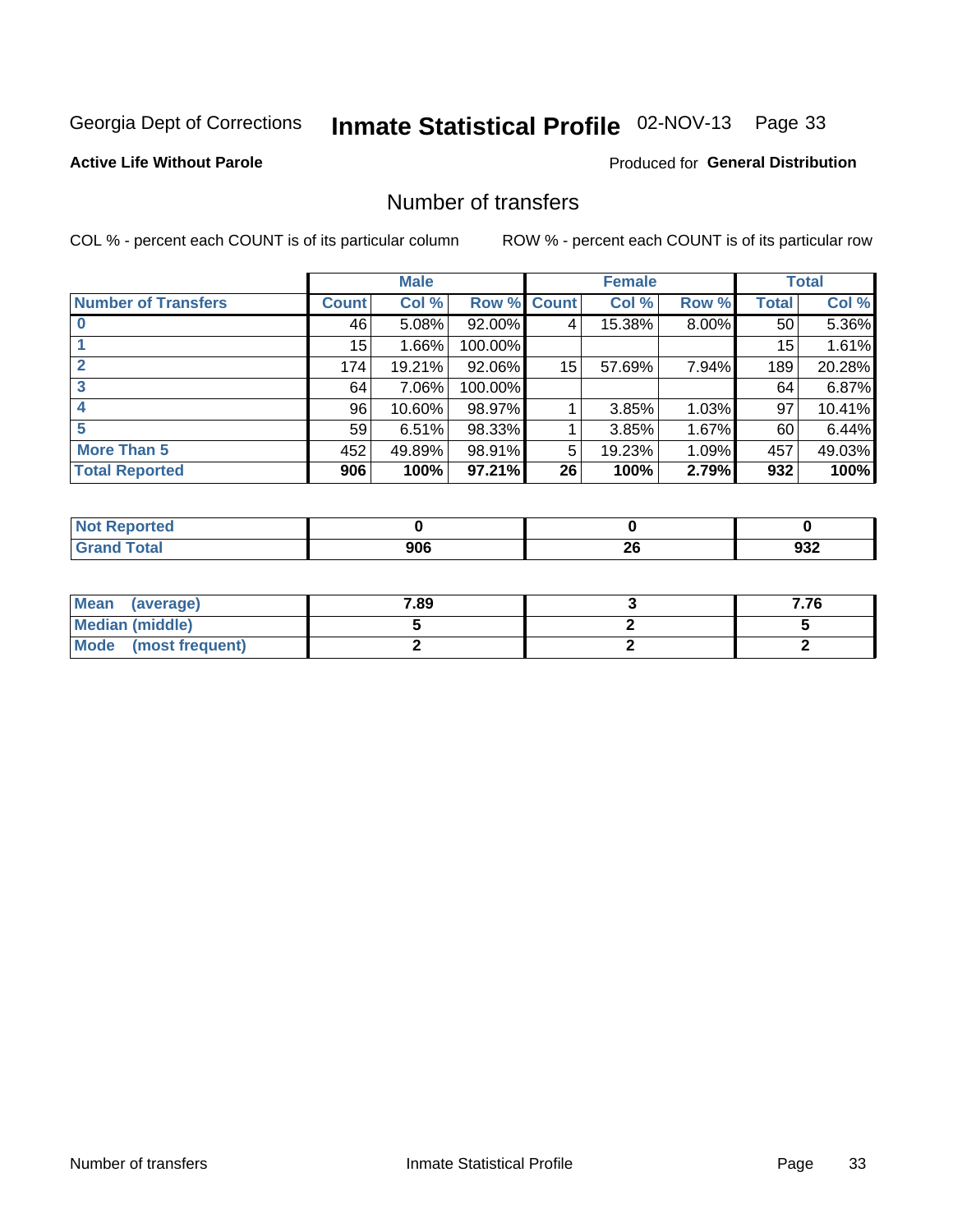# Inmate Statistical Profile 02-NOV-13 Page 34

**Active Life Without Parole** 

Produced for General Distribution

### Number of escapes

COL % - percent each COUNT is of its particular column

|                          | <b>Male</b>  |           |                    | <b>Female</b> |            |          | Total |        |
|--------------------------|--------------|-----------|--------------------|---------------|------------|----------|-------|--------|
| <b>Number of Escapes</b> | <b>Count</b> | Col%      | <b>Row % Count</b> |               | Col %      | Row %    | Total | Col %  |
|                          | 900          | $99.34\%$ | $97.19\%$          | 26            | $100.00\%$ | $2.81\%$ | 926   | 99.36% |
|                          |              | 0.33%     | 100.00%            |               |            |          |       | 0.32%  |
|                          |              | 0.33%     | $100.00\%$         |               |            |          |       | 0.32%  |
| <b>Total Reported</b>    | 906          | 100%      | $97.21\%$          | 26            | 100%       | 2.79%    | 932   | 100%   |

| orted<br><b>NO</b><br>. Repor |     |     |      |
|-------------------------------|-----|-----|------|
| <b>f</b> otal                 | 906 | oc. | ົາ   |
| Grand                         |     | ZU  | ັງລ∠ |

| Mean (average)       |  | .01 |
|----------------------|--|-----|
| Median (middle)      |  |     |
| Mode (most frequent) |  |     |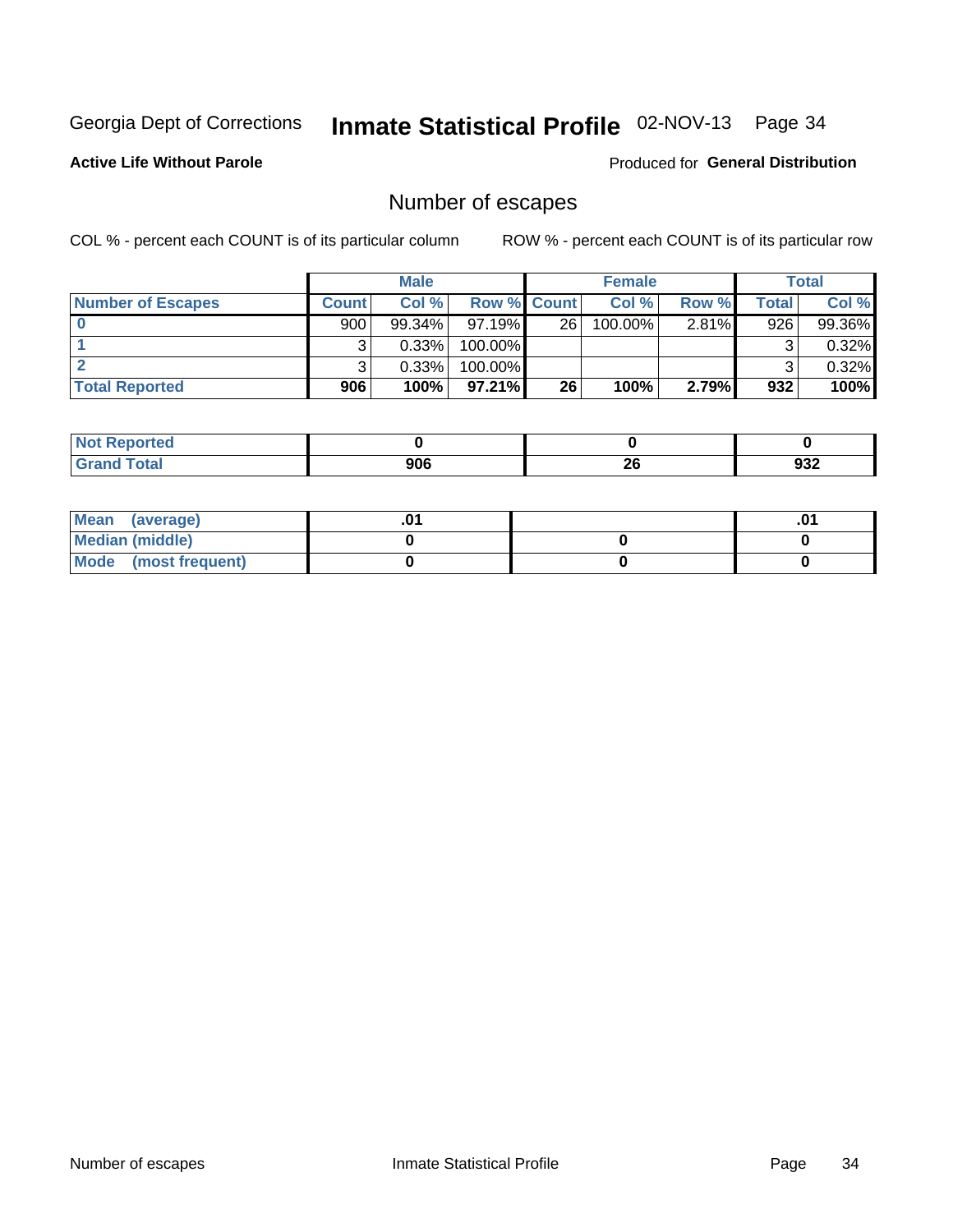# Inmate Statistical Profile 02-NOV-13 Page 35

### **Active Life Without Parole**

### **Produced for General Distribution**

### Time served in current (or last) institution

COL % - percent each COUNT is of its particular column

|                            |              | <b>Male</b> |         |                 | <b>Female</b> |       |              | <b>Total</b> |
|----------------------------|--------------|-------------|---------|-----------------|---------------|-------|--------------|--------------|
| <b>Time In Institution</b> | <b>Count</b> | Col %       | Row %   | <b>Count</b>    | Col %         | Row % | <b>Total</b> | Col %        |
| 0 to 3 months              | 112          | 12.36%      | 97.39%  | 3               | 11.54%        | 2.61% | 115          | 12.34%       |
| <b>3.01 to 6 months</b>    | 114          | 12.58%      | 97.44%  | 3               | 11.54%        | 2.56% | 117          | 12.55%       |
| 6.01 to 9 months           | 64           | 7.06%       | 91.43%  | 6               | 23.08%        | 8.57% | 70           | 7.51%        |
| 9.01 to 12 months          | 63           | 6.95%       | 98.44%  | 1               | 3.85%         | 1.56% | 64           | 6.87%        |
| 12.01 to 18 months         | 94           | 10.38%      | 98.95%  | 1               | 3.85%         | 1.05% | 95           | 10.19%       |
| <b>18.01 to 24 months</b>  | 73           | 8.06%       | 100.00% |                 |               |       | 73           | 7.83%        |
| $2.01$ to 3 years          | 106          | 11.70%      | 91.38%  | 10 <sup>1</sup> | 38.46%        | 8.62% | 116          | 12.45%       |
| 3.01 to 4 years            | 77           | 8.50%       | 100.00% |                 |               |       | 77           | 8.26%        |
| 4.01 to 5 years            | 57           | 6.29%       | 100.00% |                 |               |       | 57           | 6.12%        |
| 5.01 to 6 years            | 39           | 4.30%       | 100.00% |                 |               |       | 39           | 4.18%        |
| 6.01 to 7 years            | 19           | 2.10%       | 100.00% |                 |               |       | 19           | 2.04%        |
| 7.01 to 8 years            | 20           | 2.21%       | 100.00% |                 |               |       | 20           | 2.15%        |
| 8.01 to 9 years            | 21           | 2.32%       | 95.45%  | 1               | 3.85%         | 4.55% | 22           | 2.36%        |
| 9.01 to 10 years           | 10           | 1.10%       | 90.91%  | 1               | 3.85%         | 9.09% | 11           | 1.18%        |
| Over 10 years              | 37           | 4.08%       | 100.00% |                 |               |       | 37           | 3.97%        |
| <b>Total Reported</b>      | 906          | 100%        | 97.21%  | 26              | 100%          | 2.79% | 932          | 100%         |

| <b>borted</b><br>NOT F |     |              |                          |
|------------------------|-----|--------------|--------------------------|
| $T0$ tal               | 906 | ∠∪<br>$\sim$ | <u>__</u><br>ສວ∠<br>$ -$ |

| <b>Mean</b><br>(average) | 32 months | 23 months | 31 months |  |
|--------------------------|-----------|-----------|-----------|--|
| Median (middle)          | 19 months | 13 months | 19 months |  |
| Mode (most frequent)     | 5 months  | 2 months  | 1 months  |  |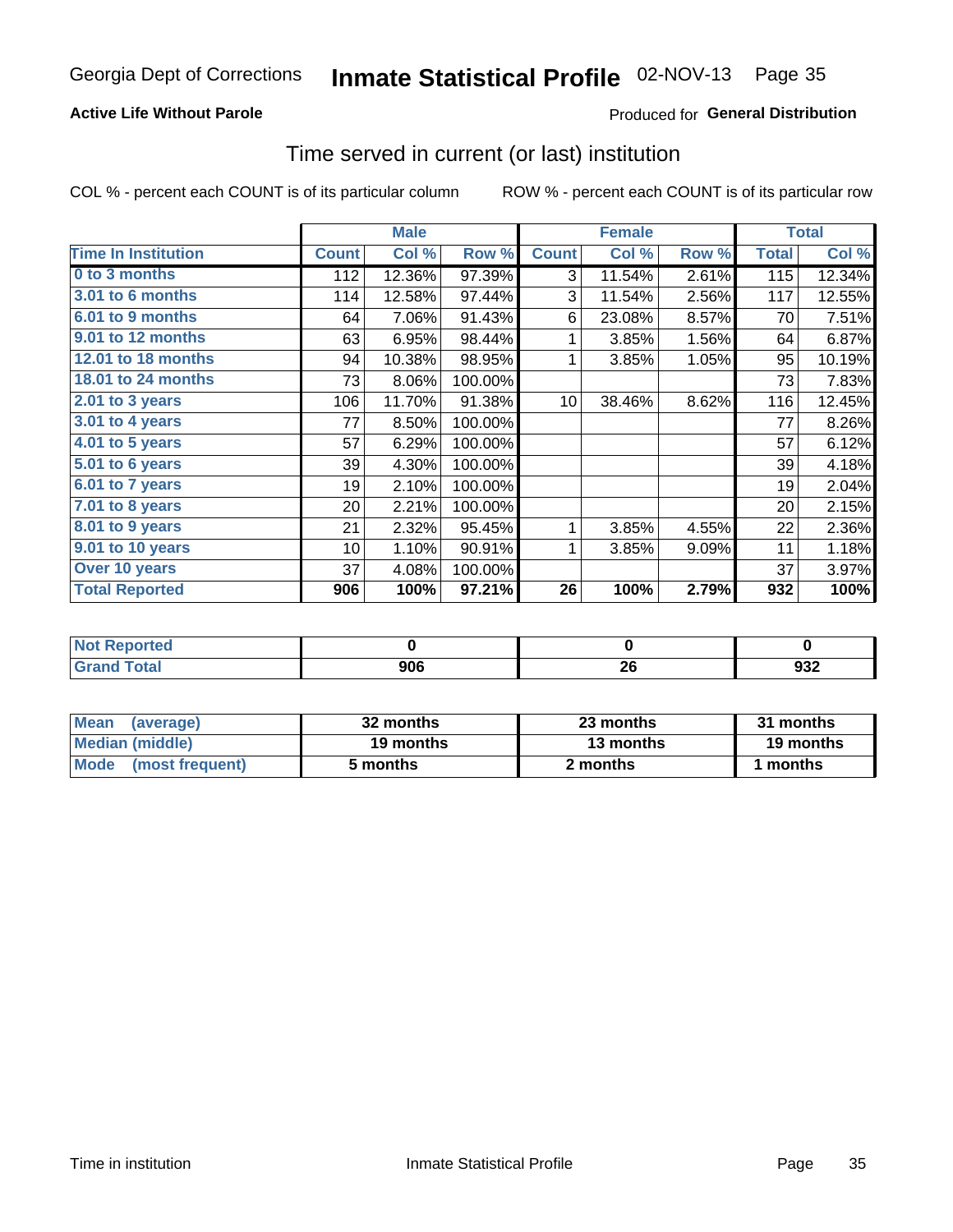# Inmate Statistical Profile 02-NOV-13 Page 36

#### **Active Life Without Parole**

#### Produced for General Distribution

### Highest grade level attained

COL % - percent each COUNT is of its particular column

|                              |                | <b>Male</b> |         |                 | <b>Female</b> |        |                         | <b>Total</b> |
|------------------------------|----------------|-------------|---------|-----------------|---------------|--------|-------------------------|--------------|
| <b>Grade Level</b>           | <b>Count</b>   | Col %       | Row %   | <b>Count</b>    | Col %         | Row %  | <b>Total</b>            | Col %        |
| No school at all             | 1              | 0.12%       | 100.00% |                 |               |        | 1                       | 0.11%        |
| Grade 1                      | $\overline{2}$ | 0.23%       | 100.00% |                 |               |        | $\overline{c}$          | 0.22%        |
| <b>Grade 2</b>               | 1              | 0.12%       | 100.00% |                 |               |        | 1                       | 0.11%        |
| Grade 3                      | $\overline{2}$ | 0.23%       | 100.00% |                 |               |        | $\overline{\mathbf{c}}$ | 0.22%        |
| Grade 4                      | 5              | 0.58%       | 100.00% |                 |               |        | 5                       | 0.56%        |
| Grade 5                      | $\overline{2}$ | 0.23%       | 100.00% |                 |               |        | $\overline{c}$          | 0.22%        |
| Grade 6                      | $\overline{7}$ | 0.81%       | 100.00% |                 |               |        | $\overline{7}$          | 0.78%        |
| Grade 7                      | 26             | 3.00%       | 100.00% |                 |               |        | 26                      | 2.91%        |
| Grade 8                      | 54             | 6.22%       | 100.00% |                 |               |        | 54                      | 6.05%        |
| Grade 9                      | 101            | 11.64%      | 97.12%  | 3               | 12.00%        | 2.88%  | 104                     | 11.65%       |
| Grade 10                     | 147            | 16.94%      | 98.66%  | $\overline{c}$  | 8.00%         | 1.34%  | 149                     | 16.69%       |
| Grade 11                     | 127            | 14.63%      | 98.45%  | $\overline{2}$  | 8.00%         | 1.55%  | 129                     | 14.45%       |
| <b>Grade 12 or GED</b>       | 265            | 30.53%      | 96.36%  | 10              | 40.00%        | 3.64%  | 275                     | 30.80%       |
| <b>Some tech school</b>      | 7              | 0.81%       | 87.50%  | 1               | 4.00%         | 12.50% | 8                       | 0.90%        |
| <b>Completed tech school</b> | 9              | 1.04%       | 90.00%  | 1               | 4.00%         | 10.00% | 10                      | 1.12%        |
| College, 1 year              | 27             | 3.11%       | 96.43%  | 1               | 4.00%         | 3.57%  | 28                      | 3.14%        |
| College, 2 year              | 44             | 5.07%       | 93.62%  | 3               | 12.00%        | 6.38%  | 47                      | 5.26%        |
| College, 3 year              | 13             | 1.50%       | 100.00% |                 |               |        | 13                      | 1.46%        |
| <b>Bachelor's degree</b>     | 17             | 1.96%       | 89.47%  | $\overline{2}$  | 8.00%         | 10.53% | 19                      | 2.13%        |
| <b>Master's degree</b>       | $\overline{7}$ | 0.81%       | 100.00% |                 |               |        | 7                       | 0.78%        |
| Ph.D. degree                 | 1              | 0.12%       | 100.00% |                 |               |        | 1                       | 0.11%        |
| Law degree                   | $\overline{2}$ | 0.23%       | 100.00% |                 |               |        | $\overline{2}$          | 0.22%        |
| <b>Medical degree</b>        |                | 0.12%       | 100.00% |                 |               |        | 1                       | 0.11%        |
| <b>Total Reported</b>        | 868            | 100%        | 97.20%  | $\overline{25}$ | 100%          | 2.80%  | 893                     | 100%         |

| $\bullet$ at $\bullet$ and $\bullet$ | ົ<br>၁၀ |            | $\mathbf{C}$<br>ು |
|--------------------------------------|---------|------------|-------------------|
| <b>Fotal</b>                         | 906     | - 20<br>ZU | ດາາ<br>JJ∠        |

| <b>Mean</b><br>(average) | 10.96           | 12.12           | 10.99             |
|--------------------------|-----------------|-----------------|-------------------|
| Median (middle)          | Grade 11        | Grade 12 or GED | Grade 11          |
| Mode<br>(most frequent)  | Grade 12 or GED | Grade 12 or GED | I Grade 12 or GED |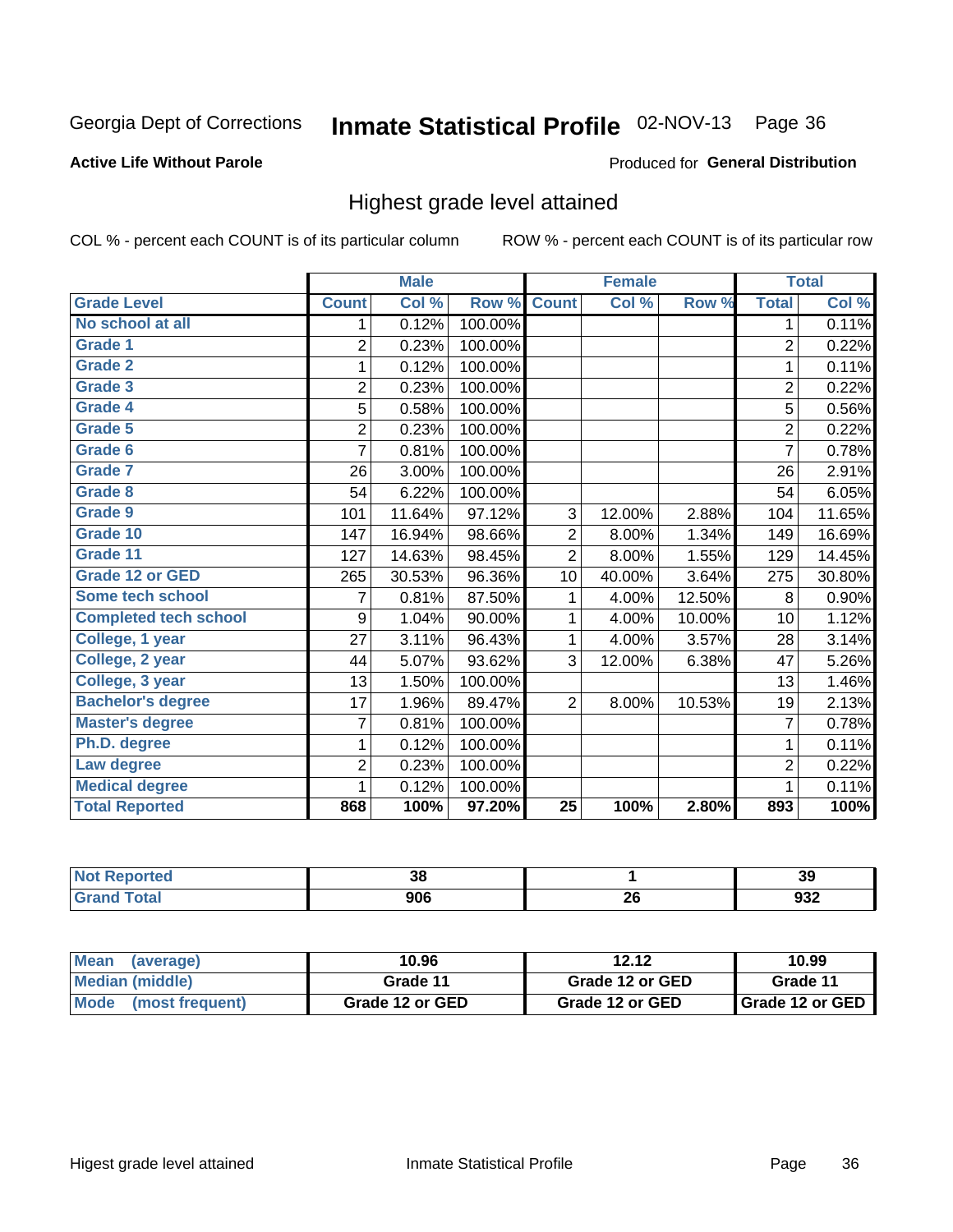# Inmate Statistical Profile 02-NOV-13 Page 37

### **Active Life Without Parole**

### Produced for General Distribution

## Culture fair IQ scores

COL % - percent each COUNT is of its particular column

|                       |              | <b>Male</b> |                    |                 | <b>Female</b> |       |              | <b>Total</b> |
|-----------------------|--------------|-------------|--------------------|-----------------|---------------|-------|--------------|--------------|
| <b>IQ Scores</b>      | <b>Count</b> | Col %       | <b>Row % Count</b> |                 | Col %         | Row % | <b>Total</b> | Col %        |
| $60 - 69$             | 33           | 4.01%       | 100.00%            |                 |               |       | 33           | 3.91%        |
| $70 - 79$             | 58           | 7.05%       | 100.00%            |                 |               |       | 58           | 6.86%        |
| $80 - 89$             | 113          | 13.73%      | 97.41%             | 3               | 13.64%        | 2.59% | 116          | 13.73%       |
| $90 - 99$             | 191          | 23.21%      | 95.02%             | 10 <sup>1</sup> | 45.45%        | 4.98% | 201          | 23.79%       |
| $100 - 109$           | 224          | 27.22%      | 98.68%             | 3               | 13.64%        | 1.32% | 227          | 26.86%       |
| $110 - 119$           | 167          | 20.29%      | 98.24%             | 3               | 13.64%        | 1.76% | 170          | 20.12%       |
| $120 - 129$           | 37           | 4.50%       | 92.50%             | 3               | 13.64%        | 7.50% | 40           | 4.73%        |
| <b>Total Reported</b> | 823          | 100%        | 97.40%             | 22              | 100.0%        | 2.60% | 845          | 100%         |

| <b>Not Reported</b>         | 75  |    | 76  |
|-----------------------------|-----|----|-----|
| <b>Not Valid (under 60)</b> |     |    |     |
| <b>Grand Total</b>          | 906 | 26 | 932 |

| Mean (average)       | 98  | 102  | 98  |
|----------------------|-----|------|-----|
| Median (middle)      | 101 | 97.5 | 101 |
| Mode (most frequent) | 101 | 96   | 101 |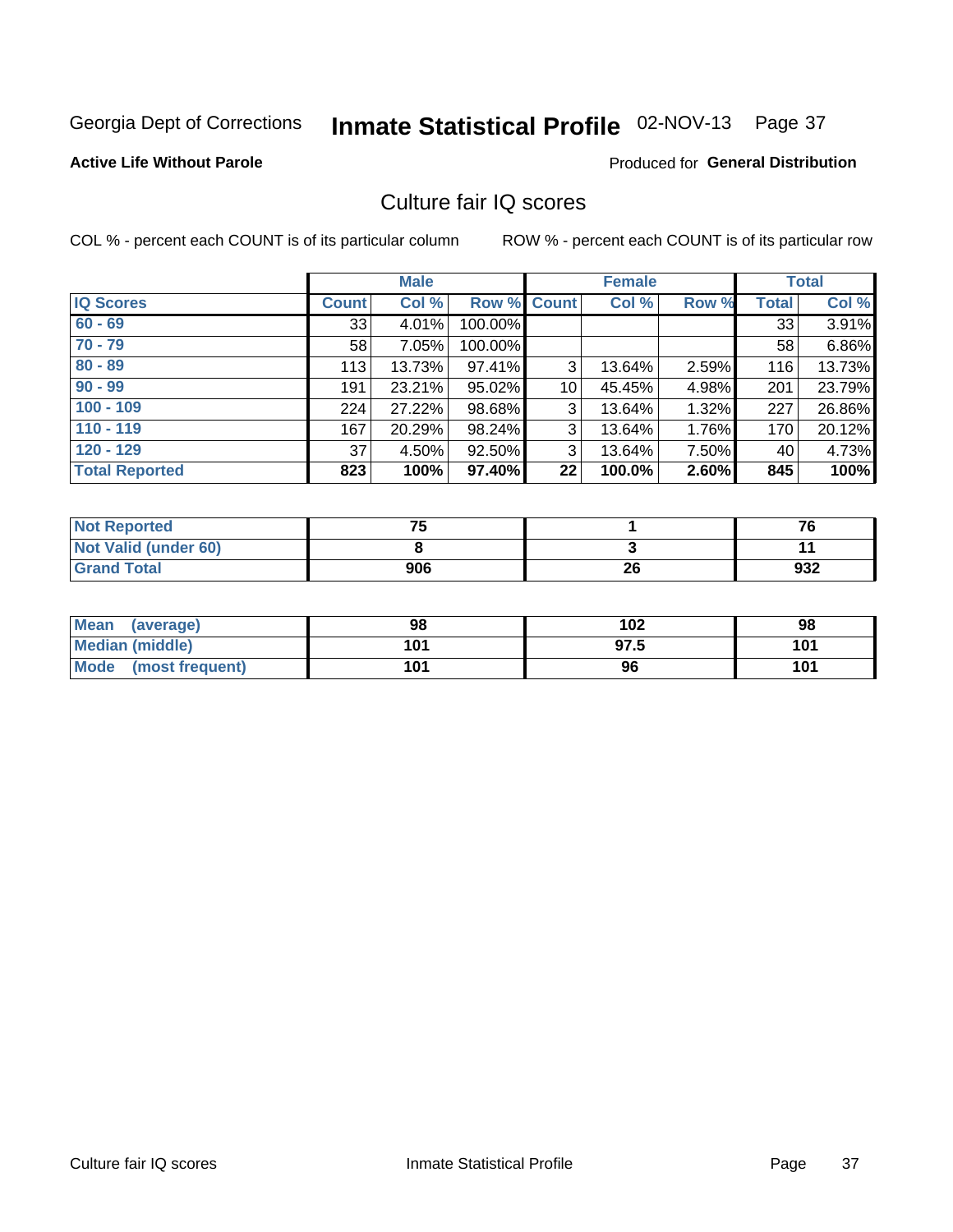# Inmate Statistical Profile 02-NOV-13 Page 38

### **Active Life Without Parole**

### Produced for General Distribution

## Wide Range Achievement Test (WRAT) reading score

COL % - percent each COUNT is of its particular column

|                           |              | <b>Male</b> |         |              | <b>Female</b> |       |              | <b>Total</b> |
|---------------------------|--------------|-------------|---------|--------------|---------------|-------|--------------|--------------|
| <b>WRAT Reading Score</b> | <b>Count</b> | Col %       | Row %   | <b>Count</b> | Col %         | Row % | <b>Total</b> | Col %        |
| 0.1 to 0.9                | 13           | 2.21%       | 100.00% |              |               |       | 13           | 2.17%        |
| 1.0 to $1.9$              | 14           | 2.38%       | 100.00% |              |               |       | 14           | 2.34%        |
| 2.0 to 2.9                | 32           | 5.44%       | 96.97%  | 1            | 9.09%         | 3.03% | 33           | 5.51%        |
| 3.0 to 3.9                | 37           | 6.29%       | 100.00% |              |               |       | 37           | 6.18%        |
| 4.0 to 4.9                | 45           | 7.65%       | 97.83%  | 1            | 9.09%         | 2.17% | 46           | 7.68%        |
| 5.0 to 5.9                | 51           | 8.67%       | 98.08%  | 1            | 9.09%         | 1.92% | 52           | 8.68%        |
| 6.0 to 6.9                | 52           | 8.84%       | 100.00% |              |               |       | 52           | 8.68%        |
| 7.0 to 7.9                | 23           | 3.91%       | 100.00% |              |               |       | 23           | 3.84%        |
| 8.0 to 8.9                | 46           | 7.82%       | 100.00% |              |               |       | 46           | 7.68%        |
| 9.0 to 9.9                | 47           | 7.99%       | 97.92%  | 1            | 9.09%         | 2.08% | 48           | 8.01%        |
| 10.0 to 10.9              | 13           | 2.21%       | 92.86%  | 1            | 9.09%         | 7.14% | 14           | 2.34%        |
| 11.0 to $11.9$            | 36           | 6.12%       | 94.74%  | $\sqrt{2}$   | 18.18%        | 5.26% | 38           | 6.34%        |
| 12.0 to 12.9              | 119          | 20.24%      | 99.17%  | 1            | 9.09%         | 0.83% | 120          | 20.03%       |
| 13                        | 60           | 10.20%      | 95.24%  | 3            | 27.27%        | 4.76% | 63           | 10.52%       |
| <b>Total Reported</b>     | 588          | 100%        | 98.16%  | 11           | 100%          | 1.84% | 599          | 100%         |
|                           |              |             |         |              |               |       |              |              |
| <b>Not Reported</b>       |              | 318         |         |              | 15            |       |              | 333          |
| <b>Grand Total</b>        |              | 906         |         |              | 26            |       |              | 932          |

| Mean<br>(average)    | 8.33 | 9.72                 | 8.36 |
|----------------------|------|----------------------|------|
| Median (middle)      | ช.ว  | 11 J<br>. . Z        | 8.5  |
| Mode (most frequent) | .,   | $\ddot{\phantom{0}}$ | יי   |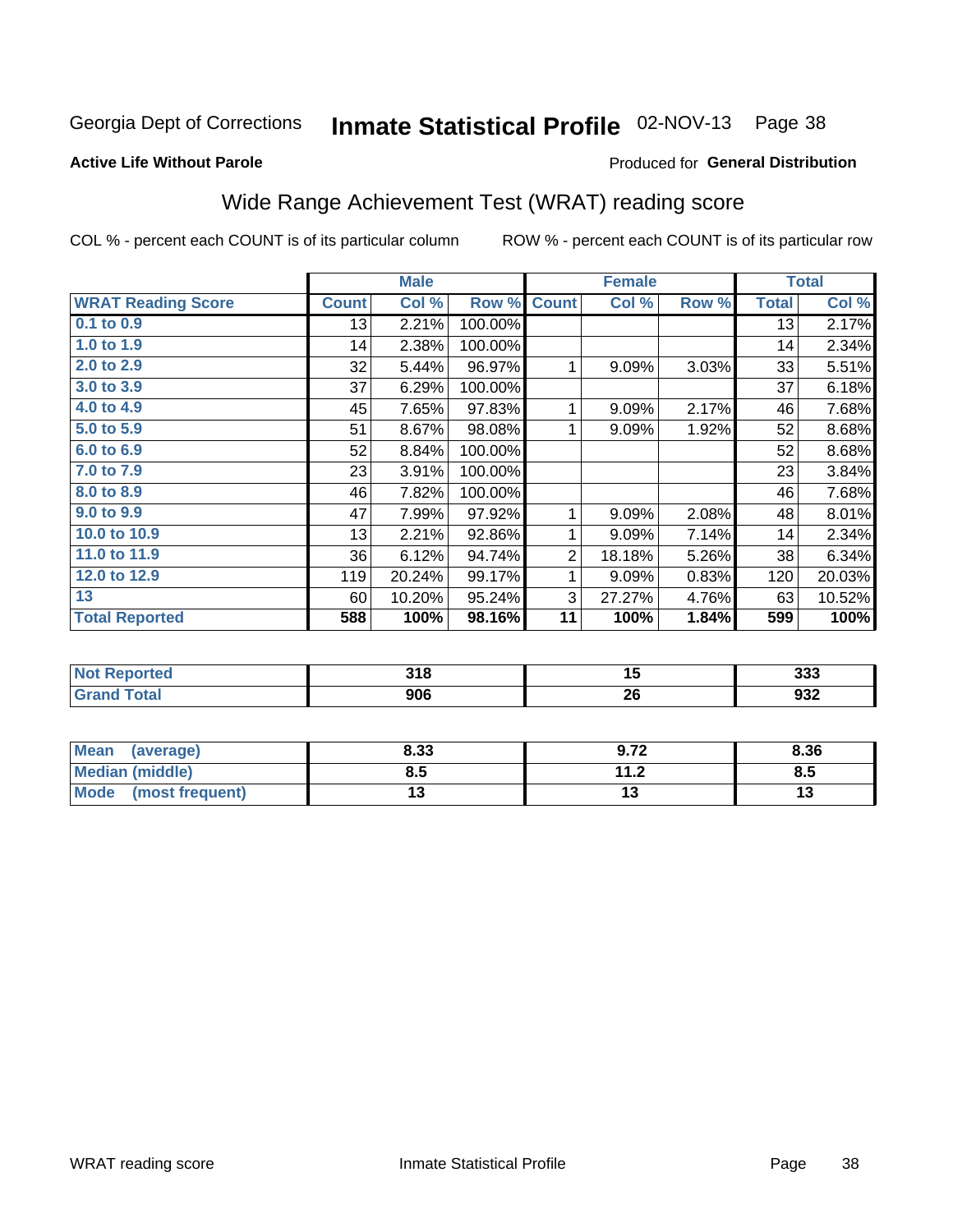# Inmate Statistical Profile 02-NOV-13 Page 39

### **Active Life Without Parole**

### Produced for General Distribution

## Wide Range Achievement Test (WRAT) math score

COL % - percent each COUNT is of its particular column

|                                     |                 | <b>Male</b> |         |                | <b>Female</b>  |       |              | <b>Total</b> |
|-------------------------------------|-----------------|-------------|---------|----------------|----------------|-------|--------------|--------------|
| <b>WRAT Mathematic Score</b>        | <b>Count</b>    | Col %       | Row %   | <b>Count</b>   | Col %          | Row % | <b>Total</b> | Col %        |
| $0.1$ to $0.9$                      | 1               | 0.17%       | 100.00% |                |                |       | 1            | 0.17%        |
| 1.0 to 1.9                          | 3               | 0.51%       | 100.00% |                |                |       | 3            | 0.50%        |
| 2.0 to 2.9                          | 18              | 3.07%       | 100.00% |                |                |       | 18           | 3.02%        |
| 3.0 to 3.9                          | 38              | 6.48%       | 100.00% |                |                |       | 38           | 6.38%        |
| 4.0 to 4.9                          | 60              | 10.24%      | 98.36%  | 1              | 10.00%         | 1.64% | 61           | 10.23%       |
| 5.0 to 5.9                          | 77              | 13.14%      | 98.72%  | 1              | 10.00%         | 1.28% | 78           | 13.09%       |
| 6.0 to 6.9                          | 119             | 20.31%      | 99.17%  | 1              | 10.00%         | 0.83% | 120          | 20.13%       |
| 7.0 to 7.9                          | 79              | 13.48%      | 98.75%  | 1              | 10.00%         | 1.25% | 80           | 13.42%       |
| 8.0 to 8.9                          | 45              | 7.68%       | 95.74%  | $\overline{2}$ | 20.00%         | 4.26% | 47           | 7.89%        |
| 9.0 to 9.9                          | 56              | 9.56%       | 96.55%  | $\overline{2}$ | 20.00%         | 3.45% | 58           | 9.73%        |
| 10.0 to 10.9                        | 26              | 4.44%       | 100.00% |                |                |       | 26           | 4.36%        |
| 11.0 to 11.9                        | 18              | 3.07%       | 100.00% |                |                |       | 18           | 3.02%        |
| 12.0 to 12.9                        | 36              | 6.14%       | 97.30%  | $\mathbf 1$    | 10.00%         | 2.70% | 37           | 6.21%        |
| 13                                  | 10 <sup>1</sup> | 1.71%       | 90.91%  | 1              | 10.00%         | 9.09% | 11           | 1.85%        |
| <b>Total Reported</b>               | 586             | 100%        | 98.32%  | 10             | 100%           | 1.68% | 596          | 100%         |
|                                     |                 |             |         |                |                |       |              |              |
| <b>All and Photographs and Call</b> |                 | $\sim$      |         |                | $\overline{A}$ |       |              | $\sim$       |

| eported | 320 | יי  | nne<br>აათ  |
|---------|-----|-----|-------------|
|         | ስስረ | nr. | nn <i>r</i> |
|         | YUC | 40  | 99Z         |

| Mean<br>(average)              | ר ה<br>$\mathbf{z}$ | o.o  | 7.25 |
|--------------------------------|---------------------|------|------|
| <b>Median (middle)</b>         | 6.9                 | 8.45 | 6.9  |
| <b>Mode</b><br>(most frequent) | 6.9                 | 7. a | 6.9  |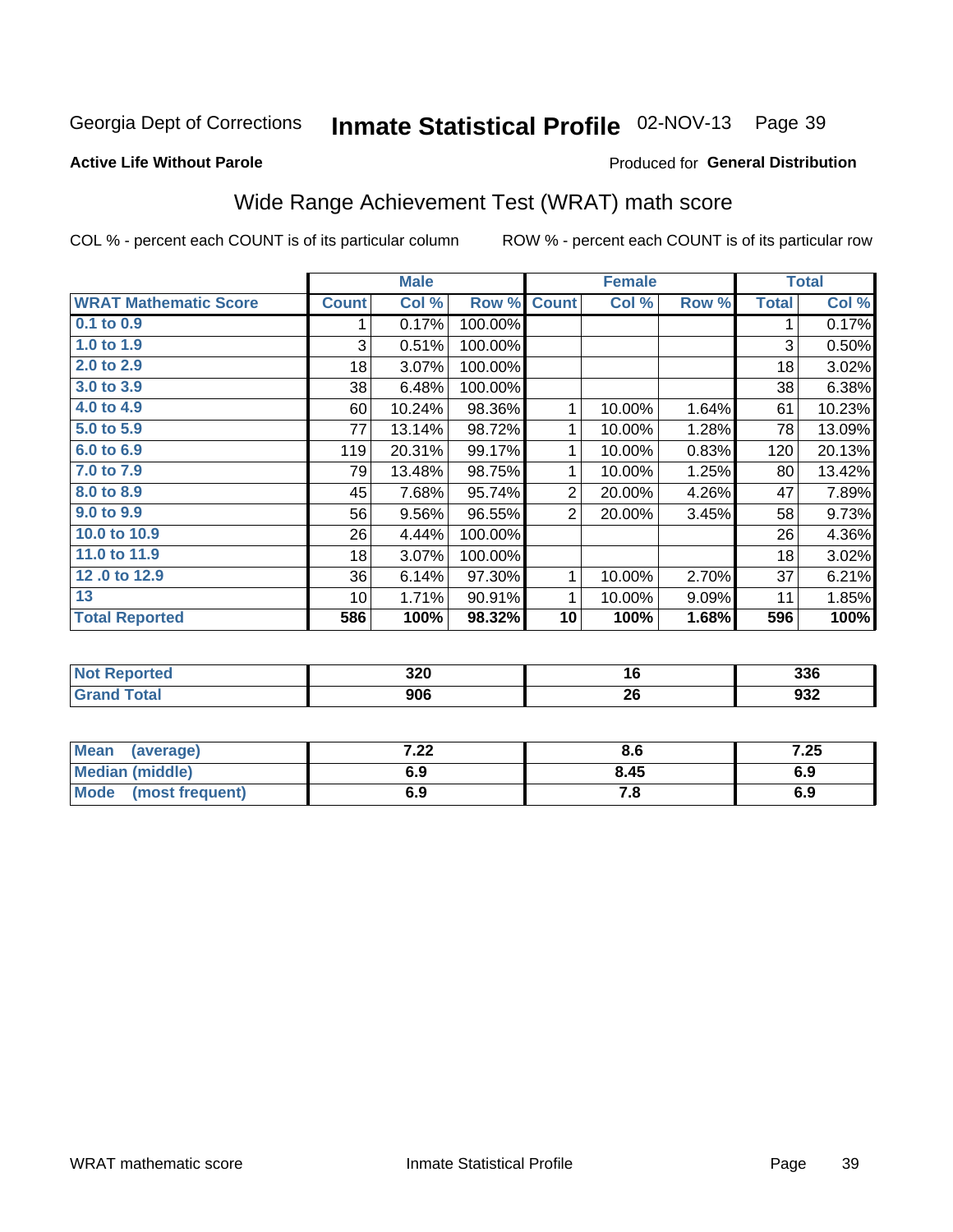#### Inmate Statistical Profile 02-NOV-13 Page 40

### **Active Life Without Parole**

### Produced for General Distribution

## Wide Range Achievement Test (WRAT) spelling score

COL % - percent each COUNT is of its particular column

|                            |              | <b>Male</b> |         |              | <b>Female</b> |       |              | <b>Total</b> |
|----------------------------|--------------|-------------|---------|--------------|---------------|-------|--------------|--------------|
| <b>WRAT Spelling Score</b> | <b>Count</b> | Col %       | Row %   | <b>Count</b> | Col %         | Row % | <b>Total</b> | Col $%$      |
| 0.1 to 0.9                 | 6            | 1.02%       | 100.00% |              |               |       | 6            | 1.01%        |
| 1.0 to 1.9                 | 25           | 4.27%       | 100.00% |              |               |       | 25           | 4.19%        |
| 2.0 to 2.9                 | 38           | 6.48%       | 100.00% |              |               |       | 38           | 6.38%        |
| 3.0 to 3.9                 | 37           | 6.31%       | 100.00% |              |               |       | 37           | 6.21%        |
| 4.0 to 4.9                 | 49           | 8.36%       | 98.00%  | 1            | 10.00%        | 2.00% | 50           | 8.39%        |
| 5.0 to 5.9                 | 59           | 10.07%      | 100.00% |              |               |       | 59           | 9.90%        |
| 6.0 to 6.9                 | 66           | 11.26%      | 98.51%  | 1            | 10.00%        | 1.49% | 67           | 11.24%       |
| 7.0 to 7.9                 | 49           | 8.36%       | 100.00% |              |               |       | 49           | 8.22%        |
| 8.0 to 8.9                 | 46           | 7.85%       | 97.87%  | 1            | 10.00%        | 2.13% | 47           | 7.89%        |
| 9.0 to 9.9                 | 43           | 7.34%       | 100.00% |              |               |       | 43           | 7.21%        |
| 10.0 to 10.9               | 39           | 6.66%       | 100.00% |              |               |       | 39           | 6.54%        |
| 11.0 to 11.9               | 37           | 6.31%       | 92.50%  | 3            | 30.00%        | 7.50% | 40           | 6.71%        |
| 12.0 to 12.9               | 64           | 10.92%      | 95.52%  | 3            | 30.00%        | 4.48% | 67           | 11.24%       |
| 13                         | 28           | 4.78%       | 96.55%  | 1            | 10.00%        | 3.45% | 29           | 4.87%        |
| <b>Total Reported</b>      | 586          | 100%        | 98.32%  | 10           | 100%          | 1.68% | 596          | 100%         |
|                            |              |             |         |              |               |       |              |              |
| <b>Not Reported</b>        |              | 320         |         |              | 16            |       |              | 336          |

| . Jiai | 906 | ጎር<br>ZU | .<br>JJL |
|--------|-----|----------|----------|
|        |     |          |          |
|        |     |          |          |

| Mode (most frequent)     | o.J  | 12.3  | ช.ว  |
|--------------------------|------|-------|------|
| <b>Median (middle)</b>   | ن. ا | 11.45 | ں. ا |
| <b>Mean</b><br>(average) | 7.52 | 10.38 | 7.57 |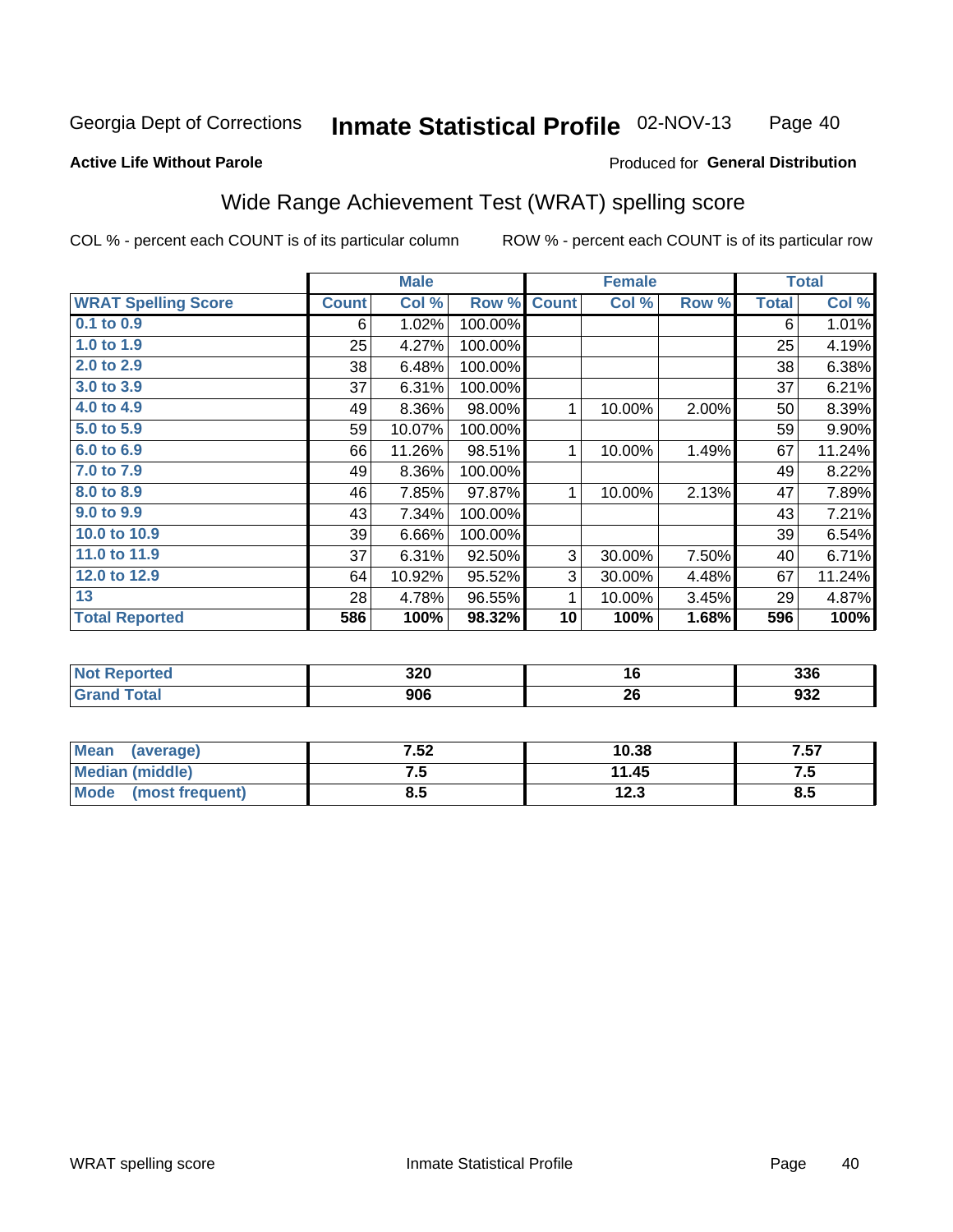### **Active Life Without Parole**

### Produced for General Distribution

### Scope of substance abuse - summary

COL % - percent each COUNT is of its particular column

|                        |              | <b>Male</b> |           |              | <b>Female</b> |       |              | <b>Total</b> |
|------------------------|--------------|-------------|-----------|--------------|---------------|-------|--------------|--------------|
| <b>Substance Abuse</b> | <b>Count</b> | Col %       | Row %     | <b>Count</b> | Col %         | Row % | <b>Total</b> | Col %        |
| <b>None</b>            | 522          | 57.62%      | 96.31%    | 20           | 76.92%        | 3.69% | 542          | 58.15%       |
| <b>Drugs only</b>      | 215          | 23.73%      | 98.62%    |              | 11.54%        | 1.38% | 218          | 23.39%       |
| <b>Alcohol only</b>    | 39           | $4.30\%$    | 100.00%   |              |               |       | 39           | 4.18%        |
| Drugs and alcohol      | 130          | 14.35%      | $97.74\%$ |              | 11.54%        | 2.26% | 133          | 14.27%       |
| <b>Total Reported</b>  | 906          | 100%        | $97.21\%$ | 26           | 100%          | 2.79% | 932          | 100%         |

| <b>Reported</b><br>' Not     |     |    |     |
|------------------------------|-----|----|-----|
| <b>Total</b><br><b>Grand</b> | nne | ZU | JJZ |

| <b>Moc</b><br>None<br><b>None</b><br><b>None</b><br>owenn |
|-----------------------------------------------------------|
|-----------------------------------------------------------|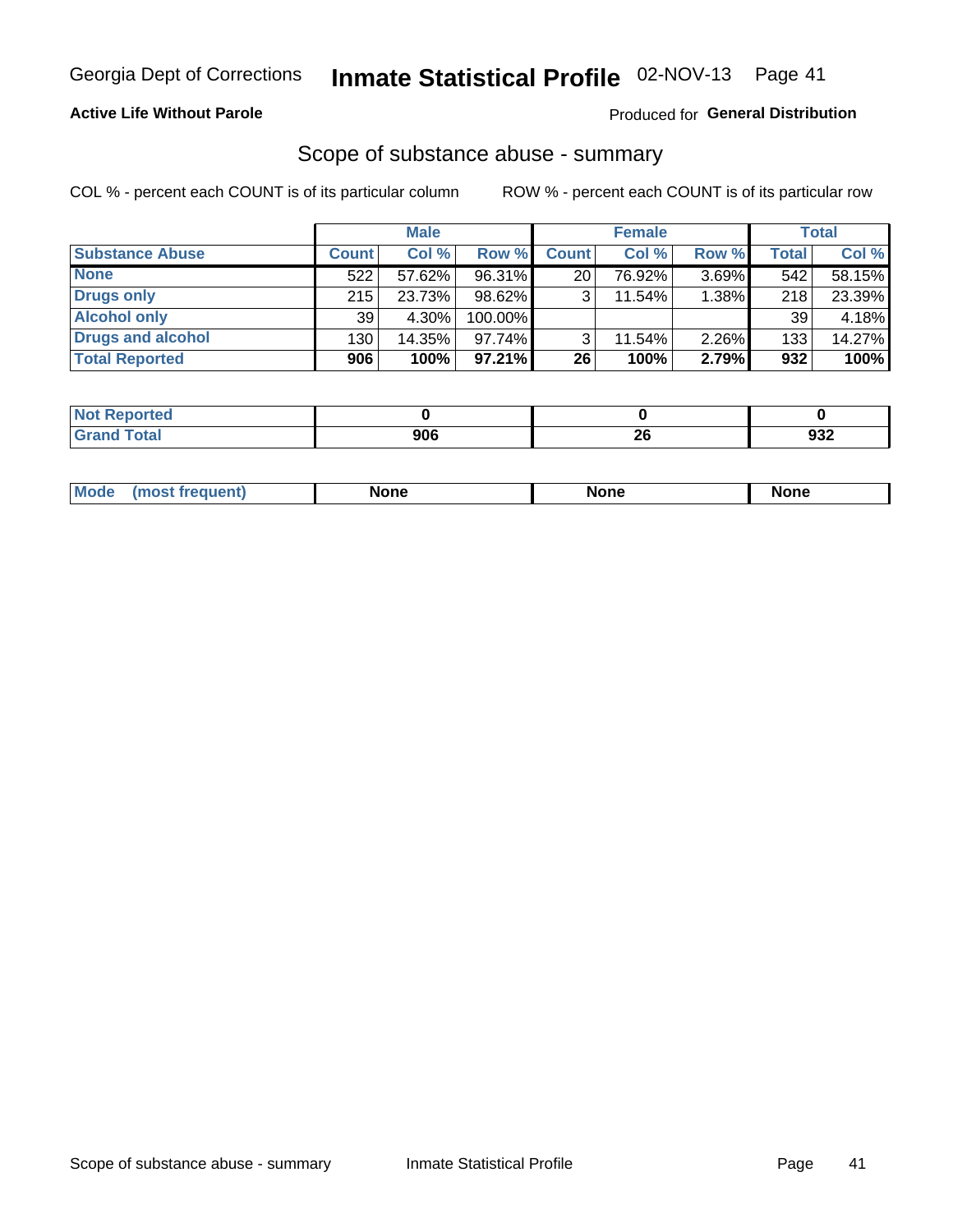### **Active Life Without Parole**

### Produced for General Distribution

### Scope of substance abuse - detail

COL % - percent each COUNT is of its particular column

|                                         |              | <b>Male</b> |         |              | <b>Female</b> |        |              | <b>Total</b> |
|-----------------------------------------|--------------|-------------|---------|--------------|---------------|--------|--------------|--------------|
| <b>Substance Abuse</b>                  | <b>Count</b> | Col %       | Row %   | <b>Count</b> | Col %         | Row %  | <b>Total</b> | Col %        |
| No drug or alcohol problems             | 522          | 57.62%      | 96.31%  | 20           | 76.92%        | 3.69%  | 542          | 58.15%       |
| Drug addiction but no alcohol           | 3            | 0.33%       | 100.00% |              |               |        | 3            | 0.32%        |
| <b>Drug addiction and alcohol</b>       | 3            | 0.33%       | 100.00% |              |               |        | 3            | 0.32%        |
| abuse                                   |              |             |         |              |               |        |              |              |
| <b>Drug addiction and alcoholism</b>    |              | 0.11%       | 100.00% |              |               |        |              | 0.11%        |
| No drug problem but alcohol             | 34           | 3.75%       | 100.00% |              |               |        | 34           | 3.65%        |
| abuse                                   |              |             |         |              |               |        |              |              |
| No drug problem but alcoholism          | 5            | 0.55%       | 100.00% |              |               |        | 5            | 0.54%        |
| Drug experiment but no alcohol          | 123          | 13.58%      | 99.19%  |              | 3.85%         | 0.81%  | 124          | 13.30%       |
| <b>Drug experiment &amp; alcohol</b>    | 15           | 1.66%       | 100.00% |              |               |        | 15           | 1.61%        |
| abuse                                   |              |             |         |              |               |        |              |              |
| <b>Drug experiment &amp; alcoholism</b> | 13           | 1.43%       | 100.00% |              |               |        | 13           | 1.39%        |
| Drug abuse but no alcohol               | 89           | 9.82%       | 97.80%  | 2            | 7.69%         | 2.20%  | 91           | 9.76%        |
| Drug abuse and alcohol abuse            | 85           | 9.38%       | 98.84%  |              | 3.85%         | 1.16%  | 86           | 9.23%        |
| <b>Drug abuse and alcoholism</b>        | 13           | 1.43%       | 86.67%  | 2            | 7.69%         | 13.33% | 15           | 1.61%        |
| <b>Total Reported</b>                   | 906          | 100%        | 97.21%  | 26           | 100%          | 2.79%  | 932          | 100%         |

| ported<br><b>NOT</b> |     |    |      |
|----------------------|-----|----|------|
| $\sim$               | 906 | ንር | no c |
| _____                |     | ZO | 93Z  |

| Mode (most frequent) | No drug or alcohol problems No drug or alcohol problems No drug or alcohol |          |
|----------------------|----------------------------------------------------------------------------|----------|
|                      |                                                                            | problems |
|                      |                                                                            |          |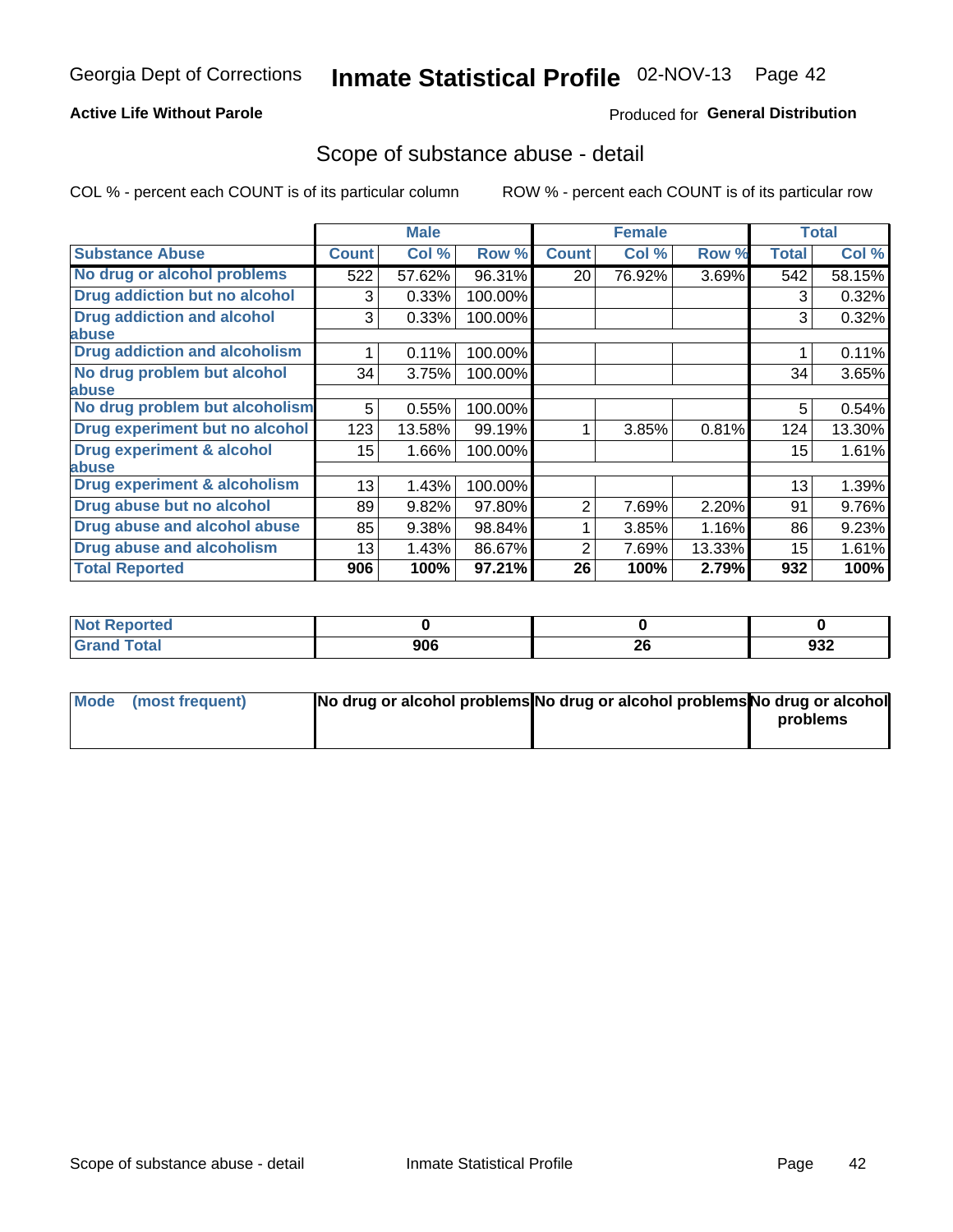# Inmate Statistical Profile 02-NOV-13 Page 43

### **Active Life Without Parole**

### **Produced for General Distribution**

## Current / last mental health treatment level

COL % - percent each COUNT is of its particular column

|                                    |              | <b>Male</b> |         |              | <b>Female</b> |       |              | <b>Total</b> |
|------------------------------------|--------------|-------------|---------|--------------|---------------|-------|--------------|--------------|
| <b>Mental Health Treatment Lev</b> | <b>Count</b> | Col %       | Row %   | <b>Count</b> | Col %         | Row % | <b>Total</b> | Col %        |
| 1 No problem at current time       | 171          | 43.85%      | 97.16%  | 5            | 25.00%        | 2.84% | 176          | 42.93%       |
| <b>2 Receiving outpatient</b>      | 148          | 37.95%      | 91.36%  | 14           | 70.00%        | 8.64% | 162          | 39.51%       |
| <b>Treatment</b>                   |              |             |         |              |               |       |              |              |
| 3 Inpatient, moderate              | 58           | 14.87%      | 98.31%  |              | 5.00%         | 1.69% | 59           | 14.39%       |
| Treatment                          |              |             |         |              |               |       |              |              |
| 4 Inpatient, intensive             | 12           | 3.08%       | 100.00% |              |               |       | 12           | 2.93%        |
| Treatment                          |              |             |         |              |               |       |              |              |
| <b>5 Undergoing crisis</b>         |              | 0.26%       | 100.00% |              |               |       |              | 0.24%        |
| <b>stabilization</b>               |              |             |         |              |               |       |              |              |
| <b>Total Evaluated</b>             | 390          | 100%        | 95.12%  | 20           | 100%          | 4.88% | 410          | 100%         |

| Never had MF<br>evaluation | 54 G<br>JIV |           | r <u>n n</u><br>JZZ |
|----------------------------|-------------|-----------|---------------------|
| Cotol                      | 906         | n r<br>ZU | ฮง∠                 |

| Median (middle) | <b>Receiving outpatient</b><br>treatment | <b>Receiving outpatient</b><br>treatment | <b>Receiving</b><br>outpatient<br>treatment |  |  |
|-----------------|------------------------------------------|------------------------------------------|---------------------------------------------|--|--|
| Mode            | No problem at current time               | <b>Receiving outpatient</b>              | No problem at                               |  |  |
| (most frequent) |                                          | treatment                                | current time                                |  |  |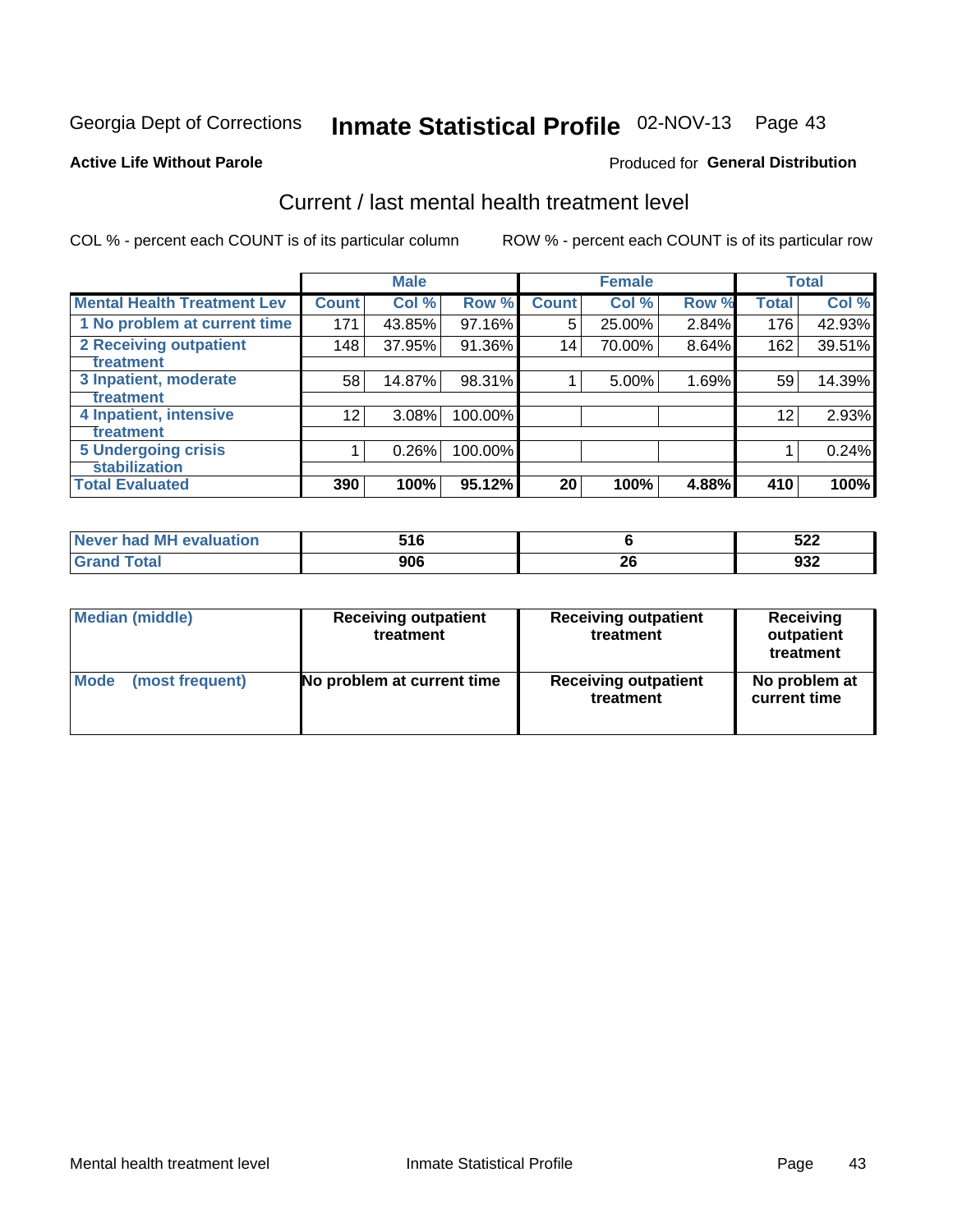#### Inmate Statistical Profile 02-NOV-13 Page 44

### **Active Life Without Parole**

### Produced for General Distribution

## PULHESDWIT medical scale - 'P' overall condition ('P'hysical)

COL % - percent each COUNT is of its particular column

|                                  |       | <b>Male</b> |                    |    | <b>Female</b> |       |              | <b>Total</b> |
|----------------------------------|-------|-------------|--------------------|----|---------------|-------|--------------|--------------|
| 'P' Overall Condition            | Count | Col %       | <b>Row % Count</b> |    | Col %         | Row % | <b>Total</b> | Col %        |
| 1 No medical illness             | 612   | 73.38%      | 98.23%             | 11 | 42.31%        | 1.77% | 623          | 72.44%       |
| 2 Well-controlled chronic        | 197   | 23.62%      | 92.92%             | 15 | 57.69%        | 7.08% | 212          | 24.65%       |
| <b>illness</b>                   |       |             |                    |    |               |       |              |              |
| 3 Poorly-controlled chronic      | 21    | 2.52%       | 100.00%            |    |               |       | 21           | $2.44\%$     |
| <b>illness</b>                   |       |             |                    |    |               |       |              |              |
| 4 Significant problems requiring | 4     | 0.48%       | 100.00%            |    |               |       | 4            | 0.47%        |
| special housing                  |       |             |                    |    |               |       |              |              |
| <b>Total Reported</b>            | 834   | 100%        | 96.98%             | 26 | 100%          | 3.02% | 860          | 100%         |

| $\rightarrow$<br>$\cdot$ $-$ |                                 | $\rightarrow$<br>. . |
|------------------------------|---------------------------------|----------------------|
| 906                          | - -<br>$\overline{\phantom{0}}$ | $\sim$<br>ອວ∠        |

| <b>Mode</b> | (most frequent) | 1 No medical illness | 2 Well-controlled chronic<br>illness | 1 No medical<br>illness |
|-------------|-----------------|----------------------|--------------------------------------|-------------------------|
|-------------|-----------------|----------------------|--------------------------------------|-------------------------|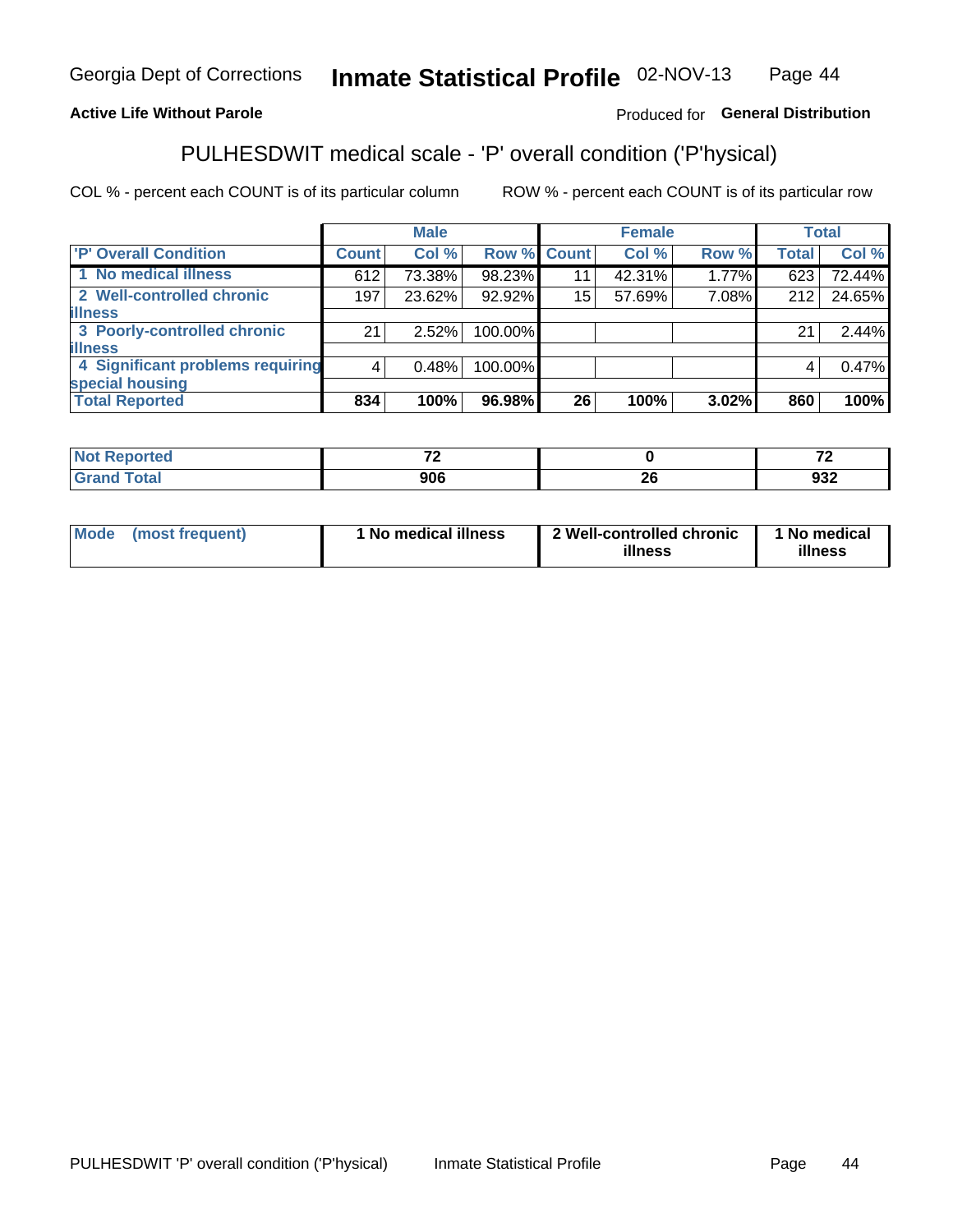### **Active Life Without Parole**

### Produced for General Distribution

# PULHESDWIT medical scale - 'U' upper body

COL % - percent each COUNT is of its particular column

|                              |               | <b>Male</b> |         |              | <b>Female</b> |       |              | <b>Total</b> |
|------------------------------|---------------|-------------|---------|--------------|---------------|-------|--------------|--------------|
| <b>U' Upper Body</b>         | <b>Count!</b> | Col %       | Row %   | <b>Count</b> | Col %         | Row % | <b>Total</b> | Col %        |
| 1 Upper bones, joints,       | 794           | 95.43%      | 97.18%  | 23           | 88.46%        | 2.82% | 817          | 95.22%       |
| muscles all OK               |               |             |         |              |               |       |              |              |
| 2 One or both arms minimally | 31            | 3.73%       | 91.18%  | 3            | 11.54%        | 8.82% | 34           | 3.96%        |
| limited                      |               |             |         |              |               |       |              |              |
| 3 One or both arms           | 6             | 0.72%       | 100.00% |              |               |       | 6            | 0.70%        |
| <b>moderately limited</b>    |               |             |         |              |               |       |              |              |
| 4 One arm disabled,          |               | 0.12%       | 100.00% |              |               |       |              | 0.12%        |
| paralyzed, or amputated      |               |             |         |              |               |       |              |              |
| <b>Total Reported</b>        | 832           | 100%        | 96.97%  | 26           | 100%          | 3.03% | 858          | 100%         |

| <b>Not Reported</b>   |     |         |     |
|-----------------------|-----|---------|-----|
| <b>Total</b><br>Grand | 906 | ^^<br>£ | 932 |

| Mode | (most frequent) | 1 Upper bones, joints,<br>muscles all OK | 1 Upper bones, joints,<br>muscles all OK | 1 Upper bones,<br>ljoints, muscles all<br>OK |
|------|-----------------|------------------------------------------|------------------------------------------|----------------------------------------------|
|------|-----------------|------------------------------------------|------------------------------------------|----------------------------------------------|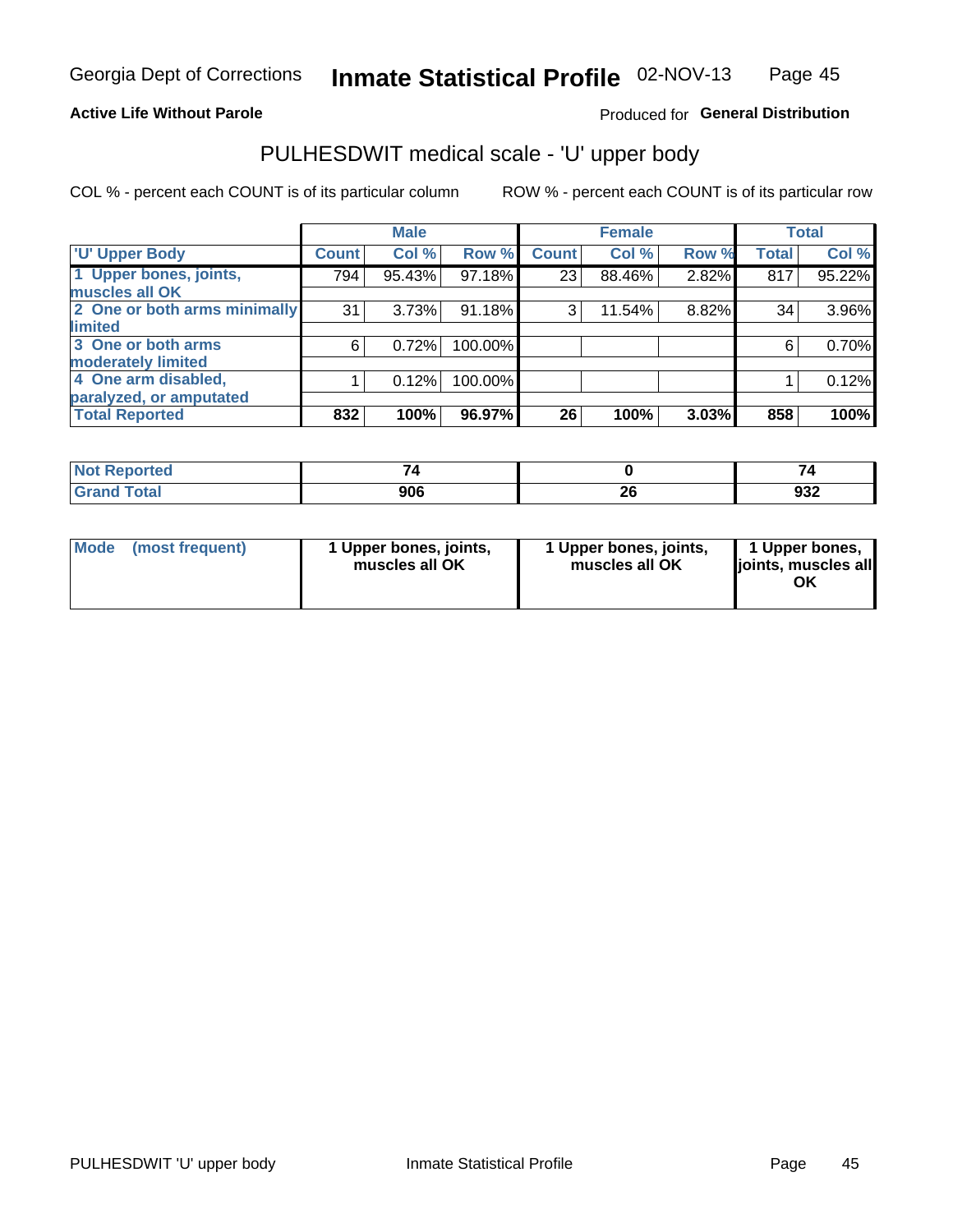### **Active Life Without Parole**

### Produced for General Distribution

## PULHESDWIT medical scale - 'L' lower body

COL % - percent each COUNT is of its particular column

|                                |              | <b>Male</b> |           |              | <b>Female</b> |       |                 | <b>Total</b> |
|--------------------------------|--------------|-------------|-----------|--------------|---------------|-------|-----------------|--------------|
| 'L' Lower Body                 | <b>Count</b> | Col %       | Row %     | <b>Count</b> | Col %         | Row % | <b>Total</b>    | Col %        |
| 1 Lower bones, joints,         | 720          | 86.64%      | $96.90\%$ | 23           | 88.46%        | 3.10% | 743             | 86.70%       |
| muscles all OK                 |              |             |           |              |               |       |                 |              |
| 2 One or both legs minimally   | 95           | 11.43%      | 96.94%    | 3            | 11.54%        | 3.06% | 98              | 11.44%       |
| limited                        |              |             |           |              |               |       |                 |              |
| 3 One or both legs             | 15           | 1.81%       | 100.00%   |              |               |       | 15 <sub>1</sub> | 1.75%        |
| moderately limited             |              |             |           |              |               |       |                 |              |
| 4 One leg disabled, paralyzed, |              | 0.12%       | 100.00%   |              |               |       |                 | 0.12%        |
| or amputated                   |              |             |           |              |               |       |                 |              |
| <b>Total Reported</b>          | 831          | 100%        | $96.97\%$ | 26           | 100%          | 3.03% | 857             | 100.0%       |

| <b>Not Reported</b>   | --  |         |     |
|-----------------------|-----|---------|-----|
| <b>Total</b><br>oranu | 906 | ^^<br>£ | 932 |

|  | Mode (most frequent) | 1 Lower bones, joints,<br>muscles all OK | 1 Lower bones, joints,<br>muscles all OK | 1 Lower bones,<br>ljoints, muscles all<br>ΟK |
|--|----------------------|------------------------------------------|------------------------------------------|----------------------------------------------|
|--|----------------------|------------------------------------------|------------------------------------------|----------------------------------------------|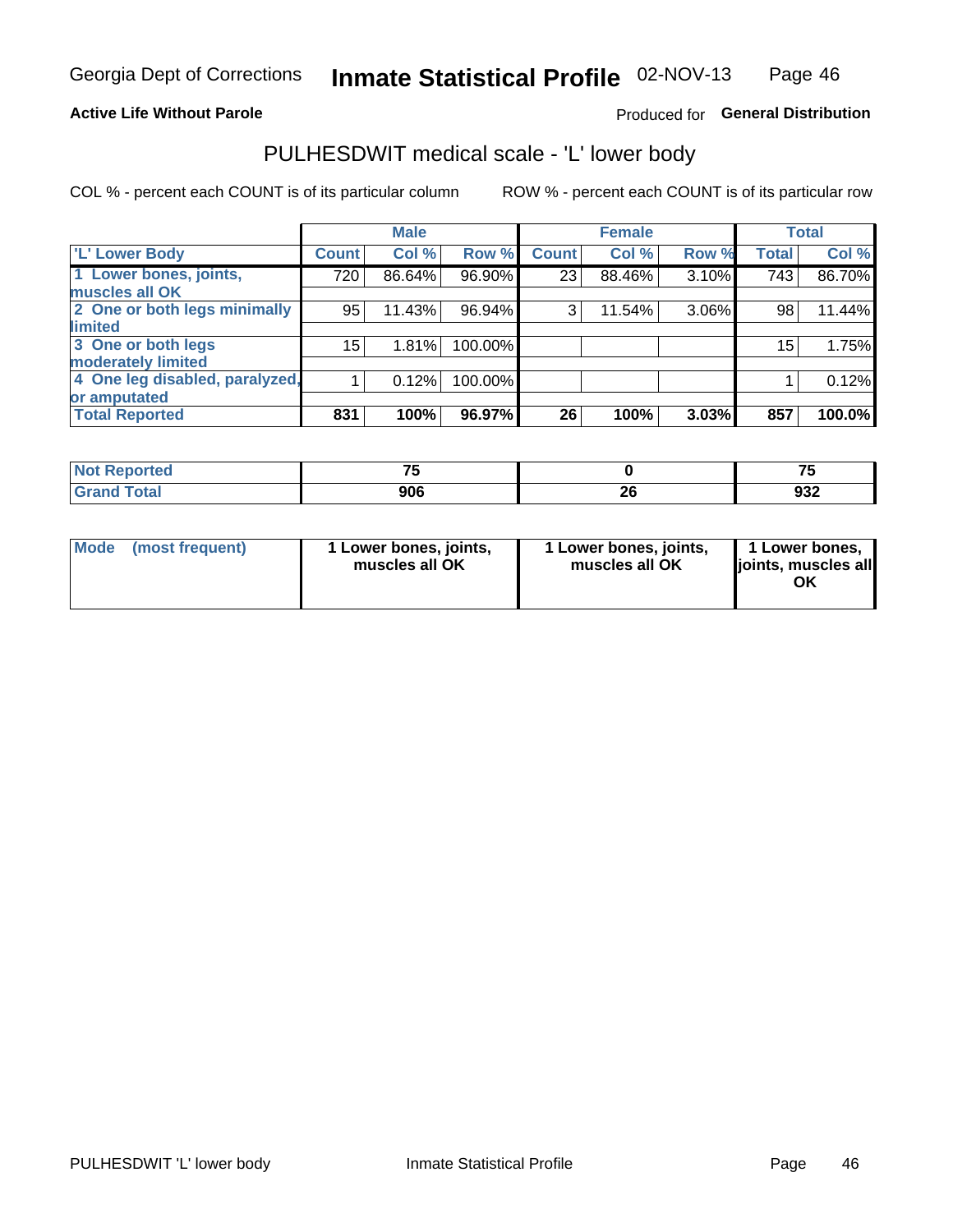### **Active Life Without Parole**

### Produced for General Distribution

## PULHESDWIT medical scale - 'H' hearing

COL % - percent each COUNT is of its particular column

|                                |              | <b>Male</b> |                    |    | <b>Female</b> |       | <b>Total</b> |        |
|--------------------------------|--------------|-------------|--------------------|----|---------------|-------|--------------|--------|
| <b>H' Hearing</b>              | <b>Count</b> | Col %       | <b>Row % Count</b> |    | Col %         | Row % | <b>Total</b> | Col %  |
| 1 Normal hearing both ears     | 813          | 98.07%      | 96.90%             | 26 | 100.00%       | 3.10% | 839          | 98.13% |
| 2 Some loss in one ear with    | 12           | 1.45%       | 100.00%            |    |               |       | 12           | 1.40%  |
| other OK, or mild loss in both |              |             |                    |    |               |       |              |        |
| 3 Total loss in one ear with   | 3            | 0.36%       | 100.00%            |    |               |       | 3            | 0.35%  |
| mild loss in other             |              |             |                    |    |               |       |              |        |
| 4 Severe loss in both ears     |              | 0.12%       | 100.00%            |    |               |       |              | 0.12%  |
| <b>Total Reported</b>          | 829          | 100%        | 96.96%             | 26 | 100%          | 3.04% | 855          | 100%   |

| 'N<br>Teo                   | --          |         |             |
|-----------------------------|-------------|---------|-------------|
| $\sim$ $\sim$ $\sim$ $\sim$ | nn <i>r</i> | ״<br>ZO | ה כה<br>งง∠ |

| Mode (most frequent) | 1 Normal hearing both ears 1 Normal hearing both ears 1 Normal hearing | both ears |
|----------------------|------------------------------------------------------------------------|-----------|
|                      |                                                                        |           |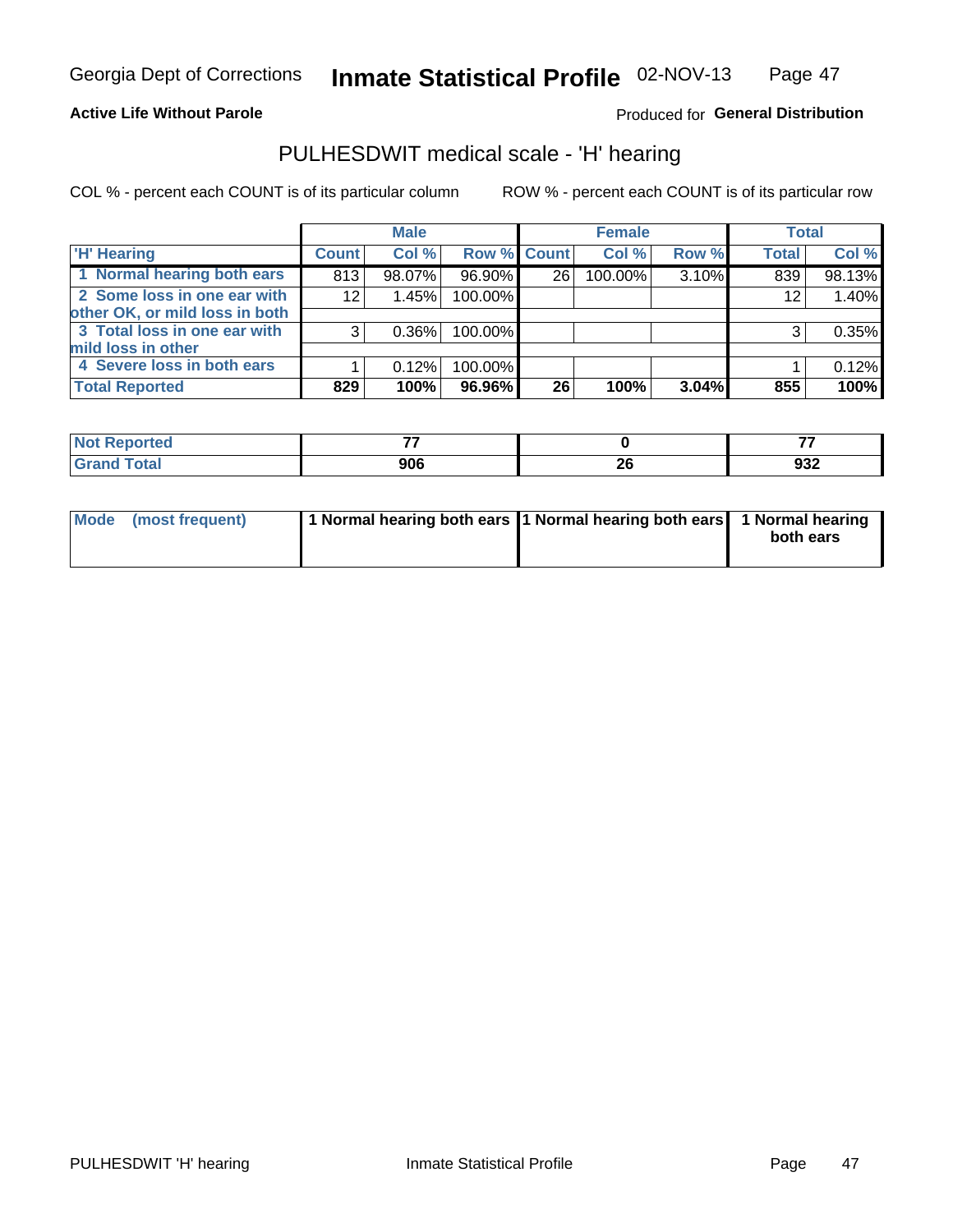### **Active Life Without Parole**

### Produced for General Distribution

## PULHESDWIT medical scale - 'E' vision

COL % - percent each COUNT is of its particular column

|                                |              | <b>Male</b> |        |                 | <b>Female</b> |        |              | <b>Total</b> |
|--------------------------------|--------------|-------------|--------|-----------------|---------------|--------|--------------|--------------|
| <b>E' Vision</b>               | <b>Count</b> | Col %       | Row %  | <b>Count</b>    | Col %         | Row %  | <b>Total</b> | Col %        |
| 1 Correctable to 20/40 in both | 589          | 75.42%      | 98.17% | 11              | 42.31%        | 1.83%  | 600          | 74.35%       |
| eyes                           |              |             |        |                 |               |        |              |              |
| 2 Correctable to 20/70 in one  | 166          | 21.25%      | 94.32% | 10 <sub>1</sub> | 38.46%        | 5.68%  | 176          | 21.81%       |
| eye, may be blind in other     |              |             |        |                 |               |        |              |              |
| 3 Correctable to 20/200 in one | 21           | 2.69%       | 84.00% |                 | 15.38%        | 16.00% | 25           | 3.10%        |
| eye, may be blind in other     |              |             |        |                 |               |        |              |              |
| 4 One eye not correctable to   | 5            | 0.64%       | 83.33% |                 | 3.85%         | 16.67% | 6            | 0.74%        |
| 20/200, other may be blind     |              |             |        |                 |               |        |              |              |
| <b>Total Reported</b>          | 781          | 100%        | 96.78% | 26              | 100%          | 3.22%  | 807          | 100%         |

| orted<br>NOT F<br>. | ィクに<br>14J |                 | .<br>╹┻┙   |
|---------------------|------------|-----------------|------------|
| <b>Total</b>        | 906        | ሳሪ<br>4.<br>___ | nor<br>ວວ∠ |

| Mode (most frequent) | <sup>1</sup> Correctable to 20/40 in both 1 Correctable to 20/40 in 1 Correctable to<br>eves | both eyes | 20/40 in both eyes |  |
|----------------------|----------------------------------------------------------------------------------------------|-----------|--------------------|--|
|                      |                                                                                              |           |                    |  |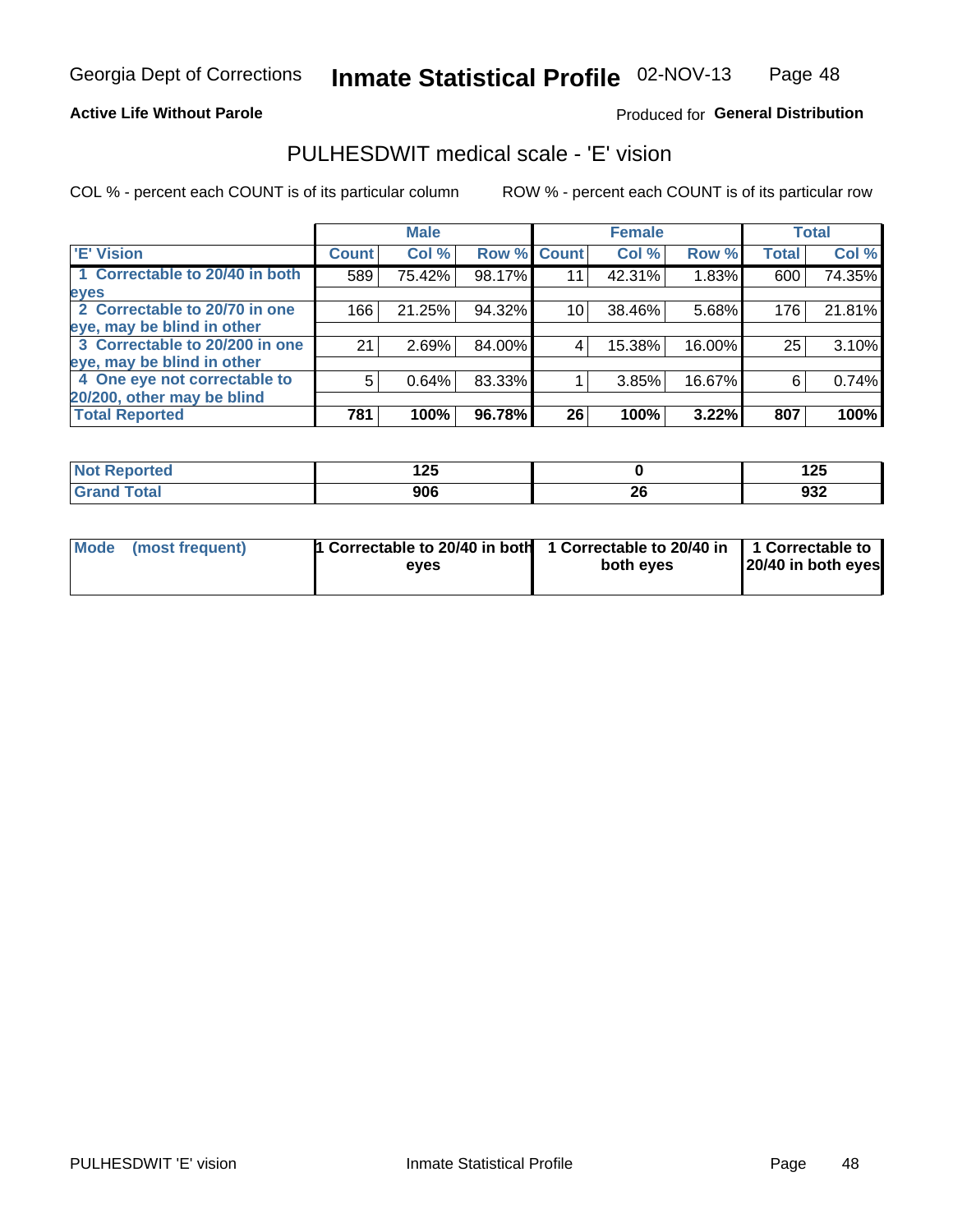### **Active Life Without Parole**

### Produced for General Distribution

## PULHESDWIT medical scale - 'S' pSychiatric

COL % - percent each COUNT is of its particular column

|                                        |              | <b>Male</b> |         |             | <b>Female</b> |       |              | <b>Total</b> |
|----------------------------------------|--------------|-------------|---------|-------------|---------------|-------|--------------|--------------|
| 'S' pSychiatric                        | <b>Count</b> | Col %       |         | Row % Count | Col %         | Row % | <b>Total</b> | Col %        |
| 1 No impairment or disorders           | 663          | 80.95%      | 98.37%  | 11          | 52.38%        | 1.63% | 674          | 80.24%       |
| 2 Stable, or in remission, or          | 112          | 13.68%      | 92.56%  | 9           | 42.86%        | 7.44% | 121          | 14.40%       |
| mild impairment or retardation         |              |             |         |             |               |       |              |              |
| 3 Requires moderate inpatient          | 36           | 4.40%       | 97.30%  |             | 4.76%         | 2.70% | 37           | 4.40%        |
| treatment                              |              |             |         |             |               |       |              |              |
| 4 Requires intensive inpatient         |              | 0.85%       | 100.00% |             |               |       |              | 0.83%        |
| treatment                              |              |             |         |             |               |       |              |              |
| <b>5 Requires Crisis Stabilization</b> |              | 0.12%       | 100.00% |             |               |       |              | 0.12%        |
| Unit (CSU) inpatient care              |              |             |         |             |               |       |              |              |
| <b>Total Reported</b>                  | 819          | 100%        | 97.50%  | 21          | 100%          | 2.50% | 840          | 100%         |

| norted<br>NOT<br>кемо | $\sim$ |          | ^^<br>JŁ |
|-----------------------|--------|----------|----------|
| <b>Total</b>          | 906    | n,<br>ZU | 932      |

| <b>Mode</b> | (most frequent) | 1 No impairment or disorders | 1 No impairment or<br>disorders | 1 No impairment or<br>disorders |
|-------------|-----------------|------------------------------|---------------------------------|---------------------------------|
|-------------|-----------------|------------------------------|---------------------------------|---------------------------------|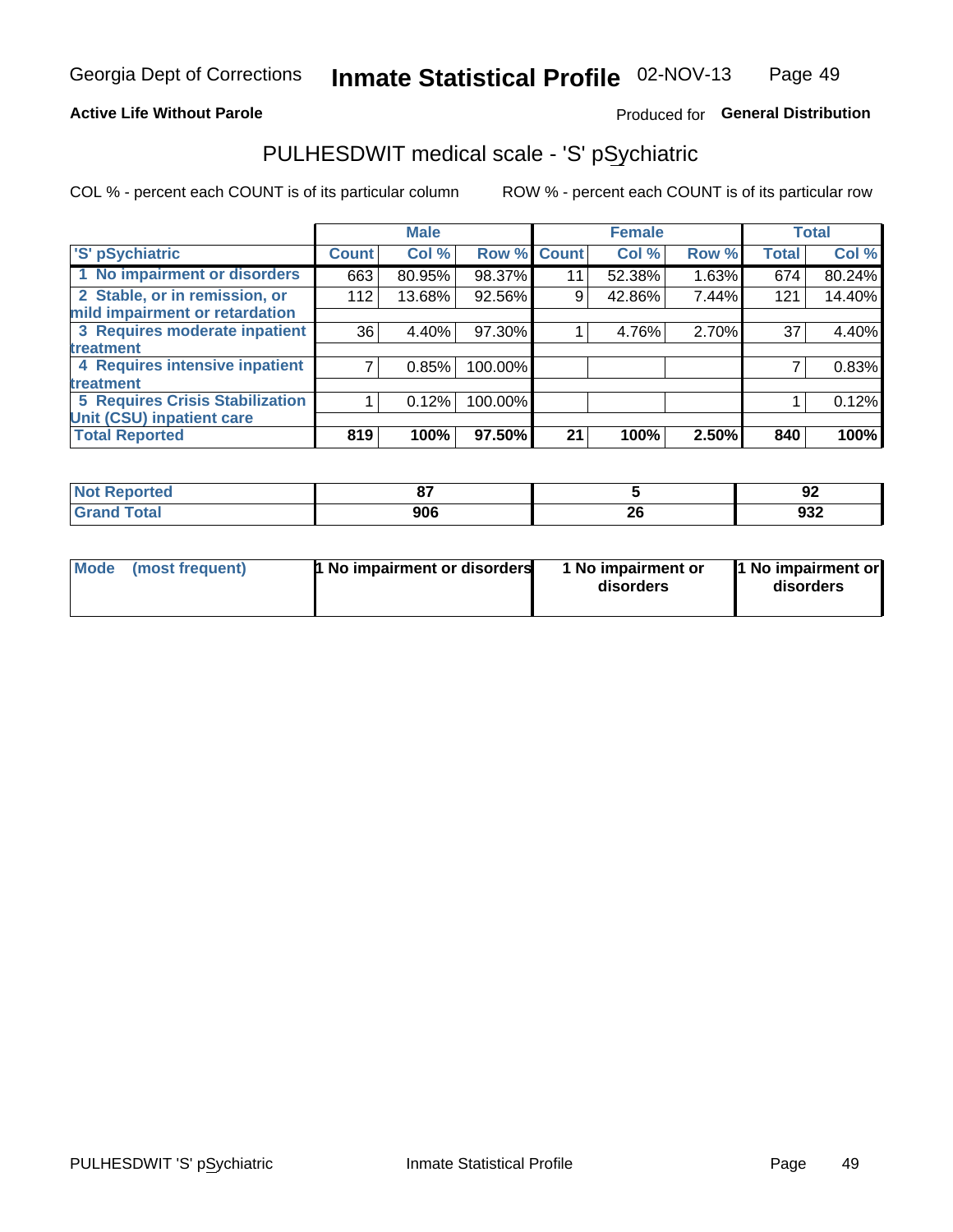### **Active Life Without Parole**

Produced for General Distribution

## PULHESDWIT medical scale - 'D' dental

COL % - percent each COUNT is of its particular column

|                                 |              | <b>Male</b> |             |    | <b>Female</b> |          |                  | <b>Total</b> |
|---------------------------------|--------------|-------------|-------------|----|---------------|----------|------------------|--------------|
| 'D' Dental                      | <b>Count</b> | Col %       | Row % Count |    | Col %         | Row %    | <b>Total</b>     | Col %        |
| 1 Minimal routine dental health | 579          | 74.33%      | 96.98%      | 18 | 81.82%        | $3.02\%$ | 597              | 74.53%       |
| <b>needs</b>                    |              |             |             |    |               |          |                  |              |
| 2 Moderate cavities and/or gum  | 172          | 22.08%      | 97.73%      |    | 18.18%        | 2.27%    | 176 <sub>1</sub> | 21.97%       |
| disease                         |              |             |             |    |               |          |                  |              |
| 3 Extensive gum disease         | 28           | 3.59%       | 100.00%     |    |               |          | 28               | 3.50%        |
| and/or widespread decay         |              |             |             |    |               |          |                  |              |
| <b>Total Reported</b>           | 779          | 100%        | $97.25\%$   | 22 | $100\%$       | 2.75%    | 801              | 100%         |

| ortea<br>NOT F<br> | - -<br>. |          | . .<br>יי |
|--------------------|----------|----------|-----------|
| <sup>-</sup> otal  | 906      | ኅረ<br>ZQ | 932       |

| <b>Mode</b>     | Minimal routine dental | 1 Minimal routine dental 1 Minimal routine | dental health |
|-----------------|------------------------|--------------------------------------------|---------------|
| (most frequent) | health needs           | health needs                               | needs         |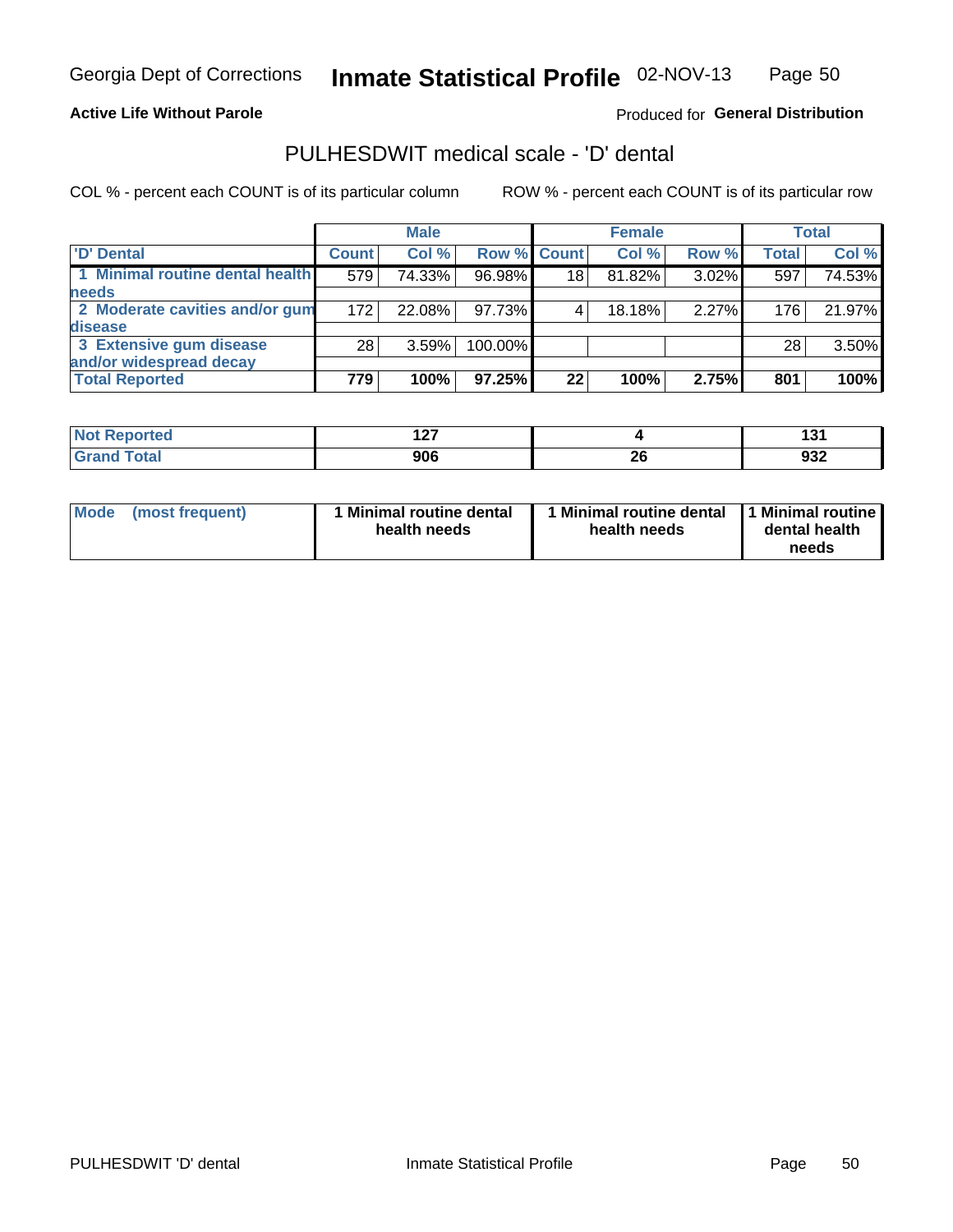### **Active Life Without Parole**

### Produced for General Distribution

## PULHESDWIT medical scale - 'W' work ability

COL % - percent each COUNT is of its particular column

|                                 |                 | <b>Male</b> |         |             | <b>Female</b> |       |              | <b>Total</b> |
|---------------------------------|-----------------|-------------|---------|-------------|---------------|-------|--------------|--------------|
| <b>W' work ability</b>          | <b>Count</b>    | Col %       |         | Row % Count | Col %         | Row % | <b>Total</b> | Col %        |
| 1 Unrestricted work or activity | 678             | 81.59%      | 97.00%  | 21          | 80.77%        | 3.00% | 699          | 81.56%       |
| 2 Minor restrictions on type of | 116             | 13.96%      | 95.87%  | 5           | 19.23%        | 4.13% | 121          | 14.12%       |
| <b>work</b>                     |                 |             |         |             |               |       |              |              |
| 3 Moderate restrictions on type | 22              | 2.65%       | 100.00% |             |               |       | 22           | 2.57%        |
| lof work                        |                 |             |         |             |               |       |              |              |
| 4 Major restrictions on type of | 12 <sub>1</sub> | $1.44\%$    | 100.00% |             |               |       | 12           | 1.40%        |
| <b>work</b>                     |                 |             |         |             |               |       |              |              |
| 5 Cannot work under any         | 3               | $0.36\%$    | 100.00% |             |               |       | 3            | 0.35%        |
| <b>circumstances</b>            |                 |             |         |             |               |       |              |              |
| <b>Total Reported</b>           | 831             | 100%        | 96.97%  | 26          | 100%          | 3.03% | 857          | 100%         |

| <b>Not Reported</b>  | --<br>$\sim$ |          | --<br>. . |
|----------------------|--------------|----------|-----------|
| <b>Total</b><br>Cron | 906          | ሳሪ<br>ZU | 932       |

| Mode            | 1 Unrestricted work or | 1 Unrestricted work or | 1 Unrestricted   |
|-----------------|------------------------|------------------------|------------------|
| (most frequent) | activity               | activity               | work or activity |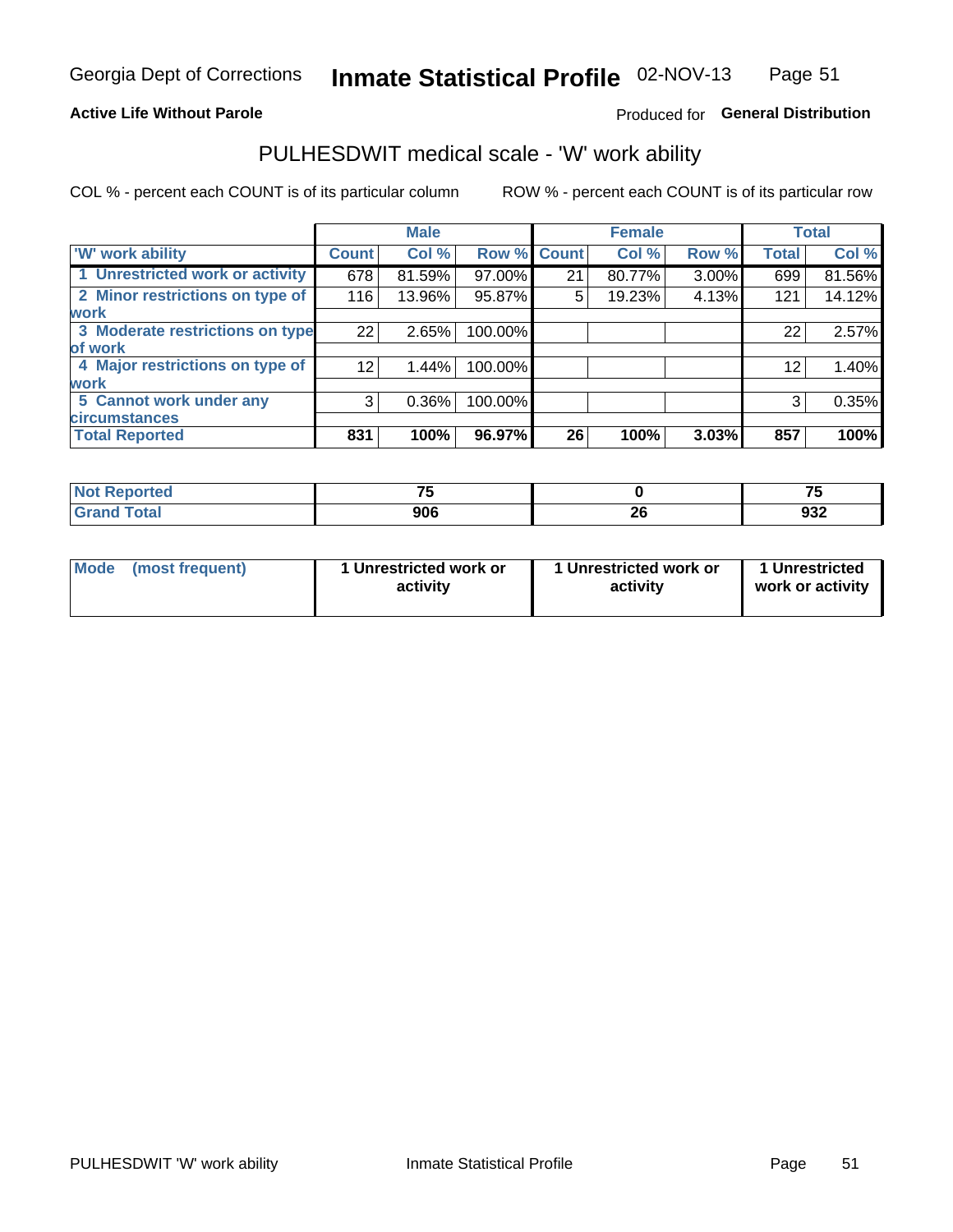### **Active Life Without Parole**

### Produced for General Distribution

## PULHESDWIT medical scale - 'I' impairment

|                                                       |              | <b>Male</b> |             |    | <b>Female</b> |       |              | <b>Total</b> |
|-------------------------------------------------------|--------------|-------------|-------------|----|---------------|-------|--------------|--------------|
| <b>T' Impairment</b>                                  | <b>Count</b> | Col %       | Row % Count |    | Col %         | Row % | <b>Total</b> | Col %        |
| 1 No impairments or<br><b>disabilities</b>            | 822          | 98.92%      | 96.93%      | 26 | 100.00%       | 3.07% | 848          | 98.95%       |
| 2 Wheelchair-bound but                                | 5            | 0.60%       | 100.00%     |    |               |       | 5            | 0.58%        |
| otherwise OK<br><b>3 Needs low-level Assisted</b>     | 2            | 0.24%       | 100.00%     |    |               |       | 2            | 0.23%        |
| Living (level I)                                      |              |             |             |    |               |       |              |              |
| 4 Needs moderate Assisted<br><b>Living (level II)</b> |              | 0.12%       | 100.00%     |    |               |       |              | 0.12%        |
| 5 Needs maximal Assisted                              |              | 0.12%       | 100.00%     |    |               |       |              | 0.12%        |
| <b>Living (level III)</b><br><b>Total Reported</b>    | 831          | 100%        | 96.97%      | 26 | 100%          | 3.03% | 857          | 100%         |

| Reported     | --<br>ں ۔<br>$\sim$ |   |     |
|--------------|---------------------|---|-----|
| <b>Total</b> | 906                 | ∼ | 932 |

| Mode | (most frequent) | 1 No impairments or<br>disabilities | 1 No impairments or<br>disabilities | 1 No impairments<br>or disabilities |
|------|-----------------|-------------------------------------|-------------------------------------|-------------------------------------|
|------|-----------------|-------------------------------------|-------------------------------------|-------------------------------------|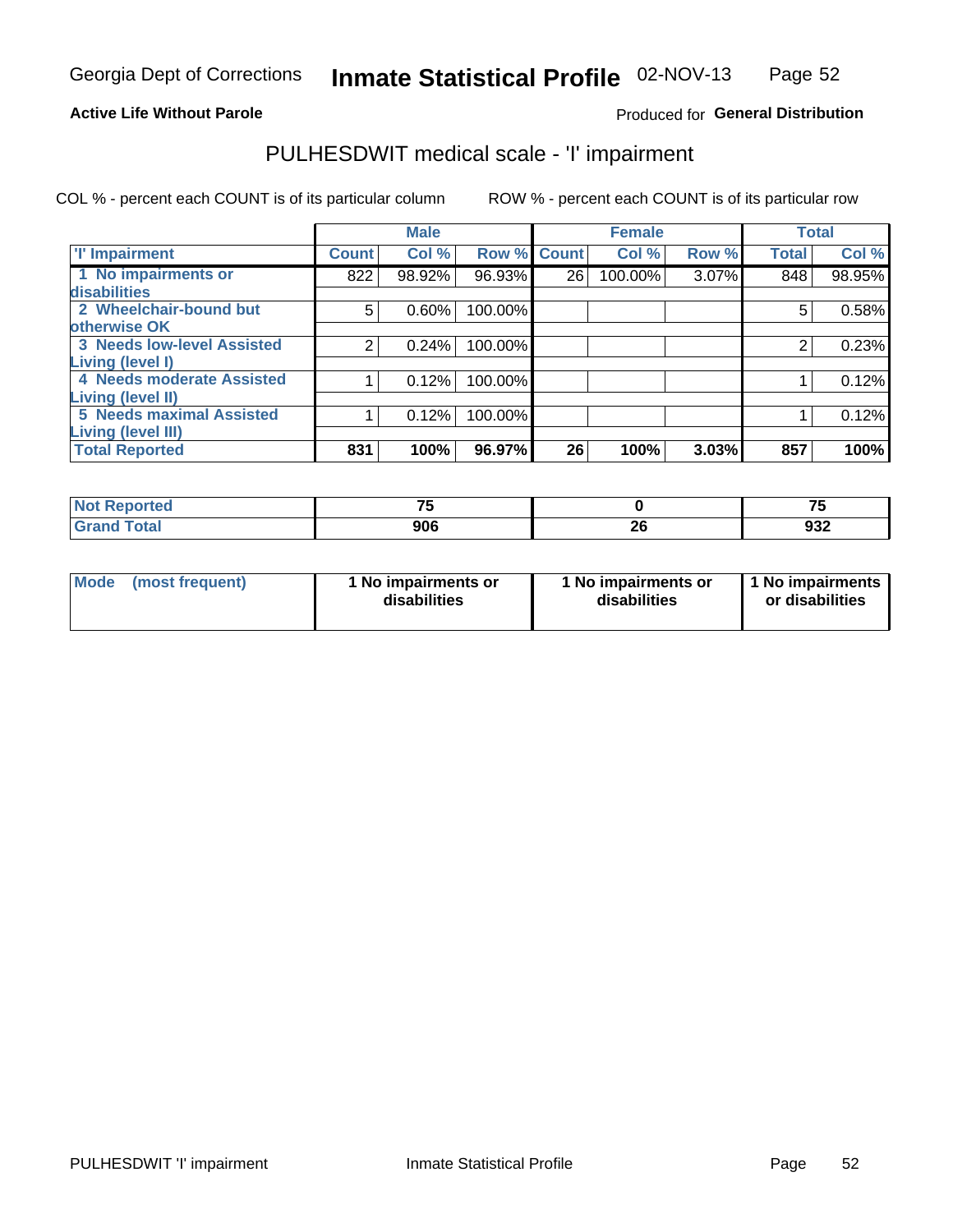### **Active Life Without Parole**

### Produced fo General Distribution

## PULHESDWIT medical scale - 'T' transportability

COL % - percent each COUNT is of its particular column

|                             |              | <b>Male</b> |             |    | <b>Female</b> |       |              | <b>Total</b> |
|-----------------------------|--------------|-------------|-------------|----|---------------|-------|--------------|--------------|
| <b>T' Transportability</b>  | <b>Count</b> | Col %       | Row % Count |    | Col %         | Row % | <b>Total</b> | Col %        |
| 1 Can be transported in any | 830          | 99.40%      | 96.96%      | 26 | 100.00%       | 3.04% | 856          | 99.42%       |
| ordinary approved vehicle   |              |             |             |    |               |       |              |              |
| 2 Wheelchair-bound, not     |              | 0.12%       | 100.00%     |    |               |       |              | 0.12%        |
| needing special vehicle     |              |             |             |    |               |       |              |              |
| 5 Requires ambulance        |              | 0.48%       | 100.00%     |    |               |       |              | 0.46%        |
| transport                   |              |             |             |    |               |       |              |              |
| <b>Total Reported</b>       | 835          | 100%        | 96.98%      | 26 | 100%          | 3.02% | 861          | 100%         |

| Reported     |     |                | →.         |
|--------------|-----|----------------|------------|
| <b>Total</b> | 906 | ^^<br>ZU<br>__ | nor<br>ອວ∠ |

| Mode (most frequent) | 1 Can be transported in any 1 Can be transported in any | ordinary approved vehicle   ordinary approved vehicle   transported in any | 1 Can be<br>ordinary approved<br>vehicle |
|----------------------|---------------------------------------------------------|----------------------------------------------------------------------------|------------------------------------------|
|                      |                                                         |                                                                            |                                          |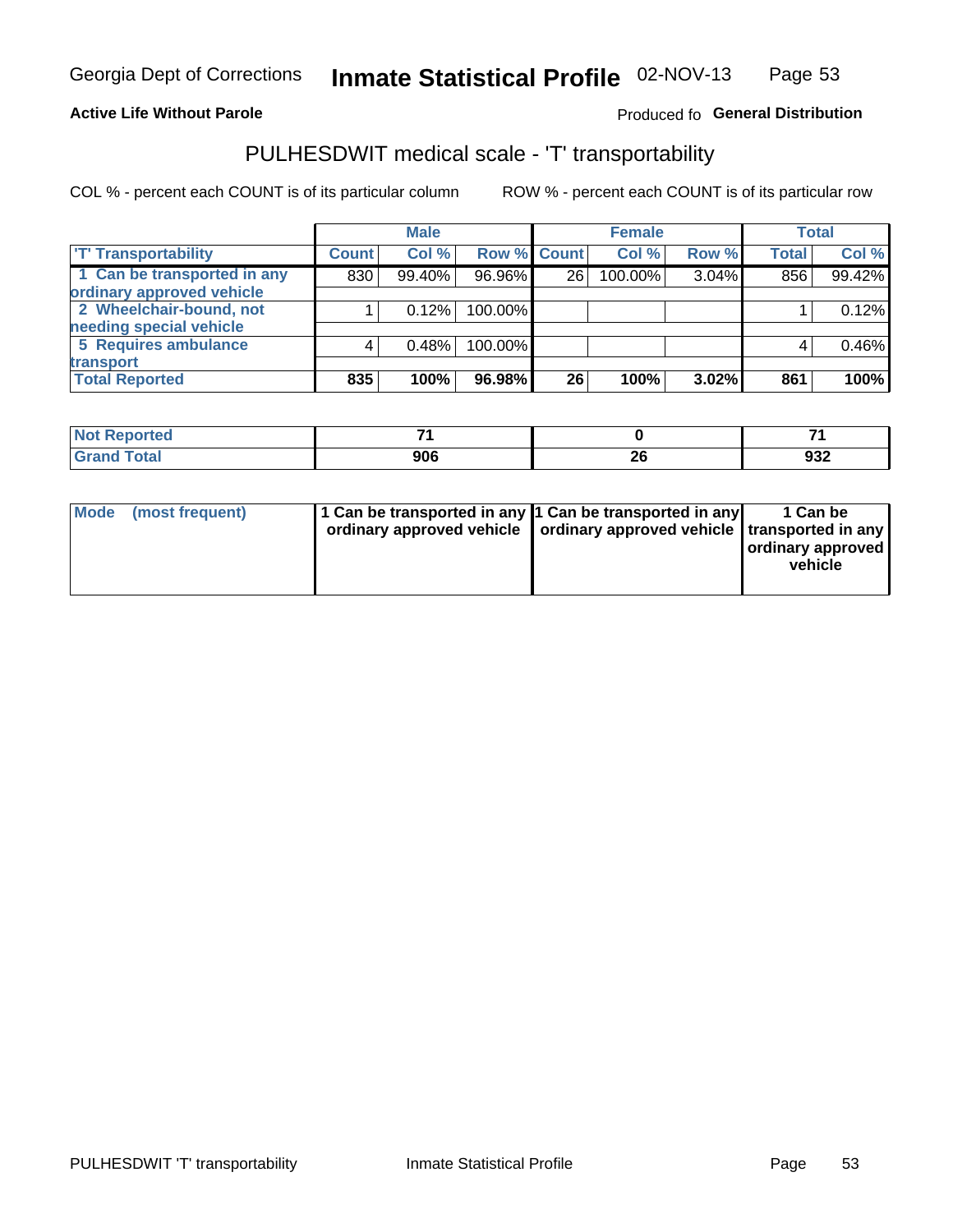### **Active Life Without Parole**

### Produced for General Distribution

## Criminality in family, self-reported

COL % - percent each COUNT is of its particular column

|                              | <b>Male</b>  |        | <b>Female</b> |                 |        | Total    |       |        |
|------------------------------|--------------|--------|---------------|-----------------|--------|----------|-------|--------|
| <b>Criminality In Family</b> | <b>Count</b> | Col%   | Row %         | <b>Count</b>    | Col %  | Row %    | Total | Col %  |
| Yes, criminality in family   | 170          | 28.57% | $97.14\%$     | 5               | 50.00% | $2.86\%$ | 175   | 28.93% |
| No criminality in family     | 425          | 71.43% | 98.84%        | 5               | 50.00% | $1.16\%$ | 430   | 71.07% |
| <b>Total Reported</b>        | 595          | 100%   | 98.35%        | 10 <sup>1</sup> | 100%   | 1.65%    | 605   | 100%   |

| <b>Not Reported</b> | 54.<br>, |           | 227<br><b>J</b> |
|---------------------|----------|-----------|-----------------|
| <b>Total</b>        | 906      | nc.<br>zu | 932             |

|  | Mode (most frequent) | No criminality in family | Yes, criminality in family | No criminality in<br>family |
|--|----------------------|--------------------------|----------------------------|-----------------------------|
|--|----------------------|--------------------------|----------------------------|-----------------------------|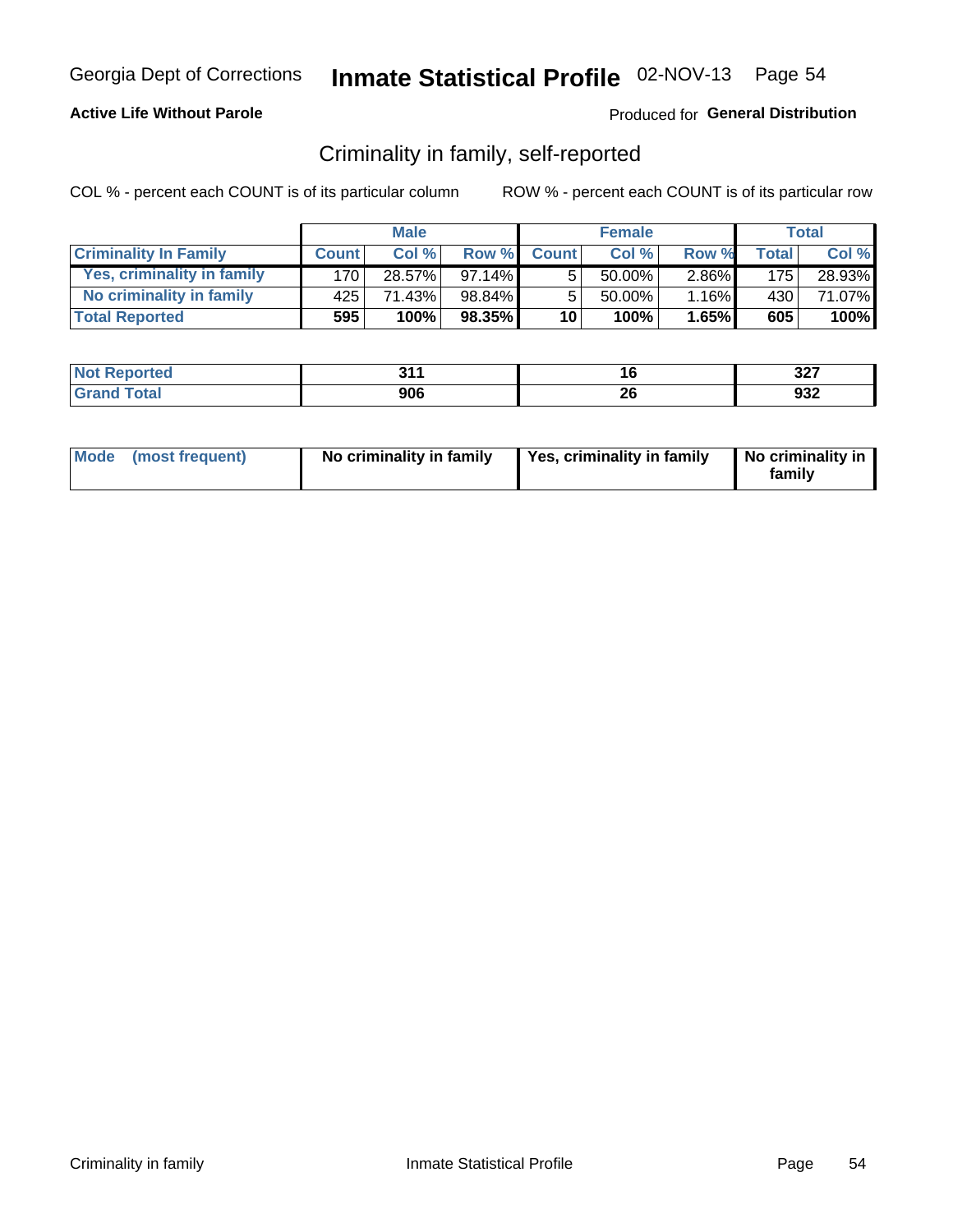### **Active Life Without Parole**

### Produced for General Distribution

## Alcoholism in family, self-reported

COL % - percent each COUNT is of its particular column

|                             | <b>Male</b>  |           | <b>Female</b> |                 |        | Total    |       |        |
|-----------------------------|--------------|-----------|---------------|-----------------|--------|----------|-------|--------|
| <b>Alcoholism In Family</b> | <b>Count</b> | Col%      | Row %         | <b>Count</b>    | Col %  | Row %    | Total | Col %  |
| Yes, alcoholism in family   | 112          | $18.82\%$ | 97.39%        | ર               | 30.00% | $2.61\%$ | 115   | 19.01% |
| No alcoholism in family     | 483          | 81.18%    | 98.57%        |                 | 70.00% | $1.43\%$ | 490   | 80.99% |
| <b>Total Reported</b>       | 595          | 100%      | 98.35%        | 10 <sup>1</sup> | 100%   | $1.65\%$ | 605   | 100%   |

| <b>Not Reported</b> | -94 | ı u | າາາ<br>JZ 1        |
|---------------------|-----|-----|--------------------|
| <b>Grand Total</b>  | 906 | ZV  | <b>000</b><br>ີວວ∠ |

|  | Mode (most frequent) | No alcoholism in family | No alcoholism in family | No alcoholism in<br>family |
|--|----------------------|-------------------------|-------------------------|----------------------------|
|--|----------------------|-------------------------|-------------------------|----------------------------|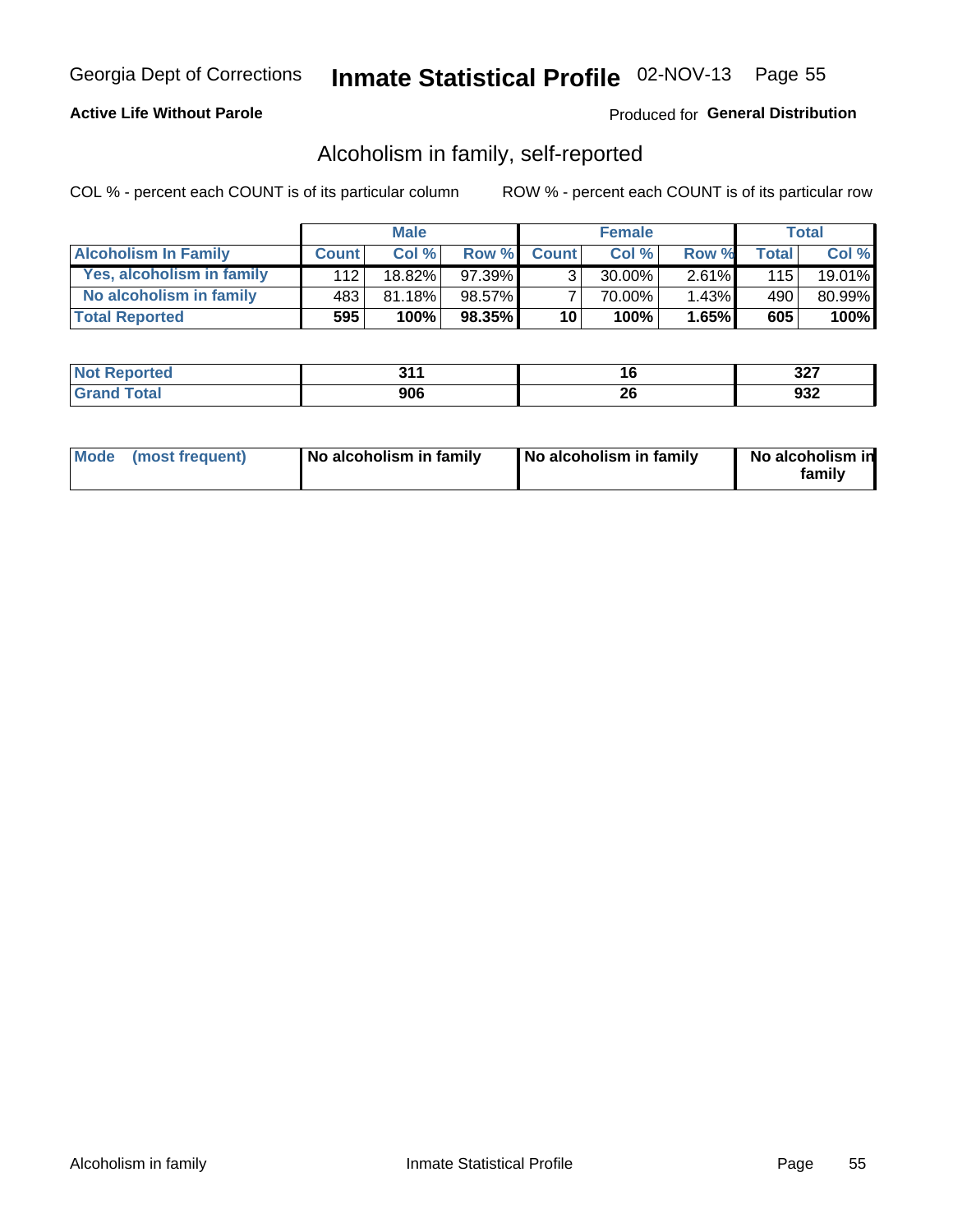### **Active Life Without Parole**

Produced for General Distribution

## Drug abuse in family, self-reported

COL % - percent each COUNT is of its particular column

|                           | <b>Male</b>  |        | <b>Female</b> |                 |           | Total    |              |           |
|---------------------------|--------------|--------|---------------|-----------------|-----------|----------|--------------|-----------|
| Drug Abuse In Family      | <b>Count</b> | Col%   | Row %         | <b>Count</b>    | Col%      | Row %    | <b>Total</b> | Col %     |
| Yes, drug abuse in family | 62           | 10.42% | 95.38%        | 3 <sub>1</sub>  | $30.00\%$ | $4.62\%$ | 65           | $10.74\%$ |
| No drug abuse in family   | 533          | 89.58% | 98.70%        |                 | 70.00%    | $1.30\%$ | 540          | 89.26%    |
| <b>Total Reported</b>     | 595          | 100%   | 98.35%        | 10 <sub>1</sub> | 100%      | 1.65%    | 605          | $100\%$   |

| <b>Not Reported</b> | 54. | ιu       | 227<br>JZ 1 |
|---------------------|-----|----------|-------------|
| <b>Total</b>        | 906 | ^^<br>ZU | nne<br>ஏப∠  |

|  | Mode (most frequent) | No drug abuse in family | No drug abuse in family | No drug abuse in<br>familv |
|--|----------------------|-------------------------|-------------------------|----------------------------|
|--|----------------------|-------------------------|-------------------------|----------------------------|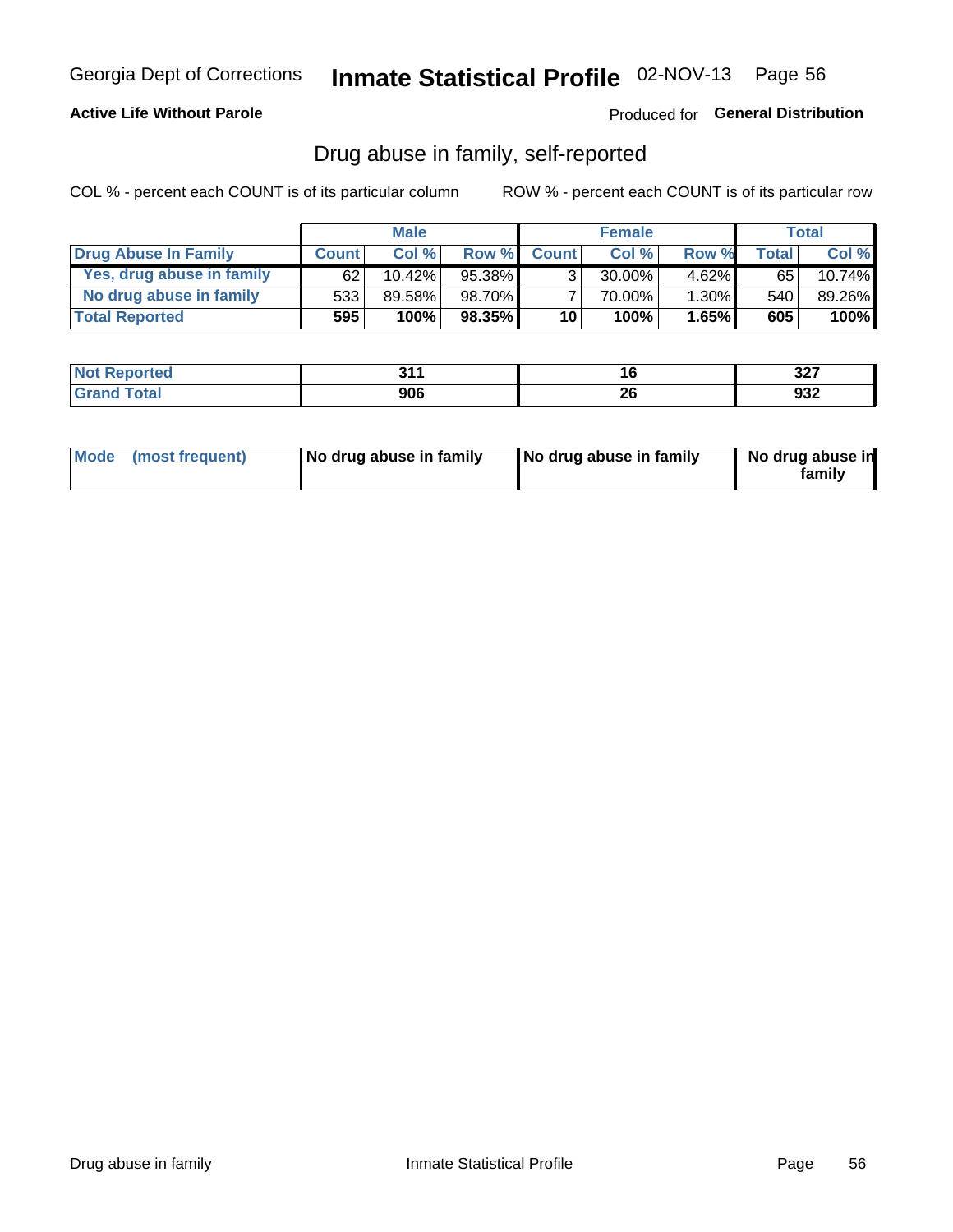### **Active Life Without Parole**

### Produced for General Distribution

## Subjected to frequent beatings, self-reported

COL % - percent each COUNT is of its particular column

|                                   | <b>Male</b>  |        | <b>Female</b> |              |        | Total    |       |        |
|-----------------------------------|--------------|--------|---------------|--------------|--------|----------|-------|--------|
| <b>Frequent beatings</b>          | <b>Count</b> | Col %  | Row %         | <b>Count</b> | Col %  | Row %    | Total | Col %  |
| <b>Yes, subjected to frequent</b> | 31           | 5.21%  | 96.88%        |              | 10.00% | 3.13%    | 32    | 5.29%  |
| beatings                          |              |        |               |              |        |          |       |        |
| Not subjected to frequent         | 564          | 94.79% | 98.43%        | 9            | 90.00% | $1.57\%$ | 573   | 94.71% |
| beatings                          |              |        |               |              |        |          |       |        |
| <b>Total Reported</b>             | 595          | 100%   | 98.35%        | 10           | 100%   | 1.65%    | 605   | 100%   |

| <b>Not Reported</b> | 24  |          | っっっ  |
|---------------------|-----|----------|------|
|                     | .   | טו       | 32 I |
| Total               | 906 | ^^<br>70 | 932  |

| Mode | (most frequent) | Not subjected to frequent<br>beatings | Not subjected to frequent   Not subjected to<br>beatings | <b>frequent beatings</b> |
|------|-----------------|---------------------------------------|----------------------------------------------------------|--------------------------|
|      |                 |                                       |                                                          |                          |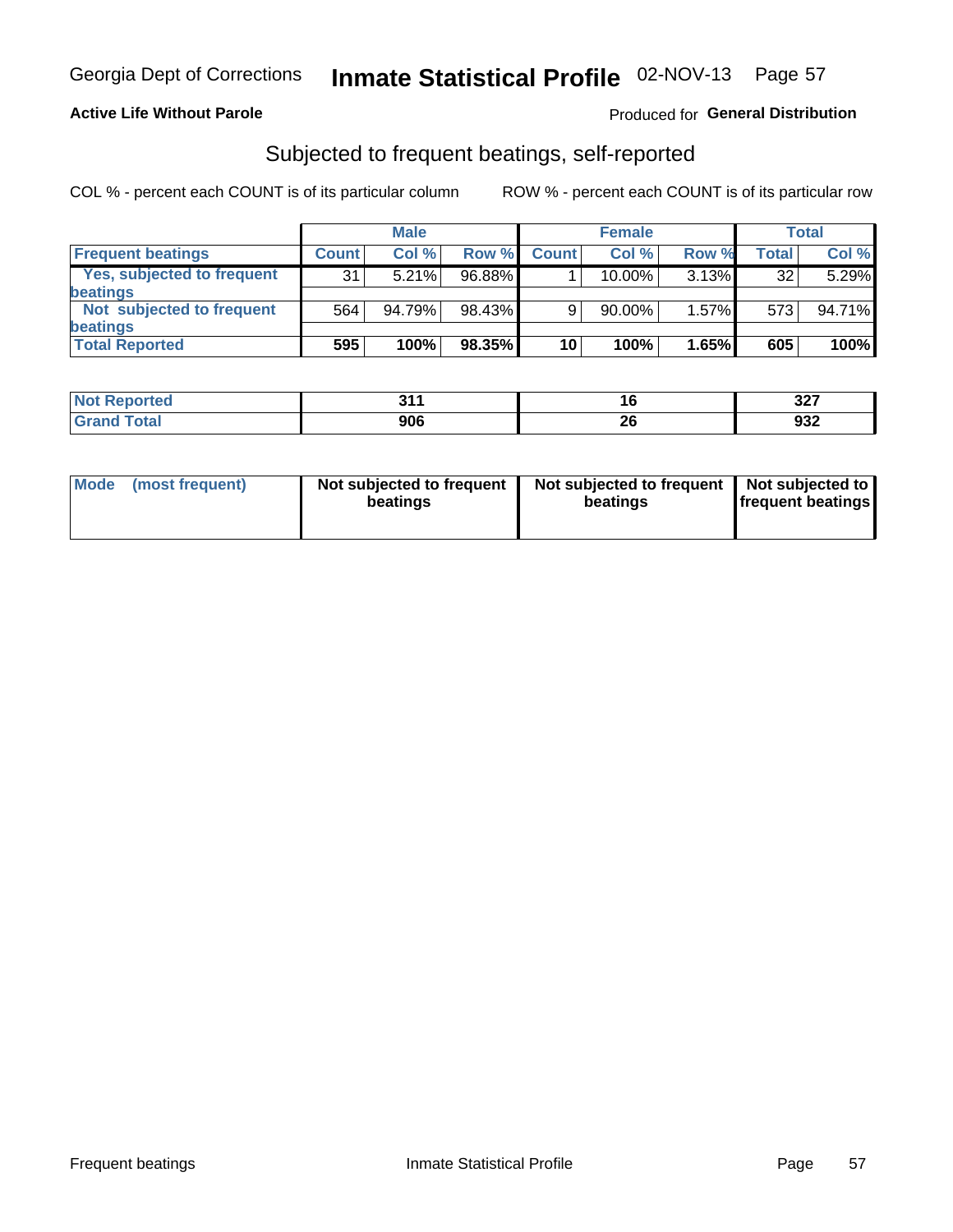### **Active Life Without Parole**

### Produced for General Distribution

## Father absent during inmate's childhood

COL % - percent each COUNT is of its particular column

|                           | <b>Male</b>  |           | <b>Female</b> |              |           | <b>Total</b> |              |        |
|---------------------------|--------------|-----------|---------------|--------------|-----------|--------------|--------------|--------|
| <b>Father Absent</b>      | <b>Count</b> | Col%      | <b>Row %</b>  | <b>Count</b> | Col%      | Row %        | <b>Total</b> | Col %  |
| Yes, father was absent    | 297          | 49.92%    | $99.00\%$     | 3            | $30.00\%$ | $1.00\%$     | 300          | 49.59% |
| No, father was not absent | 298          | $50.08\%$ | 97.70%I       |              | 70.00%    | $2.30\%$     | 305          | 50.41% |
| <b>Total Reported</b>     | 595          | 100%      | $98.35\%$     | 10           | 100%      | 1.65%        | 605          | 100%   |

| <b>Not Reported</b> | 54.<br>, |           | 227<br><b>J</b> |
|---------------------|----------|-----------|-----------------|
| <b>Total</b>        | 906      | nc.<br>zu | 932             |

| Mode (most frequent) |  | No, father was not absent No, father was not absent No, father was not | absent |
|----------------------|--|------------------------------------------------------------------------|--------|
|----------------------|--|------------------------------------------------------------------------|--------|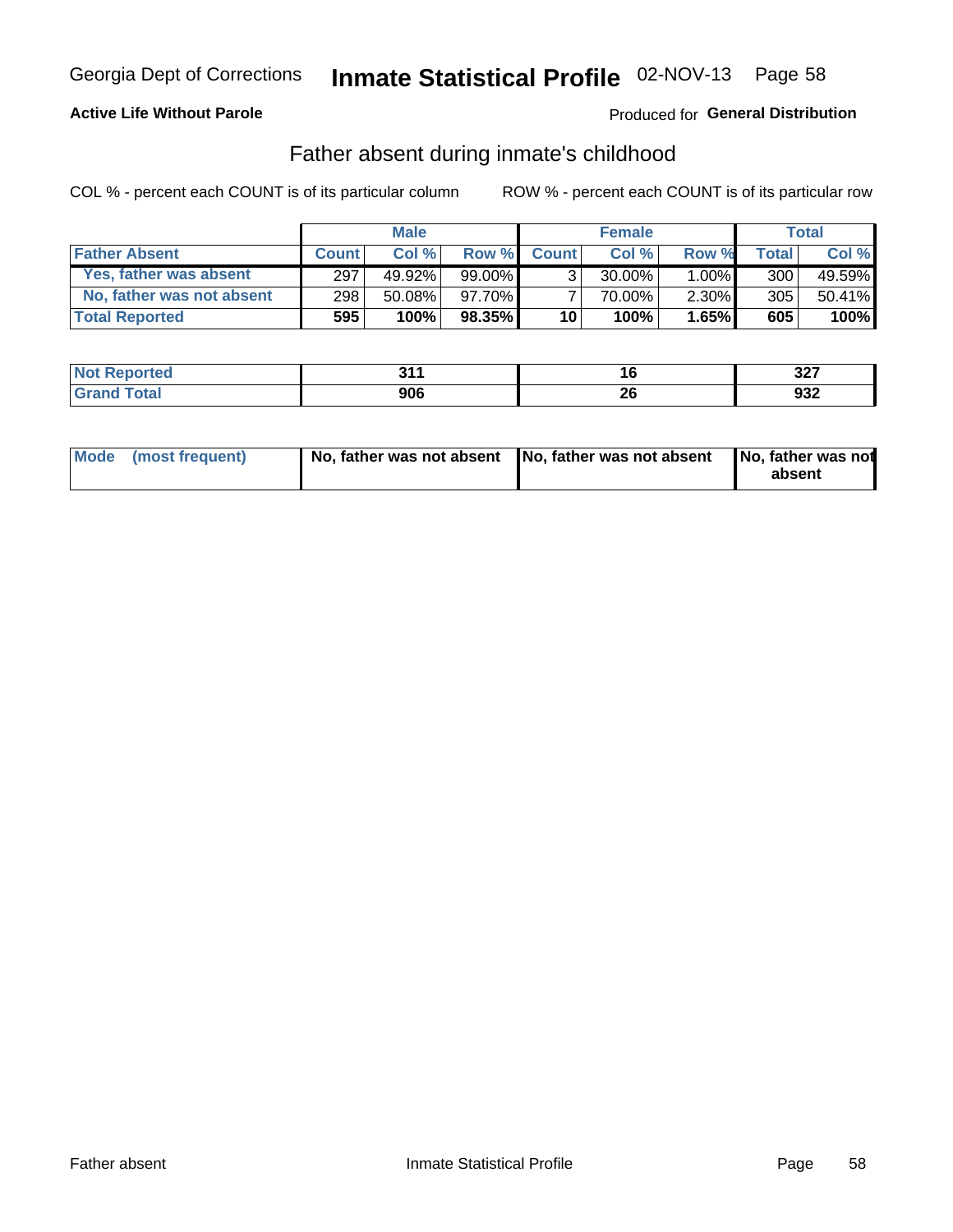### **Active Life Without Parole**

### Produced for General Distribution

## Mother absent during inmate's childhood

COL % - percent each COUNT is of its particular column

|                           | <b>Male</b>  |           | <b>Female</b> |                 |           | Total    |       |        |
|---------------------------|--------------|-----------|---------------|-----------------|-----------|----------|-------|--------|
| <b>Mother Absent</b>      | <b>Count</b> | Col%      | Row %         | <b>Count</b>    | Col%      | Row %    | Total | Col %  |
| Yes, mother was absent    | 80           | $13.45\%$ | $97.56\%$     | 2               | $20.00\%$ | $2.44\%$ | 82    | 13.55% |
| No, mother was not absent | 515          | 86.55%    | 98.47%        | 8               | 80.00%    | 1.53%    | 523   | 86.45% |
| <b>Total Reported</b>     | 595          | 100%      | $98.35\%$     | 10 <sup>1</sup> | 100%      | 1.65%    | 605   | 100%   |

| Not<br>Reported | 54. |                 | 227<br>34 I |
|-----------------|-----|-----------------|-------------|
| <b>otal</b>     | 906 | ኅረ<br>ZQ<br>___ | 932         |

| Mode (most frequent) | No, mother was not absent   No, mother was not absent   No, mother was | not absent |
|----------------------|------------------------------------------------------------------------|------------|
|                      |                                                                        |            |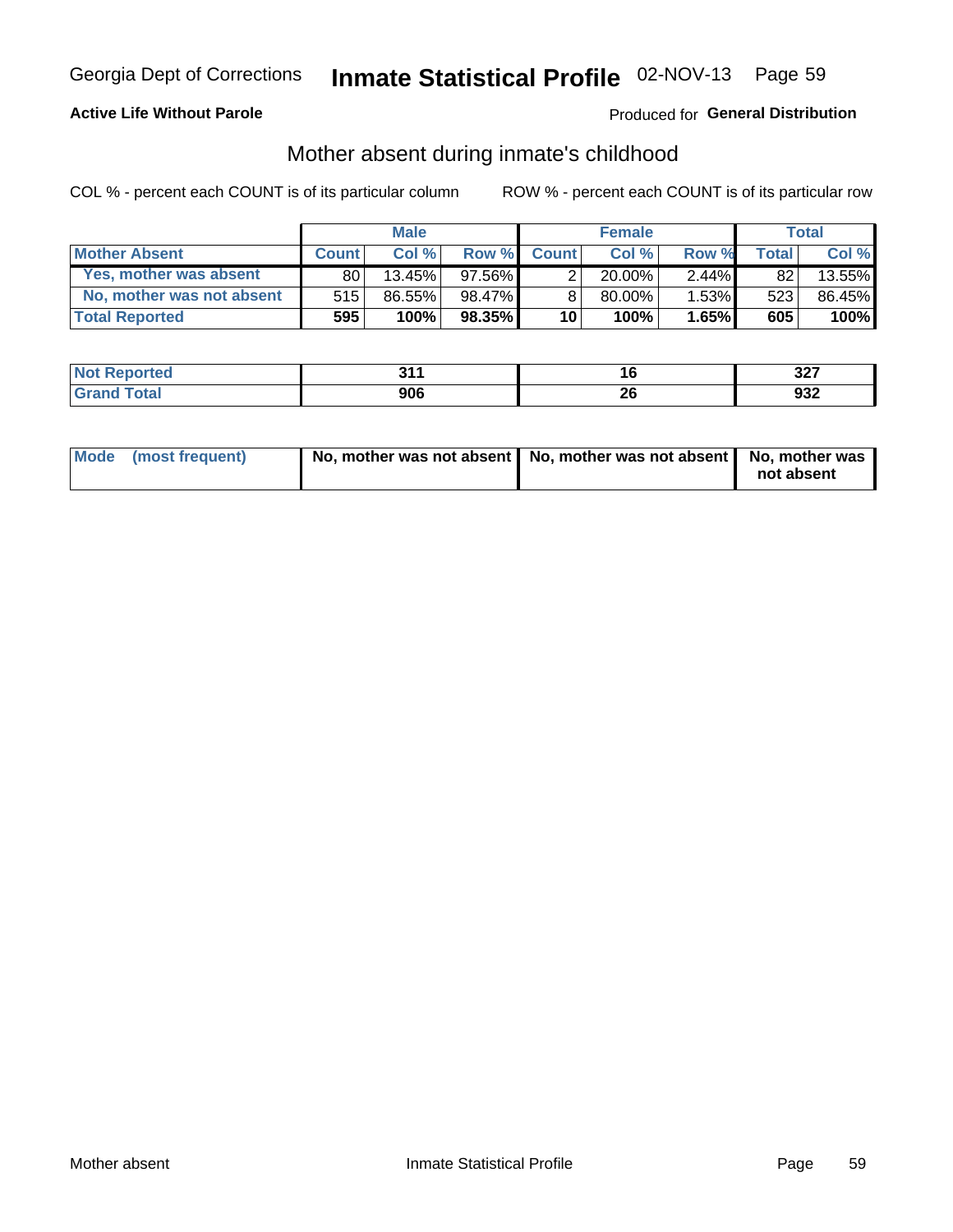### **Active Life Without Parole**

### Produced for General Distribution

## Inmate diagnosed as manipulative

COL % - percent each COUNT is of its particular column

|                          | <b>Male</b>  |        | <b>Female</b> |              |        | Total |              |        |
|--------------------------|--------------|--------|---------------|--------------|--------|-------|--------------|--------|
| <b>Manipulative</b>      | <b>Count</b> | Col %  | Row %         | <b>Count</b> | Col %  | Row % | <b>Total</b> | Col %  |
| <b>Yes, manipulative</b> | 137          | 23.26% | 99.28%        |              | 10.00% | 0.72% | 138          | 23.04% |
| No, not manipulative     | 452          | 76.74% | 98.05%        | 9            | 90.00% | 1.95% | 461          | 76.96% |
| <b>Total Reported</b>    | 589          | 100%   | $98.33\%$     | 10           | 100%   | 1.67% | 599          | 100%   |

| <b>Not Reported</b> | 247<br>, , , |    | 333 |
|---------------------|--------------|----|-----|
| <b>Total</b>        | 906          | ኅር | 932 |

|  | Mode (most frequent) | No, not manipulative | No, not manipulative | No. not<br><b>I</b> manipulative |
|--|----------------------|----------------------|----------------------|----------------------------------|
|--|----------------------|----------------------|----------------------|----------------------------------|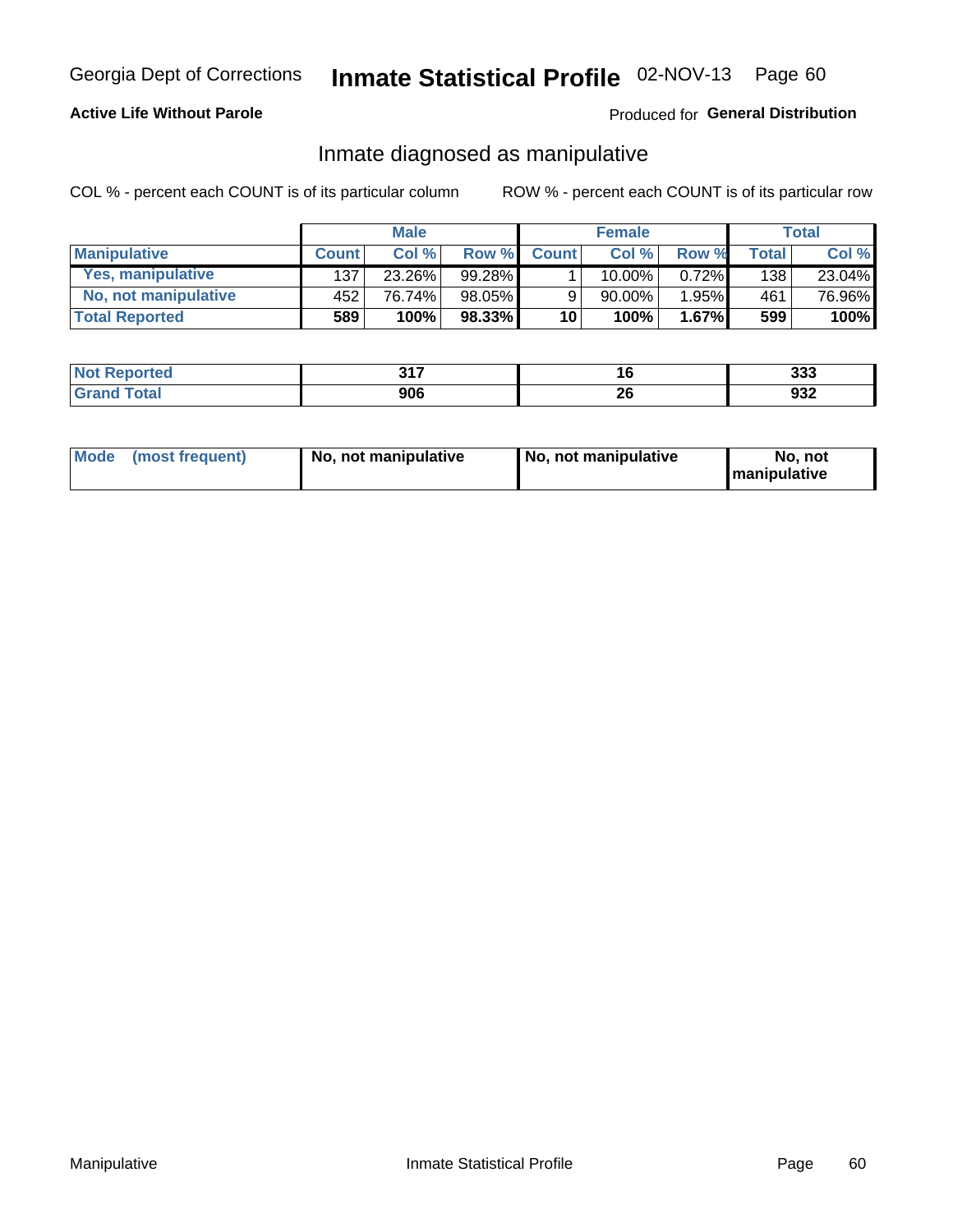# Inmate Statistical Profile 02-NOV-13 Page 61

### **Active Life Without Parole**

Produced for General Distribution

## Inmate diagnosed as assaultive

COL % - percent each COUNT is of its particular column

|                       | <b>Male</b>  |        | <b>Female</b> |              |             | Total    |       |        |
|-----------------------|--------------|--------|---------------|--------------|-------------|----------|-------|--------|
| <b>Assaultive</b>     | <b>Count</b> | Col%   | Row %         | <b>Count</b> | Col%        | Row %    | Total | Col %  |
| Yes, assaultive       | 453          | 76.91% | 98.05%        | 9            | $90.00\%$   | $1.95\%$ | 462   | 77.13% |
| No, not assaultive    | 136          | 23.09% | 99.27%        |              | $10.00\%$ . | 0.73%    | 137   | 22.87% |
| <b>Total Reported</b> | 589          | 100%   | $98.33\%$     | 10           | 100%        | 1.67%    | 599   | 100%   |

| <b>Not Reported</b> | 247 | I.O      | $\sim$<br>ააა |
|---------------------|-----|----------|---------------|
| <b>Total</b>        | 906 | ^^<br>ZV | nne<br>ີວວ∠   |

| Mode (most frequent)<br>Yes, assaultive | Yes, assaultive | <b>Yes, assaultive</b> |
|-----------------------------------------|-----------------|------------------------|
|-----------------------------------------|-----------------|------------------------|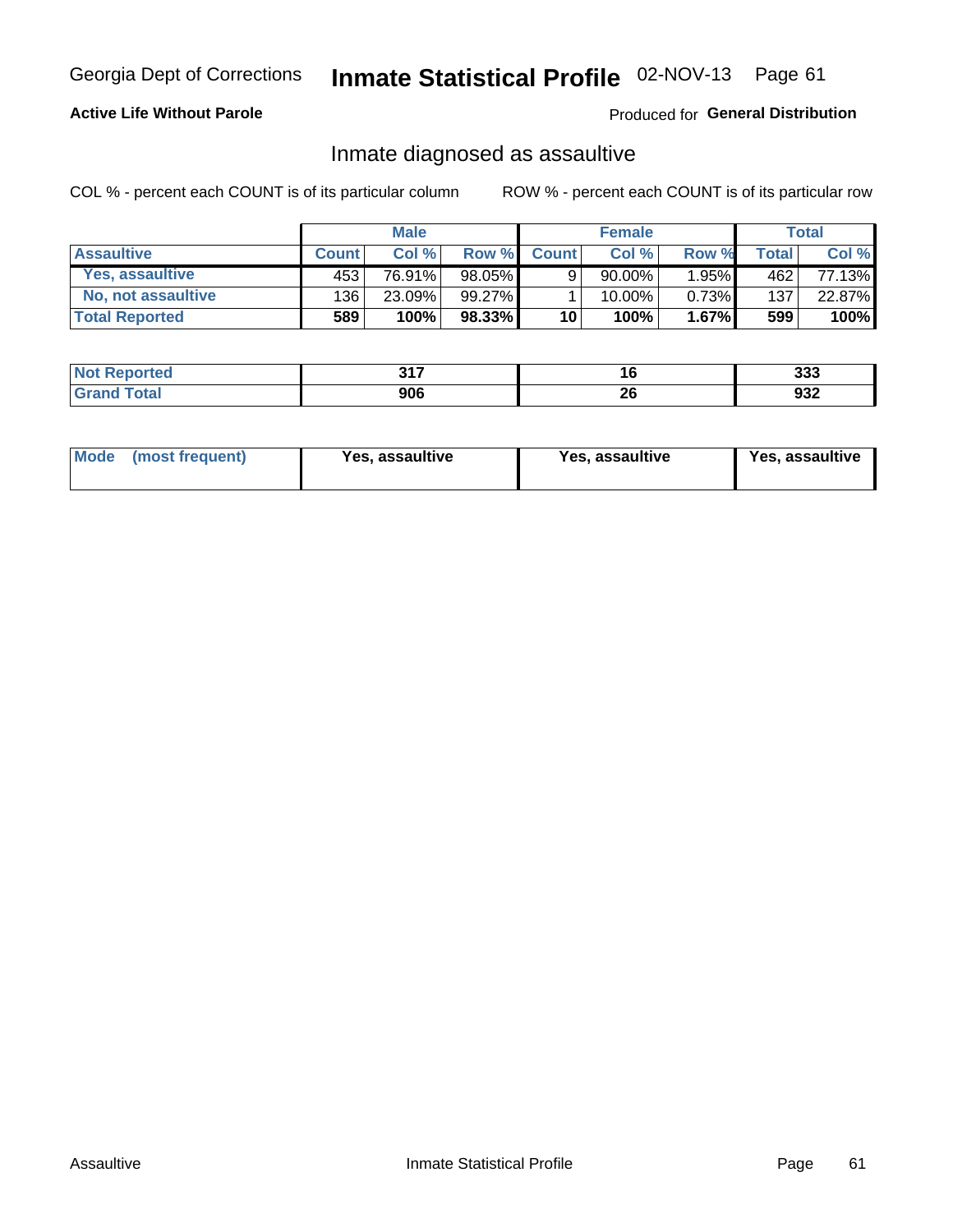## Inmate Statistical Profile 02-NOV-13 Page 62

### **Active Life Without Parole**

### Produced for General Distribution

## Number of prior Georgia incarcerations

COL % - percent each COUNT is of its particular column

|                                       |                 | <b>Male</b> |             |                 | <b>Female</b> |       |       | <b>Total</b> |
|---------------------------------------|-----------------|-------------|-------------|-----------------|---------------|-------|-------|--------------|
| <b>Num of Prior GA Incarcerations</b> | <b>Count</b>    | Col %       | Row % Count |                 | Col %         | Row % | Total | Col %        |
|                                       | 457             | 50.44%      | 95.81%      | 20 <sub>1</sub> | 76.92%        | 4.19% | 477   | 51.18%       |
|                                       | 173             | 19.09%      | 99.43%      |                 | 3.85%         | 0.57% | 174   | 18.67%       |
|                                       | 105             | 11.59%      | 98.13%      | 2               | 7.69%         | 1.87% | 107   | 11.48%       |
| 3                                     | 79              | 8.72%       | $97.53\%$   | 2               | 7.69%         | 2.47% | 81    | 8.69%        |
| 4                                     | 45              | 4.97%       | 100.00%     |                 |               |       | 45    | 4.83%        |
| 5                                     | 27              | 2.98%       | 100.00%     |                 |               |       | 27    | 2.90%        |
| <b>More Than 5</b>                    | 20 <sub>1</sub> | 2.21%       | $95.24\%$   |                 | 3.85%         | 4.76% | 21    | 2.25%        |
| <b>Total Reported</b>                 | 906             | 100%        | $97.21\%$   | 26              | 100%          | 2.79% | 932   | 100%         |

| <b>orteo</b><br>m. |       |      |
|--------------------|-------|------|
| <b>otal</b>        | <br>… | ה רח |
| $\mathbf{v}$ and   | --    | ສວ∠  |

| Mean (average)       | l.18 | .69 | 1.16 |
|----------------------|------|-----|------|
| Median (middle)      |      |     |      |
| Mode (most frequent) |      |     |      |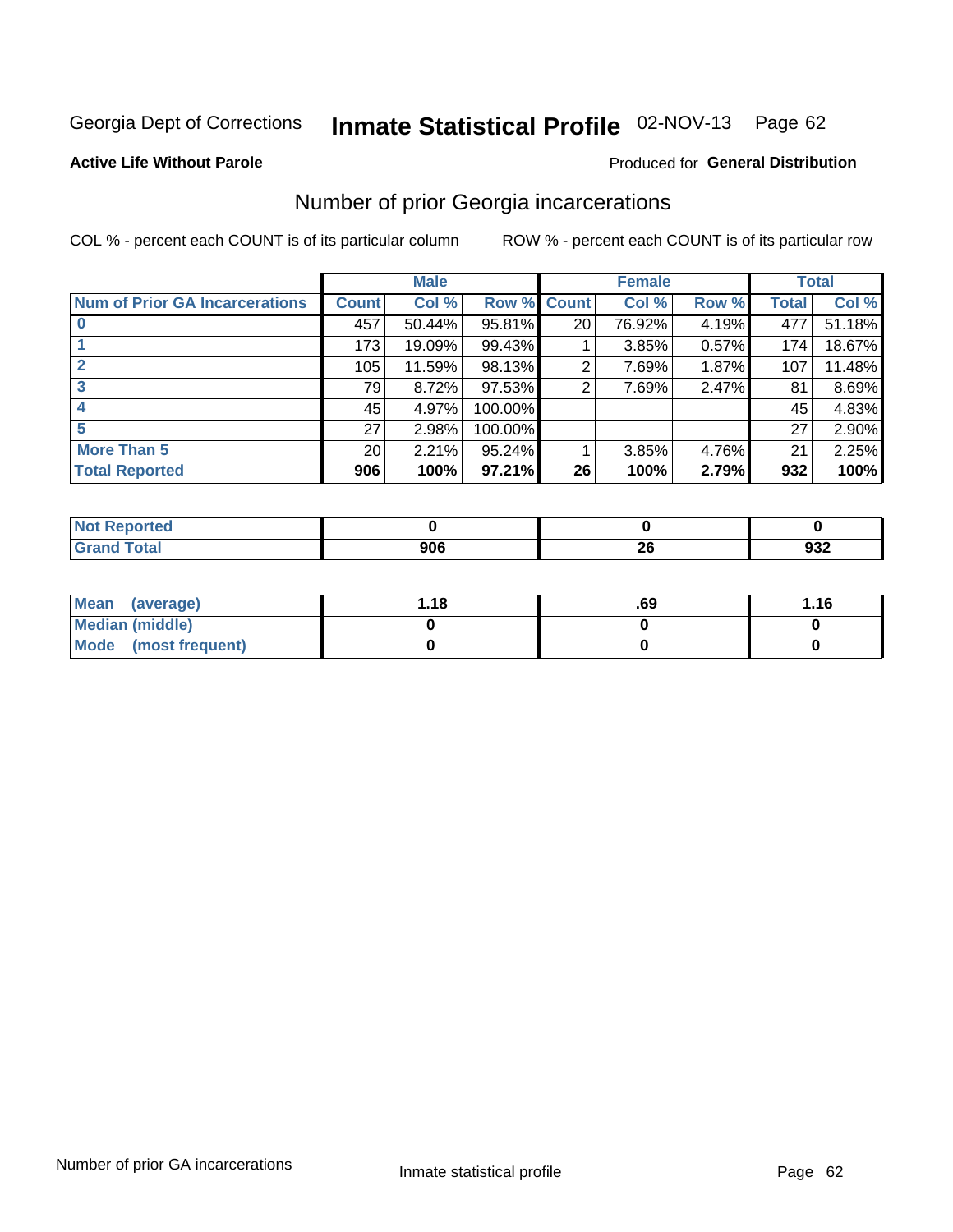# Inmate Statistical Profile 02-NOV-13 Page 63

**Active Life Without Parole** 

Produced for General Distribution

### Prison sentence in years

COL % - percent each COUNT is of its particular column

ROW % - percent each COUNT is of its particular row

|                                 |              | <b>Male</b> |                    |    | <b>Female</b> |          |             | Total  |
|---------------------------------|--------------|-------------|--------------------|----|---------------|----------|-------------|--------|
| <b>Prison Sentence In Years</b> | <b>Count</b> | Col %       | <b>Row % Count</b> |    | Col %         | Row %    | $\tau$ otal | Col %  |
| <b>Life Without Parole</b>      | 902          | 99.56%      | 97.20%             | 26 | 100.00%       | $2.80\%$ | 928         | 99.57% |
| <b>Death</b>                    | 4            | 0.44%       | 100.00%            |    |               |          |             | 0.43%  |
| <b>Total Reported</b>           | 906          | 100%        | $97.21\%$          | 26 | 100%          | 2.79%    | 932         | 100%   |

| Reported<br>NOT |     |     |     |
|-----------------|-----|-----|-----|
| <b>Total</b>    | 906 | - - | 932 |

### **Determinate (numeric) sentences only**

| ' Mea<br><b>Service</b> A<br>ЯМА. |  |  |  |
|-----------------------------------|--|--|--|
|                                   |  |  |  |

All sentences (including determinate), with life, life without parole, and death sentences figured at 45 years

| l Mea<br>'апе<br>.<br> | ᠇<br>$\sim$ | $\sim$ |  |
|------------------------|-------------|--------|--|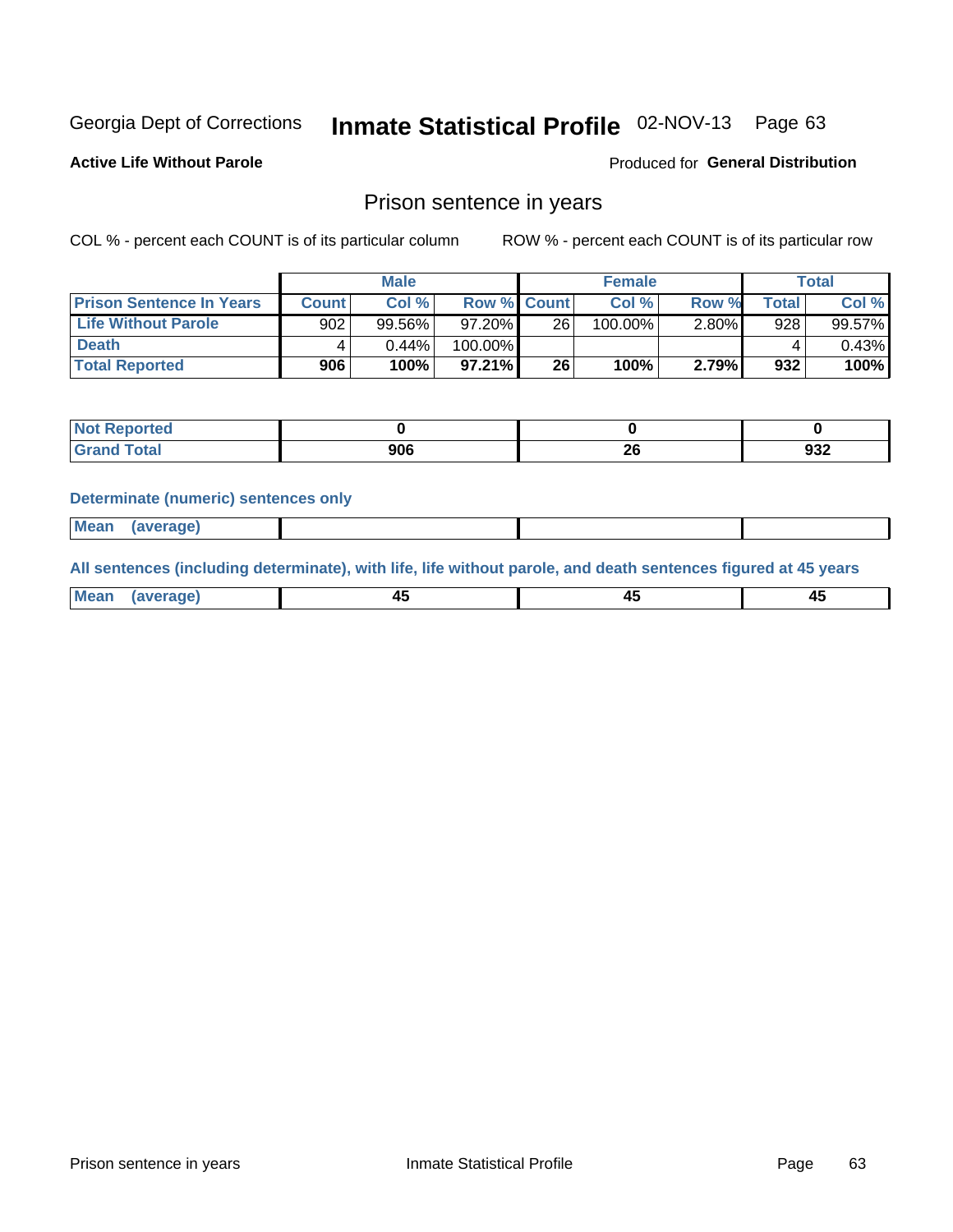### **Active Life Without Parole**

### Produced for General Distribution

## Primary offense, broken out into felonies vs misdemeanors

COL % - percent each COUNT is of its particular column

|                                  |              | <b>Male</b> |                    |                 | <b>Female</b> |       |              | Total   |
|----------------------------------|--------------|-------------|--------------------|-----------------|---------------|-------|--------------|---------|
| <b>Felonies and Misdemeanors</b> | <b>Count</b> | Col%        | <b>Row % Count</b> |                 | Col%          | Row % | <b>Total</b> | Col %   |
| <b>Felonies</b>                  | 906          | 100.00%     | $97.21\%$          | <b>26</b>       | 100.00%       | 2.79% | 932          | 100.00% |
| <b>Total Reported</b>            | 906          | $100\%$     | $97.21\%$          | 26 <sup>1</sup> | 100%          | 2.79% | 932          | 100%    |

| <b>Not Reported</b>          |     |     |
|------------------------------|-----|-----|
| <b>Total</b><br>Grand<br>uuu | 906 | 932 |

| Mode (most frequent)<br>elonies | Felonies | Felonies |
|---------------------------------|----------|----------|
|---------------------------------|----------|----------|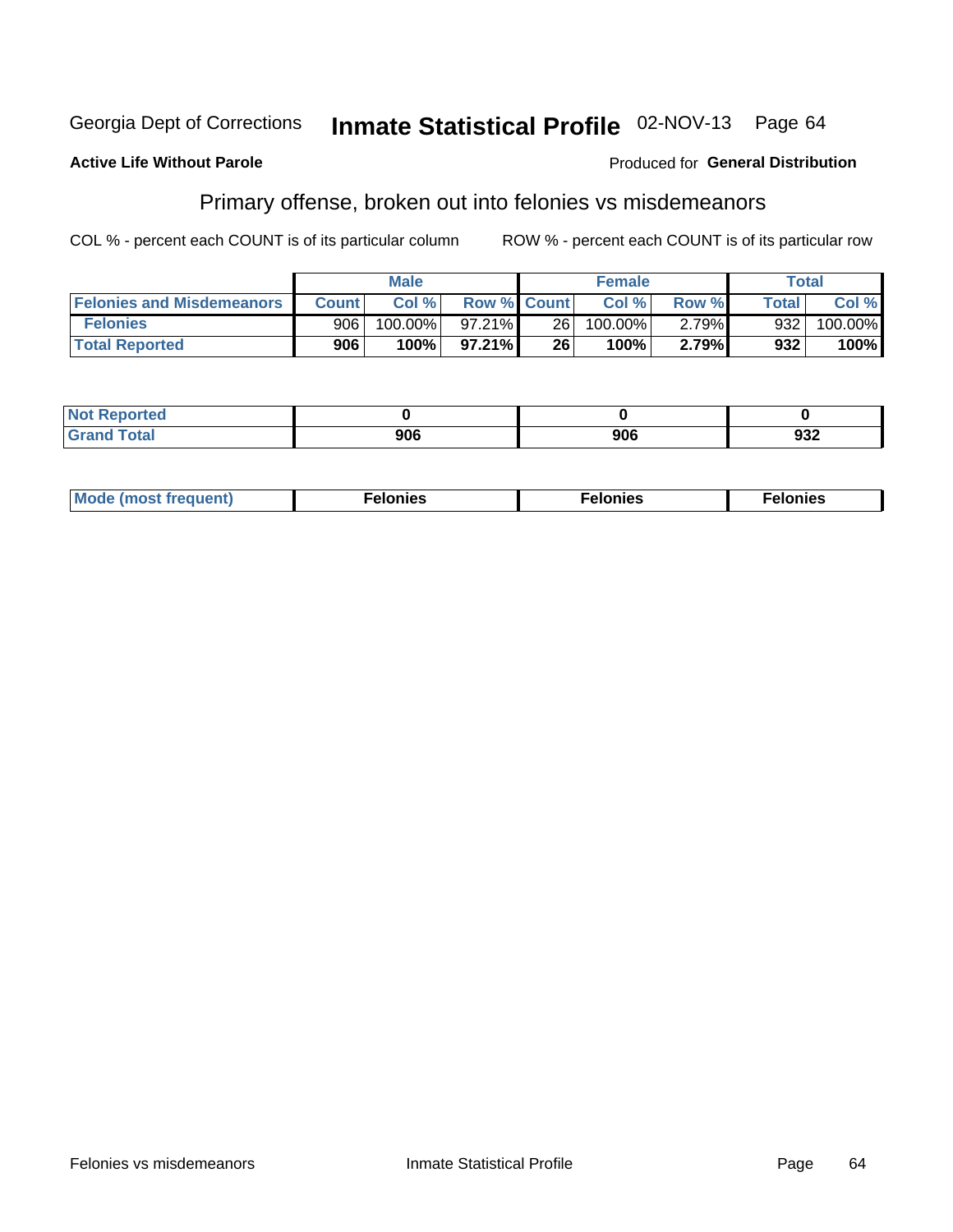## Inmate Statistical Profile 02-NOV-13 Page 65

### **Active Life Without Parole**

### Produced for General Distribution

## Primary offense, broken out into six broad crime categories

COL % - percent each COUNT is of its particular column

|                         |                 | <b>Male</b> |             |    | <b>Female</b> |       |              | <b>Total</b> |
|-------------------------|-----------------|-------------|-------------|----|---------------|-------|--------------|--------------|
| <b>Crime Categories</b> | <b>Count</b>    | Col %       | Row % Count |    | Col %         | Row % | <b>Total</b> | Col %        |
| <b>Violent</b>          | 768             | 84.77%      | 96.73%      | 26 | 100.00%       | 3.27% | 794          | 85.19%       |
| <b>Sex Crime</b>        | 119             | 13.13%      | 100.00%     |    | .00%          |       | 119          | 12.77%       |
| 3<br><b>Property</b>    | 3               | .33%        | 100.00%     |    | .00%          |       |              | $.32\%$      |
| <b>Drug</b><br>4        | 14 <sub>1</sub> | 1.55%       | 100.00%     |    | .00%          |       | 14.          | 1.50%        |
| <b>Other</b><br>6       | 2               | .22%        | 100.00%     |    | $.00\%$       |       |              | $.21\%$      |
| <b>Total Reported</b>   | 906             | 100%        | 97.21%      | 26 | 100%          | 2.79% | 932          | 100%         |

| <b>rted</b><br>$\rightarrow$ 101 $\kappa$ epite |     |          |     |
|-------------------------------------------------|-----|----------|-----|
|                                                 | 906 | Zu<br>__ | 932 |

| M | . | 40 O |
|---|---|------|
|   |   |      |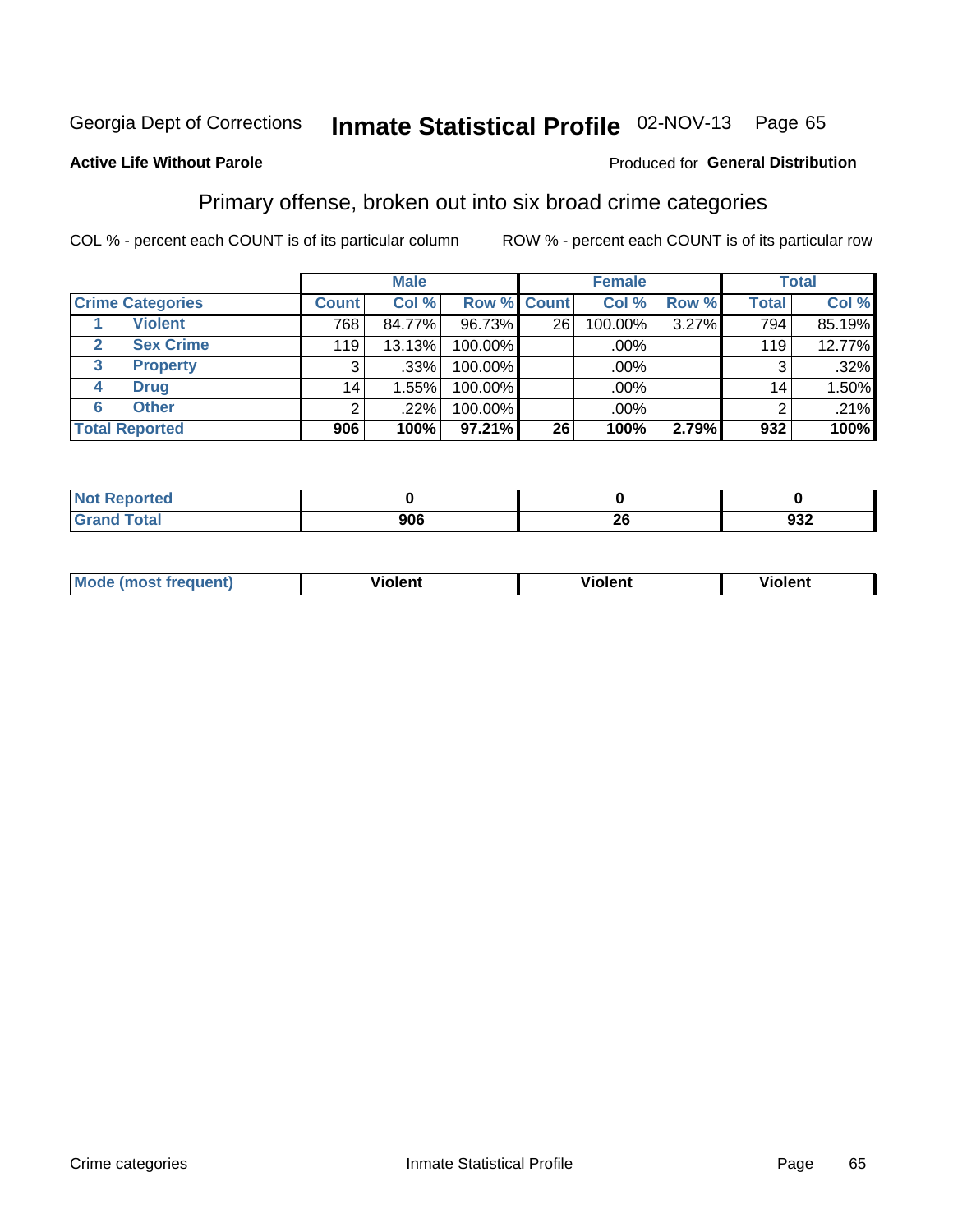# Inmate Statistical Profile 02-NOV-13 Page 66

### **Active Life Without Parole**

### Produced for General Distribution

## Primary offense, detailed offense code

COL % - percent each COUNT is of its particular column

|                      |                                            |                 | <b>Male</b> |         |                 | <b>Female</b> |         |                 | <b>Total</b> |
|----------------------|--------------------------------------------|-----------------|-------------|---------|-----------------|---------------|---------|-----------------|--------------|
|                      | <b>Primary Offense</b>                     | <b>Count</b>    | Col %       | Row %   | <b>Count</b>    | Col %         | Row %   | <b>Total</b>    | Col %        |
| F                    | <b>Aggrav Child Molestation</b>            | $\overline{16}$ | 1.77%       | 100.00% |                 |               |         | $\overline{16}$ | 1.72%        |
| F                    | <b>Aggrav Sexual Battery</b>               | 4               | .44%        | 100.00% |                 |               |         | 4               | .43%         |
| F                    | <b>Aggrav Sodomy</b>                       | 11              | 1.21%       | 100.00% |                 |               |         | 11              | 1.18%        |
| F                    | <b>Armed Robbery</b>                       | 138             | 15.23%      | 98.57%  | $\overline{2}$  | 7.69%         | 1.43%   | 140             | 15.02%       |
| F                    | <b>Att/Consprcy Commt</b><br>C/S/Of        | 1               | .11%        | 100.00% |                 |               |         | 1               | .11%         |
| F                    | <b>Burg Bef 7/1/12</b>                     | 3               | .33%        | 100.00% |                 |               |         | 3               | .32%         |
| F                    | <b>Child Molestation</b>                   | 4               | .44%        | 100.00% |                 |               |         | 4               | .43%         |
| F                    | <b>Cruelty To Children</b>                 | 1               | .11%        | 100.00% |                 |               |         | 1               | .11%         |
| F                    | <b>Feticide</b>                            |                 |             |         | 1               | 3.85%         | 100.00% | 1               | .11%         |
| F                    | <b>Hijacking Motor Vehicle</b>             | 1               | .11%        | 100.00% |                 |               |         | 1               | .11%         |
| F                    | <b>Kidnapping</b>                          | 65              | 7.17%       | 100.00% |                 |               |         | 65              | 6.97%        |
| F                    | <b>Murder</b>                              | 563             | 62.14%      | 96.08%  | 23              | 88.46%        | 3.92%   | 586             | 62.88%       |
| F                    | <b>Poss Firearm Convct</b><br><b>Felon</b> | 1               | .11%        | 100.00% |                 |               |         | 1               | .11%         |
| F                    | <b>Poss Of Certain</b><br><b>Weapons</b>   | 1               | .11%        | 100.00% |                 |               |         | 1               | .11%         |
| F                    | <b>Poss Of Cocaine</b>                     | 3               | .33%        | 100.00% |                 |               |         | 3               | .32%         |
| F                    | <b>Poss W Int Dist Cocaine</b>             | 1               | .11%        | 100.00% |                 |               |         | 1               | .11%         |
| F                    | <b>Rape</b>                                | 84              | 9.27%       | 100.00% |                 |               |         | 84              | 9.01%        |
| F                    | <b>S/D Cocaine</b>                         | 5               | .55%        | 100.00% |                 |               |         | 5               | .54%         |
| F                    | <b>Traf Cocaine 401+ Gm</b>                |                 | .11%        | 100.00% |                 |               |         |                 | .11%         |
| F                    | <b>Traf Cocaine Less 200</b><br>Gm         | $\overline{2}$  | .22%        | 100.00% |                 |               |         | $\overline{2}$  | .21%         |
| F                    | <b>Traf Methamph 28-199</b><br>Gm          | 1               | .11%        | 100.00% |                 |               |         | 1               | .11%         |
| <b>Total Rported</b> |                                            | 906             | 100%        | 97.21%  | $\overline{26}$ | 100%          | 2.79%   | 932             | 100%         |

| oorted<br>- IN 4 |     |    |                   |
|------------------|-----|----|-------------------|
| <b>otal</b>      | 906 | 26 | <b>000</b><br>ອວ∠ |

| <b>Mode (most frequent)</b> | 1101 Murder | 1101 Murder | 1101 Murder |
|-----------------------------|-------------|-------------|-------------|
|                             |             |             |             |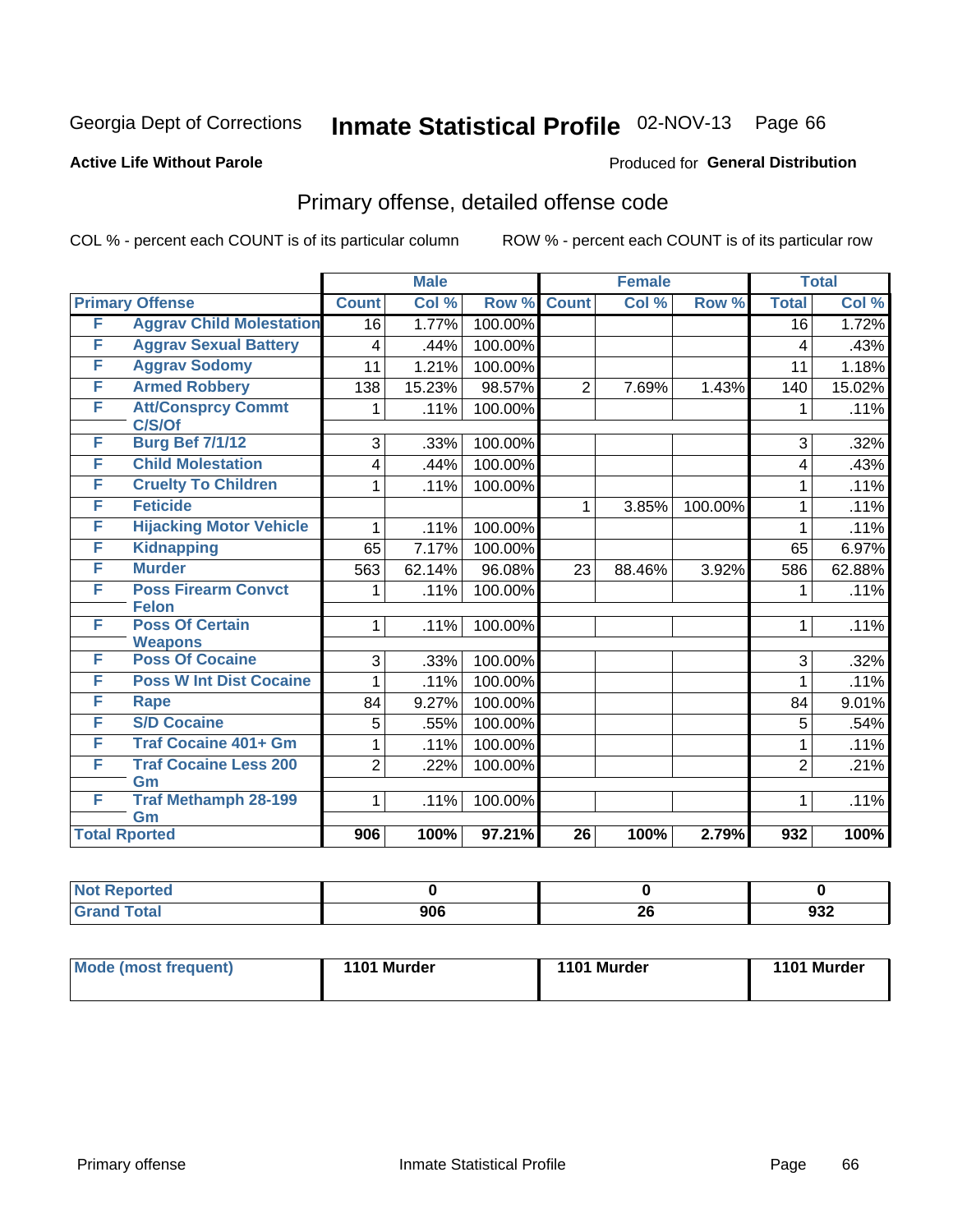### **Active Life Without Parole**

### Produced for **General Distribution**

## County of conviction of primary offense

|                                |                         | <b>Male</b> |         |                | <b>Female</b> |           |                | <b>Total</b> |
|--------------------------------|-------------------------|-------------|---------|----------------|---------------|-----------|----------------|--------------|
| <b>County of Conviction</b>    | <b>Count</b>            | Col %       | Row %   | <b>Count</b>   | Col %         | Row %     | <b>Total</b>   | Col %        |
| <b>Appling County</b><br>001   | 4                       | .44%        | 100.00% |                |               |           | 4              | .43%         |
| <b>Atkinson County</b><br>002  | $\overline{2}$          | .22%        | 100.00% |                |               |           | $\overline{2}$ | .21%         |
| <b>Bacon County</b><br>003     | $\mathbf{1}$            | .11%        | 100.00% |                |               |           | 1              | .11%         |
| <b>Baldwin County</b><br>005   | 6                       | .66%        | 100.00% |                |               |           | 6              | .64%         |
| <b>Banks County</b><br>006     | 1                       | .11%        | 100.00% |                |               |           | $\mathbf{1}$   | .11%         |
| <b>Barrow County</b><br>007    | 6                       | .66%        | 100.00% |                |               |           | 6              | .64%         |
| <b>Bartow County</b><br>008    | 5                       | .55%        | 100.00% |                |               |           | 5              | .54%         |
| <b>Ben Hill County</b><br>009  | 4                       | .44%        | 100.00% |                |               |           | 4              | .43%         |
| <b>Berrien County</b><br>010   | $\overline{2}$          | .22%        | 100.00% |                |               |           | $\overline{2}$ | .21%         |
| <b>Bibb County</b><br>011      | 27                      | 2.98%       | 100.00% |                |               |           | 27             | 2.90%        |
| <b>Bleckley County</b><br>012  | 1                       | .11%        | 100.00% |                |               |           | 1              | .11%         |
| <b>Brantley County</b><br>013  | 1                       | .11%        | 100.00% |                |               |           | 1              | .11%         |
| <b>Brooks County</b><br>014    | $\overline{c}$          | .22%        | 100.00% |                |               |           | $\overline{2}$ | .21%         |
| <b>Bulloch County</b><br>016   | 4                       | .44%        | 80.00%  | 1              | 3.85%         | 20.00%    | 5              | .54%         |
| <b>Burke County</b><br>017     | $\overline{7}$          | .77%        | 100.00% |                |               |           | $\overline{7}$ | .75%         |
| <b>Butts County</b><br>018     | 5                       | .55%        | 100.00% |                |               |           | 5              | .54%         |
| <b>Camden County</b><br>020    | 6                       | .66%        | 100.00% |                |               |           | 6              | .64%         |
| <b>Candler County</b><br>021   | $\mathbf{1}$            | .11%        | 100.00% |                |               |           | $\mathbf{1}$   | .11%         |
| <b>Carroll County</b><br>022   | 3                       | .33%        | 100.00% |                |               |           | 3              | .32%         |
| <b>Catoosa County</b><br>023   | 4                       | .44%        | 100.00% |                |               |           | 4              | .43%         |
| <b>Charlton County</b><br>024  | 1                       | .11%        | 100.00% |                |               |           | 1              | .11%         |
| <b>Chatham County</b><br>025   | 30                      | 3.31%       | 100.00% |                |               |           | 30             | 3.22%        |
| <b>Chattooga County</b><br>027 | 1                       | .11%        | 100.00% |                |               |           | 1              | .11%         |
| <b>Cherokee County</b><br>028  | $\overline{2}$          | .22%        | 100.00% |                |               |           | $\overline{2}$ | .21%         |
| <b>Clarke County</b><br>029    | 17                      | 1.88%       | 100.00% |                |               |           | 17             | 1.82%        |
| <b>Clay County</b><br>030      | $\mathbf{1}$            | .11%        | 100.00% |                |               |           | 1              | .11%         |
| <b>Clayton County</b><br>031   | 42                      | 4.64%       | 95.45%  | $\overline{2}$ | 7.69%         | 4.55%     | 44             | 4.72%        |
| <b>Clinch County</b><br>032    | 1                       | .11%        | 100.00% |                |               |           | 1              | .11%         |
| <b>Cobb County</b><br>033      | 36                      | 3.97%       | 97.30%  | 1              | 3.85%         | 2.70%     | 37             | 3.97%        |
| <b>Coffee County</b><br>034    | 5                       | .55%        | 100.00% |                |               |           | 5              | .54%         |
| <b>Colquitt County</b><br>035  | 4                       | .44%        | 100.00% |                |               |           | 4              | .43%         |
| <b>Columbia County</b><br>036  | 7                       | .77%        | 70.00%  | 3              | 11.54%        | $30.00\%$ | 10             | $1.07\%$     |
| <b>Cook County</b><br>037      | $\overline{\mathbf{4}}$ | .44%        | 100.00% |                |               |           | 4              | .43%         |
| <b>Coweta County</b><br>038    | 7                       | .77%        | 100.00% |                |               |           | $\overline{7}$ | .75%         |
| <b>Crisp County</b><br>040     | 3                       | .33%        | 100.00% |                |               |           | 3              | .32%         |
| <b>Dade County</b><br>041      | 1                       | .11%        | 100.00% |                |               |           | $\mathbf{1}$   | .11%         |
| <b>Dawson County</b><br>042    | 1                       | .11%        | 100.00% |                |               |           | 1              | .11%         |
| <b>Decatur County</b><br>043   | $\overline{2}$          | .22%        | 100.00% |                |               |           | $\overline{2}$ | .21%         |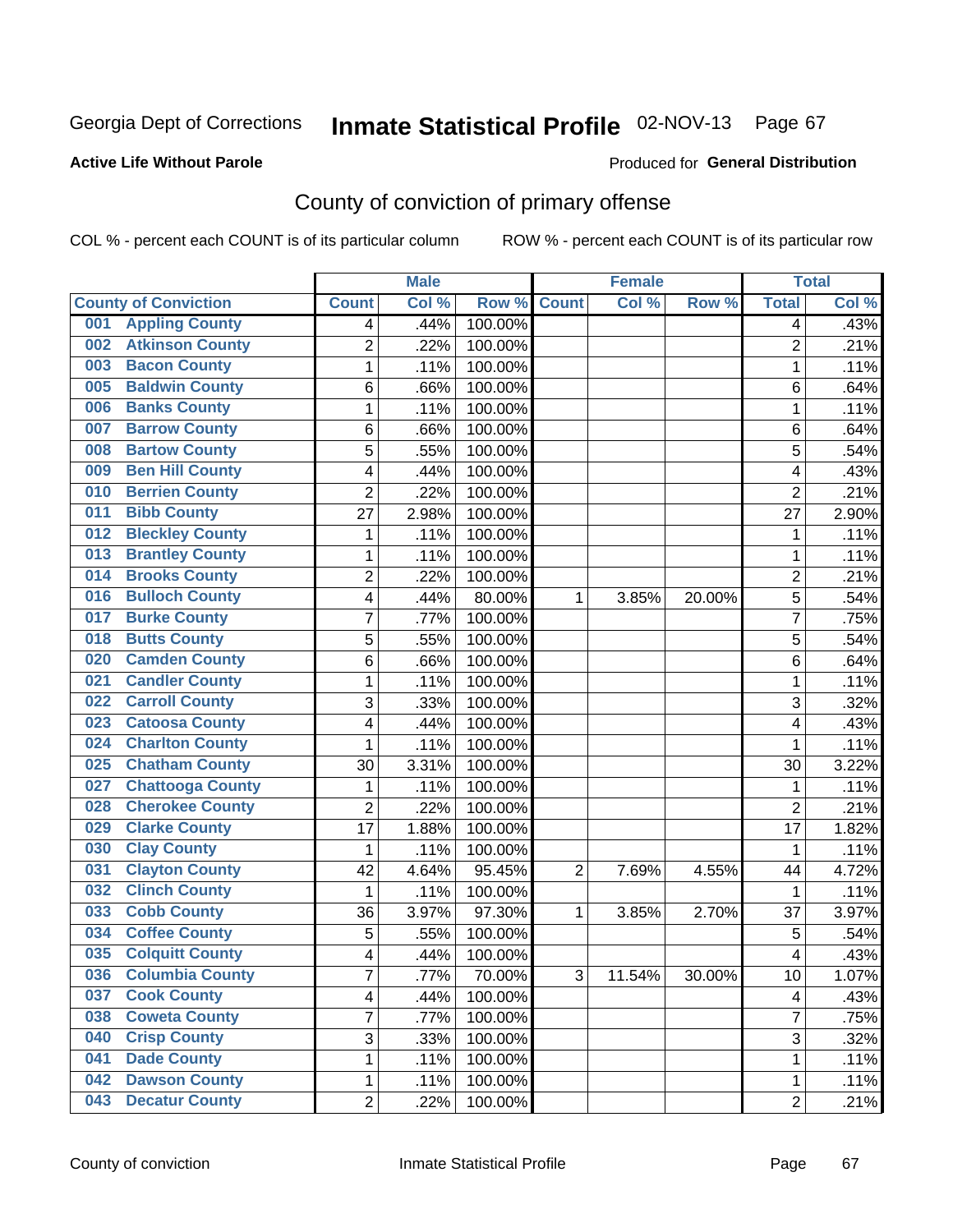### **Active Life Without Parole**

### Produced for **General Distribution**

## County of conviction of primary offense

|            |                             |                 | <b>Male</b>         |         |                | <b>Female</b> |        |                 | <b>Total</b> |
|------------|-----------------------------|-----------------|---------------------|---------|----------------|---------------|--------|-----------------|--------------|
|            | <b>County of Conviction</b> | <b>Count</b>    | Col%                | Row %   | <b>Count</b>   | Col %         | Row %  | <b>Total</b>    | Col %        |
| 044        | <b>Dekalb County</b>        | $\overline{76}$ | 8.39%               | 98.70%  | 1              | 3.85%         | 1.30%  | $\overline{77}$ | 8.26%        |
| 045        | <b>Dodge County</b>         | $\mathbf{1}$    | .11%                | 100.00% |                |               |        | 1               | .11%         |
| 046        | <b>Dooly County</b>         | $\overline{2}$  | .22%                | 100.00% |                |               |        | $\overline{2}$  | .21%         |
| 047        | <b>Dougherty County</b>     | 27              | 2.98%               | 96.43%  | 1              | 3.85%         | 3.57%  | 28              | 3.00%        |
| 048        | <b>Douglas County</b>       | 27              | 2.98%               | 96.43%  | $\mathbf{1}$   | 3.85%         | 3.57%  | 28              | 3.00%        |
| 049        | <b>Early County</b>         | 1               | .11%                | 100.00% |                |               |        | $\mathbf{1}$    | .11%         |
| 051        | <b>Effingham County</b>     | 4               | .44%                | 100.00% |                |               |        | 4               | .43%         |
| 052        | <b>Elbert County</b>        | 4               | .44%                | 100.00% |                |               |        | 4               | .43%         |
| 053        | <b>Emanuel County</b>       | 8               | .88%                | 100.00% |                |               |        | 8               | .86%         |
| 056        | <b>Fayette County</b>       | 5               | .55%                | 100.00% |                |               |        | 5               | .54%         |
| 057        | <b>Floyd County</b>         | 11              | 1.21%               | 100.00% |                |               |        | 11              | 1.18%        |
| 058        | <b>Forsyth County</b>       | 4               | .44%                | 100.00% |                |               |        | 4               | .43%         |
| 059        | <b>Franklin County</b>      | 3               | .33%                | 75.00%  | 1              | 3.85%         | 25.00% | 4               | .43%         |
| 060        | <b>Fulton County</b>        | 116             | 12.80%              | 98.31%  | $\overline{2}$ | 7.69%         | 1.69%  | 118             | 12.66%       |
| 061        | <b>Gilmer County</b>        | $\overline{2}$  | .22%                | 100.00% |                |               |        | $\overline{2}$  | .21%         |
| 063        | <b>Glynn County</b>         | 14              | 1.55%               | 93.33%  | 1              | 3.85%         | 6.67%  | 15              | 1.61%        |
| 064        | <b>Gordon County</b>        | 3               | .33%                | 100.00% |                |               |        | 3               | .32%         |
| 066        | <b>Greene County</b>        | $\mathbf{1}$    | .11%                | 100.00% |                |               |        | $\mathbf{1}$    | .11%         |
| 067        | <b>Gwinnett County</b>      | 13              | 1.43%               | 92.86%  | 1              | 3.85%         | 7.14%  | 14              | 1.50%        |
| 068        | <b>Habersham County</b>     | 5               | .55%                | 100.00% |                |               |        | 5               | .54%         |
| 069        | <b>Hall County</b>          | 15              | 1.66%               | 88.24%  | $\overline{2}$ | 7.69%         | 11.76% | 17              | 1.82%        |
| 070        | <b>Hancock County</b>       | $\mathbf{1}$    | .11%                | 100.00% |                |               |        | $\mathbf{1}$    | .11%         |
| 071        | <b>Haralson County</b>      | $\overline{2}$  | .22%                | 100.00% |                |               |        | $\overline{2}$  | .21%         |
| 072        | <b>Harris County</b>        | $\overline{2}$  | .22%                | 100.00% |                |               |        | $\overline{2}$  | .21%         |
| 073        | <b>Hart County</b>          | 3               | .33%                | 100.00% |                |               |        | 3               | .32%         |
| 075        | <b>Henry County</b>         | 11              | 1.21%               | 100.00% |                |               |        | 11              | 1.18%        |
| 076        | <b>Houston County</b>       | 16              | 1.77%               | 100.00% |                |               |        | 16              | 1.72%        |
| 077        | <b>Irwin County</b>         | 1               | .11%                | 100.00% |                |               |        | 1               | .11%         |
| 078        | <b>Jackson County</b>       | 11              | $\overline{1.21\%}$ | 100.00% |                |               |        | 11              | 1.18%        |
| 079        | <b>Jasper County</b>        | 1               | .11%                | 100.00% |                |               |        | $\mathbf{1}$    | .11%         |
| 080        | <b>Jeff Davis County</b>    | $\mathbf{1}$    | .11%                | 100.00% |                |               |        | 1               | .11%         |
| 081        | <b>Jefferson County</b>     | 3               | .33%                | 100.00% |                |               |        | 3               | .32%         |
| 082        | <b>Jenkins County</b>       | $\overline{2}$  | .22%                | 100.00% |                |               |        | $\overline{2}$  | .21%         |
| 083        | <b>Johnson County</b>       | 1               | .11%                | 100.00% |                |               |        | $\mathbf{1}$    | .11%         |
| 084        | <b>Jones County</b>         | $\overline{2}$  | .22%                | 66.67%  | 1              | 3.85%         | 33.33% | 3               | .32%         |
| 086        | <b>Lanier County</b>        | 1               | .11%                | 100.00% |                |               |        | 1               | .11%         |
| 087        | <b>Laurens County</b>       | 3               | .33%                | 100.00% |                |               |        | 3               | .32%         |
| <b>088</b> | <b>Lee County</b>           | $\overline{2}$  | .22%                | 100.00% |                |               |        | $\overline{2}$  | .21%         |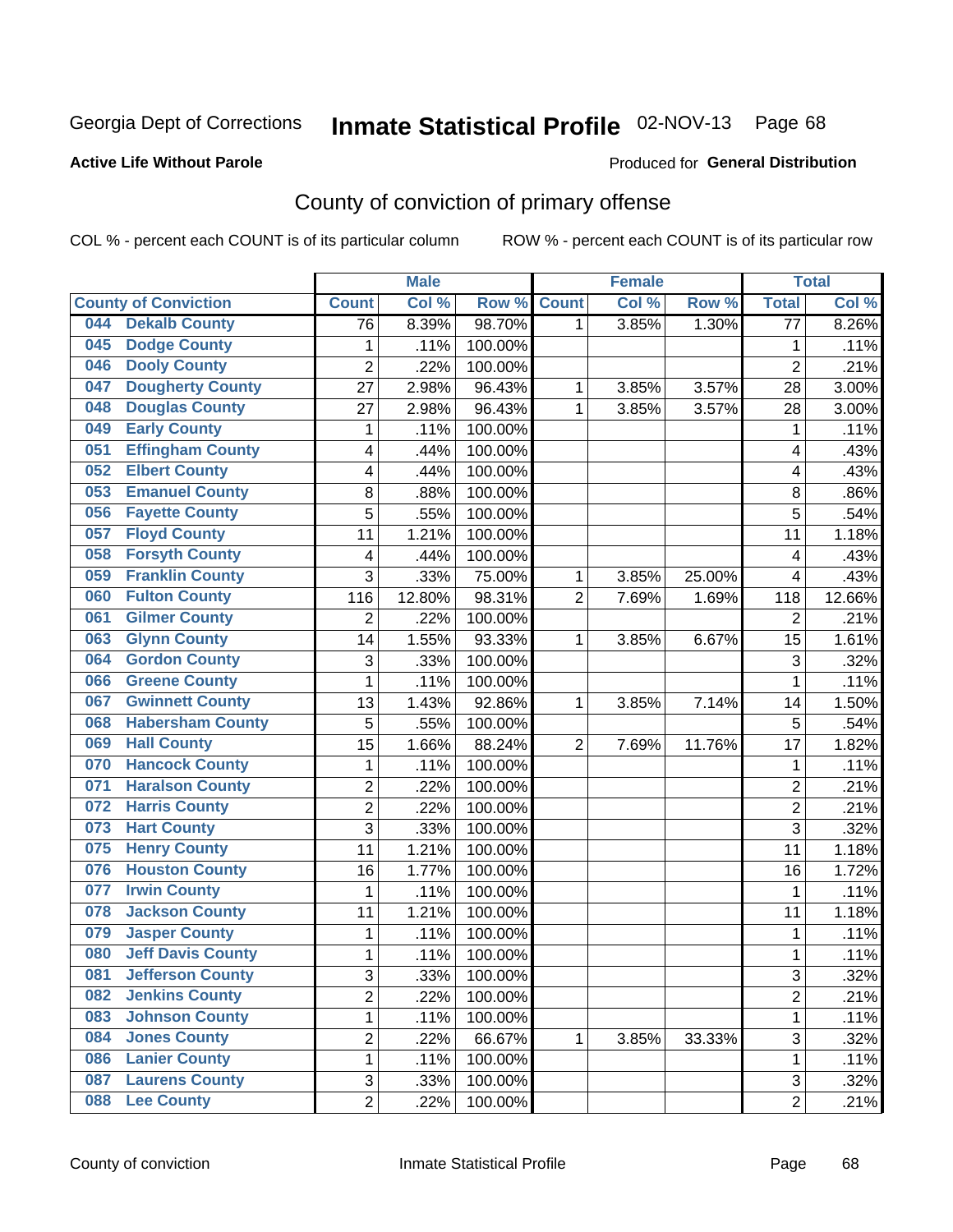### **Active Life Without Parole**

### Produced for **General Distribution**

## County of conviction of primary offense

|                  |                             |                | <b>Male</b> |         |                | <b>Female</b> |        |                | <b>Total</b> |
|------------------|-----------------------------|----------------|-------------|---------|----------------|---------------|--------|----------------|--------------|
|                  | <b>County of Conviction</b> | <b>Count</b>   | Col%        | Row %   | <b>Count</b>   | Col %         | Row %  | <b>Total</b>   | Col %        |
| 089              | <b>Liberty County</b>       | 6              | .66%        | 85.71%  | 1              | 3.85%         | 14.29% | 7              | .75%         |
| 091              | <b>Long County</b>          | 5              | .55%        | 100.00% |                |               |        | 5              | .54%         |
| 092              | <b>Lowndes County</b>       | 6              | .66%        | 100.00% |                |               |        | 6              | .64%         |
| 095              | <b>Madison County</b>       | $\overline{2}$ | .22%        | 100.00% |                |               |        | $\overline{c}$ | .21%         |
| 096              | <b>Marion County</b>        | $\mathbf{1}$   | .11%        | 100.00% |                |               |        | $\mathbf{1}$   | .11%         |
| 097              | <b>Mcduffie County</b>      | $\overline{2}$ | .22%        | 100.00% |                |               |        | $\overline{2}$ | .21%         |
| 098              | <b>Mcintosh County</b>      | $\mathbf{1}$   | .11%        | 100.00% |                |               |        | $\mathbf{1}$   | .11%         |
| 100              | <b>Miller County</b>        | 1              | .11%        | 100.00% |                |               |        | 1              | .11%         |
| 102              | <b>Monroe County</b>        | 5              | .55%        | 100.00% |                |               |        | 5              | .54%         |
| 104              | <b>Morgan County</b>        | $\mathbf{1}$   | .11%        | 100.00% |                |               |        | $\mathbf{1}$   | .11%         |
| 105              | <b>Murray County</b>        | 1              | .11%        | 100.00% |                |               |        | 1              | .11%         |
| 106              | <b>Muscogee County</b>      | 31             | 3.42%       | 100.00% |                |               |        | 31             | 3.33%        |
| 107              | <b>Newton County</b>        | $\overline{7}$ | .77%        | 87.50%  | 1              | 3.85%         | 12.50% | 8              | .86%         |
| 109              | <b>Oglethorpe County</b>    | $\mathbf{1}$   | .11%        | 100.00% |                |               |        | $\mathbf{1}$   | .11%         |
| 110              | <b>Paulding County</b>      | $\overline{c}$ | .22%        | 100.00% |                |               |        | $\overline{2}$ | .21%         |
| 113              | <b>Pierce County</b>        | $\overline{2}$ | .22%        | 100.00% |                |               |        | $\overline{2}$ | .21%         |
| 114              | <b>Pike County</b>          | 4              | .44%        | 66.67%  | $\overline{2}$ | 7.69%         | 33.33% | 6              | .64%         |
| 115              | <b>Polk County</b>          | $\overline{2}$ | .22%        | 100.00% |                |               |        | $\overline{2}$ | .21%         |
| 116              | <b>Pulaski County</b>       | $\mathbf{1}$   | .11%        | 100.00% |                |               |        | $\mathbf{1}$   | .11%         |
| 117              | <b>Putnam County</b>        | $\overline{7}$ | .77%        | 100.00% |                |               |        | $\overline{7}$ | .75%         |
| 119              | <b>Rabun County</b>         | 1              | .11%        | 100.00% |                |               |        | 1              | .11%         |
| 120              | <b>Randolph County</b>      | 3              | .33%        | 100.00% |                |               |        | 3              | .32%         |
| $\overline{121}$ | <b>Richmond County</b>      | 42             | 4.64%       | 97.67%  | 1              | 3.85%         | 2.33%  | 43             | 4.61%        |
| 122              | <b>Rockdale County</b>      | 10             | 1.10%       | 90.91%  | 1              | 3.85%         | 9.09%  | 11             | 1.18%        |
| 125              | <b>Seminole County</b>      | 1              | .11%        | 100.00% |                |               |        | 1              | .11%         |
| 126              | <b>Spalding County</b>      | 12             | 1.32%       | 100.00% |                |               |        | 12             | 1.29%        |
| 127              | <b>Stephens County</b>      | 3              | .33%        | 100.00% |                |               |        | 3              | .32%         |
| 129              | <b>Sumter County</b>        | $\mathbf{1}$   | .11%        | 100.00% |                |               |        | $\mathbf{1}$   | .11%         |
| 131              | <b>Taliaferro County</b>    | $\mathbf{1}$   | .11%        | 100.00% |                |               |        | $\mathbf{1}$   | .11%         |
| 132              | <b>Tattnall County</b>      | $\overline{2}$ | .22%        | 100.00% |                |               |        | $\overline{2}$ | .21%         |
| 135              | <b>Terrell County</b>       | $\mathbf{1}$   | .11%        | 100.00% |                |               |        | $\mathbf{1}$   | .11%         |
| 136              | <b>Thomas County</b>        | 5              | .55%        | 100.00% |                |               |        | 5              | .54%         |
| 137              | <b>Tift County</b>          | $\overline{7}$ | .77%        | 100.00% |                |               |        | $\overline{7}$ | .75%         |
| 138              | <b>Toombs County</b>        | $\bf 8$        | .88%        | 100.00% |                |               |        | 8              | .86%         |
| 139              | <b>Towns County</b>         | $\mathbf{1}$   | .11%        | 100.00% |                |               |        | 1              | .11%         |
| 140              | <b>Treutlen County</b>      | 3              | .33%        | 100.00% |                |               |        | 3              | .32%         |
| 141              | <b>Troup County</b>         | $\overline{c}$ | .22%        | 66.67%  | 1              | 3.85%         | 33.33% | 3              | .32%         |
| $\overline{142}$ | <b>Turner County</b>        | $\overline{2}$ | .22%        | 100.00% |                |               |        | $\overline{2}$ | .21%         |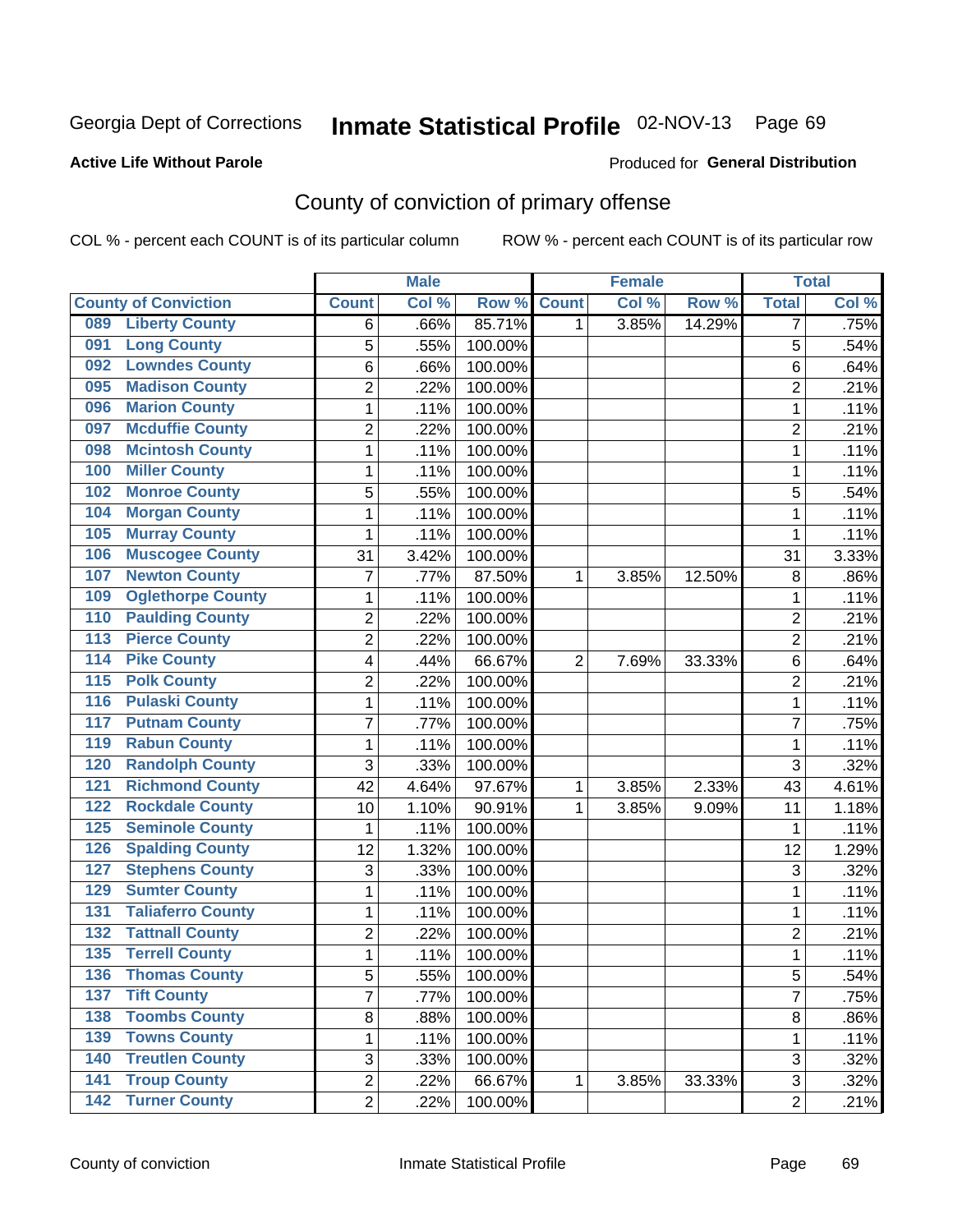### **Active Life Without Parole**

### Produced for **General Distribution**

## County of conviction of primary offense

|                                 |              | <b>Male</b> |         |              | <b>Female</b> |        |              | <b>Total</b> |
|---------------------------------|--------------|-------------|---------|--------------|---------------|--------|--------------|--------------|
| <b>County of Conviction</b>     | <b>Count</b> | Col %       | Row %   | <b>Count</b> | Col %         | Row %  | <b>Total</b> | Col %        |
| <b>Twiggs County</b><br>143     |              | .11%        | 100.00% |              |               |        |              | .11%         |
| <b>Upson County</b><br>145      | 4            | .44%        | 100.00% |              |               |        | 4            | .43%         |
| <b>Walker County</b><br>146     | 4            | .44%        | 80.00%  |              | 3.85%         | 20.00% | 5            | .54%         |
| <b>Walton County</b><br>147     | 10           | 1.10%       | 100.00% |              |               |        | 10           | 1.07%        |
| <b>Ware County</b><br>148       | 11           | 1.21%       | 100.00% |              |               |        | 11           | 1.18%        |
| <b>Warren County</b><br>149     |              | .11%        | 100.00% |              |               |        |              | .11%         |
| <b>Washington County</b><br>150 | 3            | .33%        | 100.00% |              |               |        | 3            | .32%         |
| <b>Wayne County</b><br>151      |              | .77%        | 100.00% |              |               |        | 7            | .75%         |
| <b>Whitfield County</b><br>155  | 8            | .88%        | 100.00% |              |               |        | 8            | .86%         |
| <b>Wilkes County</b><br>157     |              | .11%        | 100.00% |              |               |        |              | .11%         |
| <b>Worth County</b><br>159      |              | .11%        | 100.00% |              |               |        |              | .11%         |
| <b>Total Rported</b>            | 906          | 100%        | 97.21%  | 26           | 100%          | 2.79%  | 932          | 100%         |

| <b>rted</b>                |     |          |             |
|----------------------------|-----|----------|-------------|
| $f \wedge f \wedge f$<br>. | 906 | ^^<br>ZU | JJ∠<br>$ -$ |

|  | Mode (most frequent) | <b>Fulton County</b> | <b>Columbia County</b> | <b>Fulton County</b> |
|--|----------------------|----------------------|------------------------|----------------------|
|--|----------------------|----------------------|------------------------|----------------------|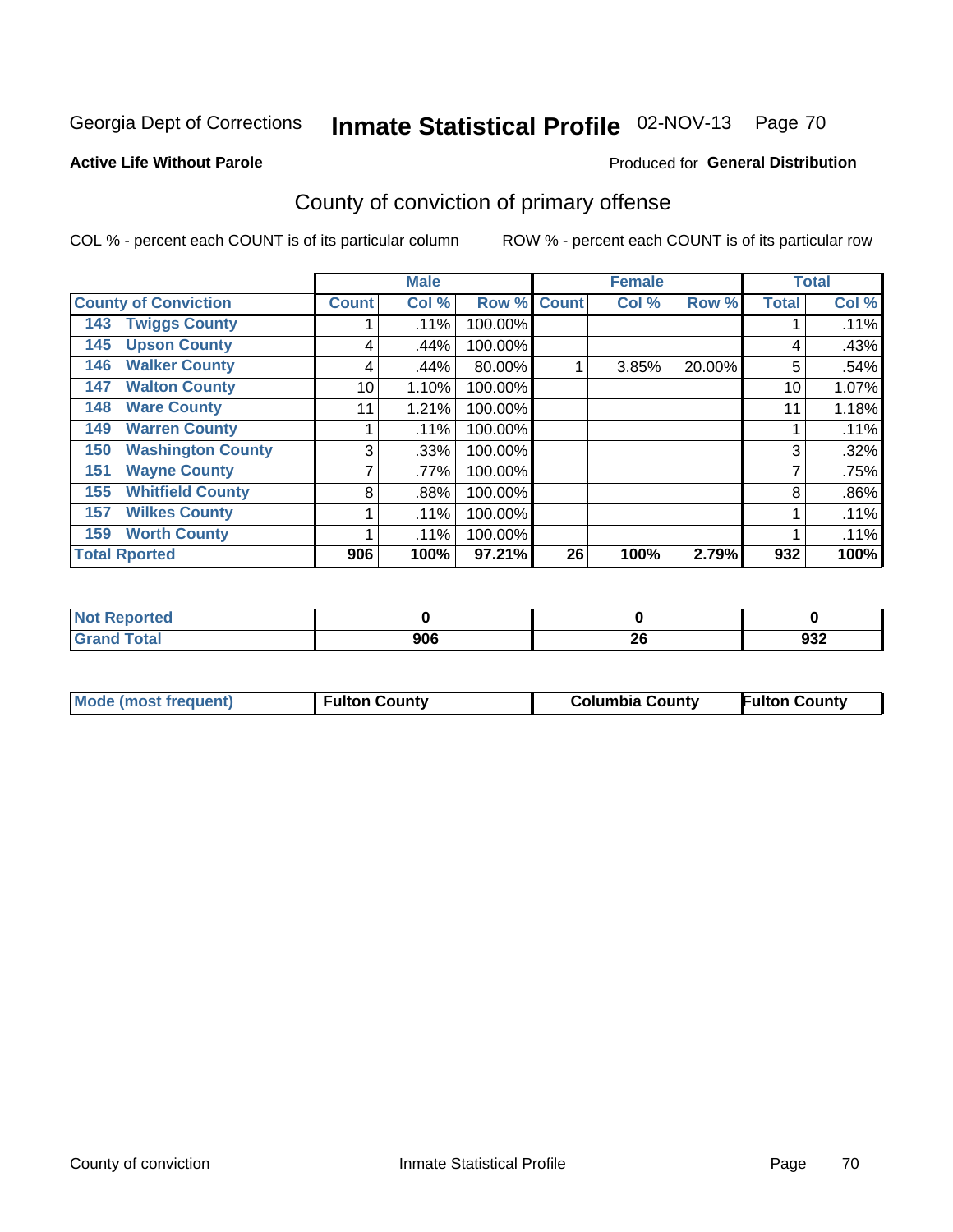### **Active Life Without Parole**

### Produced for **General Distribution**

## Circuit of conviction of primary offense

|                         |                                 |                | <b>Male</b> |         |                         | <b>Female</b> |        |                  | <b>Total</b>        |
|-------------------------|---------------------------------|----------------|-------------|---------|-------------------------|---------------|--------|------------------|---------------------|
|                         | <b>Circuit of Conviction</b>    | <b>Count</b>   | Col %       | Row %   | <b>Count</b>            | Col%          | Row %  | <b>Total</b>     | Col%                |
| 1                       | <b>Alapaha Circuit</b>          | 10             | 1.10%       | 100.00% |                         |               |        | 10               | 1.07%               |
| $\overline{2}$          | <b>Alcovy Circuit</b>           | 17             | 1.88%       | 94.44%  | 1                       | 3.85%         | 5.56%  | 18               | 1.93%               |
| $\overline{\mathbf{3}}$ | <b>Atlanta Circuit</b>          | 116            | 12.80%      | 98.31%  | $\overline{2}$          | 7.69%         | 1.69%  | 118              | 12.66%              |
| 4                       | <b>Atlantic Circuit</b>         | 14             | 1.55%       | 93.33%  | $\mathbf{1}$            | 3.85%         | 6.67%  | 15               | 1.61%               |
| $\overline{5}$          | <b>Augusta Circuit</b>          | 56             | 6.18%       | 93.33%  | $\overline{\mathbf{4}}$ | 15.38%        | 6.67%  | 60               | 6.44%               |
| $\overline{6}$          | <b>Blue Ridge Circuit</b>       | $\overline{2}$ | .22%        | 100.00% |                         |               |        | $\overline{2}$   | .21%                |
| 7                       | <b>Brunswick Circuit</b>        | 32             | 3.53%       | 96.97%  | 1                       | 3.85%         | 3.03%  | 33               | 3.54%               |
| $\overline{\mathbf{8}}$ | <b>Chattahoochee Circuit</b>    | 34             | 3.75%       | 100.00% |                         |               |        | 34               | 3.65%               |
| $\overline{9}$          | <b>Cherokee Circuit</b>         | 8              | .88%        | 100.00% |                         |               |        | 8                | .86%                |
| 10                      | <b>Clayton Circuit</b>          | 42             | 4.64%       | 95.45%  | $\overline{2}$          | 7.69%         | 4.55%  | 44               | 4.72%               |
| $\overline{11}$         | <b>Cobb Circuit</b>             | 36             | 3.97%       | 97.30%  | $\mathbf{1}$            | 3.85%         | 2.70%  | 37               | 3.97%               |
| $\overline{12}$         | <b>Conasauga Circuit</b>        | 9              | .99%        | 100.00% |                         |               |        | 9                | .97%                |
| $\overline{13}$         | <b>Cordele Circuit</b>          | 9              | .99%        | 100.00% |                         |               |        | 9                | .97%                |
| $\overline{14}$         | <b>Coweta Circuit</b>           | 12             | 1.32%       | 92.31%  | $\mathbf{1}$            | 3.85%         | 7.69%  | 13               | 1.39%               |
| $\overline{15}$         | <b>Dougherty Circuit</b>        | 27             | 2.98%       | 96.43%  | 1                       | 3.85%         | 3.57%  | 28               | 3.00%               |
| 16                      | <b>Dublin Circuit</b>           | 8              | .88%        | 100.00% |                         |               |        | 8                | .86%                |
| $\overline{17}$         | <b>Eastern Circuit</b>          | 30             | 3.31%       | 100.00% |                         |               |        | 30               | 3.22%               |
| 18                      | <b>Flint Circuit</b>            | 11             | 1.21%       | 100.00% |                         |               |        | 11               | 1.18%               |
| 19                      | <b>Griffin Circuit</b>          | 25             | 2.76%       | 92.59%  | 2                       | 7.69%         | 7.41%  | 27               | 2.90%               |
| 20                      | <b>Gwinnett Circuit</b>         | 13             | 1.43%       | 92.86%  | 1                       | 3.85%         | 7.14%  | 14               | 1.50%               |
| $\overline{21}$         | <b>Houston Circuit</b>          | 16             | 1.77%       | 100.00% |                         |               |        | 16               | 1.72%               |
| $\overline{22}$         | <b>Lookout Mountain Circuit</b> | 10             | 1.10%       | 90.91%  | $\mathbf{1}$            | 3.85%         | 9.09%  | 11               | 1.18%               |
| $\overline{23}$         | <b>Macon Circuit</b>            | 27             | 2.98%       | 100.00% |                         |               |        | 27               | 2.90%               |
| $\overline{24}$         | <b>Middle Circuit</b>           | 23             | 2.54%       | 100.00% |                         |               |        | 23               | 2.47%               |
| $\overline{25}$         | <b>Mountain Circuit</b>         | 9              | .99%        | 100.00% |                         |               |        | $\boldsymbol{9}$ | .97%                |
| 26                      | <b>Northeastern Circuit</b>     | 16             | 1.77%       | 88.89%  | $\overline{2}$          | 7.69%         | 11.11% | 18               | 1.93%               |
| $\overline{27}$         | <b>Northern Circuit</b>         | 13             | 1.43%       | 92.86%  | $\mathbf{1}$            | 3.85%         | 7.14%  | 14               | 1.50%               |
| 28                      | <b>Ocmulgee Circuit</b>         | 19             | 2.10%       | 95.00%  | 1                       | 3.85%         | 5.00%  | 20               | 2.15%               |
| 29                      | <b>Oconee Circuit</b>           | 3              | .33%        | 100.00% |                         |               |        | 3                | .32%                |
| 30                      | <b>Ogeechee Circuit</b>         | 10             | 1.10%       | 90.91%  | 1                       | 3.85%         | 9.09%  | 11               | 1.18%               |
| $\overline{31}$         | <b>Pataula Circuit</b>          | 8              | .88%        | 100.00% |                         |               |        | 8                | .86%                |
| 32                      | <b>Piedmont Circuit</b>         | 18             | 1.99%       | 100.00% |                         |               |        | 18               | 1.93%               |
| 33                      | <b>Rome Circuit</b>             | 11             | 1.21%       | 100.00% |                         |               |        | 11               | $\overline{1.18\%}$ |
| 34                      | <b>South Georgia Circuit</b>    | $\overline{2}$ | .22%        | 100.00% |                         |               |        | $\overline{2}$   | .21%                |
| 35                      | <b>Southern Circuit</b>         | 17             | 1.88%       | 100.00% |                         |               |        | 17               | 1.82%               |
| 36                      | <b>Southwestern Circuit</b>     | 3              | .33%        | 100.00% |                         |               |        | 3                | .32%                |
| 37                      | <b>Stone Mountain Circuit</b>   | 76             | 8.39%       | 98.70%  | 1                       | 3.85%         | 1.30%  | 77               | 8.26%               |
| 38                      | <b>Tallapoosa Circuit</b>       | 4              | .44%        | 100.00% |                         |               |        | 4                | .43%                |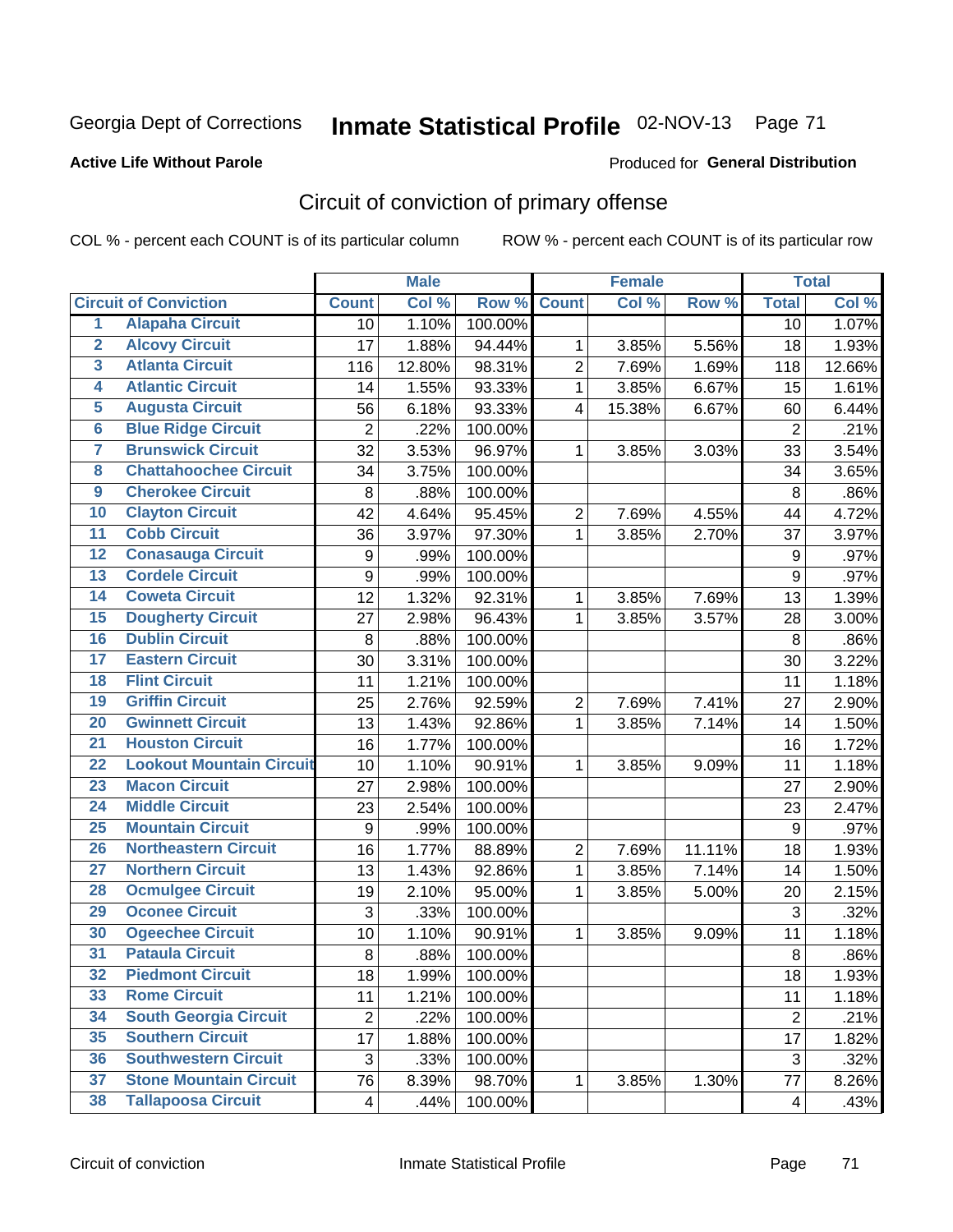### **Active Life Without Parole**

### Produced for **General Distribution**

## Circuit of conviction of primary offense

|    |                              |              | <b>Male</b> |         |              | <b>Female</b> |       |              | <b>Total</b> |
|----|------------------------------|--------------|-------------|---------|--------------|---------------|-------|--------------|--------------|
|    | <b>Circuit of Conviction</b> | <b>Count</b> | Col %       | Row %   | <b>Count</b> | Col %         | Row % | <b>Total</b> | Col %        |
| 39 | <b>Tifton Circuit</b>        | 11           | 1.21%       | 100.00% |              |               |       | 11           | 1.18%        |
| 40 | <b>Toombs Circuit</b>        | 5            | .55%        | 100.00% |              |               |       | 5            | .54%         |
| 41 | <b>Waycross Circuit</b>      | 21           | 2.32%       | 100.00% |              |               |       | 21           | 2.25%        |
| 42 | <b>Western Circuit</b>       | 17           | 1.88%       | 100.00% |              |               |       | 17           | 1.82%        |
| 43 | <b>Rockdale Circuit</b>      | 10           | 1.10%       | 90.91%  |              | 3.85%         | 9.09% | 11           | 1.18%        |
| 44 | <b>Douglas Circuit</b>       | 27           | 2.98%       | 96.43%  |              | 3.85%         | 3.57% | 28           | 3.00%        |
| 45 | <b>Appalachian Circuit</b>   | 2            | .22%        | 100.00% |              |               |       | 2            | .21%         |
| 46 | <b>Enotah Circuit</b>        |              | .11%        | 100.00% |              |               |       |              | .11%         |
| 47 | <b>Bell-Forsyth Circuit</b>  | 4            | .44%        | 100.00% |              |               |       | 4            | .43%         |
| 48 | <b>Towaliga Circuit</b>      | 10           | 1.10%       | 100.00% |              |               |       | 10           | 1.07%        |
| 49 | <b>Paulding Circuit</b>      | 2            | .22%        | 100.00% |              |               |       | 2            | .21%         |
|    | <b>Total Rported</b>         | 906          | 100%        | 97.21%  | 26           | 100%          | 2.79% | 932          | 100%         |

| eported<br>N |     |          |            |
|--------------|-----|----------|------------|
| <b>Total</b> | 906 | ጎር<br>ZU | ດາາ<br>ອວ∠ |

| М<br>. In n tr<br>.<br>.<br>wanta<br>Πū<br>31.<br>$\sim$ $\sim$ $\sim$ |
|------------------------------------------------------------------------|
|------------------------------------------------------------------------|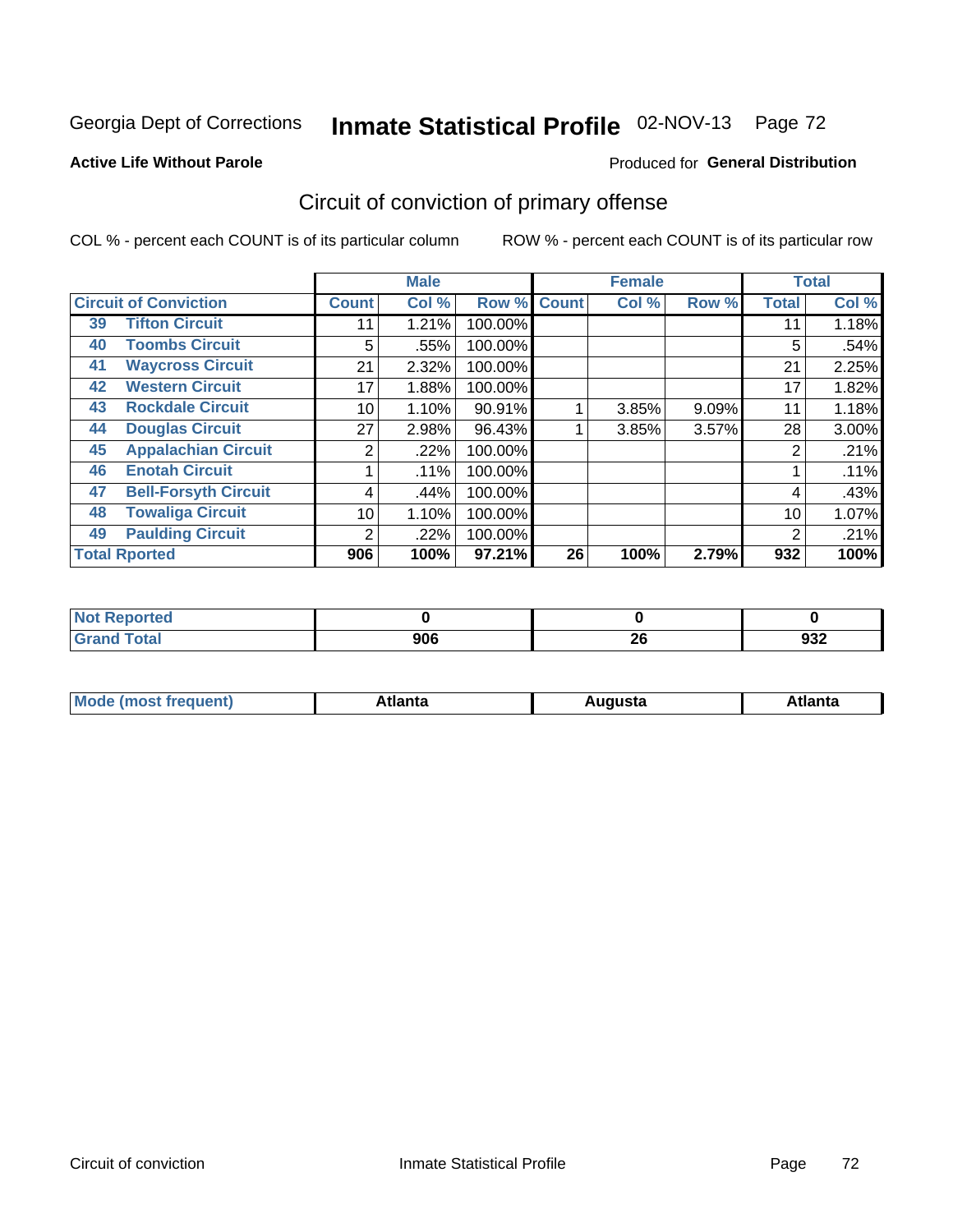#### **Active Life Without Parole**

#### Produced for **General Distribution**

### Years served (jail + prison) in this incarceration

|                       |                | <b>Male</b> |         |                 | <b>Female</b> |       |                 | <b>Total</b> |
|-----------------------|----------------|-------------|---------|-----------------|---------------|-------|-----------------|--------------|
| <b>Years Served</b>   | <b>Count</b>   | Col %       | Row %   | <b>Count</b>    | Col %         | Row % | <b>Total</b>    | Col %        |
| Less than one year    | 31             | 3.42%       | 96.88%  | 1               | 3.85%         | 3.13% | $\overline{32}$ | 3.43%        |
| 1 to 1.99 years       | 55             | 6.07%       | 91.67%  | 5               | 19.23%        | 8.33% | 60              | 6.44%        |
| 2 to 2.99 years       | 83             | 9.16%       | 96.51%  | 3               | 11.54%        | 3.49% | 86              | 9.23%        |
| 3 to 3.99 years       | 54             | 5.96%       | 93.10%  | 4               | 15.38%        | 6.90% | 58              | 6.22%        |
| 4 to 4.99 years       | 49             | 5.41%       | 96.08%  | $\overline{2}$  | 7.69%         | 3.92% | 51              | 5.47%        |
| 5 to 5.99 years       | 45             | 4.97%       | 100.00% |                 |               |       | 45              | 4.83%        |
| 6 to 6.99 years       | 45             | 4.97%       | 97.83%  | $\mathbf 1$     | 3.85%         | 2.17% | 46              | 4.94%        |
| 7 to 7.99 years       | 29             | 3.20%       | 90.63%  | 3               | 11.54%        | 9.38% | 32              | 3.43%        |
| 8 to 8.99 years       | 33             | 3.64%       | 100.00% |                 |               |       | 33              | 3.54%        |
| 9 to 9.99 years       | 40             | 4.42%       | 100.00% |                 |               |       | 40              | 4.29%        |
| 10 to 10.99 years     | 31             | 3.42%       | 93.94%  | $\overline{2}$  | 7.69%         | 6.06% | 33              | 3.54%        |
| 11 to 11.99 years     | 41             | 4.53%       | 93.18%  | 3               | 11.54%        | 6.82% | 44              | 4.72%        |
| 12 to 12.99 years     | 47             | 5.19%       | 100.00% |                 |               |       | 47              | 5.04%        |
| 13 to 13.99 years     | 49             | 5.41%       | 100.00% |                 |               |       | 49              | 5.26%        |
| 14 to 14.99 years     | 30             | 3.31%       | 100.00% |                 |               |       | 30              | 3.22%        |
| 15 to 15.99 years     | 47             | 5.19%       | 97.92%  | 1               | 3.85%         | 2.08% | 48              | 5.15%        |
| 16 to 16.99 years     | 45             | 4.97%       | 97.83%  | 1               | 3.85%         | 2.17% | 46              | 4.94%        |
| 17 to 17.99 years     | 40             | 4.42%       | 100.00% |                 |               |       | 40              | 4.29%        |
| 18 to 18.99 years     | 29             | 3.20%       | 100.00% |                 |               |       | 29              | 3.11%        |
| 19 to 19.99 years     | 25             | 2.76%       | 100.00% |                 |               |       | 25              | 2.68%        |
| 20 to 20.99 years     | 16             | 1.77%       | 100.00% |                 |               |       | 16              | 1.72%        |
| 21 to 21.99 years     | 4              | 0.44%       | 100.00% |                 |               |       | 4               | 0.43%        |
| 22 to 22.99 years     | 5              | 0.55%       | 100.00% |                 |               |       | $\overline{5}$  | 0.54%        |
| 23 to 23.99 years     | $\mathbf 1$    | 0.11%       | 100.00% |                 |               |       | $\mathbf 1$     | 0.11%        |
| 24 to 24.99 years     | 3              | 0.33%       | 100.00% |                 |               |       | 3               | 0.32%        |
| 25 to 25.99 years     | 6              | 0.66%       | 100.00% |                 |               |       | 6               | 0.64%        |
| 26 to 26.99 years     | 4              | 0.44%       | 100.00% |                 |               |       | 4               | 0.43%        |
| 27 to 27.99 years     | $\overline{c}$ | 0.22%       | 100.00% |                 |               |       | $\overline{c}$  | 0.21%        |
| 29 to 29.99 years     | 3              | 0.33%       | 100.00% |                 |               |       | 3               | 0.32%        |
| Thirty + years        | 14             | 1.55%       | 100.00% |                 |               |       | 14              | 1.50%        |
| <b>Total Reported</b> | 906            | 100%        | 97.21%  | $\overline{26}$ | 100%          | 2.79% | 932             | 100%         |

| <b>Not Reported</b>      |                 |                 |                 |
|--------------------------|-----------------|-----------------|-----------------|
| <b>Grand Total</b>       | 906             | 26              | 932             |
|                          |                 |                 |                 |
| <b>Mean</b><br>(average) | 10.32           | 5.98            | 10.2            |
| Median (middle)          | 9.63            | 3.97            | 9.55            |
| Mode (most frequent)     | 2 to 2.99 years | 3 to 3.99 years | 2 to 2.99 years |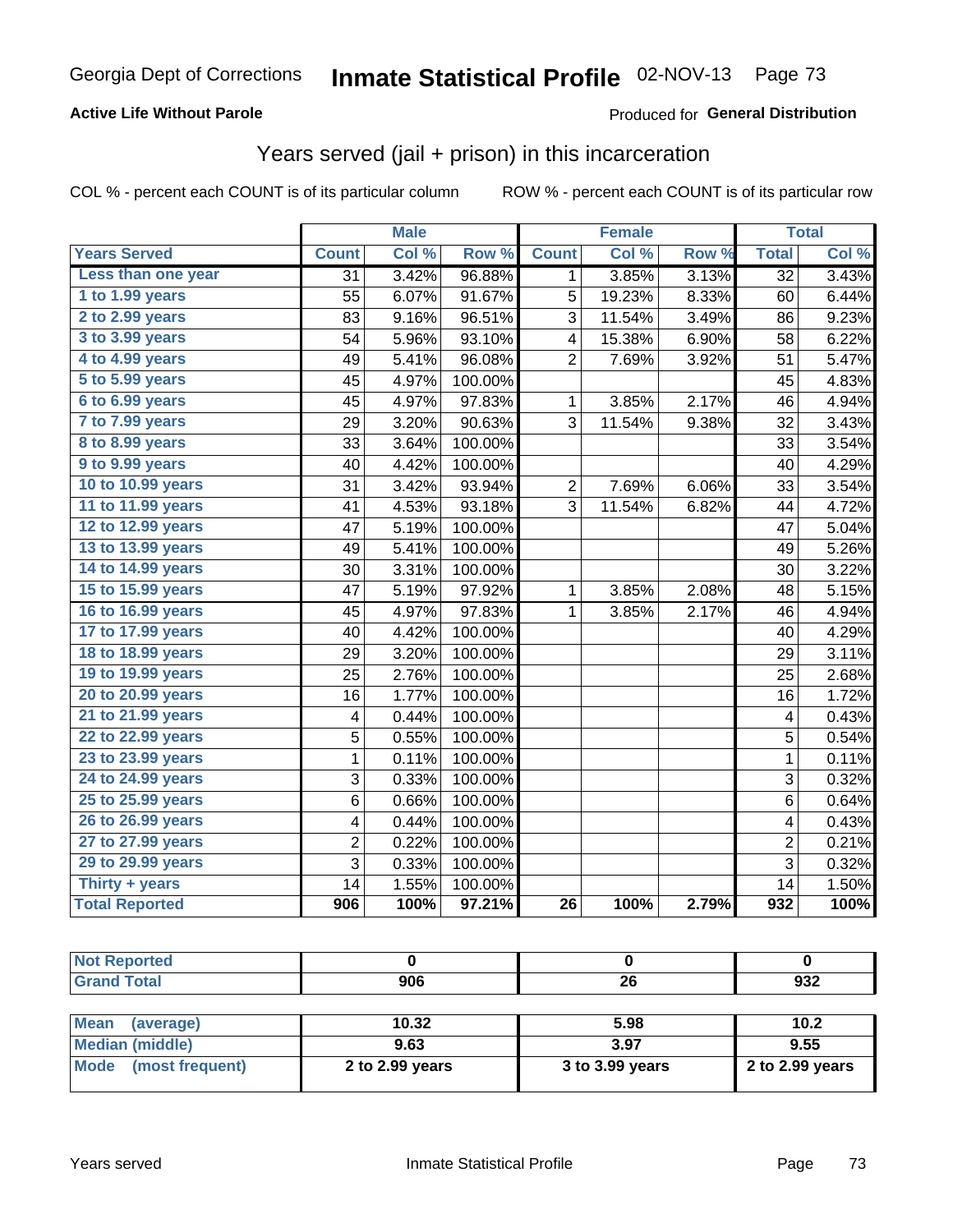#### **Active Life Without Parole**

Produced for **General Distribution**

### Results of most recent HIV tests

|                         | <b>Male</b>  |        |           | <b>Female</b> |        |          | Total |        |
|-------------------------|--------------|--------|-----------|---------------|--------|----------|-------|--------|
| <b>HIV Test Results</b> | <b>Count</b> | Col%   | Row %     | <b>Count</b>  | Col %  | Row %I   | Total | Col %  |
| <b>Positive</b>         |              | 0.78%  | 87.50%    |               | 3.85%  | 12.50%   |       | 0.87%  |
| <b>Negative</b>         | 889          | 99.22% | $97.26\%$ | 25            | 96.15% | $2.74\%$ | 914   | 99.13% |
| <b>Total Reported</b>   | 896          | 100%   | 97.18%I   | 26            | 100%   | 2.82%    | 922   | 100%   |

| <b>Not Reported</b> |     |           | . .        |
|---------------------|-----|-----------|------------|
| <b>Grand Total</b>  | 906 | nr.<br>ZU | ດລາ<br>93Z |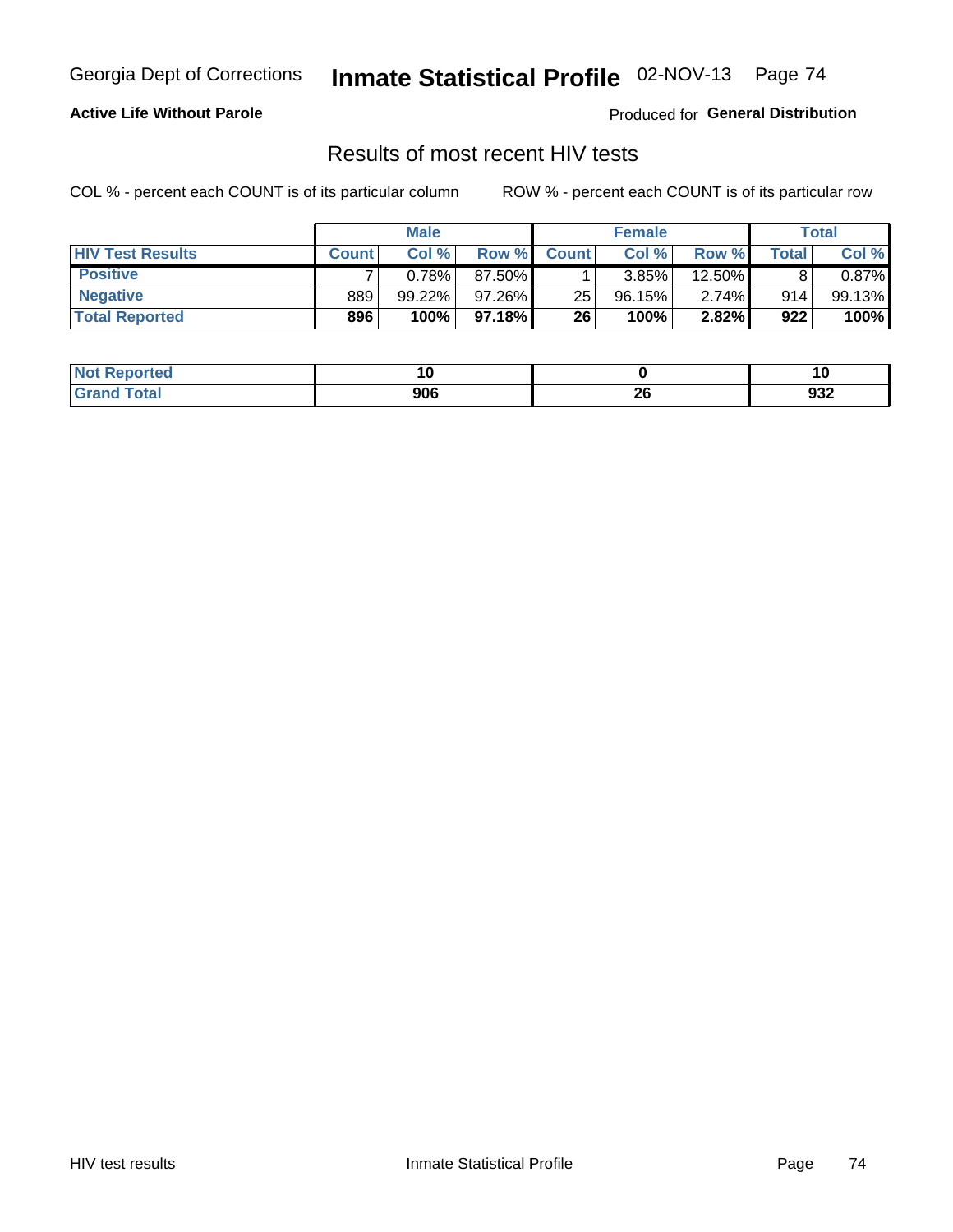#### **Active Life Without Parole**

Produced for **General Distribution**

### Results of most recent tuberculosis test

|                                  | <b>Male</b>  |        |          | <b>Female</b> |        |          | Total        |        |
|----------------------------------|--------------|--------|----------|---------------|--------|----------|--------------|--------|
| <b>Tuberculosis Test Results</b> | <b>Count</b> | Col%   | Row %I   | <b>Count</b>  | Col %  | Row %I   | <b>Total</b> | Col %  |
| <b>Positive on current test</b>  | 222          | 24.80% | 98.67%   |               | 11.54% | 1.33%    | 225          | 24.43% |
| <b>Negative</b>                  | 673          | 75.20% | 96.70%   | 23            | 88.46% | $3.30\%$ | 696          | 75.57% |
| <b>Total Reported</b>            | 895          | 100%   | 97.18% L | 26            | 100%   | $2.82\%$ | 921          | 100%   |

| <b>Not Reported</b> |     |          |     |
|---------------------|-----|----------|-----|
| <b>Total</b>        | 906 | ^^<br>ZU | 932 |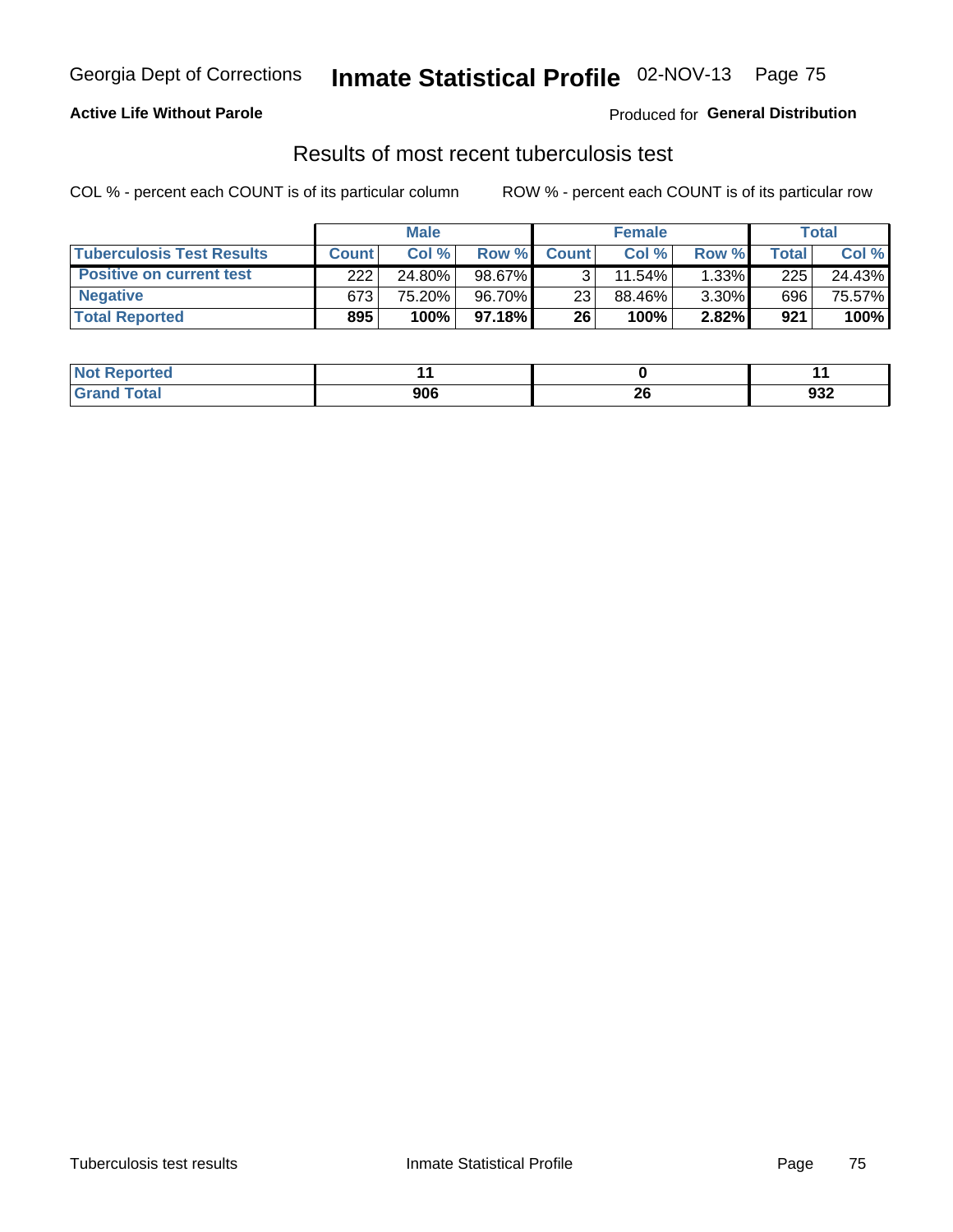#### **Active Life Without Parole**

Produced for **General Distribution**

### Results of most recent syphilis test

|                                 | <b>Male</b>  |        |           | <b>Female</b> |           |       | Total        |        |
|---------------------------------|--------------|--------|-----------|---------------|-----------|-------|--------------|--------|
| <b>Syphilis Test Results</b>    | <b>Count</b> | Col%   | Row %     | <b>Count</b>  | Col %     | Row % | <b>Total</b> | Col %  |
| <b>Positive on current test</b> |              | 2.67%  | $94.44\%$ |               | 9.09%     | 5.56% | 18           | 2.78%  |
| <b>Negative</b>                 | 619          | 97.33% | $98.41\%$ | 10            | $90.91\%$ | 1.59% | 629          | 97.22% |
| <b>Total Reported</b>           | 636          | 100%   | 98.30%    | 11            | 100%      | 1.70% | 647          | 100%   |

| <b>Not Reported</b> | חדר<br>$\mathbf{L}$ |           | 285 |
|---------------------|---------------------|-----------|-----|
| Total               | 906                 | nr.<br>ZU | 932 |